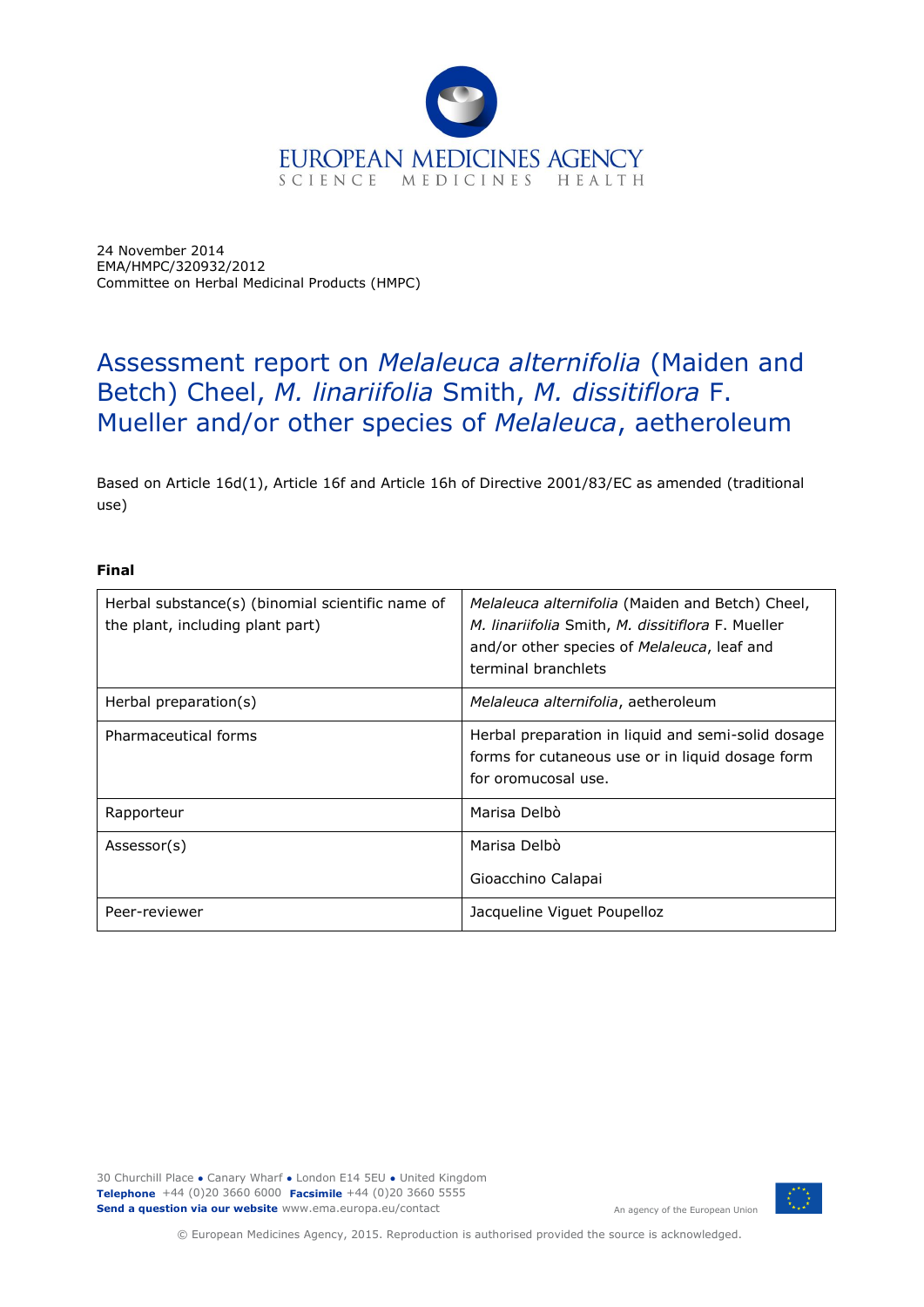# <span id="page-1-0"></span>*Table of contents*

| 1.1. Description of the herbal substance(s), herbal preparation(s) or combinations thereof5<br>1.2. Information about products on the market in the Member States 7                                                                                                              |
|----------------------------------------------------------------------------------------------------------------------------------------------------------------------------------------------------------------------------------------------------------------------------------|
|                                                                                                                                                                                                                                                                                  |
|                                                                                                                                                                                                                                                                                  |
| 2.2. Information on traditional/current indications and specified substances/preparations14                                                                                                                                                                                      |
| 2.3. Specified strength/posology/route of administration/duration of use for relevant                                                                                                                                                                                            |
|                                                                                                                                                                                                                                                                                  |
| 3.1. Overview of available pharmacological data regarding the herbal substance(s), herbal<br>3.2. Overview of available pharmacokinetic data regarding the herbal substance(s), herbal<br>3.3. Overview of available toxicological data regarding the herbal substance(s)/herbal |
|                                                                                                                                                                                                                                                                                  |
|                                                                                                                                                                                                                                                                                  |
| 4.1.1. Overview of pharmacodynamic data regarding the herbal substance(s)/preparation(s)                                                                                                                                                                                         |
| 4.1.2. Overview of pharmacokinetic data regarding the herbal substance(s)/preparation(s)                                                                                                                                                                                         |
|                                                                                                                                                                                                                                                                                  |
|                                                                                                                                                                                                                                                                                  |
|                                                                                                                                                                                                                                                                                  |
|                                                                                                                                                                                                                                                                                  |
| 4.2.2.3. Clinical studies conducted with combinations containing TTO 59                                                                                                                                                                                                          |
| 4.3. Clinical studies in special populations (e.g. elderly and children)  60                                                                                                                                                                                                     |
|                                                                                                                                                                                                                                                                                  |
|                                                                                                                                                                                                                                                                                  |
| 5.1. Overview of toxicological/safety data from clinical trials in humans 62                                                                                                                                                                                                     |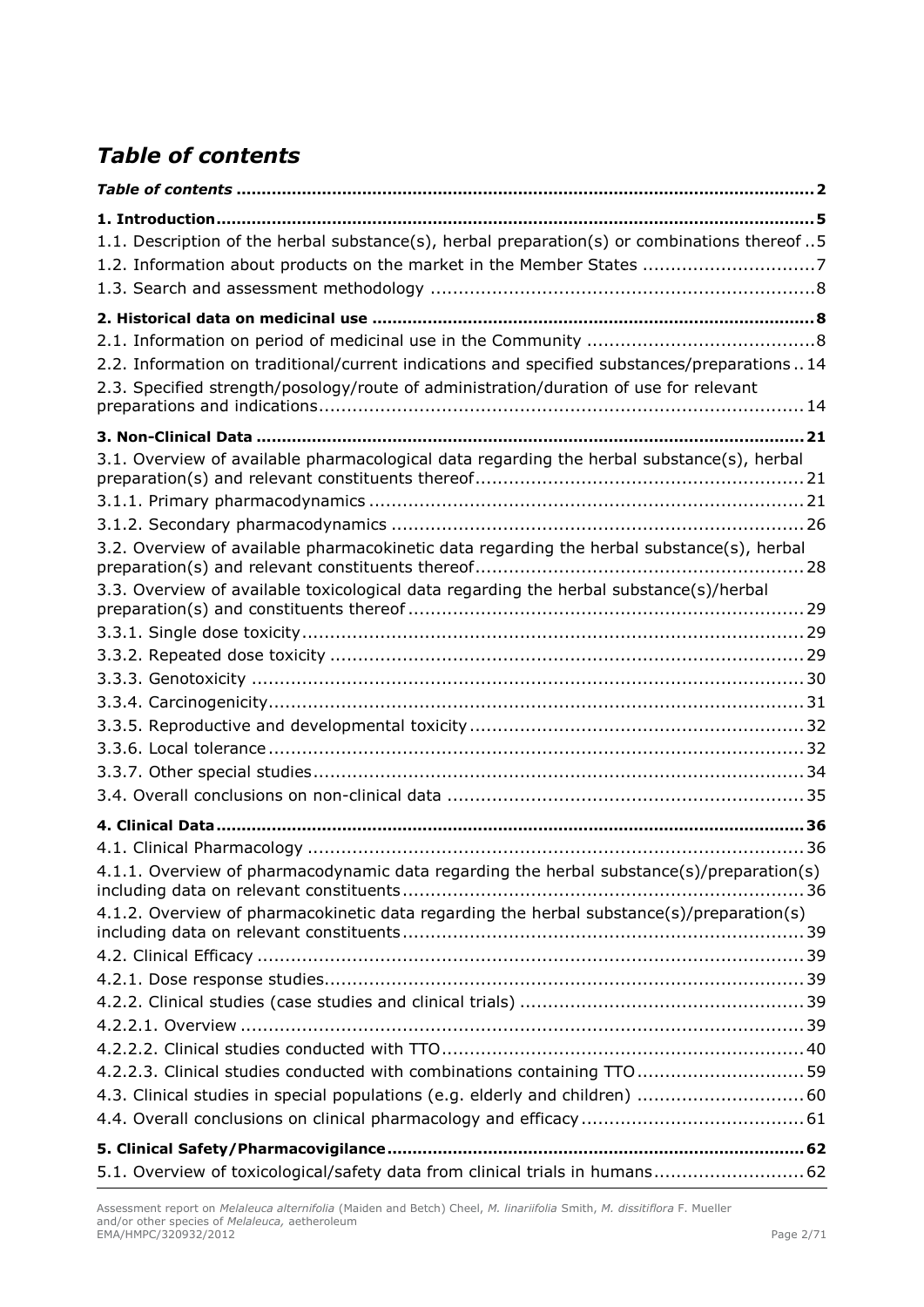| 5.5.7. Effects on ability to drive or operate machinery or impairment of mental ability 70 |  |
|--------------------------------------------------------------------------------------------|--|
|                                                                                            |  |
|                                                                                            |  |
|                                                                                            |  |
|                                                                                            |  |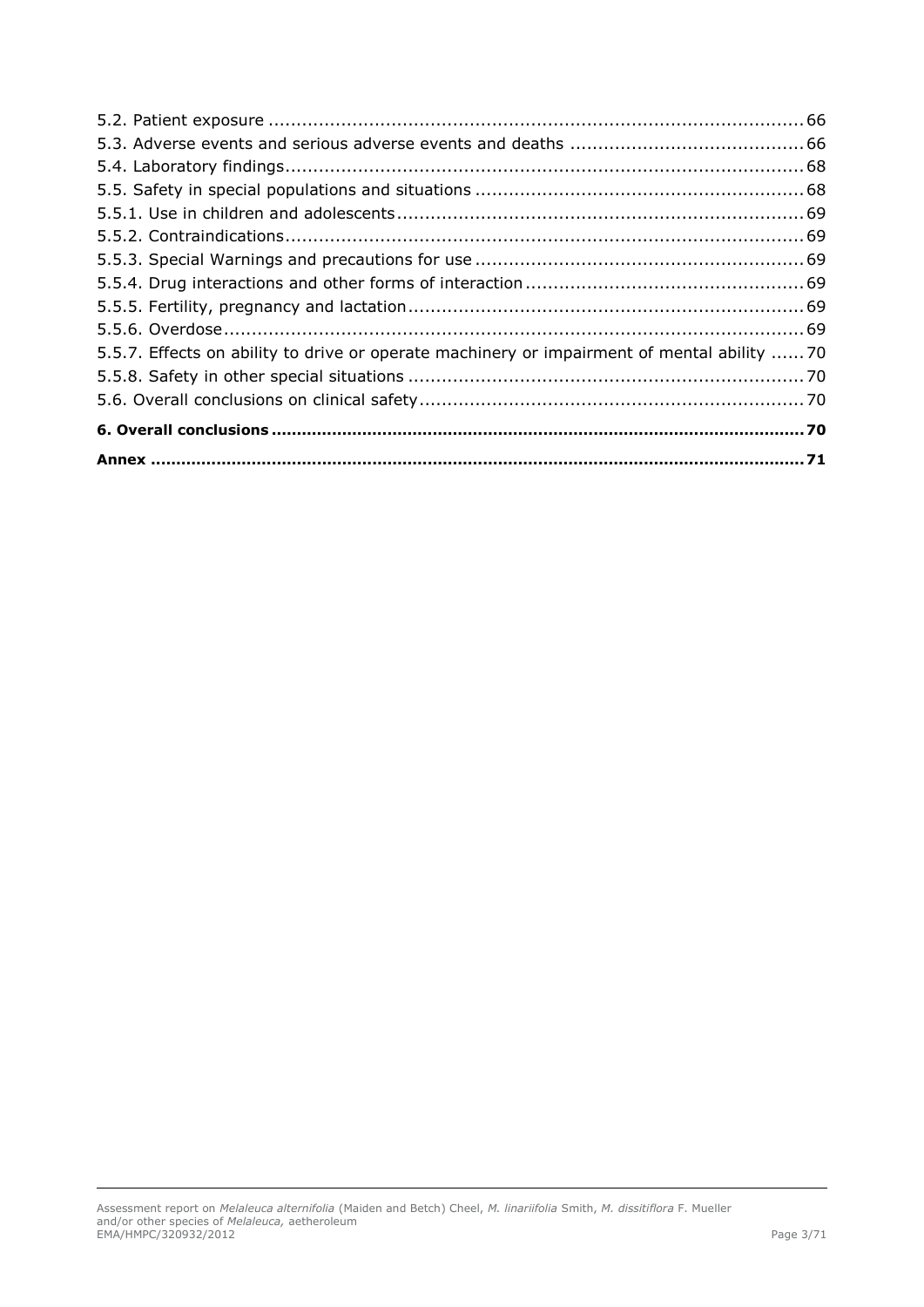# **Abbreviations**

| <b>ASI</b>        | Acne Severity Index                                                                 |
|-------------------|-------------------------------------------------------------------------------------|
| CoNS              | Coagulase-Negative Staphylococci                                                    |
| EMA               | European Medicines Agency                                                           |
| <b>ESCOP</b>      | European Scientific Cooperative On Phytotherapy                                     |
| EO/LTTO           | Eucalyptus Oil and Lemon Tea Tree Oil pediculicide                                  |
| IgA               | Immunoglobulin A                                                                    |
| GI                | Gingival Index                                                                      |
| MBC               | Minimum Bactericidal Concentration                                                  |
| <b>MDCK</b>       | Madin-Darby canine kidney (cell line)                                               |
| <b>MIC</b>        | Minimal Inhibitory Concentration                                                    |
| MICs              | Minimal Inhibitory Concentrations                                                   |
| MIC <sub>90</sub> | Minimal Inhibitory Concentration required inhibiting the growth of 90% of organisms |
| <b>MRSA</b>       | Methicillin-resistant Staphylococcus aureus                                         |
| <b>MSB</b>        | Mitis Salivarius-Bacitracin agar                                                    |
| MSSA              | Methicillin- susceptible Staphylococcus aureus                                      |
| <b>OPC</b>        | Oropharyngeal candidiasis                                                           |
| PBI               | Papillary Bleeding Index                                                            |
| RHL               | Recurrent herpes labialis                                                           |
| <b>SCCP</b>       | Scientific Committee on Consumer Products                                           |
| TTO               | Tea Tree Oil                                                                        |
| TTO/LO            | Tea Tree Oil and Lavender Oil pediculicide                                          |
| <b>VAS</b>        | Visual Analogue Scale                                                               |
| <b>VRE</b>        | Vancomycin-resistant enterococci                                                    |
| <b>VSC</b>        | Volatile Sulphur Compounds                                                          |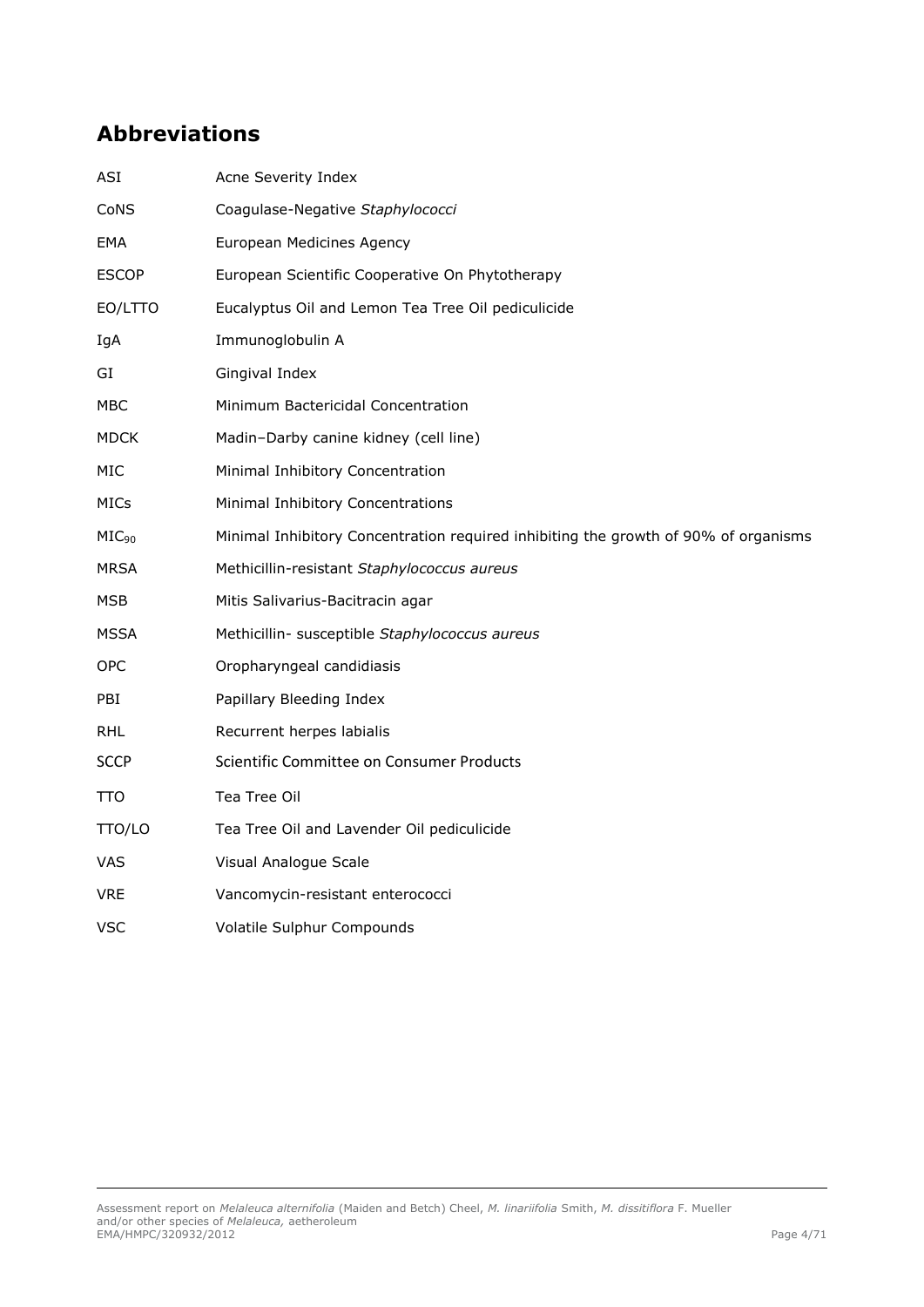# <span id="page-4-0"></span>**1. Introduction**

# <span id="page-4-1"></span>*1.1. Description of the herbal substance(s), herbal preparation(s) or combinations thereof*

Herbal substance(s)

*Melaleuca alternifolia* tree is a member of the botanical family Myrtaceae. The name tea tree was established for the plant because the leaves were used to prepare an aromatic tea.

The term *"Tea Tree"* includes species of the genus *Leptospermum* and *Melaleuca* (more than 150 species) of the family Myrtaceae. The best known and economically most important species is the Australian Tea Tree (Saller *et al.* 1998).

Herbal preparation(s)

The preparation with pharmacological interest is the oil from the leaves (called tea tree oil, TTO), because it has been reported as having immuno-stimulatory property and activity against bacterial, viral and fungal organisms. It is also known that it can attenuate inflammation and may help wound healing (Carson *et al.* 2006).

There are several historical terms for TTO, including "melaleuca oil" and "ti tree oil", "ti tree" being a Maori and Samoan common name for plants in the genus *Cordyline*. The term ''*Melaleuca* oil'' has been selected as the official approved name by the Therapeutic Goods Administration of Australia (Carson & Riley 2001).

About 2% essential oil can be obtained from the leaves of the Australian Tea Tree by extraction with lipophilic organic solvent or by steam distillation. According to the European Pharmacopoeia TTO is obtained by steam distillation from the foliage and terminal branchlets of *Melaleuca alternifolia* (Maiden and Betch) Cheel, *M. linariifolia* Smith, *M. dissitiflora* F. Mueller and/or other species of *Melaleuca*. It is a clear, mobile, colourless or pale yellow liquid with no visible trace of water and has a distinct pleasant odour like turpentine with a high content of terpenes (> 50 to 60%) and a specific weight of 0.89. It is almost insoluble in water, but mixes well with most organic solvents (Saller *et al.* 1998).

TTO is produced mainly from *Melaleuca alternifolia* on large-scale plantations in the states of New South Wales and Queensland in Australia. Prior to commercial cultivation, the natural habitat of *Melaleuca alternifolia* was limited to the area around the Clarence and Richmond Rivers in northeastern coast of New South Wales. Other *Melaleuca* species, including *Melaleuca dissitiflora* and *Melaleuca linariifolia*, have produced oils which meet the international standard, such as ''cajuput'' oil (also ''cajeput'' or ''cajaput'') from *Melaleuca cajuputi* and ''niaouli'' oil from *Melaleuca quinquenervia* (Carson & Riley 2001).

TTO is composed of terpene hydrocarbons, mainly monoterpenes, sesquiterpenes and their associated alcohols. According to Carson *et al.* (2006), the early reports on the number of components TTO was put at up to 48, however in 1989 a paper was published reporting on the examination of over 800 samples of TTO and concluded that there were approximately 100 components (Brophy 1989). This wide variation and the potential for batch-to-batch variation led in 1996 to an international standard for "Oil of Melaleuca – terpinen-4-ol type (TTO)". Prior to this there was an Australian standard. The Australian standard specified that the 1,8-cineole content of TTO must not exceed 15%, while terpinen-4-ol content must exceed 30% (Carson & Riley 2001).

The chemical composition of TTO consists largely of cyclic monoterpenes of which about 50% are oxygenated and about 50% are hydrocarbons (Cox *et al.* 2000).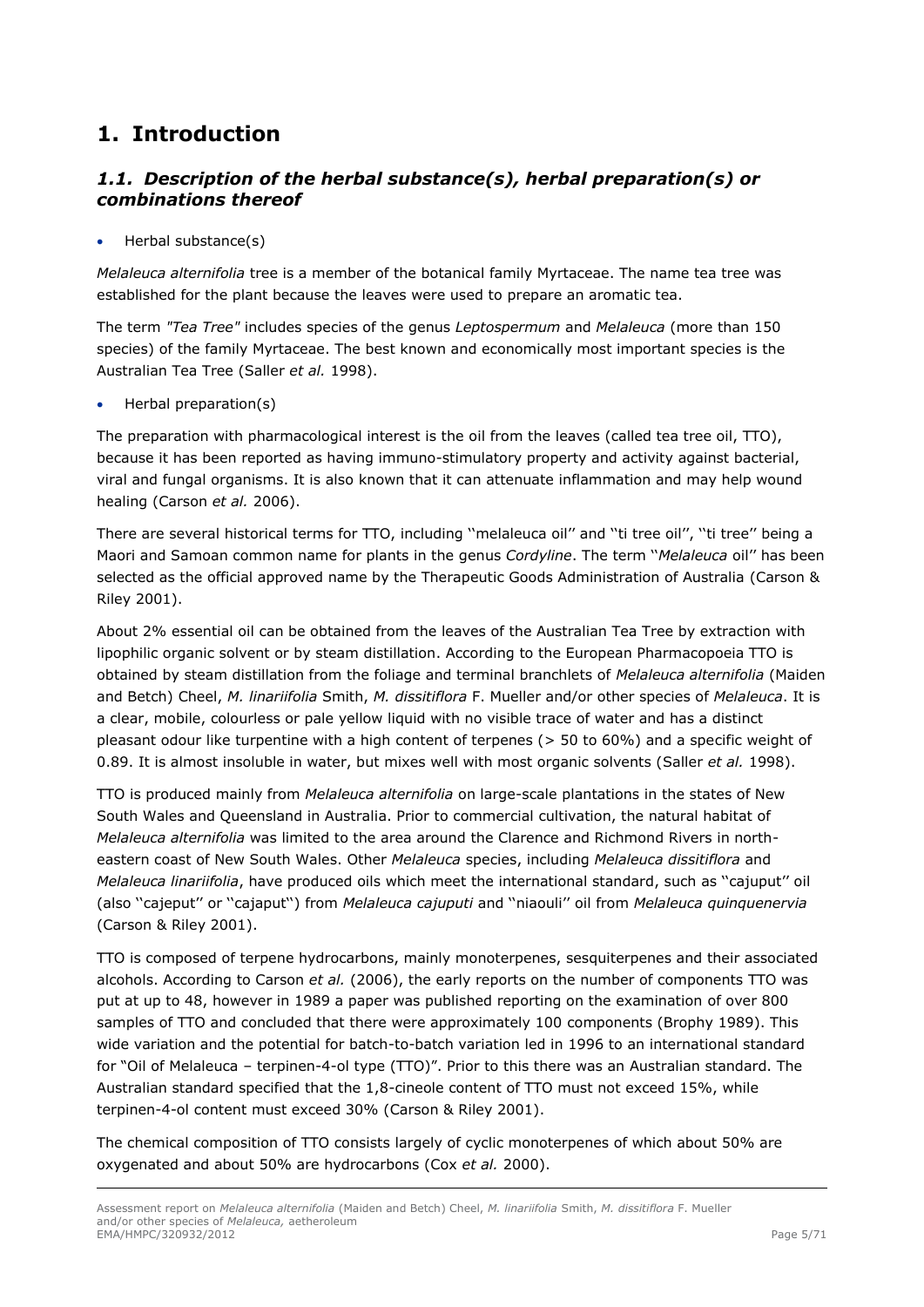The oil contains 42.35% terpinen-4-ol, 20.65% γ-terpinene, 9.76% α-terpinene, 3.71% terpinolene, 3.57% 1,8-cineole, 3.09%, α-terpineol, 2.82% p-cimene, 2.42% α-pinene, 1.75% limonene, 1.05% δcadinene, 0.94% α-thujene, 0.94% aromadendrene, 0.87% myrcene, 0.73% β-pinene, 0.40% sabinene, and 0.34% α-phellandrene (Bozzuto *et al.* 2011).

Since the exact composition of TTO is variable, according to the Australian and International Standards Organizations, the substance known as TTO from *Melaleuca alternifolia* has a chromatographic profile within given ranges (Halcón & Milkus 2004).

The European Pharmacopoeia and the International Standard ISO 4730 require TTO to have a minimum content of 30% of terpinen-4-ol and a maximum content of 15% of 1,8-cineole. Terpinen-4 ol is the major TTO component and has shown strong antimicrobial and anti-inflammatory properties (in Mondello *et al.* 2006), while 1,8-cineole is probably an undesirable allergen in TTO products (Carson & Riley 2001).

| From European Pharmacopoeia |             |                | From ISO 4730-2004 |             |
|-----------------------------|-------------|----------------|--------------------|-------------|
| Constituent                 | Minimum (%) | Maximum (%)    | Minimum (%)        | Maximum (%) |
| a-pinene:                   | 1           | 6              | 1                  | 6           |
| sabinene                    |             | 3.5            | Trace              | 3.5         |
| a-terpinene                 | 5           | 13             | 5                  | 13          |
| limonene                    | 0.5         | $\overline{4}$ | 0.5                | 1.5         |
| 1,8-cineole                 |             | 15             | Trace              | 15          |
| y-terpinene                 | <i>10</i>   | 28             | 10                 | 28          |
| p-cymene                    | 0.5         | 12             | 0.5                | 8           |
| terpinolene                 | 1.5         | 5              | 1.5                | 5           |
| terpinen-4-ol               | 30          |                | 30                 | 48          |
| aromadendrene               |             | 7              | Trace              | 3           |
| a-terpineol                 | 1.5         | 8              | 1.5                | 8           |
| δ-cadinene                  |             |                | Trace              | 3           |
| globulol                    |             |                | Trace              | 1           |
| viridiflorol                |             |                | Trace              | 1           |
| ledene (syn.                |             |                | Trace              | 3           |
| viridiflorene)              |             |                |                    |             |

### **Table 1: Main constituents of tea tree oil**

TTO is incorporated in topical formulations for the treatment of cutaneous infections (Carson *et al.* 2006; Hammer *et al.* 2006). The concentrations of TTO found in commercially available products range from 2 to 5%. Terpinen-4-ol is the main antimicrobial compound, but other components, such as αterpineol, also have similar antimicrobial activities (Carson *et al.* 2006).

TTO has to be stored in air-tight containers, protected from light and heat, because proper storage and handling are needed to avoid the formation of oxidation products which have greater potential for skin sensitisation (British Pharmaceutical Codex 1949, WHO 2004). A shelf-life of 12 months after opening is recommended for formulated TTO products by the Australian Government – Rural Industries Research and Development Corporation (2007).

TTO has been used for many years as a component in cosmetic products. It has also been used as an ingredient in medicinal products for its antimicrobial properties especially in treating cutaneous infections. It has been listed in various reference books including the British Pharmaceutical Codex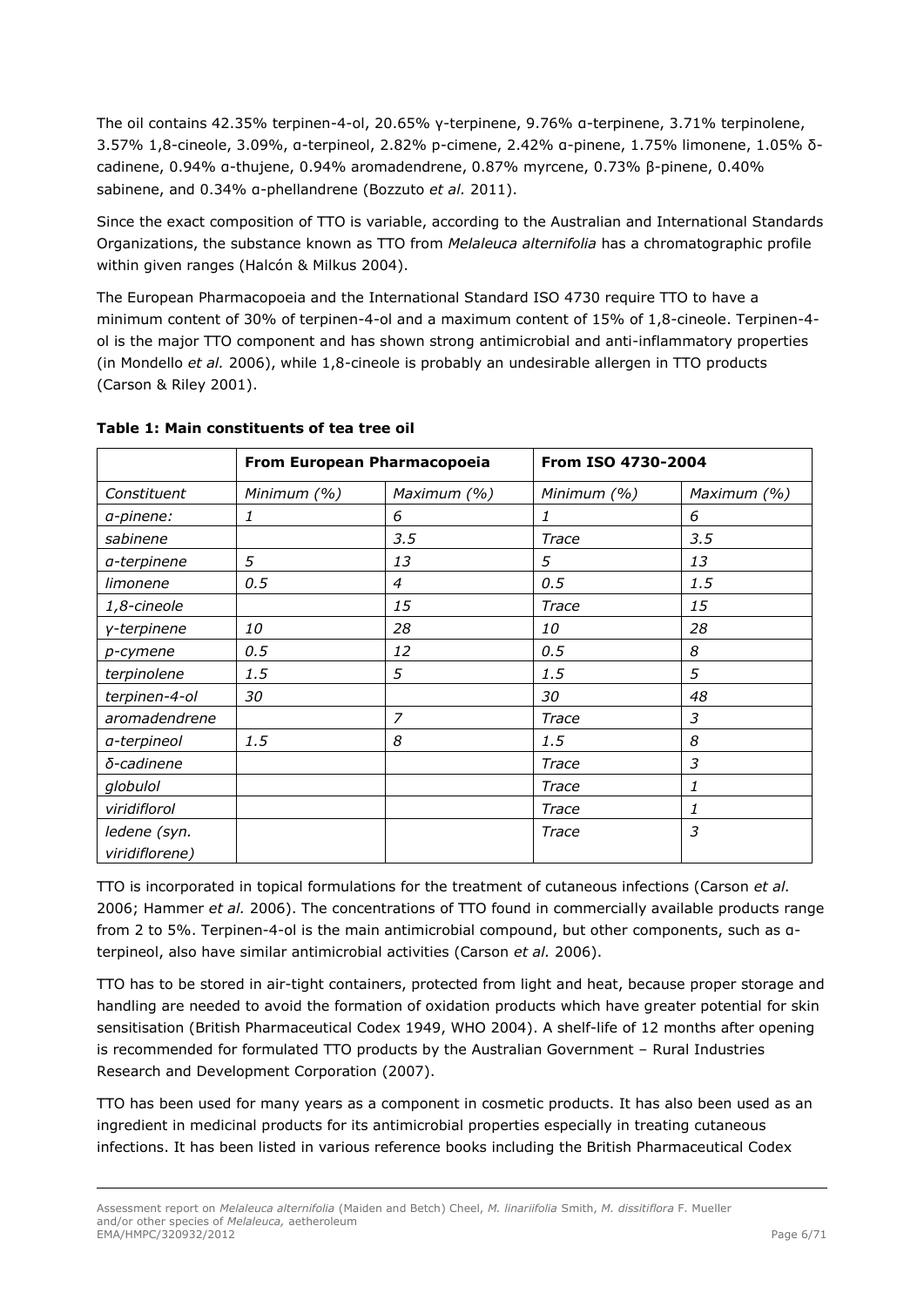1949 and books on Essential Oils (Penfold & Morrison 1950) and the World Health Organisation in 2004 has published a monograph on "Aetheroleum Melaleucae Alternifoliae".

 Combinations of herbal substance(s) and/or herbal preparation(s) including a description of vitamin(s) and/or mineral(s) as ingredients of traditional combination herbal medicinal products assessed, where applicable.

Not applicable.

# <span id="page-6-0"></span>*1.2. nformation about products on the market in the Member States*

# **Regulatory status overview**

| Member State    |                                | <b>Regulatory Status</b> |            |                            | Comments                                                                                                                                     |
|-----------------|--------------------------------|--------------------------|------------|----------------------------|----------------------------------------------------------------------------------------------------------------------------------------------|
| Austria         | $\square$ MA                   | <b>TRAD</b>              | Other TRAD | $\boxtimes$ Other Specify: | Only in combination with<br>several other essential<br>oils in medicinal<br>products on the market.<br>In cosmetics and food<br>supplements. |
| Belgium         | ⊣<br>MA                        | <b>TRAD</b>              | Other TRAD | Other Specify:             |                                                                                                                                              |
| <b>Bulgaria</b> | $\overline{\phantom{a}}$<br>MA | <b>TRAD</b>              | Other TRAD | Other Specify:             | No medicinal products                                                                                                                        |
| Cyprus          | <b>MA</b><br>٦                 | <b>TRAD</b>              | Other TRAD | Other Specify:             |                                                                                                                                              |
| Czech Republic  | MA                             | <b>TRAD</b>              | Other TRAD | Other Specify:             | No medicinal products                                                                                                                        |
| Denmark         | ┓<br>MA                        | <b>TRAD</b>              | Other TRAD | Other Specify:             | No medicinal products<br>(a cutaneous liquid<br>authorised from 1993 to<br>2009)                                                             |
| Estonia         | $\overline{\phantom{a}}$<br>MA | <b>TRAD</b>              | Other TRAD | Other Specify:             | No medicinal products                                                                                                                        |
| Finland         | $\bigcap$<br>MA                | <b>TRAD</b>              | Other TRAD | Other Specify:             | No medicinal products                                                                                                                        |
| France          | MA                             | <b>TRAD</b>              | Other TRAD | Other Specify:             | No medicinal products                                                                                                                        |
| Germany         | MA                             | <b>TRAD</b>              | Other TRAD | Other Specify:             | No medicinal products                                                                                                                        |
| Greece          | MA                             | <b>TRAD</b>              | Other TRAD | Other Specify:             |                                                                                                                                              |
| Hungary         | MA                             | $\boxtimes$ TRAD         | Other TRAD | Other Specify:             |                                                                                                                                              |
| Iceland         | MA                             | <b>TRAD</b>              | Other TRAD | Other Specify:             |                                                                                                                                              |
| Ireland         | MA                             | <b>TRAD</b>              | Other TRAD | Other Specify:             |                                                                                                                                              |
| Italy           | MA                             | <b>TRAD</b>              | Other TRAD | Other Specify:             | No medicinal products                                                                                                                        |
| Latvia          | MA                             | <b>TRAD</b>              | Other TRAD | Other Specify:             |                                                                                                                                              |
| Liechtenstein   | MA                             | <b>TRAD</b>              | Other TRAD | Other Specify:             |                                                                                                                                              |
| Lithuania       | MA                             | <b>TRAD</b>              | Other TRAD | $\boxtimes$ Other Specify: | Food supplements                                                                                                                             |
| Luxemburg       | MA                             | <b>TRAD</b>              | Other TRAD | Other Specify:             |                                                                                                                                              |
| Malta           | MA                             | <b>TRAD</b>              | Other TRAD | Other Specify:             |                                                                                                                                              |
| The Netherlands | MA                             | <b>TRAD</b>              | Other TRAD | Other Specify:             |                                                                                                                                              |
| Norway          | MA                             | <b>TRAD</b>              | Other TRAD | Other Specify:             |                                                                                                                                              |
| Poland          | MA                             | <b>TRAD</b>              | Other TRAD | Other Specify:             |                                                                                                                                              |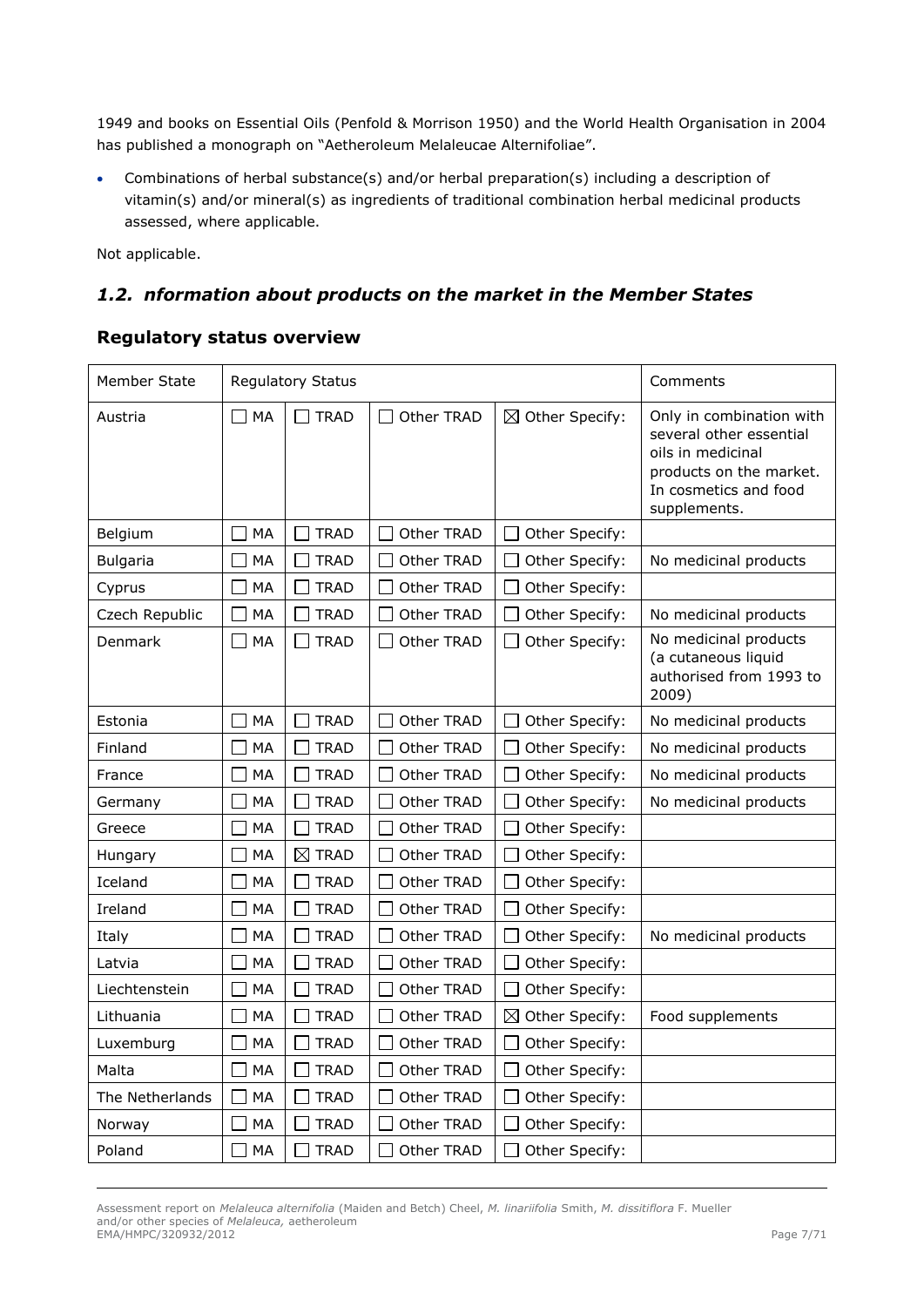| Member State    |                | <b>Regulatory Status</b> | Comments               |                          |                                                                                                                                                         |
|-----------------|----------------|--------------------------|------------------------|--------------------------|---------------------------------------------------------------------------------------------------------------------------------------------------------|
| Portugal        | MA             | <b>TRAD</b>              | Other TRAD             | Other Specify:<br>$\sim$ | No medicinal products                                                                                                                                   |
| Romania         | MA             | <b>TRAD</b>              | Other TRAD             | Other Specify:           | No medicinal products                                                                                                                                   |
| Slovak Republic | MA             | <b>TRAD</b>              | Other TRAD             | Other Specify:           |                                                                                                                                                         |
| Slovenia        | MA             | <b>TRAD</b>              | Other TRAD             | Other Specify:           | No medicinal products                                                                                                                                   |
| Spain           | MA             | <b>TRAD</b>              | Other TRAD             | Other Specify:           | No medicinal products                                                                                                                                   |
| Sweden          | MA             | <b>TRAD</b>              | $\boxtimes$ Other TRAD | Other Specify:           |                                                                                                                                                         |
| United Kingdom  | $\boxtimes$ MA | <b>TRAD</b>              | Other TRAD             | Other Specify:           | Medicinal products in<br>combination with non-<br>herbal ingredients<br>authorised since before<br>1970.<br>There was a monograph<br>in the BPC of 1949 |

MA: Marketing Authorisation

TRAD: Traditional Use Registration

Other TRAD: Other national Traditional systems of registration

This regulatory overview is not legally binding and does not necessarily reflect the legal status of the products in the MSs concerned.

# <span id="page-7-0"></span>*1.3. Search and assessment methodology*

This assessment report reviews the scientific literature data available for *Melaleuca alternifolia*  essential oil*,* and from the WHO monograph, European Pharmacopoeia monograph, British Pharmaceutical Codex monograph, ESCOP monograph, PubMed, EMA library and the internet, as well as available information on products marketed in the European Community, including pharmaceutical forms, indications, posology and methods of administration.

The keywords "*Melaleuca alternifolia*", "tea tree oil", in all text fields were used. The information ad references provided by the Australian Tea Tree Industry (ATTIA Ltd.) following the call for submission of scientific data were also taken into consideration. Only clinical studies with tea tree oil were included in the assessment report.

# <span id="page-7-1"></span>**2. Historical data on medicinal use**

# <span id="page-7-2"></span>*2.1. Information on period of medicinal use in the Community*

*Melaleuca alternifolia* oil has been used as medicinal by Australian Bundjabung Aborigines for several millennia for bruises, insect bites, and skin infections. European colonists soon recognized the therapeutic properties and began to distil oil from its leaves (Carson & Riley 2001). Members of the crew of James Cook described at the end of the eighteenth century the use of the TTO. It was rediscovered in the 1920s as a topical antiseptic with more effective activity than phenol (Bozzuto *et al.* 2011).

The essential oil was distilled for the first time in 1925 and due to its antiseptic, antibacterial and antifungal effects became a standard antiseptic agent for surgery, especially for dental surgery (Saller *et al.* 1998).

The monograph on TTO of the British Pharmaceutical Codex of 1949 reports that TTO has germicidal properties and has been used as a local application in the treatment of furunculosis, tinea, paronychia,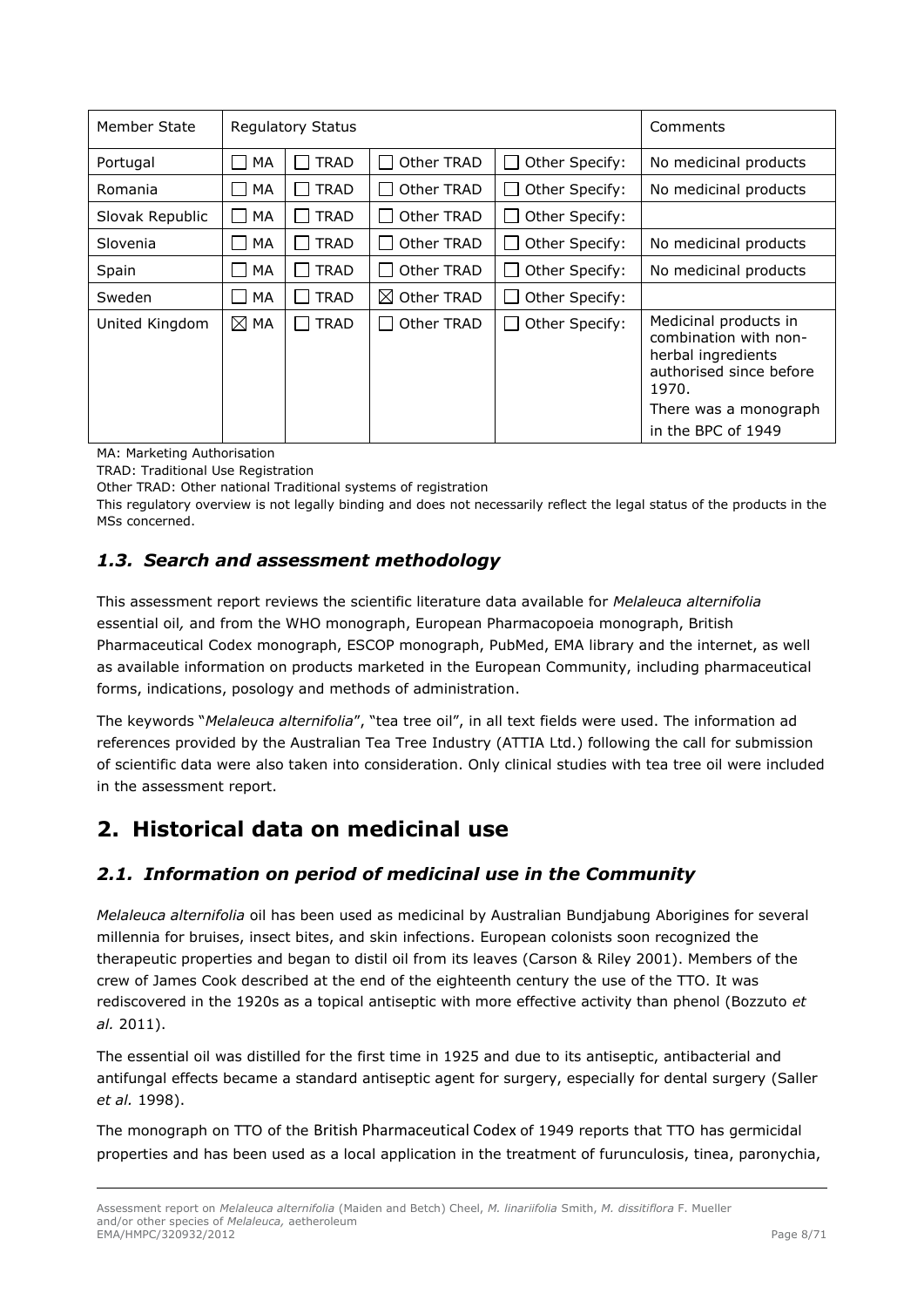impetigo, trush and stomatitis, and as inhalant in coryza. In veterinary practice it has been used in the treatment of mange and eczema and in sores and skin diseases of parasitic origin.

TTO has been used for its bactericidal and fungicidal properties as a disinfectant component in several medicinal combination products with non-herbal ingredients authorised in UK since before 1970.

A cutaneous liquid containing TTO has been authorised in Denmark from 1993 to 2009 for disinfection in acne and in fungal infections on the foot.

In Sweden a cutaneous liquid is marketed since 1988 and a oromucosal and cutaneous solution is registered in Hungary since 2004.

In Australia, the Complementary Medicines Evaluation Committee (CMEC) recommended in 1999 to the TGA that registration applications for uncompounded TTO products, intended for topical use and with low level claims of a first aid nature, can be approved by the TGA without requiring prior consideration and recommendation by CMEC (CMEC extracted ratified minutes).

There is a significant number of 100% TTO medicinal products authorised in Australia to date.

Table 2 shows a consistent and long standing use of TTO demonstrated for more than 30 years, since 1930, internationally and for more than 15 years, since 1933, in the European Community. A wide range of traditional indications have been described for local application including the nasal, mouth and throat regions.

TTO has been used as an antiseptic for special and general dental surgery and in denture and mouth washes (MacDonald 1930, Anonymous 1933, Penfold & Morrison 1937, Penfold & Morrison 1950). It has also been indicated for a variety of skin conditions including bacterial and fungal infections of the skin such as acne, furunculosis, dermatophytosis (tinea pedis, tinea cruris, tinea barbae), pityriasis versicolor (tinea versicolor), parionychia, impetigo, empyema, dermatitis, eczema, psoriasis, skin rashes, impetigo contagiosa, pediculosis, ringworm, thrush, infected pustules, intertrigo and nail infections (caused by *Candida albicans*), parasitic skin diseases (Penfold & Morrison 1937, Penfold & Morrison 1950, Humphery 1930, Martindale 1993, British Pharmaceutical Codex 1949, Walker 1972, WHO 2004, Williamson 2003, Lawless 1994, Drury 1991).

Many different foot problems have been treated by TTO including onychomycosis infections of toenails, bromidrosis, malodour, cracks, fissures, peeling, callused heels, inflammation of corns, calluses, bunions, hammertoes, post-operative wound healing (Walker 1972, WHO 2004). It has also been used for the treatment of infected, colonised, dirty wounds, diabetic gangrene and chronic leg ulcers, burns and wounds (Penfold & Morrison 1937, Penfold & Morrison 1950, Humphery 1930, WHO 2004).

Throat, nasal and mouth conditions including acute nasopharyngitis, catarrh, thrush, stomatitis, tonsillitis, mouth ulcers, sore throat, coughs and colds, nasopharyngitis, sinus congestion, tonsillitis, pyorrhoea, gingivitis are traditional indications for use of TTO (Penfold & Morrison 1937, Penfold & Morrison 1950, Humphery 1930, British Pharmaceutical Codex 1949, WHO 2004).

TTO has been used for vaginal infections and gynaecological conditions including vaginitis, cystitis and cervicitis (Penfold & Morrison 1937, Penfold & Morrison 1950, Humphery 1930, WHO 2004), irrigation of bladder and urethra (Anonymous 1933), symptomatic treatment of colitis (WHO 2004) and as an inhalant in coryza (British Pharmaceutical Codex 1949).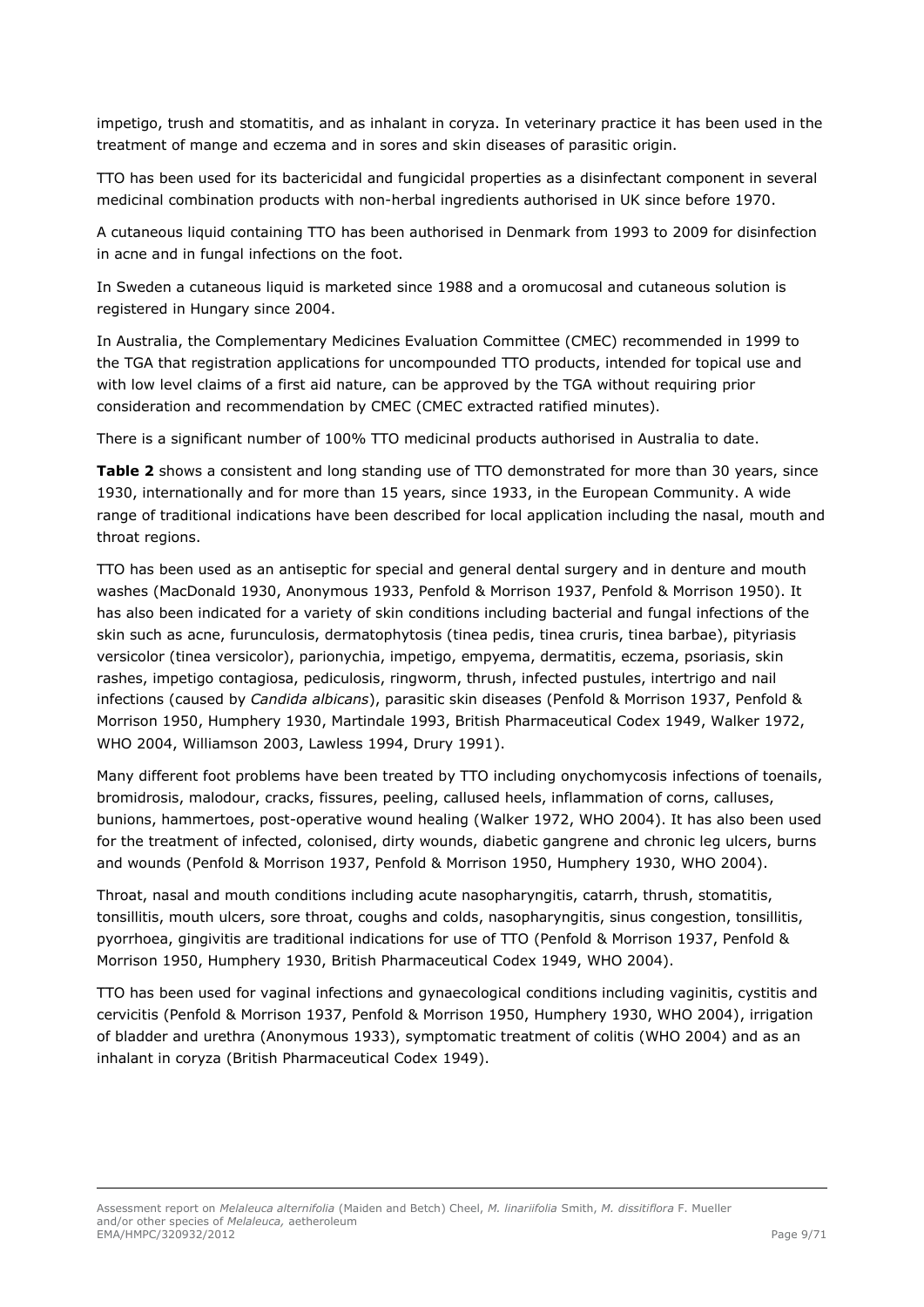### **Table 2: Traditional use of tea tree oil**

| <b>Reference</b>                             | Documented Use / Traditional Use                                                                                                                                                                                                                                                                                                                                                                                                                                                                           | <b>Herbal</b>                                                                              | Posology                                                                                                                                                                                                                                                                                                                                                             | <b>Safety</b>                                                                 | <b>Comments</b>                                                                                                                                                                                                                                                            |
|----------------------------------------------|------------------------------------------------------------------------------------------------------------------------------------------------------------------------------------------------------------------------------------------------------------------------------------------------------------------------------------------------------------------------------------------------------------------------------------------------------------------------------------------------------------|--------------------------------------------------------------------------------------------|----------------------------------------------------------------------------------------------------------------------------------------------------------------------------------------------------------------------------------------------------------------------------------------------------------------------------------------------------------------------|-------------------------------------------------------------------------------|----------------------------------------------------------------------------------------------------------------------------------------------------------------------------------------------------------------------------------------------------------------------------|
|                                              |                                                                                                                                                                                                                                                                                                                                                                                                                                                                                                            | preparation                                                                                |                                                                                                                                                                                                                                                                                                                                                                      |                                                                               |                                                                                                                                                                                                                                                                            |
| Humphery<br>1930<br>Australia                | a) Cleaning of dirty or infected wounds<br>and pus dissolution<br>b) help wound healing<br>c) peryonichia.<br>d) as a gargle to clear up sore throats in<br>the early stages<br>e) for use in the vagina with no irritation<br>help in clearing head cold symptoms.<br>f)<br>g) for nasopharynx<br>h) for several parasitic skin diseases                                                                                                                                                                  | a)-f) 35% TTO<br>saponified solution<br>g) TTO diluted with<br>paraffin                    | various water dilutions<br>a)<br>commencing from<br>2.5% to 10%<br>b) 2.5% dilution to be<br>applied as<br>impregnated dressing<br>and changed every 24<br>hours<br>10% water dilution<br>c)<br>d)<br>20 drops in a glass of<br>warm water<br>Stronger dilutions<br>e)<br>a few drops inhaled<br>f)<br>from handkerchief<br>as a spray<br>g)<br>h)<br>as an ointment | No apparent<br>damage to the<br>tissues even in<br>quite strong<br>solutions. | Infections that had<br>resisted treatments<br>of various kinds for<br>months were cured<br>in less than a<br>week.                                                                                                                                                         |
| MacDonald<br>1930<br>Australia               | as an antiseptic for special and general<br>dental surgery                                                                                                                                                                                                                                                                                                                                                                                                                                                 | Ti-Trol - 100% TTO<br>Melasol - 40% TTO<br>in water soluble<br>emulsion                    |                                                                                                                                                                                                                                                                                                                                                                      |                                                                               |                                                                                                                                                                                                                                                                            |
| Anonymous<br>1933<br>Great Britain           | a) Use in dental, medical and surgical<br>practice<br>b) Use in a wide range of septic conditions<br>c) for irrigation of bladder and the urethra                                                                                                                                                                                                                                                                                                                                                          | a), b) Ti-Trol (100%<br>TTO)<br>$a$ )-c) Melasol (40%<br>TTO in water soluble<br>emulsion) | c) 100% Melasol solution                                                                                                                                                                                                                                                                                                                                             |                                                                               | powerful non-<br>poisonous and non-<br>irritant disinfectant                                                                                                                                                                                                               |
| Penfold and<br>Morrison<br>1937<br>Australia | Extensive application in surgical and<br>dental practice.<br>Chronic leg ulcers and wounds<br>Germicidal even in presence of blood and<br>organic matter.<br>Peryonichia (paronychia), empyema,<br>gynaecological conditions, skin conditions<br>including psoriasis, impetigo contagiosum,<br>pediculosis, ringworm (tinea). Throat and<br>mouth condition including acute<br>nasopharyngitis, catarrh, thrush, aphthous<br>stomatitis, tonsillitis, mouth ulcers, sore<br>throat, pyorrhoea, gingivitis. | Ti-Trol (100% TTO)<br>Melasol (40% TTO<br>in water soluble<br>emulsion)                    |                                                                                                                                                                                                                                                                                                                                                                      |                                                                               | Ti-Trol quickly<br>healed an<br>unhealing head<br>wound;<br>Ti-Trol cleared<br>tinea in many<br>cases;<br><b>TiTrol and Melasol</b><br>healed leg ulcers<br>with pus not<br>responding to other<br>treatments;<br>Melasol healed a<br>chronic case of<br>diabetic gangrene |

Assessment report on *Melaleuca alternifolia* (Maiden and Betch) Cheel, *M. linariifolia* Smith, *M. dissitiflora* F. Mueller and/or other species of *Melaleuca,* aetheroleum EMA/HMPC/320932/2012 Page 10/71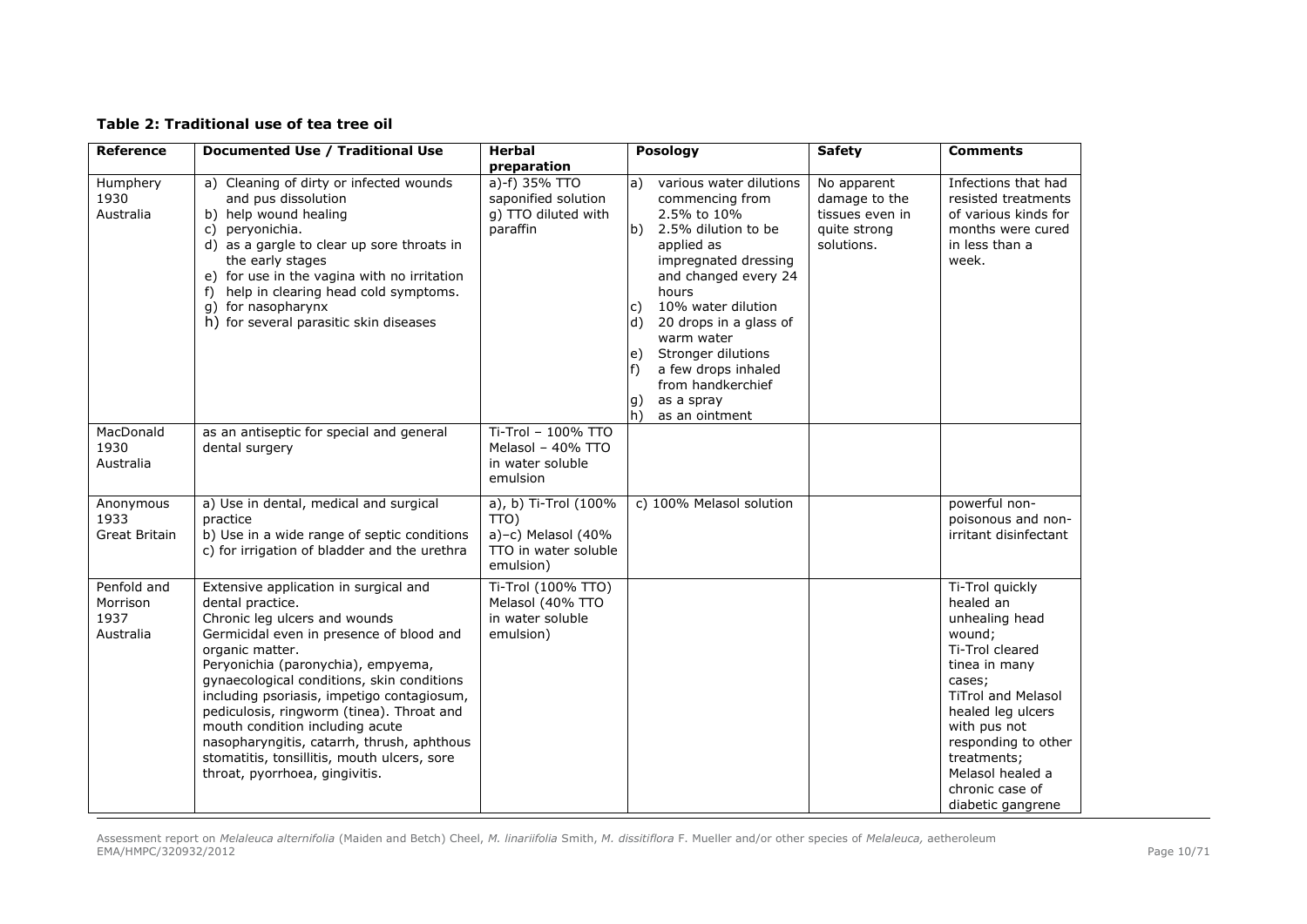| <b>Reference</b>                                                           | Documented Use / Traditional Use                                                                                                                                                                                                                                                                                                                                                                                                                                                                                                                                                      | Herbal                                                                                         | Posology                                                                                                                                   | <b>Safety</b>                                                                           | <b>Comments</b>                                                                                                                                                                                                                                                 |
|----------------------------------------------------------------------------|---------------------------------------------------------------------------------------------------------------------------------------------------------------------------------------------------------------------------------------------------------------------------------------------------------------------------------------------------------------------------------------------------------------------------------------------------------------------------------------------------------------------------------------------------------------------------------------|------------------------------------------------------------------------------------------------|--------------------------------------------------------------------------------------------------------------------------------------------|-----------------------------------------------------------------------------------------|-----------------------------------------------------------------------------------------------------------------------------------------------------------------------------------------------------------------------------------------------------------------|
|                                                                            |                                                                                                                                                                                                                                                                                                                                                                                                                                                                                                                                                                                       | preparation                                                                                    |                                                                                                                                            |                                                                                         |                                                                                                                                                                                                                                                                 |
| <b>British</b><br>Pharmaceutic<br>al Codex<br>1949<br><b>Great Britain</b> | Germicidal properties. Local application for<br>treatment of furunculosis, tinea,<br>paronychia, impetigo, eczema, thrush,<br>stomatitis. Inhalant in coryza.                                                                                                                                                                                                                                                                                                                                                                                                                         | <b>TTO</b>                                                                                     |                                                                                                                                            | Stored in well-<br>closed containers,<br>protected from<br>light and in a cool<br>place |                                                                                                                                                                                                                                                                 |
| Penfold and<br>Morrison<br>1950<br>Australia                               | Extensive application in surgical and<br>dental practice.<br>Germicidal even in presence of blood and<br>organic matter.<br>Perionychia (paronychia), empyema,<br>gynaecological conditions, diabetic<br>gangrene.<br>Skin conditions including psoriasis,<br>impetigo contagiosa, pediculosis,<br>ringworm (tinea).<br>Throat and mouth condition including<br>acute nasopharyngitis, catarrh, thrush,<br>aphthous stomatitis, tonsillitis, mouth<br>ulcers, sore throat, pyorrhoea, gingivitis.<br>Skin injuries and abrasions.<br>Antiseptic agent in denture and mouth<br>washes. | 100% TTO or a<br>water soluble oil<br>emulsion without<br>relating to a specific<br>indication |                                                                                                                                            |                                                                                         | Pleasant odour,<br>non-poisonous,<br>non-irritant, non-<br>corrosive. Ability to<br>penetrate pus, acts<br>to deslough,<br>leaving a healthy<br>surface. The<br>germicidal activity<br>is maintained and<br>even increased in<br>presence of organic<br>matter. |
| Walker<br>1972<br><b>USA</b>                                               | Common foot problems:<br>onychomycotic toenails                                                                                                                                                                                                                                                                                                                                                                                                                                                                                                                                       | Ti-Trol - 100% TTO                                                                             | To be applied twice daily                                                                                                                  |                                                                                         | helps make nails<br>smoother and<br>firmer but had little<br>effect on organisms                                                                                                                                                                                |
| Walker<br>1972<br><b>USA</b>                                               | Common foot problems:<br>a) bromidrosis<br>b) deodorant, healing of cracks and<br>fissures, peeling and callused heels,<br>inflammation of corns, calluses, bunions,<br>hammertoes<br>c) Post-operative wound healing of<br>chemical matricectomies and post-surgical<br>sutured wounds<br>d) Relief of post-treatment dryness<br>following copper sulphate iontophoresis for<br>tinea pedis<br>e) fungal preventative associated with<br>tinea pedis                                                                                                                                 | Melasol (40% TTO<br>in water soluble<br>emulsion)<br>e) 8% TTO in<br>ointment<br>preparation   | apply once daily or<br>hydrotherapy<br>daily application to the<br>affected areas<br>post-operative dressing,<br>to be applied twice daily |                                                                                         |                                                                                                                                                                                                                                                                 |
| Martindale<br>1982<br><b>UK</b>                                            | Added to many disinfectant preparations                                                                                                                                                                                                                                                                                                                                                                                                                                                                                                                                               | <b>TTO</b>                                                                                     |                                                                                                                                            | Stored in cool<br>place in air-tight<br>containers, pro-                                |                                                                                                                                                                                                                                                                 |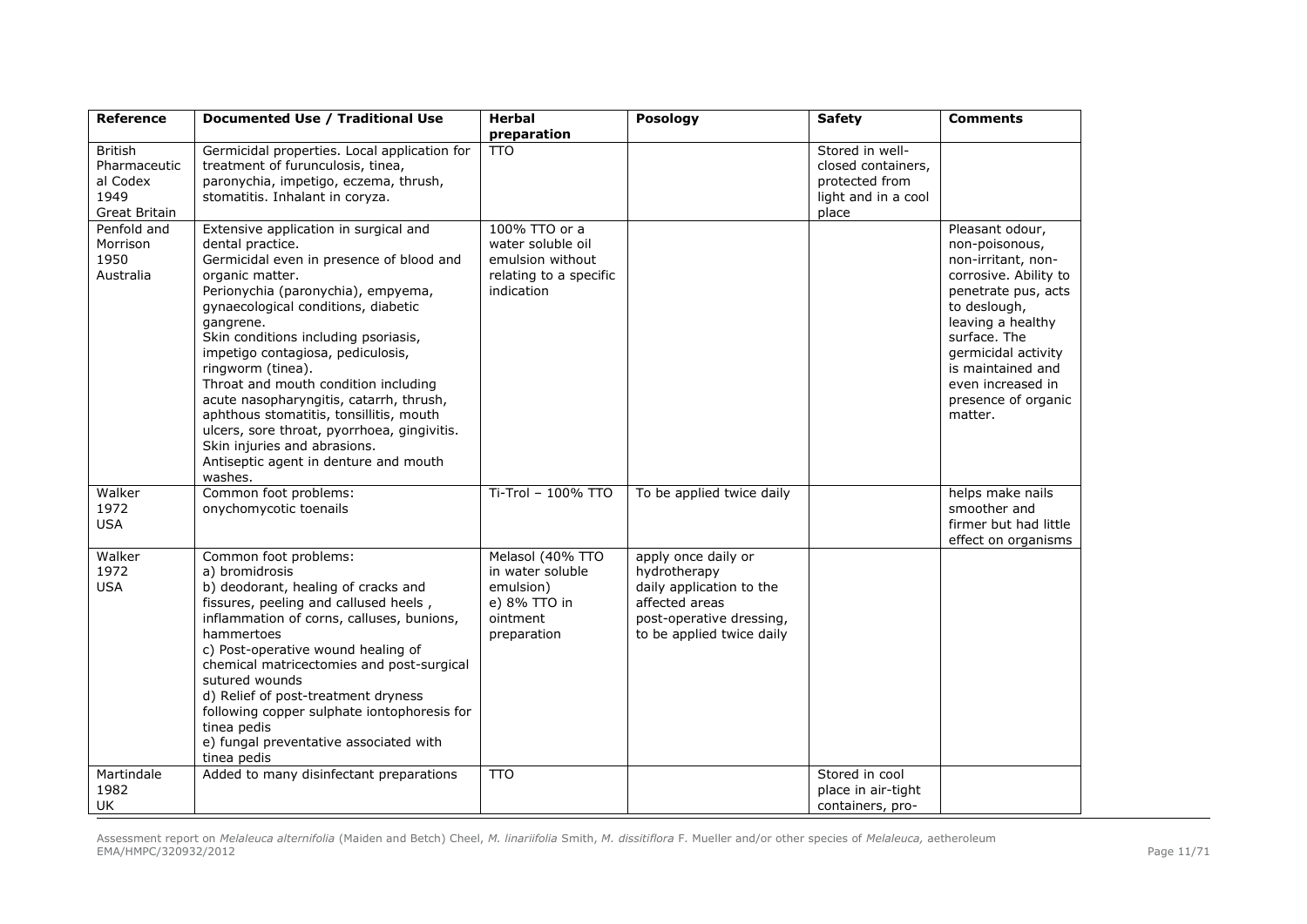| <b>Reference</b>                | Documented Use / Traditional Use                                                                                                         | <b>Herbal</b>       | Posology                                                                                                                                                                                                                                                                                                                                                                                                                                                                                                                                                                                                                                            | <b>Safety</b>                                                              | <b>Comments</b> |
|---------------------------------|------------------------------------------------------------------------------------------------------------------------------------------|---------------------|-----------------------------------------------------------------------------------------------------------------------------------------------------------------------------------------------------------------------------------------------------------------------------------------------------------------------------------------------------------------------------------------------------------------------------------------------------------------------------------------------------------------------------------------------------------------------------------------------------------------------------------------------------|----------------------------------------------------------------------------|-----------------|
|                                 |                                                                                                                                          | preparation         |                                                                                                                                                                                                                                                                                                                                                                                                                                                                                                                                                                                                                                                     | tected from light                                                          |                 |
| Drury<br>1991<br>England        | a) Arthritis<br>b) Boils and abscesses<br>c) Bruises<br>d) Burns and sunburn<br>e) Cuts and abrasions<br>f) Tinea pedis<br>g) Paronychia | 100% TTO<br>Melasol | a) Mixing 3 to 5 drops of<br>TTO into a small<br>amount of baby oil and<br>massaging it deeply<br>into the joints.<br>b) Application the oil<br>directly to the boil<br>three times a day or<br>use of Melasol (40%<br>solution of TTO) in<br>castor oil soap<br>c) TTO dabbed directly<br>onto the bruise<br>d) Gently coat with TTO<br>antiseptic cream or in<br>severe cases with pure<br>tea tree oil<br>e) Apply in its pure form<br>or diluted into a<br>soothing antiseptic<br>cream<br>f) Apply pure TTO twice<br>a day<br>q) Soak infected nail in<br>tea tree oil for 5<br>minutes and massage<br>well twice a day for up<br>to two weeks | a) None reported<br>b) Slight<br>temporary<br>stinging<br>c) None reported |                 |
| Martindale<br>1993<br><b>UK</b> | Reported to have bactericidal and<br>fungicidal properties and is used topically<br>for various skin disorders                           | <b>TTO</b>          |                                                                                                                                                                                                                                                                                                                                                                                                                                                                                                                                                                                                                                                     | Stored in air-tight<br>containers,<br>protected from<br>light              |                 |
| Lawless<br>1994<br>England      | a) Tinea pedis (Athlete's foot)<br>b) Boil (furuncle)/ abscess<br>c) Cut / wounds<br>d) Paronychia                                       | 100% TTO            | a) Apply neat tee tree oil<br>to the affected areas.<br>Soaking the feet for 5-<br>10 minutes a day in a<br>tea tree foot bath (5-<br>10 drops in a bowl of<br>warm water)<br>b) Dab with neat tee tree<br>oil. Repeat 2 or 3                                                                                                                                                                                                                                                                                                                                                                                                                       |                                                                            |                 |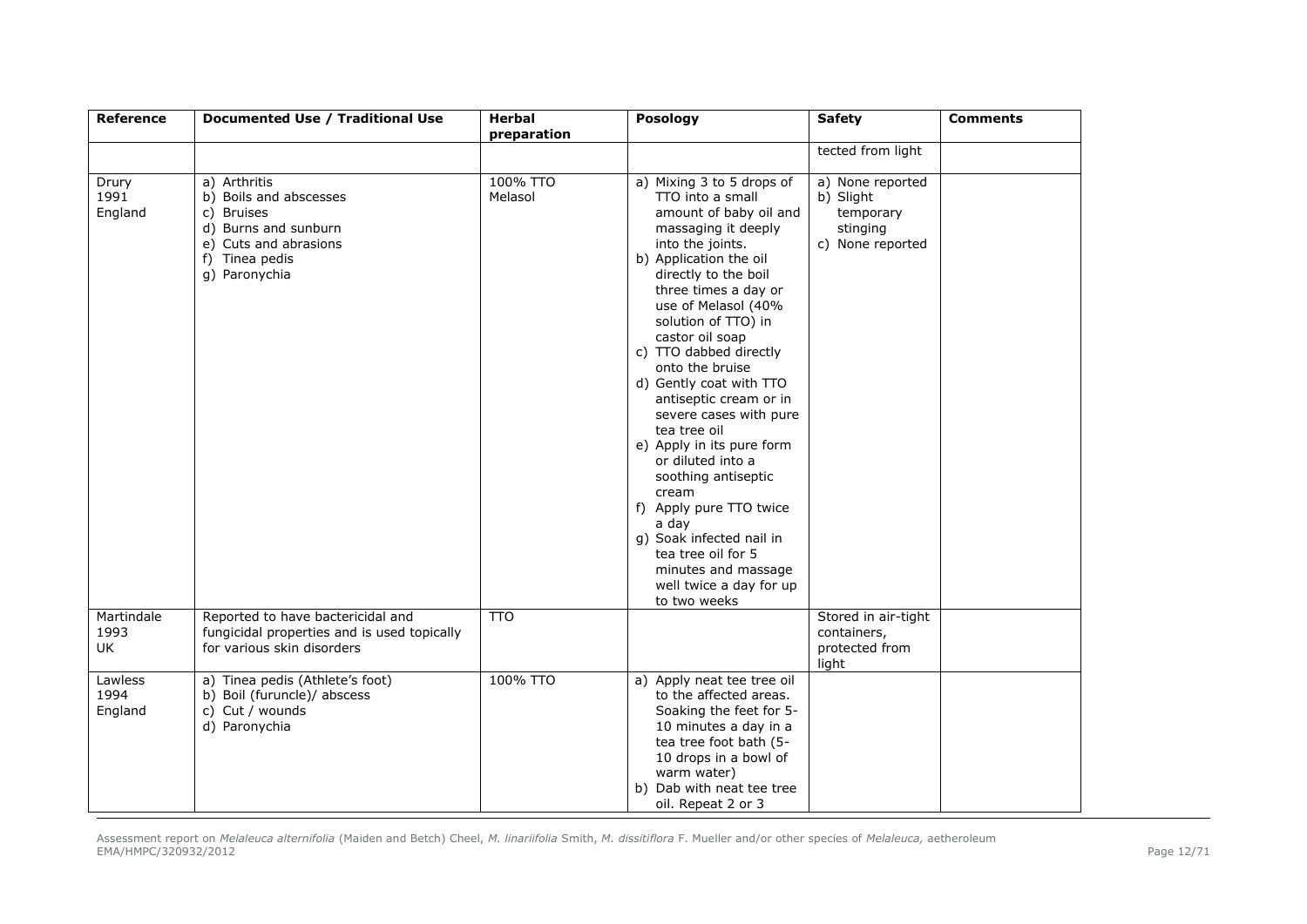| <b>Reference</b>                                      | Documented Use / Traditional Use                                                                                                                                                                                                                                                                                                                                                                                                                                                                                                                                                                                                                            | Herbal          | <b>Posology</b>                                                                                                                                                                                                                                     | <b>Safety</b>                                                                                                                                                                                                                                    | <b>Comments</b> |
|-------------------------------------------------------|-------------------------------------------------------------------------------------------------------------------------------------------------------------------------------------------------------------------------------------------------------------------------------------------------------------------------------------------------------------------------------------------------------------------------------------------------------------------------------------------------------------------------------------------------------------------------------------------------------------------------------------------------------------|-----------------|-----------------------------------------------------------------------------------------------------------------------------------------------------------------------------------------------------------------------------------------------------|--------------------------------------------------------------------------------------------------------------------------------------------------------------------------------------------------------------------------------------------------|-----------------|
|                                                       |                                                                                                                                                                                                                                                                                                                                                                                                                                                                                                                                                                                                                                                             | preparation     |                                                                                                                                                                                                                                                     |                                                                                                                                                                                                                                                  |                 |
|                                                       |                                                                                                                                                                                                                                                                                                                                                                                                                                                                                                                                                                                                                                                             |                 | times a day.<br>Dab a few drops of<br>C)<br>pure tea tree oil.<br>d) Soak the infected nails<br>in pure tea tree oil for<br>2 or 3 minutes,<br>massaging the solution<br>into the nailbed.<br>Repeat 3 times a day<br>until the infection<br>clears |                                                                                                                                                                                                                                                  |                 |
| World Health<br>Organization<br>2004<br>International | Uses supported by clinical data: topical<br>application for symptomatic treatment of<br>common skin disorders such as acne, tinea<br>pedis, bromidrosis, furunculosis and<br>mycotic onychia (onychomycosis) and of<br>vaginitis due to Trichomonas vaginalis or<br>Candida albicans, cystitis and cervicitis.<br>Uses described in pharmacopoeias and in<br>traditional medicine: as an antiseptic and<br>disinfectant for the treatment of wounds.<br>Uses described in folk medicine:<br>symptomatic treatment of burns, colitis,<br>coughs and colds, gingivitis, impetigo,<br>nasopharyngitis, psoriasis, sinus<br>congestion, stomatitis, tonsillitis | TT <sub>0</sub> | external application at<br>concentrations of 5-<br>100%, depending on skin<br>disorder being treated                                                                                                                                                | Contraindicated<br>for cases of<br>known allergy to<br>plants of the<br>Myrtaceae family.<br>Not for internal<br>use. Keep out of<br>reach of children.<br>Store in a well-<br>filled airtight<br>container,<br>protected from<br>heat and light |                 |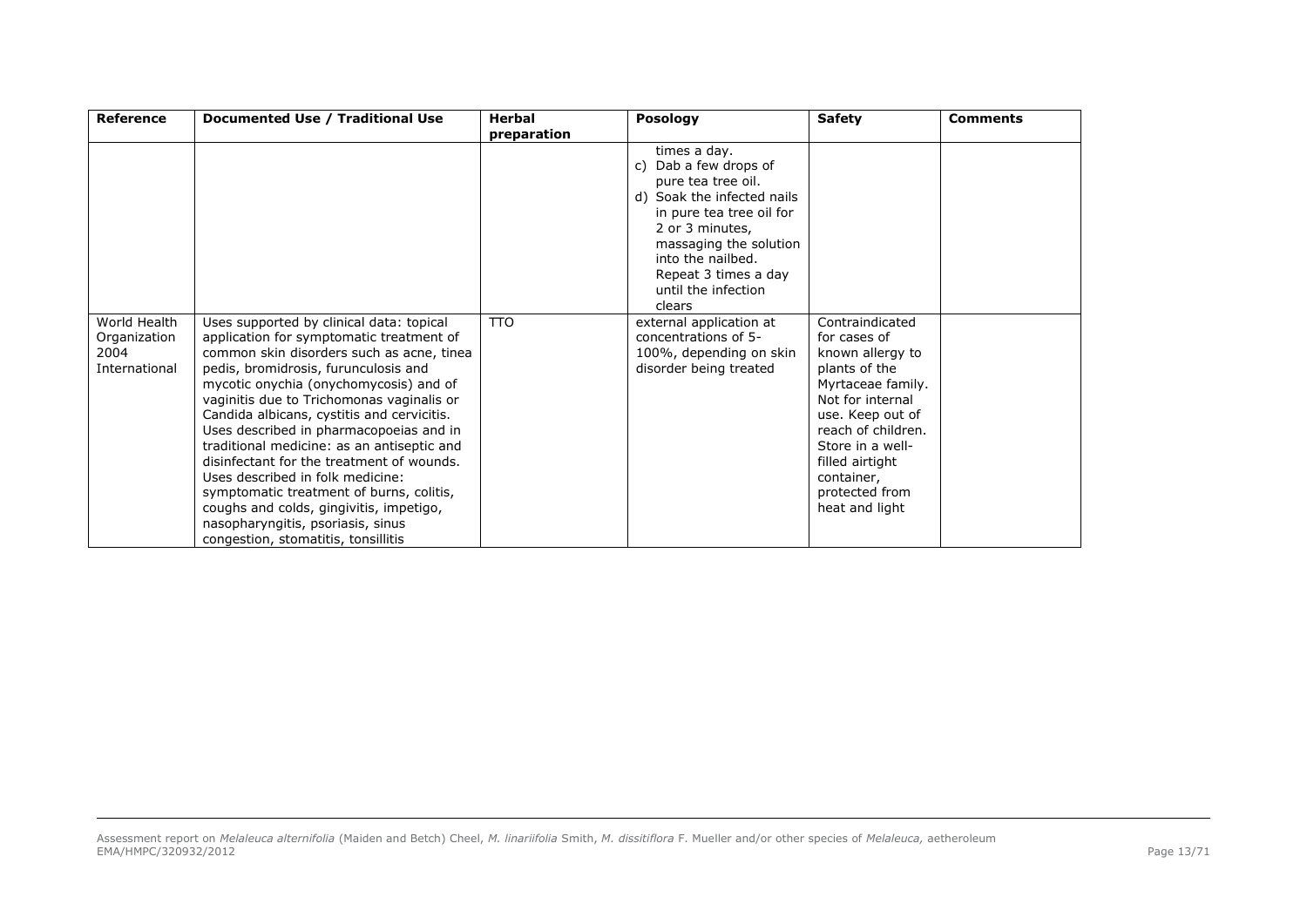# <span id="page-13-0"></span>*2.2. Information on traditional/current indications and specified substances/preparations*

The leaves were macerated in water for a long period (hours or even days) and then used as infusion or impregnated dressing especially in treating common cold, sore throat, insect bites, wounds or fungal skin infections as well as in delousing (Saller *et al.* 1998).

The essential oil had been used during the Second World War as a general antimicrobial agent and insect repellent, and provided in the first aid kits of serving Australian soldiers. The essential oil is nowadays used as a strong antimicrobial and antifungal agent in creams, soaps, toothpastes and other preparations and it has been used both externally and internally by both herbalists and aromatherapists (Lis-Balchin *et al.* 2000).

In modern times, TTO is reputed to have several medicinal properties including antibacterial, antifungal, antiviral, anti-inflammatory and analgesic properties. For its antibacterial activity is today popular as a topical antimicrobial agent (Carson *et al.* 1998). It has been recommended in the treatment of many cutaneous conditions, including acne, eczema, furunculosis, onychomycosis and tinea (Carson *et al.* 2006).

TTO enjoys remarkable popularity as a topical antimicrobial agent and, although it is marketed mainly for its well-documented antibacterial, antifungal and antiviral properties, the oil also has antiinflammatory, analgesic, insecticidal and antipruritic properties (Edmondson *et al.* 2011). Currently it is also incorporated as the principal antimicrobial or as a natural preservative in many pharmaceutical and cosmetic products intended for external use (Cox *et al.* 2000).

TTO has a number of characteristics which suggest potential for its use in wound treatments or protectants against fly strike. It has documented insecticidal effects, which could be of use in the treatment of larvae in strikes, and repellent effects (Callander & James 2011).

In Australia, it has also a long history of clinical use in the treatment of foot problems such as tinea pedis and toenail onychomycosis. Dermatologic studies have been conducted in the treatment of acne, dandruff, head lice, and recurrent herpes labialis, in which effects were found to be either similar or better than traditional treatment, and often with fewer side effects. A few published studies report the successful use of TTO in treating mucous membrane infections, including *Trichomonas vaginalis*, and against oral bacteria and oropharyngeal candidiasis (Halcón & Milkus 2004). 100% TTO is listed by the Australian Therapeutic Goods Administration. A wide range of claims for use are permitted [Quoted at Austteam Tea Tree Oil Conference, 1995].

In Denmark it has been authorised for disinfection in acne and in fungal infections on the foot (1993- 2009).

In Sweden TTO is used against itch at mild athlete´s foot, for uncomplicated insect bites and for treatment of mild acne, in Hungary for treatment of skin infection, stomatitis, gingivitis, cut wounds, excoriation and acne.

# <span id="page-13-1"></span>*2.3. Specified strength/posology/route of administration/duration of use for relevant preparations and indications*

TTO is usually topically applied at concentrations 1.0%-100% for treating microbial infections (Combest 1999).

Tea tree preparations containing 10% and 100% TTO have been used in clinical trials to treat tinea pedis and onychomycosis, respectively (Buck *et al.* 1994; Tong *et al.* 1992).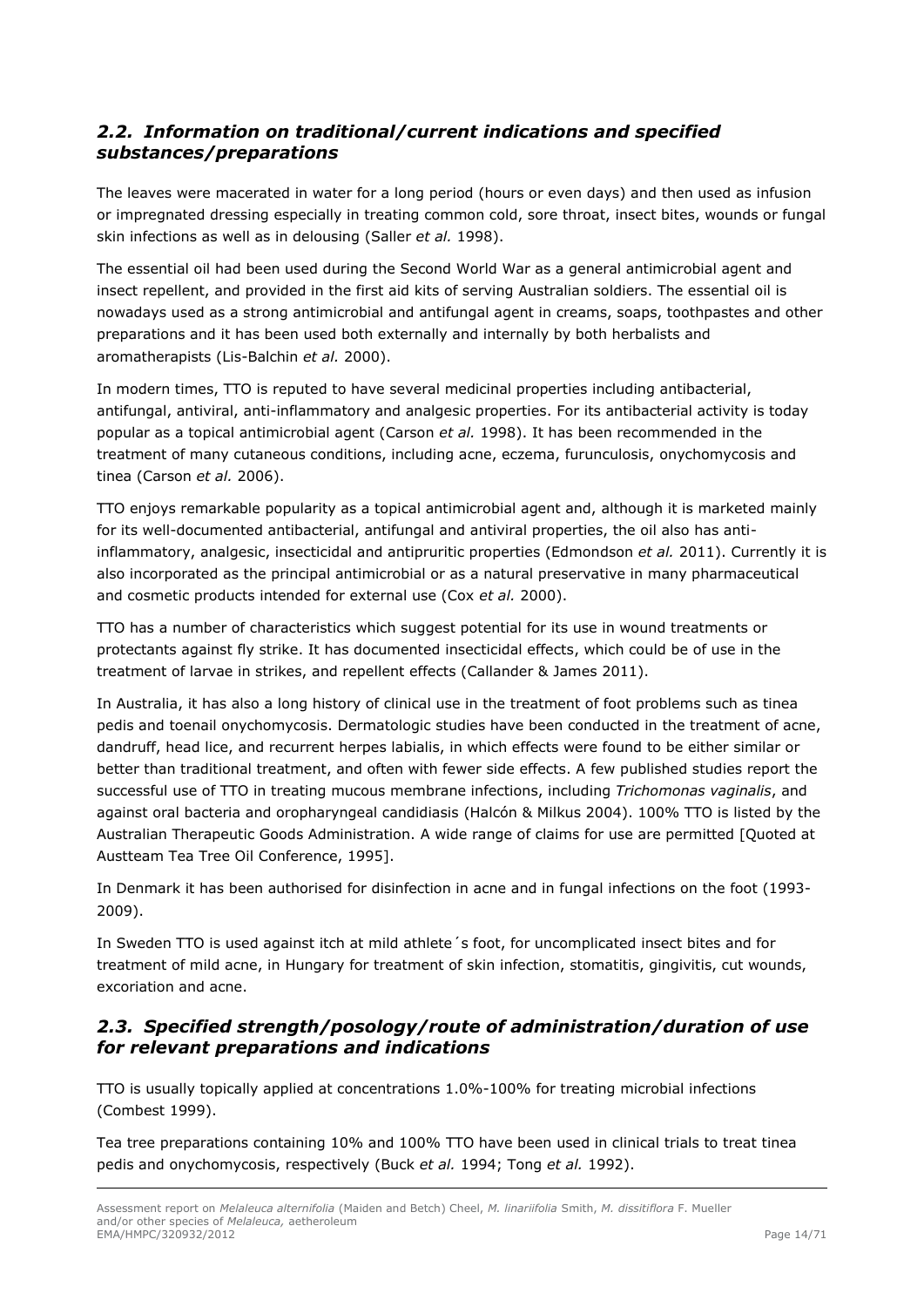For treating athlete's foot, it is advised to dilute the concentrated oil with an equal amount of water or vegetable oil and apply to the affected area three times a day with a cotton ball (Combest 1999). A topically applied 5% solution appears to be effective in treating acne (Bassett *et al.* 1990).

Several published reports have addressed minimum inhibitory and bactericidal concentrations of TTO against clinical isolates of S*taphylococcus aureus*. A study of 105 clinical isolates of *Staphylococcus* aureus using a broth microdilution method found the MIC<sub>90</sub> (Minimal Inhibitory Concentration required to inhibit the growth of 90% of organisms) of TTO to be 0.5%. A later study of 100 clinical isolates of methicillin-resistant *Staphylococcus aureus* (MRSA) found the MIC<sub>90</sub> of TTO to be 0.32% (Halcón & Milkus 2004).

In Australia, in 1995 the Medicines Evaluation Committee approved undiluted TTO as a "mild antiseptic for minor cuts, abrasions, bites and stings and minor burns". [Quoted at Austteam Tea Tree Oil Conference, 1995]

According to the posology of medicinal products licensed in Europe for application on the skin TTO should always be diluted before use. In Sweden it is diluted in olive oil or baby oil 1:9 and dabbed on the afflicted areas of the skin 1-3 times daily. The rate of dilution in Denmark was 1:9 as well. The use is not recommended for children under 12 years of age. In acne or athlete's foot the maximum duration of use is 1 month of treatment.

In Hungary the daily dose for cutaneous use is 10-15 drops (corresponding to 0.33–0.5 ml or 0.3147- 0.47205 g) to be stirred in 50 ml of lukewarm water and the solution is applied on the skin with a sterile cotton wool or gauze. In case of stomatitis and gingivitis 5-10 drops (corresponding to 0.17– 0.33 ml or 0.15735-0.47205 g) to be mixed in 100 ml of water for gargle several times daily (1 ml is 30 drops and 1 g is about  $\sim$ 32 drops). If the symptoms do not improve after 5 days treatment the use of products should be stopped.

A number of papers, documents and letter on the sales of TTO in Europe, provided by Interested Parties, represent a body of data that, as a whole, substantiates the medicinal use of undiluted TTO in Europe for at least 15 years (Drury 1991, Drury 1995, Lawless 1994, Lawless 1996). In these papers and documents the use of undiluted TTO is specified and posology is given. In addition this was supported by wide spread evidence of use by way of magazine articles, sales figures and books.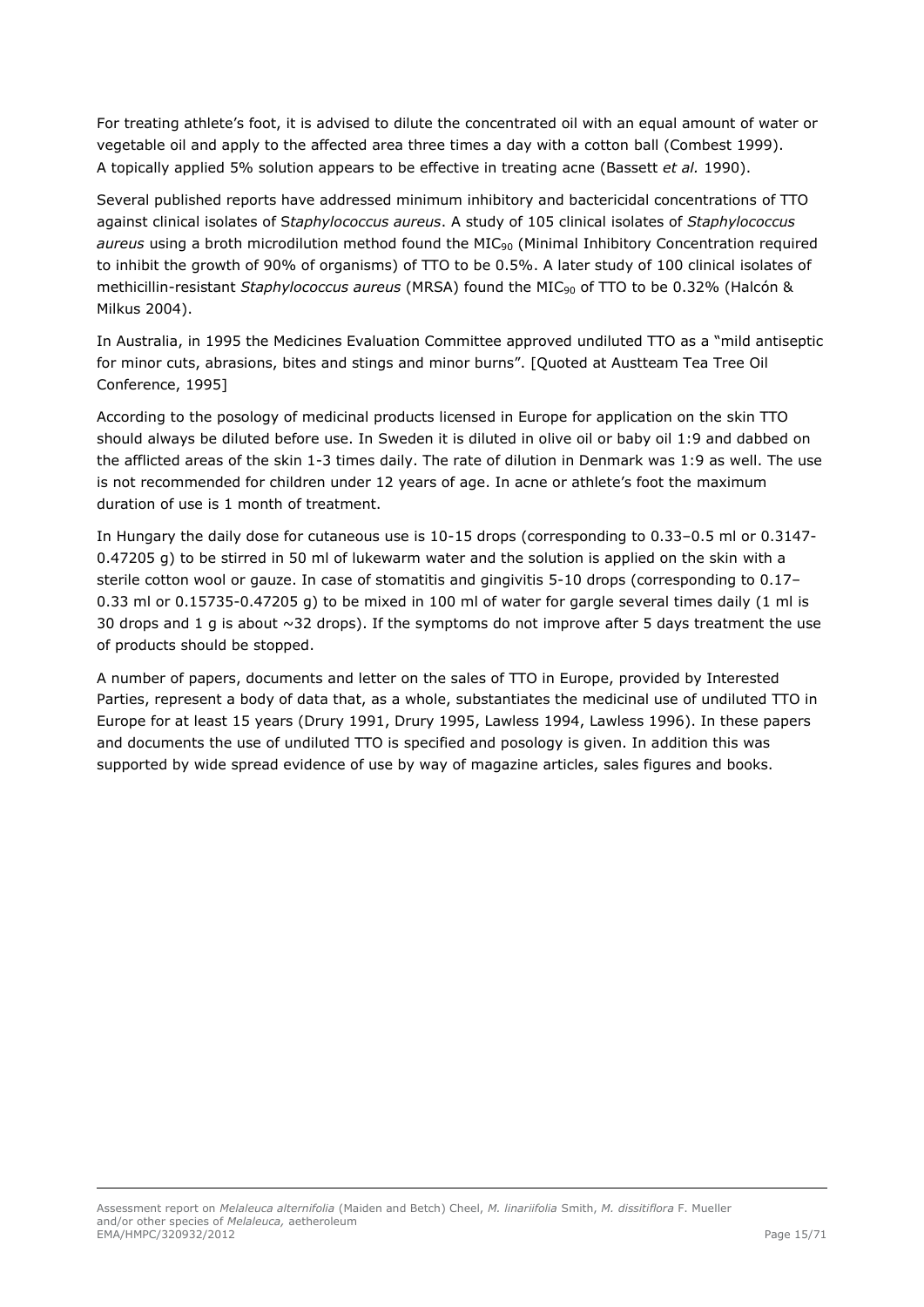| <b>Herbal preparation</b><br><b>Pharmaceutical form</b>                     | <b>Indication</b>                                                                                                                                                                                                                                                                                                                                                 | <b>Strength</b><br>Posology                                                                                                                                                                                                                                       | <b>Period of medicinal use</b>                          |
|-----------------------------------------------------------------------------|-------------------------------------------------------------------------------------------------------------------------------------------------------------------------------------------------------------------------------------------------------------------------------------------------------------------------------------------------------------------|-------------------------------------------------------------------------------------------------------------------------------------------------------------------------------------------------------------------------------------------------------------------|---------------------------------------------------------|
| solution readily miscible in<br>water containing 35% of<br>TTO (saponified) | a) to dissolve pus, to clean surface of infected wounds<br>b) to wash or syringe out dirty wounds to loosen and<br>remove debris.<br>c) to help with healing<br>d) as an ointment for several parasitic skin diseases                                                                                                                                             | a) 35% TTO saponified solution at various water<br>dilutions commencing from 2.5%<br>b) 10% watery lotion<br>c) Dressings dipped in 2.5% solution to be applied to<br>wound and changed every 24 hours<br>d) TTO diluted with paraffin (no further specification) | 1930<br>Humphery<br>Australia                           |
| TTO for local application                                                   | Use as an antiseptic for special and general dental<br>surgery                                                                                                                                                                                                                                                                                                    | 100% TTO<br>or<br>40% TTO in water soluble emulsion (Melasol)                                                                                                                                                                                                     | 1930<br>MacDonald<br>Australia                          |
| TTO for local application                                                   | Extensive application in surgical and dental practice.<br>Chronic leg ulcers and wounds including an ability to<br>penetrate pus, acts to deslough, leaving a healthy<br>surface. Germicidal properties retained even in presence<br>of blood and organic matter. Skin conditions including<br>psoriasis, impetigo contagiosum, pediculosis, ringworm<br>(tinea). | Refers to 100% oil or a water soluble oil emulsion<br>(Melasol) without relating to a specific indication                                                                                                                                                         | 1937<br>Penfold and Morrison<br>Australia               |
| TTO for local application                                                   | Impetigo                                                                                                                                                                                                                                                                                                                                                          | Not specified                                                                                                                                                                                                                                                     | 1949 British<br><b>Pharmaceutical Codex</b><br>(UK)     |
| TTO for local application                                                   | Extensive application in surgical and dental practice.<br>Ability to penetrate pus, acts to deslough, leaving a<br>healthy surface. Germicidal properties retained even in<br>presence of blood and organic matter. Skin conditions<br>including psoriasis, impetigo contagiosa, pediculosis,<br>ringworm (tinea). Skin injuries and abrasions.                   | Refers to 100% oil or a water soluble oil emulsion<br>(Melasol) without relating to a specific indication                                                                                                                                                         | 1950<br>Penfold and Morrison<br>Australia               |
| TTO for local application                                                   | Added to many disinfectant preparations                                                                                                                                                                                                                                                                                                                           | No further specification                                                                                                                                                                                                                                          | 1982<br>Martindale (UK)                                 |
| Cutaneous liquid                                                            | For uncomplicated insect bites                                                                                                                                                                                                                                                                                                                                    | TTO diluted in olive oil or baby oil 1:9 (10%) and<br>dabbed on the afflicted areas of the skin 1-3 times daily.<br>Maximum duration of use 1 month.<br>Not recommended for children under 12 years of age.                                                       | Since 1988 (Sweden)                                     |
| TTO for local application                                                   | Boils and abscesses<br>a)<br>b) Burns and sunburn<br>Cuts and abrasions<br>C)<br>d) Insect bites                                                                                                                                                                                                                                                                  | a) 100% TTO to be applied directly to the boil 3 times<br>daily or use of Melasol (40% solution of TTO in<br>castor oil soap and containing about 13% of<br>isopropyl alcohol)<br>b) TTO to be applied directly to the burn or in form of a                       | 1991 (first edition 1989)<br>(UK)<br>1995 (FR)<br>Drury |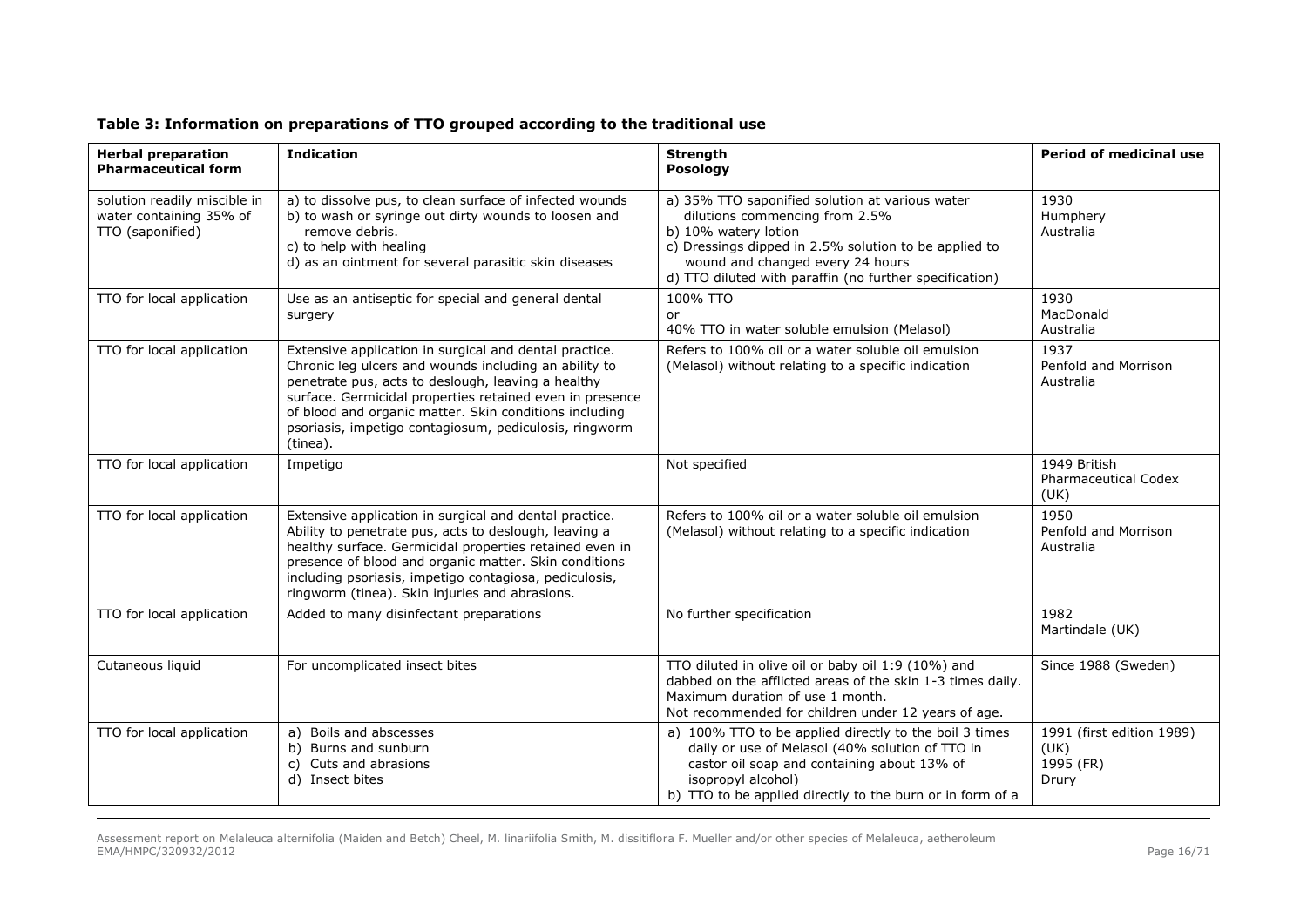| <b>Herbal preparation</b><br><b>Pharmaceutical form</b> | <b>Indication</b>                                                                                                                                                                                                   | <b>Strength</b><br>Posology                                                                                                                                                                                                                                                                                                                                                                                               | Period of medicinal use                             |
|---------------------------------------------------------|---------------------------------------------------------------------------------------------------------------------------------------------------------------------------------------------------------------------|---------------------------------------------------------------------------------------------------------------------------------------------------------------------------------------------------------------------------------------------------------------------------------------------------------------------------------------------------------------------------------------------------------------------------|-----------------------------------------------------|
|                                                         |                                                                                                                                                                                                                     | non greasy antiseptic cream<br>c) Apply TTO pure or diluted into a soothing antiseptic<br>cream<br>A9 TTO to be dabbed directly onto bites                                                                                                                                                                                                                                                                                |                                                     |
| TTO for local application                               | Used topically for various skin disorders for its<br>bactericidal and fungicidal properties                                                                                                                         | No further specification                                                                                                                                                                                                                                                                                                                                                                                                  | 1993<br>Martindale (UK)                             |
| TTO for local application                               | Cut / wounds/burns/insect bites                                                                                                                                                                                     | Apply neat TTO to the affected areas several times a day<br>until the skin has healed.                                                                                                                                                                                                                                                                                                                                    | 1994 (UK)<br>1996 (Germany)<br>Lawless              |
| TTO for local application                               | Mild antiseptic for minor cuts, abrasions, bites and stings<br>and minor burns                                                                                                                                      |                                                                                                                                                                                                                                                                                                                                                                                                                           | Tea Tree Oil conference,<br>1995                    |
| TTO for local application                               | For treating microbial infections.                                                                                                                                                                                  | TTO concentrations ranging from 1.0% to 100%                                                                                                                                                                                                                                                                                                                                                                              | 1999<br>Combest (US)                                |
| Cutaneous (and<br>oromucosal) liquid                    | Treatment of skin infection, cut wounds, excoriation                                                                                                                                                                | 0.33 - 0.5 ml to be stirred in 50 ml of lukewarm water<br>and the solution is applied on the skin with a sterile<br>cotton wool or gauze.                                                                                                                                                                                                                                                                                 | Since 2004 (Hungary)                                |
| TTO for local application                               | Uses described in pharmacopoeias and in traditional<br>medicine: as an antiseptic and disinfectant for the<br>treatment of wounds.<br>Uses described in folk medicine: symptomatic treatment<br>of burns, psoriasis | external application at concentrations of 5-100%,<br>depending on skin disorder being treated                                                                                                                                                                                                                                                                                                                             | 2004<br>World Health Organization<br>International  |
| <b>TTO</b>                                              | As a disinfectant                                                                                                                                                                                                   | Several published reports have addressed minimum<br>inhibitory and bactericidal concentrations of TTO against<br>clinical isolates of Staphylococcus aureus. A study of 105<br>clinical isolates of using a broth microdilution method<br>found the105 clinical isolates of Staphylococcus aureus<br>$MIC90 = 0.5\%.$<br>100 clinical isolates of methicillin-resistant<br>Staphylococcus aureus (MRSA) $MIC90 = 0.32$ %. | (Halcón & Milkus 2004).                             |
| TTO for local application                               | Treatment of furunculosis                                                                                                                                                                                           | Not specified                                                                                                                                                                                                                                                                                                                                                                                                             | 1949<br><b>British Pharmaceutical</b><br>Codex (UK) |
| Cutaneous liquid                                        | For treatment of mild acne                                                                                                                                                                                          | TTO diluted in olive oil or baby oil 1:9 (10%) and<br>dabbed on the afflicted areas of the skin 1-3 times daily.<br>Maximum duration of use 1 month.<br>Not recommended for children under 12 years of age.                                                                                                                                                                                                               | Since 1988 (Sweden)                                 |
| Cutaneous liquid                                        | Disinfection in acne                                                                                                                                                                                                | Before use dilute 1 part of oil with 9 parts of olive oil or<br>similar oil. To be applied 1-3 times daily.                                                                                                                                                                                                                                                                                                               | 1993-2009<br>(Denmark)                              |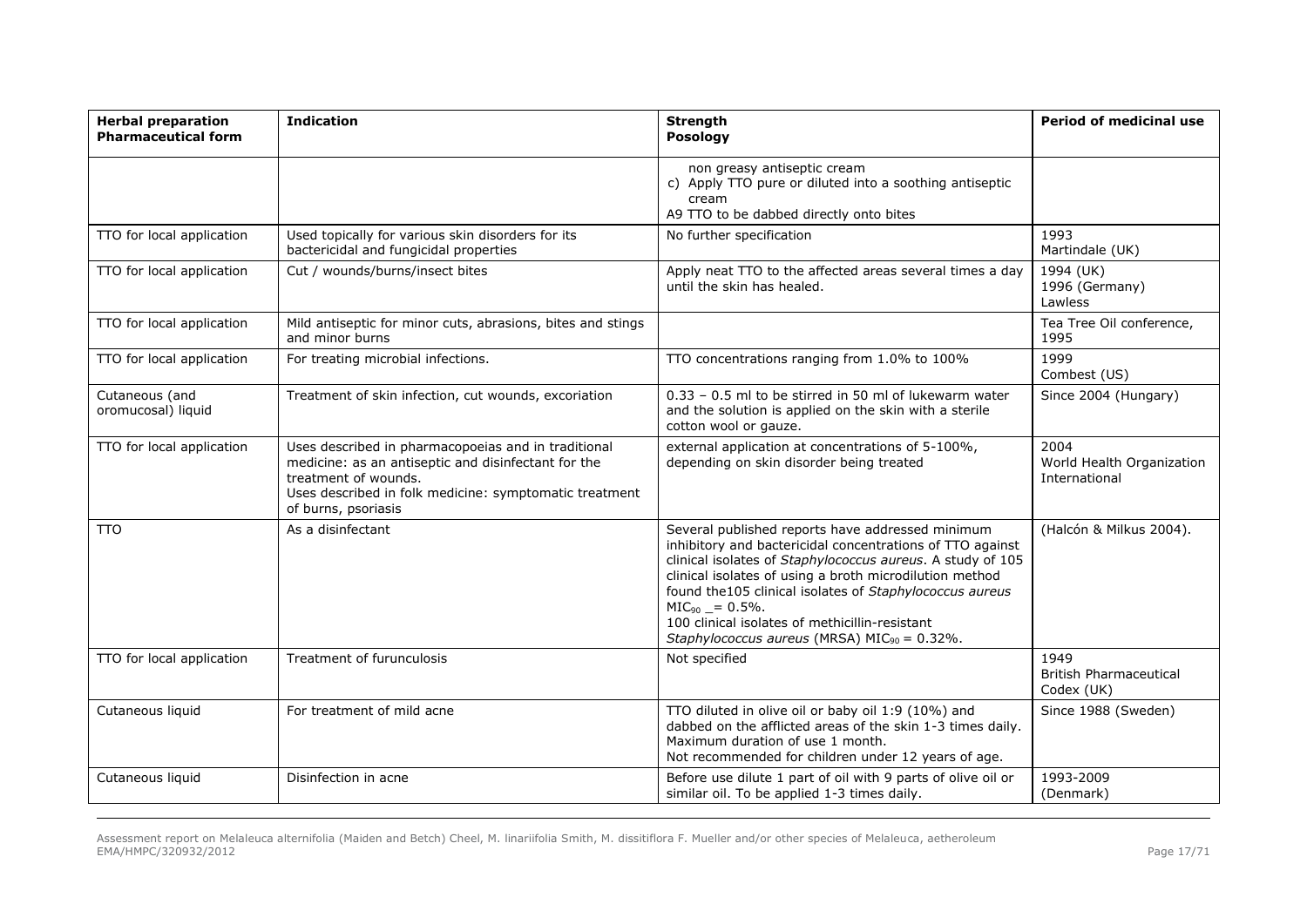| <b>Herbal preparation</b><br><b>Pharmaceutical form</b>                                                                                                                  | <b>Indication</b>                                                                                                                                                                                                                                                                                                          | <b>Strength</b><br>Posology                                                                                                                                                                                                                                                                                                                                                | <b>Period of medicinal use</b>                      |
|--------------------------------------------------------------------------------------------------------------------------------------------------------------------------|----------------------------------------------------------------------------------------------------------------------------------------------------------------------------------------------------------------------------------------------------------------------------------------------------------------------------|----------------------------------------------------------------------------------------------------------------------------------------------------------------------------------------------------------------------------------------------------------------------------------------------------------------------------------------------------------------------------|-----------------------------------------------------|
|                                                                                                                                                                          |                                                                                                                                                                                                                                                                                                                            | Maximum duration of use 1 month.<br>Not recommended for children under 12 years of age.                                                                                                                                                                                                                                                                                    |                                                     |
| Water based gel                                                                                                                                                          | Treatment of acne                                                                                                                                                                                                                                                                                                          | 5% water based gel applied daily for 3 months                                                                                                                                                                                                                                                                                                                              | 1990<br>Bassett et al. (clinical trial)             |
| TTO for local application                                                                                                                                                | Boil (furuncle)/ abscess                                                                                                                                                                                                                                                                                                   | Dab with neat tee tree oil. Repeat 2 or 3 times a day.                                                                                                                                                                                                                                                                                                                     | 1994 (UK)<br>1996 (Germany)<br>Lawless              |
| Cutaneous (and<br>oromucosal) liquid                                                                                                                                     | Treatment of acne                                                                                                                                                                                                                                                                                                          | 0.33 - 0.5 ml to be stirred in 50 ml of lukewarm water<br>and the solution is applied on the skin with a sterile<br>cotton wool or gauze                                                                                                                                                                                                                                   | Since 2004 (Hungary)                                |
| TTO for local application                                                                                                                                                | Uses supported by clinical data (reference to<br>Bassett et al. 1990): topical application for symptomatic<br>treatment of common skin disorders such as acne and<br>furunculosis                                                                                                                                          | 5% water based gel applied daily for 3 months                                                                                                                                                                                                                                                                                                                              | 2004<br>World Health Organization<br>International  |
| Solution (saponified)<br>readily miscible in water<br>containing 35% of TTO                                                                                              | Peryonichia                                                                                                                                                                                                                                                                                                                | a) 10% watery lotion to be applied as impregnated<br>dressing to be changed every 24 hours.<br>Moisten the dress with water if it becomes dry<br>b) pure 35% TTO solution                                                                                                                                                                                                  | 1930<br>Humphery<br>Australia                       |
| TTO for local application                                                                                                                                                | Peryonichia (paronychia), ringworm (tinea).                                                                                                                                                                                                                                                                                | Refers to 100% oil or a water soluble oil emulsion<br>(Melasol <sup>*</sup> ) without relating to a specific indication                                                                                                                                                                                                                                                    | 1937<br>Penfold and Morrison<br>Australia           |
| TTO for local application                                                                                                                                                | Tinea, paronychia                                                                                                                                                                                                                                                                                                          | Not specified                                                                                                                                                                                                                                                                                                                                                              | 1949<br><b>British Pharmaceutical</b><br>Codex (UK) |
| TTO for local application                                                                                                                                                | Perionychia (paronychia)                                                                                                                                                                                                                                                                                                   | Refers to 100% oil or a water soluble oil emulsion<br>(Melasol) without relating to a specific indication                                                                                                                                                                                                                                                                  | 1950<br>Penfold and Morrison<br>Australia           |
| 1) Undiluted TTO<br>2) Melasol $* - 40\%$ TTO in<br>water soluble emulsion<br>(mixed with 13% isopropyl<br>alcohol)<br>3) 8% extract of TTO in<br>lanolin as an ointment | Common foot problems:<br>a) Reduce bromidrosis<br>b) to eliminate odour and healing cracks and fissures,<br>peeling and callused heels<br>c) to reduce inflammation of corns, calluses, bunions,<br>hammertoes<br>d) Post-operative wound healing of chemical<br>matricectomies<br>e) post-surgical sutured wounds healing | half once of Melasol in 22 gallons of water: apply<br>a)<br>once daily or as a whirlpool additive for<br>hydrotherapy<br>Melasol - 40% TTO in water soluble emulsion<br>b)<br>(mixed with 13% isopropyl alcohol): daily<br>application<br>Melasol - 40% TTO in water soluble emulsion<br>C)<br>(mixed with 13% isopropyl alcohol): daily<br>application to irritated areas | 1972<br>Walker<br><b>USA</b>                        |

 \* a preparation containing 40% of TTO in a soap base called Melasol in Australia and Ti.Trol solution in England (Anonimous 1933)

Assessment report on Melaleuca alternifolia (Maiden and Betch) Cheel, M. linariifolia Smith, M. dissitiflora F. Mueller and/or other species of Melaleuca, aetheroleum EMA/HMPC/320932/2012 Page 18/71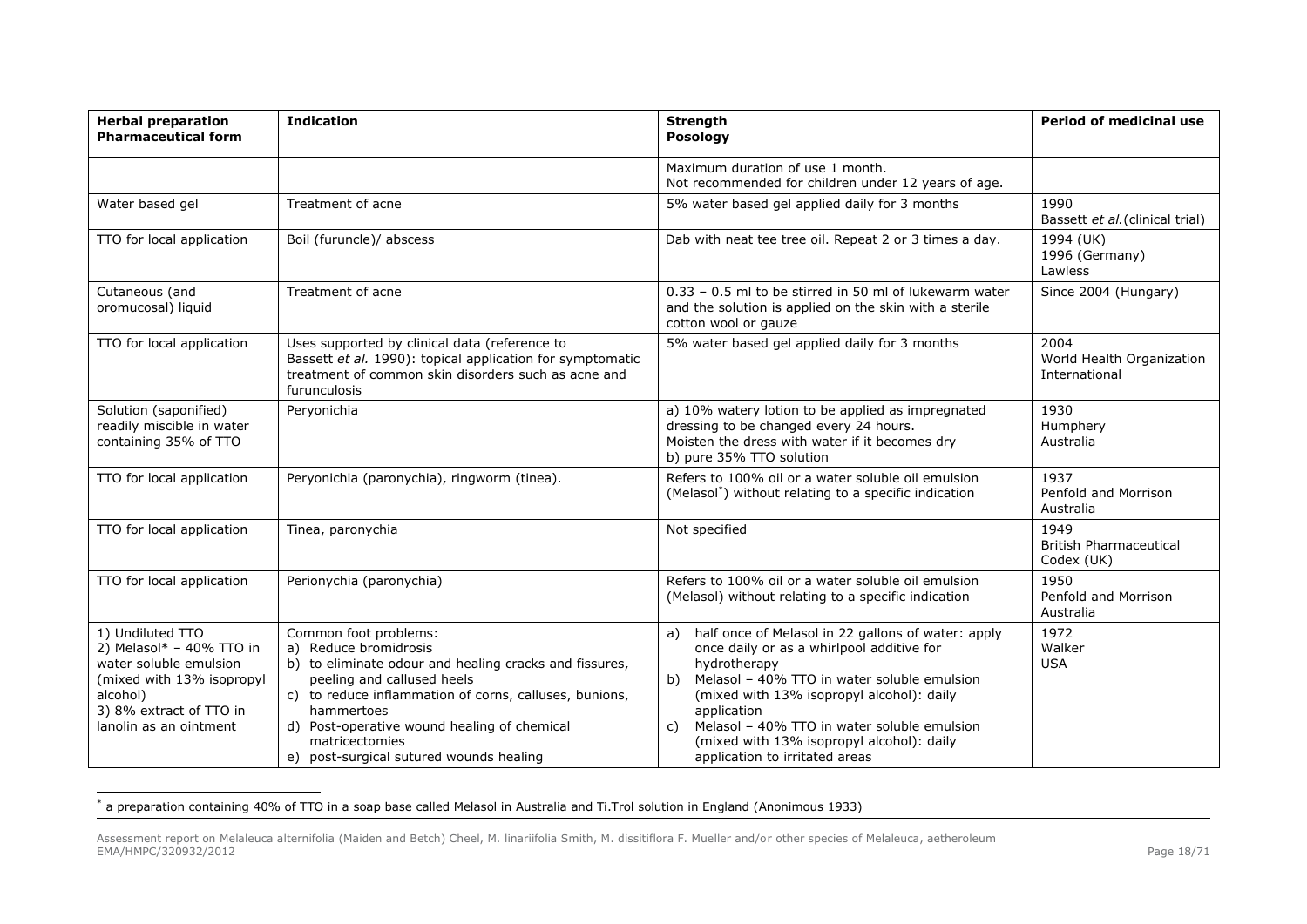| <b>Herbal preparation</b><br><b>Pharmaceutical form</b> | <b>Indication</b>                                                                                                                                        | <b>Strength</b><br>Posology                                                                                                                                                                                                                                                                                                                                                                                                                                                                                                                          | <b>Period of medicinal use</b>                          |
|---------------------------------------------------------|----------------------------------------------------------------------------------------------------------------------------------------------------------|------------------------------------------------------------------------------------------------------------------------------------------------------------------------------------------------------------------------------------------------------------------------------------------------------------------------------------------------------------------------------------------------------------------------------------------------------------------------------------------------------------------------------------------------------|---------------------------------------------------------|
|                                                         | Relief of post-treatment dryness following copper<br>f)<br>sulphate iontophoresis for tinea pedis<br>onychomycosis<br>q)<br>h) prevention of tinea pedis | d) Melasol - 40% TTO in water soluble emulsion<br>(mixed with 13% isopropyl alcohol) post-operative<br>dressing<br>Melasol - 40% TTO in water soluble emulsion<br>e)<br>(mixed with 13% isopropyl alcohol): apply twice<br>daily<br>Melasol - 40% TTO in water soluble emulsion<br>f)<br>(mixed with 13% isopropyl alcohol): daily massages<br>before iontophoresis and application twice a week<br>after iontophoresis<br>TTO: apply twice daily (morning and evening, 1 to 6<br>q)<br>months)<br>8% extract of TTO in lanolin as an ointment<br>h) |                                                         |
| TTO for local application                               | a) Tinea pedis<br>b) Paronychia                                                                                                                          | Apply pure TTO twice a day<br>a)<br>Soak infected nail in TTO for 5 minutes and massage<br>b)<br>well twice a day for up to two weeks                                                                                                                                                                                                                                                                                                                                                                                                                | 1991<br>(first edition 1989) (UK)<br>1995 (FR)<br>Drury |
| TTO for local application                               | a) Tinea pedis (Athlete's foot)<br>b) Paronychia                                                                                                         | Apply neat TTO to the affected areas or<br>a)<br>b) Soak the feet for 5-10 minutes a day in a TTO foot<br>bath (5-10 drops in a bowl of warm water)<br>Soak the infected nails in pure TTO for 2 or 3<br>C)<br>minutes, massaging the solution into the nailbed.<br>Repeat 3 times a day until the infection clears                                                                                                                                                                                                                                  | 1994 (UK)<br>1996 (Germany)<br>Lawless                  |
| Cutaneous liquid                                        | Against itch at mild athlete's foot                                                                                                                      | TTO diluted in olive oil or baby oil 1:9 (10%) and<br>dabbed on the afflicted areas of the skin 1-3 times daily.<br>Maximum duration of use 1 month.<br>Not recommended for children under 12 years of age.                                                                                                                                                                                                                                                                                                                                          | Since 1988 (Sweden)                                     |
| Cutaneous liquid                                        | Disinfection in fungal infections on the foot                                                                                                            | Before use dilute 1 part of oil with 9 parts of olive oil or<br>similar oil. To be applied 1-3 times daily.<br>Maximum duration of use 1 month.<br>Not recommended for children under 12 years of age.                                                                                                                                                                                                                                                                                                                                               | 1993-2009<br>(Denmark)                                  |
| TTO for local application                               | Onychomycosis                                                                                                                                            | 100% TTO                                                                                                                                                                                                                                                                                                                                                                                                                                                                                                                                             | Tong et al. 1992<br>(clinical trial)                    |
| TTO for local application                               | Tinea pedis                                                                                                                                              | 10% TTO                                                                                                                                                                                                                                                                                                                                                                                                                                                                                                                                              | Buck et al. 1994<br>(clinical trial)                    |
| TTO for local application                               | Athlete's foot                                                                                                                                           | dilute the concentrated oil with an equal amount of<br>water or vegetable oil and apply to the affected area<br>three times a day with a cotton ball                                                                                                                                                                                                                                                                                                                                                                                                 | 1999<br>Combest<br>US.                                  |
| TTO for local application                               | Uses supported by clinical data: topical application for                                                                                                 | external application at concentrations of 5-100%,                                                                                                                                                                                                                                                                                                                                                                                                                                                                                                    | 2004                                                    |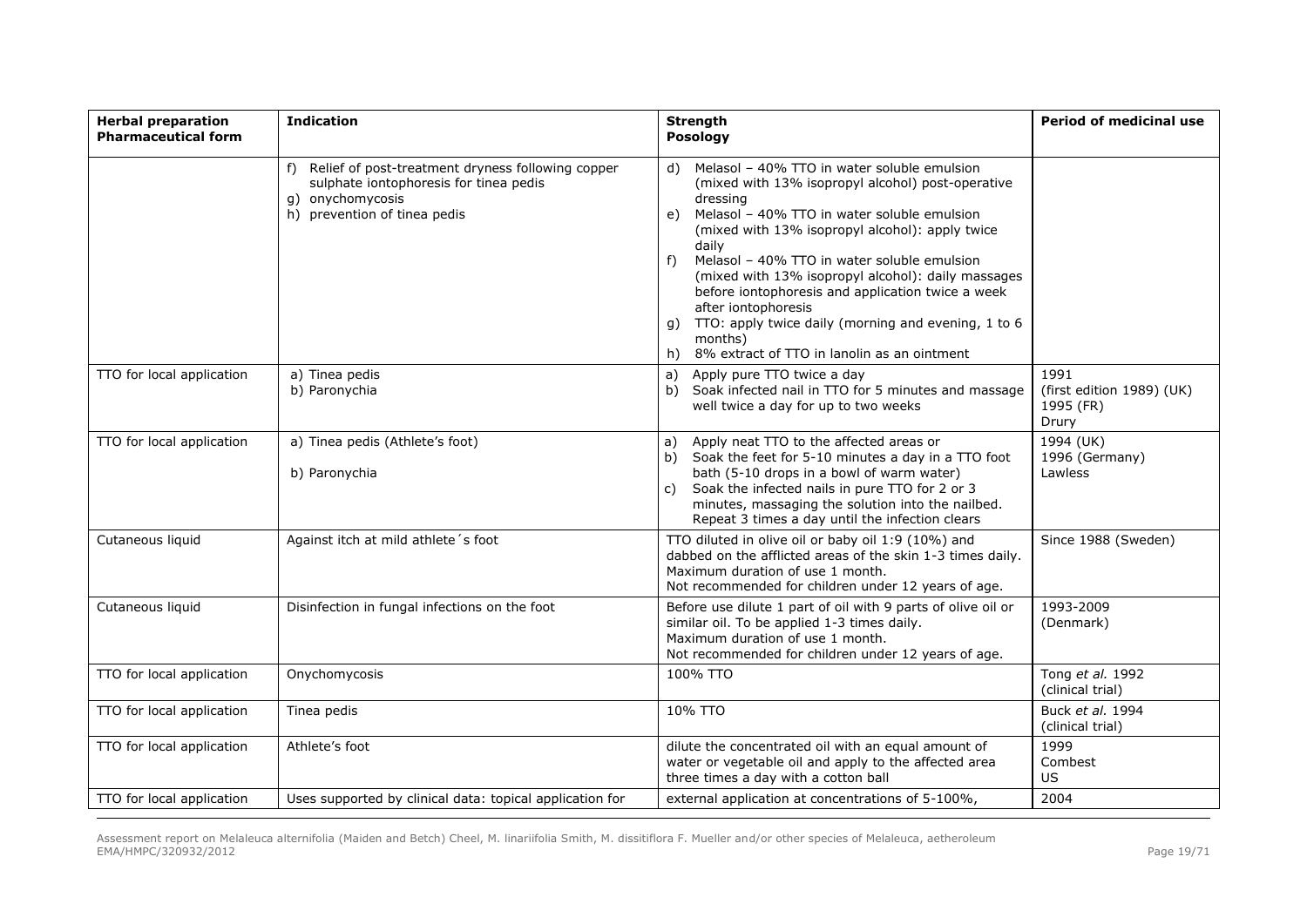| <b>Herbal preparation</b><br><b>Pharmaceutical form</b>                     | <b>Indication</b>                                                                                                                                                                                                                                                                 | <b>Strength</b><br>Posology                                                                               | Period of medicinal use                     |
|-----------------------------------------------------------------------------|-----------------------------------------------------------------------------------------------------------------------------------------------------------------------------------------------------------------------------------------------------------------------------------|-----------------------------------------------------------------------------------------------------------|---------------------------------------------|
|                                                                             | symptomatic treatment of common skin disorders such<br>as tinea pedis, bromidrosis and mycotic onychia<br>(onychomycosis)                                                                                                                                                         | depending on skin disorder being treated                                                                  | World Health Organization<br>International  |
| Solution readily miscible in<br>water containing 35% of<br>TTO (saponified) | To clear up sore throats in the early stages                                                                                                                                                                                                                                      | 20 drops in a glass of warm water used as a gargle                                                        | 1930<br>Humphery<br>Australia               |
| TTO for local application                                                   | Use as an antiseptic for special and general dental<br>surgery.                                                                                                                                                                                                                   | 100% TTO<br>or<br>40% TTO in water soluble emulsion (Melasol)                                             | 1930<br>MacDonald<br>Australia              |
| TTO for local application                                                   | Throat and mouth condition including acute<br>nasopharyngitis, catarrh, thrush, aphthous stomatitis,<br>tonsillitis, mouth ulcers, sore throat, pyorrhoea,<br>gingivitis.                                                                                                         | Refers to 100% oil or a water soluble oil emulsion<br>(Melasol) without relating to a specific indication | 1937<br>Penfold and Morrison<br>Australia   |
| TTO for local application                                                   | Thrush and stomatitis.                                                                                                                                                                                                                                                            | Not specified                                                                                             | 1949 British<br><b>Pharmaceutical Codex</b> |
| TTO for local application                                                   | Extensive application in surgical and dental practice.<br>Throat and mouth condition including acute<br>nasopharyngitis, catarrh, thrush, aphthous stomatitis,<br>tonsillitis, mouth ulcers, sore throat, pyorrhoea,<br>gingivitis. Antiseptic agent in denture and mouth washes. | Refers to 100% oil or a water soluble oil emulsion<br>(Melasol) without relating to a specific indication | 1950<br>Penfold and Morrison<br>Australia   |
| TTO for local application                                                   | Treatment of stomatitis, gingivitis.                                                                                                                                                                                                                                              | $0.17 - 0.33$ ml (0.15735-0.47205 g) to be mixed in 100<br>ml of water for gargle several times daily.    | Since 2004 (Hungary)                        |
| TTO for local application                                                   | Uses described in folk medicine: symptomatic treatment<br>of gingivitis, stomatitis, tonsillitis                                                                                                                                                                                  | External application at concentrations of 5-100%,<br>depending on skin disorder being treated             | 2004<br>World Health Organization           |
| TTO for local application                                                   | a) As an aid to clear head cold symptoms.<br>b) as a spray for nasopharynx                                                                                                                                                                                                        | a) A few drops inhaled from handkerchief<br>b) TTO diluted with paraffin                                  | 1930<br>Humphery, Australia                 |
| TTO for local application                                                   | Nasopharyngitis, catarrh                                                                                                                                                                                                                                                          | Refers to 100% oil or a water soluble oil emulsion<br>(Melasol) without relating to a specific indication | 1937<br>Penfold and Morrison<br>Australia   |
| TTO for local application                                                   | As inhalant in coryza                                                                                                                                                                                                                                                             | Not specified                                                                                             | 1949 British<br><b>Pharmaceutical Codex</b> |
| TTO for local application                                                   | Nasopharyngitis, catarrh                                                                                                                                                                                                                                                          | Refers to 100% oil or a water soluble oil emulsion<br>(Melasol) without relating to a specific indication | 1950<br>Penfold and Morrison<br>Australia   |
| TTO for local application                                                   | Uses described in folk medicine: symptomatic treatment<br>of coughs and colds, nasopharyngitis, sinus congestion                                                                                                                                                                  |                                                                                                           | 2004<br>World Health Organization           |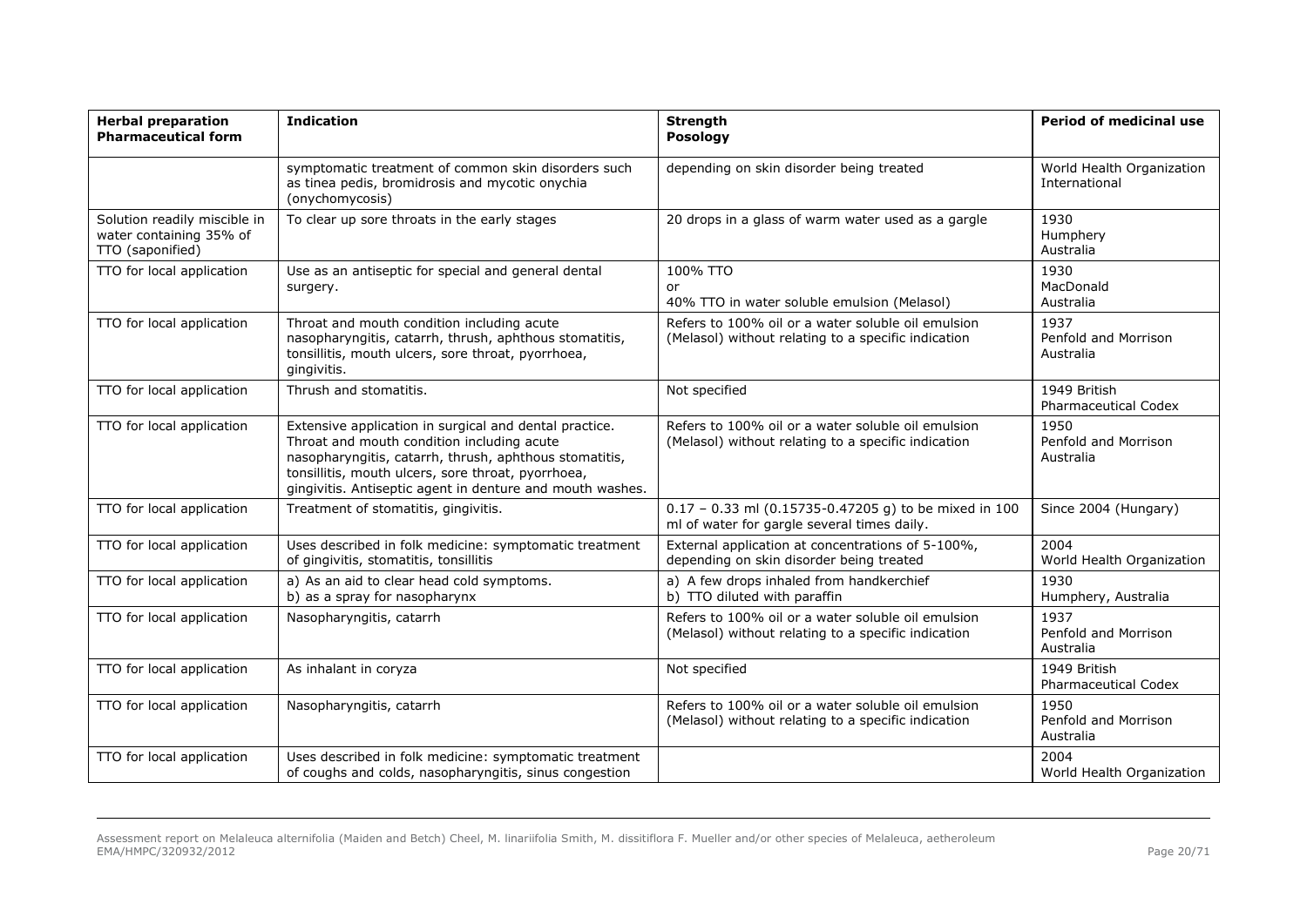Long-standing use for at least 30 years, 15 of them within the European community, is therefore demonstrated for the undiluted TTO and for the following preparations and indications:

- 1) Liquid preparation containing 0.5% to 10% of essential oil to be applied to the affected area 1-3 times daily for treatment of small superficial wounds and insect bites. Traditional use of this preparation is substantiated by the presence in the BPC 1949, by the European market overview (in Sweden since 1988, registered in Hungary since 2004) and by the widespread use in Australia documented since 1930. For the same indication 1-2 drops (0.033-0.066 ml) of the undiluted essential oil are applied to the affected area using a cotton bud 1-3 times daily.
- 2) Oily liquid or semi-solid preparation, containing 10% of essential oil, to be applied to the affected area 1-3 times daily or 0.7-1 ml of essential oil stirred in 100 ml of lukewarm water to be applied as an impregnated dressing to the affected areas of the skin for treatment of small boils (furuncles and mild acne). Traditional use of this preparation is substantiated by the presence in the BPC 1949 (treatment of furunculosis), by the European market overview (in Sweden since 1988, in Denmark from 1993 to 2009) and by the widespread use in Australia. The undiluted essential oil is to be applied to the boil using a cotton bud 2-3 times daily.
- 3) Oily liquid or semi-solid preparation, containing 10% of essential oil, to be applied to the affected area 1-3 times daily for the relief of itching and irritation in cases of mild athlete´s foot. Traditional use of this preparation is substantiated by the European market overview (in Sweden since 1988, in Denmark from 1993 to 2009) and by the widespread use in USA, documented since 1972, and in Australia documented since 1930. For the same indication 0.17-0.33 ml of essential oil in is diluted in an appropriate volume (a bowl) of warm water to soak feet for 5-10 minutes a day. The undiluted essential oil is to be applied to the affected area using a cotton bud 2-3 times daily until the condition is cleared up.
- 4) 0.17–0.33 ml of TTO to be mixed in 100 ml of water for rinse or gargle several times daily for symptomatic treatment of minor inflammation of oral mucosa. Traditional use of this preparation is substantiated by the presence in the BPC 1949 (stomatitis) and by the European market overview (registered in Hungary since 2004) and by the widespread use in Australia documented since 1937.

# <span id="page-20-0"></span>**3. Non-Clinical Data**

# <span id="page-20-1"></span>*3.1. Overview of available pharmacological data regarding the herbal substance(s), herbal preparation(s) and relevant constituents thereof*

Based on results of laboratory and animal studies, there are several likely mechanisms by which a topical TTO preparation may facilitate healing in chronic *Staphylococcus*-infected wounds. Preliminary studies suggest both reduction in microbial load and changes in immune function related to TTO applications. Terpinen-4-ol, linalool, and α-terpineol are the most studied active antibacterial components of TTO (Halcón & Milkus 2004).

# <span id="page-20-2"></span>**3.1.1. Primary pharmacodynamics**

# **Antibacterial activity**

The oil exhibits a broad spectrum of antimicrobial activity *in vitro* although its efficacy *in vivo* remains relatively unsubstantiated. Antibacterial activity against *Staphylococcus aureus,* both methicillinsusceptible (MSSA) and -resistant (MRSA) has been demonstrated (Carson *et al.* 1996).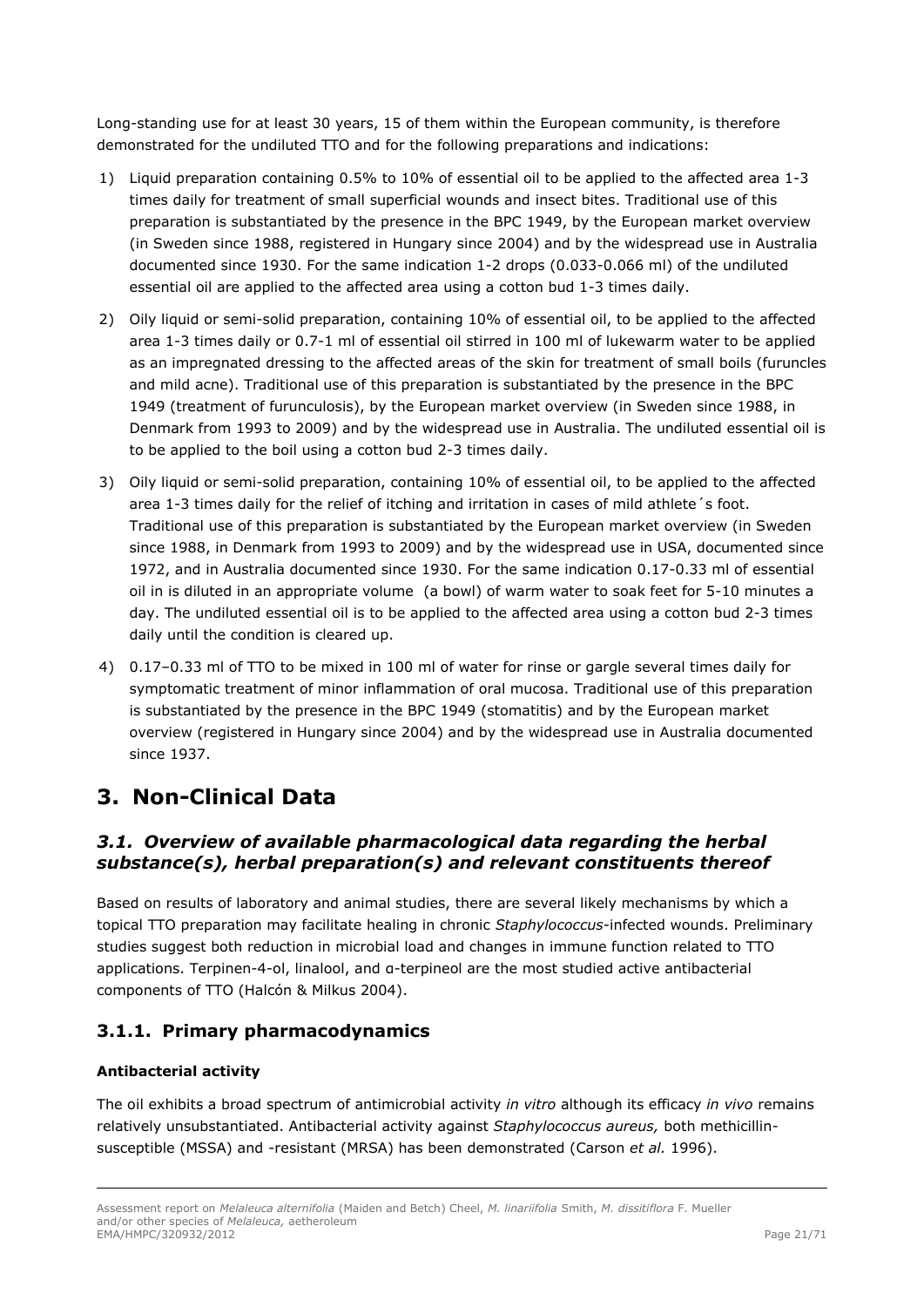Minimum inhibitory concentrations (MICs) have been determined for many organisms including coagulase-negative staphylococci (0.06-3% v/v), *Staphylococcus aureus* (including MRSA) (0.12- 0.5%), *Streptococcus* spp. (0.03-0.12%), vancomycin-resistant enterococci (VRE) (0.5-1%), *Acinetobacter baumannii* (0.06-1%), *Escherichia coli* (0.12-0.25%), *Klebsiella pneumoniae* (0.12- 0.5%), *Candida albicans* (0.12-0.25%), other *Candida* species (0.12-0.5%) and *Malassezia furfur* (0.12-0.25%). The wide range of organisms susceptible to TTO suggests that it may be useful for skin antisepsis. Furthermore, many organisms that colonise skin transiently have been shown to be more susceptible to TTO than commensal organisms (Carson *et al.* 1998).

MICs of TTO range from 0.06 to 0.5% (v/v) for *Escherichia coli*, *Staphylococcus aureus* and *Streptococcus* spp., and 2 to 8% (v/v) for *Pseudomonas aeruginosa* (Longbottom *et al.* 2004).

A study was carried out to evaluate the activities of TTO against lactobacilli and a range of organisms associated with bacterial vaginosis. MIC data indicated that a variety of anaerobic and aerobic bacteria are susceptible to TTO. The data also show that all lactobacilli tested were appreciably more resistant to TTO than organisms known to be associated with bacterial vaginosis, with at least a twofold difference in  $MIC<sub>90</sub>$  results. Therefore, authors suggested that previous clinical success reported by Blackwell may be due, in part, to the susceptibility of bacterial vaginosis-associated organisms to TTO and the relative resistance of commensal *Lactobacillus* spp. The authors suggested that this difference in susceptibility could allow formulation of products that will selectively kill or inhibit certain organisms while having a minimal effect on the commensal lactobacilli (Hammer *et al.* 1999).

*In vitro* studies established that MIC and MBC (minimum bactericidal concentration) of TTO range from 0.003 to 2% (v/v). Studies indicate that several oral bacteria are susceptible, suggesting that TTO may be used in oral healthcare products and in maintenance of oral hygiene (Hammer *et al.* 2003a).

TTO and α-terpineol and terpinen-4-ol shows to have antibacterial activity against growth of *Staphylococcus aureus* and *Escherichia coli* biofilms at concentration about 0.78%. Terpinen-4-ol seems to have the most potent activity (Budzyńska *et al.* 2011).

The *in vitro* activity of TTO against MRSA has been shown many times with minimum inhibitory concentrations ranging from 0.25% to 2% (Edmondson *et al.* 2011).

The broad-spectrum antimicrobial activity of TTO is mainly attributed to terpinen-4-ol and 1,8-cineole, major components of the oil, and includes antibacterial, antifungal, antiviral, antiprotozoal and antimycoplasmal activities, all promoting TTO as therapeutic agent (Furneri *et al.* 2006, Carson *et al.* 2006).

McMahon *et al.* (2007) has suggested that the treatment of both Gram-positive and Gram-negative bacteria with low levels of TTO results in organisms becoming less susceptible to antibiotics when compared to cells not treated with TTO. One interpretation of these data is that cells undergo an adaptive response that produced cross-tolerance to conventional antimicrobial agents in addition to potentially protecting cells from TTO.

The effect of sub-lethal challenge with TTO on the antibiotic resistance profiles of staphylococci has been studied. Isolates of MRSA and MSSA and coagulase-negative staphylococci (CoNS) were habituated to sub-lethal concentrations of TTO (72 h). Following habituation, the minimum inhibitory concentrations (MIC) of antibiotics and TTO were determined. Habituated MRSA⁄MSSA cultures had higher ( $P < 0.05$ ) MIC values than control cultures for the examined antibiotics. Habituated MRSA⁄MSSA cultures also displayed decreased susceptibility to TTO. Conclusions of the authors were that TTO habituation 'stress-hardens' MRSA and MSSA was evidenced by transient decreased antibiotic susceptibility and stable decreased TTO susceptibility. Although TTO habituation did not decrease susceptibility of CoNS to TTO, such cultures showed transient decreased antibiotic susceptibility.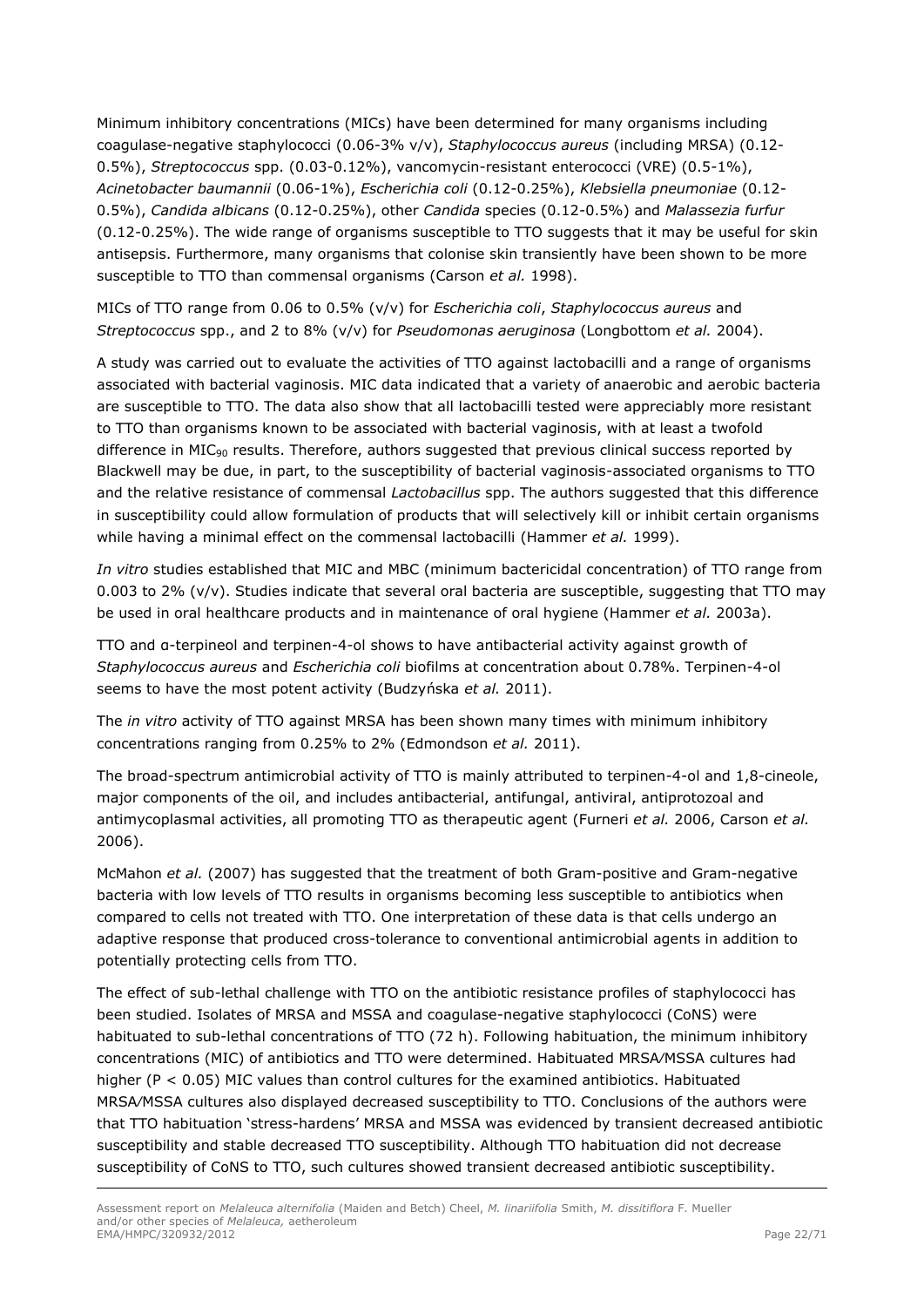Results suggested that application of TTO at sub-lethal concentrations may reduce the efficacy of topical antibiotics used with TTO in combination therapies (McMahon *et al.* 2008).

Carson (2009), Thomsen *et al*. (2009) and Hammer & Riley (2009) attempted to reproduce the results of McMahon *et al.* (2007), but were unsuccessful. The authors have suggested that exposure to subinhibitory concentrations of TTO does not appear to affect the susceptibility or resistance to conventional antibiotics.

Carson *et al.* (2002) investigated the mechanisms of action of TTO and three of its components, 1,8cineole, terpinen-4-ol, and α-terpineol, against *Staphylococcus aureus* ATCC 9144. They reported that treatment with the test compounds at the MIC and two times the MIC, reduced the viability of *Staphylococcus aureus*, particularly the treatment with terpinen-4-ol and α –terpineol. None of the compounds caused lysis, as determined by measurement of the optical density at 620 nm, although cells became disproportionately sensitive to subsequent autolysis. *Staphylococcus aureus* organisms treated with TTO or its components at the MIC or two times the MIC showed a significant loss of tolerance to NaCl.

When the compounds were tested at one-half the MIC, only 1,8-cineole significantly reduced the tolerance of *Staphylococcus aureus* to NaCl. Electron microscopy of terpinen-4-ol-treated cells showed the formation of mesosomes and the loss of cytoplasmic contents. The authors concluded that the predisposition to lysis, the loss of 260-nm-absorbing material, the loss of tolerance to NaCl, and the altered morphology seen by electron microscopy all suggest that TTO and its components compromise the cytoplasmic membrane.

### **Antiviral activity**

In their review paper Carson *et al.* (1996) stated that the antiviral activity of TTO was first shown using tobacco mosaic virus and tobacco plants. In field trials TTO (spray concentration 0, 100, 250 or 500 ppm) was sprayed on plants that were then experimentally infected with tobacco mosaic virus. After 10 days, there were significantly fewer lesions per square centimetre of leaf in plants treated with TTO than in controls.

Another study has been conducted in 2001 by Schnitzler *et al.* with herpes simplex viruses that were incubated with various concentrations of TTO; these treated viruses were then used to infect cell mono-layers. After 4 days, the numbers of plaques formed by TTO-treated virus and untreated control virus were determined and compared. The concentration of TTO inhibiting 50% of plaque formation was 0.0009% for herpes simplex virus type 1 and 0.0008% for herpes simplex virus type 2, relative to controls. These studies also showed that at the higher concentration of 0.003%, TTO reduced herpes simplex virus-1 titres by 98.2% and HSV-2 titres by 93.0%. In addition, by applying TTO at different stages in the virus replicative cycle, TTO was shown to have the greatest effect on free virus (prior to infection of cells). Another study evaluated the activities of 12 essential oils, including TTO, for activity against herpes simplex virus -1 in Vero cells. Again, TTO was found to exert most of its antiviral activity on free virus, with 1% oil inhibiting plaque formation completely and 0.1% TTO reducing plaque formation by approximately 10%. Pre-treatment of the Vero cells prior to virus addition or posttreatment with 0.1% TTO after viral absorption did not significantly alter plaque formation (Carson *et al*. 2006).

TTO has an interesting antiviral activity against influenza A⁄PR⁄8 virus subtype H1N1 in Madin–Darby canine kidney (MDCK) cells. It has been found that TTO had an inhibitory effect on influenza virus replication at doses below the cytotoxic dose; terpinen-4-ol, terpinolene, and α-terpineol were the main active components (Garozzo *et al.* 2009).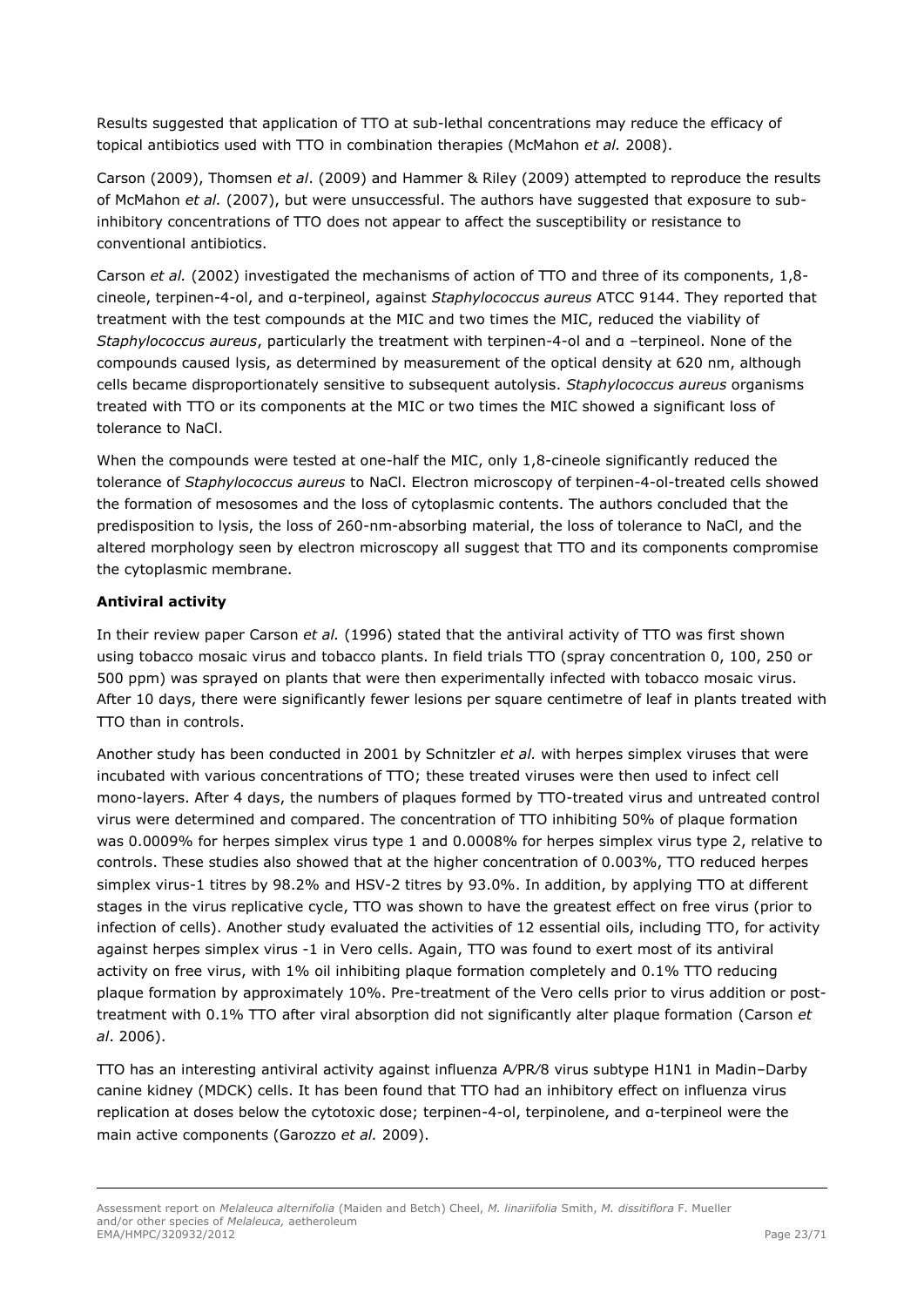The mechanism of action of TTO and its active components against Influenza A/PR/8 virus subtype H1N1 was investigated in MDCK cells. The effect of TTO and its active components on different steps of the replicative cycle of influenza virus was studied by adding the test compounds at various times after infection. These experiments revealed that viral replication was significantly inhibited if TTO was added within 2 h of infection, indicating an interference with an early step of the viral replicative cycle of influenza virus and suggesting that TTO could inhibit viral uncoating by an interference with acidification of intra-lysosomal compartment (Garozzo *et al.* 2011).

## **Antifungal activity**

The antifungal activity of TTO was known anecdotally especially amongst the aboriginal people of Australia.

In 1998 Hammer *et al*. studied the *in vitro* TTO activity against *Candida albicans* and non-*albicans Candida* species. The minimum killing TTO concentration for killing isolates was 0.25% and 0.5% for *Candida albicans* and non-*albicans Candida* species, respectively.

Mondello *et al.* (2003) investigated the *in vitro* antifungal activity of TTO (ISO 4730-2004) against clinical isolates of pathogenic yeasts including strains of *Candida albicans* resistant to fluconazole and/or itraconazole, as well as the *in vivo* activity in an experimental vaginal infection using fluconazole–itraconazole-susceptible or -resistant strains of *Candida albicans.* The susceptibility testing of *Candida* spp., and *Cryptococcus neoformans* to TTO, fluconazole and itraconazole was conducted using a microbroth method according to the National Committee for Clinical Laboratory Standards (NCCLS 1997) for both dilution antifungal susceptibility testing of yeasts (Liu *et al.* 2009).

TTO was active against all tested strains, with MICs ranging from 0.03% (for *Cryptococcus neoformans*) to 0.25% (for some strains of *Candida albicans* and other *Candida* spp.). Fluconazoleand/or itraconazole-resistant *Candida albicans* isolates had TTO MIC<sub>50</sub>s and MIC<sub>90</sub>s of 0.25% and 0.5%, respectively. The MIC<sup>90</sup> for *Candida albicans* strains was found to be the same (0.25%) reported by Hammer *et al*. (1998) against the same fungus using a TTO mixture with relatively similar proportions of terpinen-4-ol and 1,8-cineole. Moreover neither fungistatic nor fungicidal activities were strongly influenced by lowering the pH of the incubation medium to pH 5, thus supporting the use of TTO for skin and mucosal infections.

The results of the *in vivo* investigations on the animal model (oophorectomized – ovary removal surgery female rats of the Wistar strain) of vaginal candidiasis demonstrated that TTO administered intravaginally using a dose volume of 0.1 ml at concentrations of 1%, 2.5% and 5% is effective in resolving experimental *Candida albicans* infection, with both fluconazole-susceptible and –resistant isolates. In the case of the fluconazole-susceptible organism, treatment with TTO was comparable to a standard treatment with fluconazole, used as positive control, whereas no effect was observed in rats treated with TTO diluted with polisorbate 80 used as negative control. The results showed that TTO exerted a marked acceleration of clearance of the yeast, as demonstrated by a statistically significant decrease in CFU counts in the first 2 weeks after the vaginal treatment, with a substantial TTO dose dependence of fungal clearance, although the difference was not statistically significant. With all dose regimens, the infection was cleared in 3 weeks, whereas the untreated control rats remained infected. TTO (5%) also caused a rapid clearance of the fluconazole-resistant strain from the vagina of experimentally infected rats. There was a statistically highly significant difference at all time-points considered between control (or fluconazole-treated rats) and those treated with TTO. Again the infection was resolved in 3 weeks by TTO, whereas all other animals, either untreated or fluconazoletreated, were still infected at the end of the 3 week period.

In a follow up study, Mondello *et al.* (2006) confirmed the previous result with the animal experimental model as reported on the *in vivo* activity of terpinen-4-ol, considered the main bioactive component of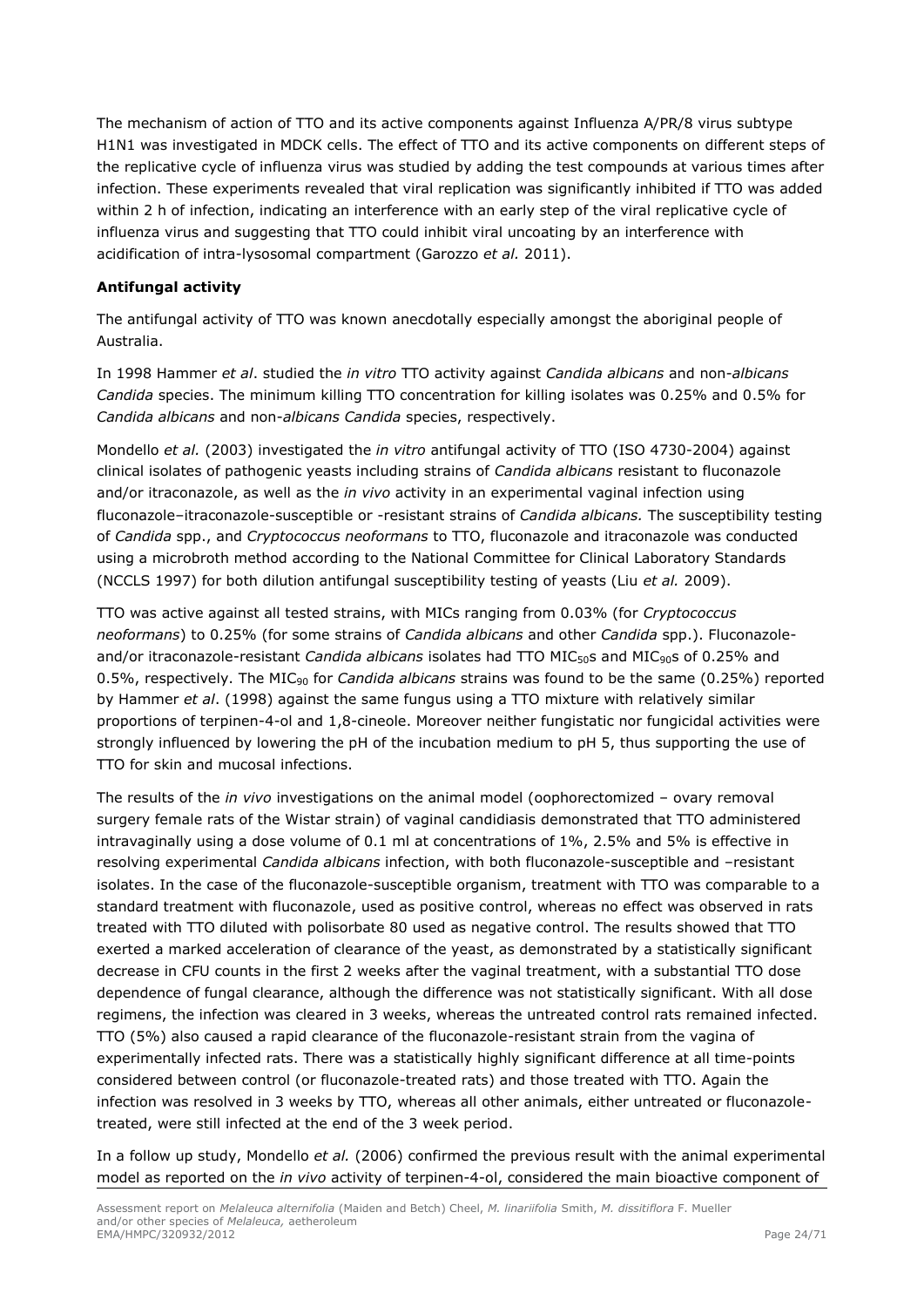TTO. Using the same methodology as detailed in their previous paper they concluded that terpinen-4-ol was a likely mediator of the *in vitro* and *in vivo* activity of TTO and claimed that their results were the first to demonstrate that terpinen-4-ol could control *Candida albicans* vaginal infections. They concluded that the purified compound held promise for the treatment of vaginal candidiasis, particularly the azole-resistant forms.

Antimycotic properties of TTO and its principal components were compared with the activity of 5 fluorocytosine and amphotericin B. The majority of the organisms were sensitive to the essential oil, with TTO and terpinen-4-ol being the most active oils showing antifungal activity at minimum inhibitory concentration values lower than other drugs (Oliva *et al.* 2003).

The *in vitro* activities of TTO against *Malassezia* yeast species were shown. Ketoconazole was the most active of the imidazoles in the agar dilution assay, followed by miconazole and econazole, which were similar in activity. *Malassezia furfur* was the least susceptible species. *Malassezia sympodialis*, *Malassezia slooffiae*, *Malassezia globosa*, and *Malassezia obtusa* showed similar susceptibilities. Tea tree oil was active against all *Malassezia* species, for which the MICs were similar. Ketoconazole was also the most active of the imidazoles in the broth dilution assay. Miconazole and econazole showed similar activities against each species, but demonstrated differences in activity between species. The MICs of tea tree oil were similar for *M. furfur* and *M. sympodialis*, but the minimum fungicidal concentrations (MFCs) were several dilutions lower for *M. furfur*. The authors concluded that individual *Malassezia* species vary in their susceptibility to several antifungal agents, with *M. furfur* being the least susceptible of the species tested, whereby TTO may be a suitable alternative topical agent (Hammer *et al.* 2000).

In another study investigating *in vitro* antifungal activity of TTO components, the highest activity, with minimum inhibitory concentrations and minimum fungicidal concentrations of <0-25%, was shown by terpinen-4-ol, α-terpineol, linalool, α-pinene and β-pinene, followed by 1,8-cineole. All TTO components, except β-myrcene, had antifungal activity. This study identified that most components of TTO have activity against a range of fungi (Hammer *et al.* 2003b).

Carson *et al.* (2006) summarised the antifungal activity of TTO against a range of fungal species published by a number of researchers obtained from over 15 papers: MICs were in the range between 0.03 and 0.5% and fungicidal concentrations from 0.12 to 2%. The exception to these ranges was *Aspergillus niger* with MFC values up to 8%. However the authors noted that these assays were conducted with fungal conidia that are known to be relatively impervious to chemical agents. Subsequent assays show that germinated conidia are significantly more susceptible to TTO than nongerminated conidia. They also noted that TTO vapours have also been demonstrated to inhibit fungal growth and affect sporulation.

Hammer *et al.* (2004) investigated the mechanism of action of TTO and its components against *Candida albicans, C. glabrata* and *Saccharomyces cerevisiae.* Yeast cells were treated with TTO or components, at one or more concentrations, for up to 6 hours. During that time, alterations in permeability were assessed by measuring the leakage of 260 nm absorbing materials and by the uptake of methylene blue dye. Membrane fluidity was measured by 1,6-diphenyl-1,3,5-hexatriene fluorescence. The effects of TTO on glucose-induced medium acidification were quantified by measuring the pH of cell suspensions in the presence of both TTO and glucose. The results showed that treatment of *Candida albicans* with TTO and its components at concentrations of between 0.25 and 1.0% altered both permeability and membrane fluidity. Membrane fluidity was also increased when *Candida albicans* was cultured for 24 hours with 0.016%-0.06% TTO, as compared with control cells. For all three organisms, glucose-induced acidification of the external medium was inhibited in a dosedependent manner in the presence of TTO at concentrations of 0.2%, 0.3% and 0.4%. It was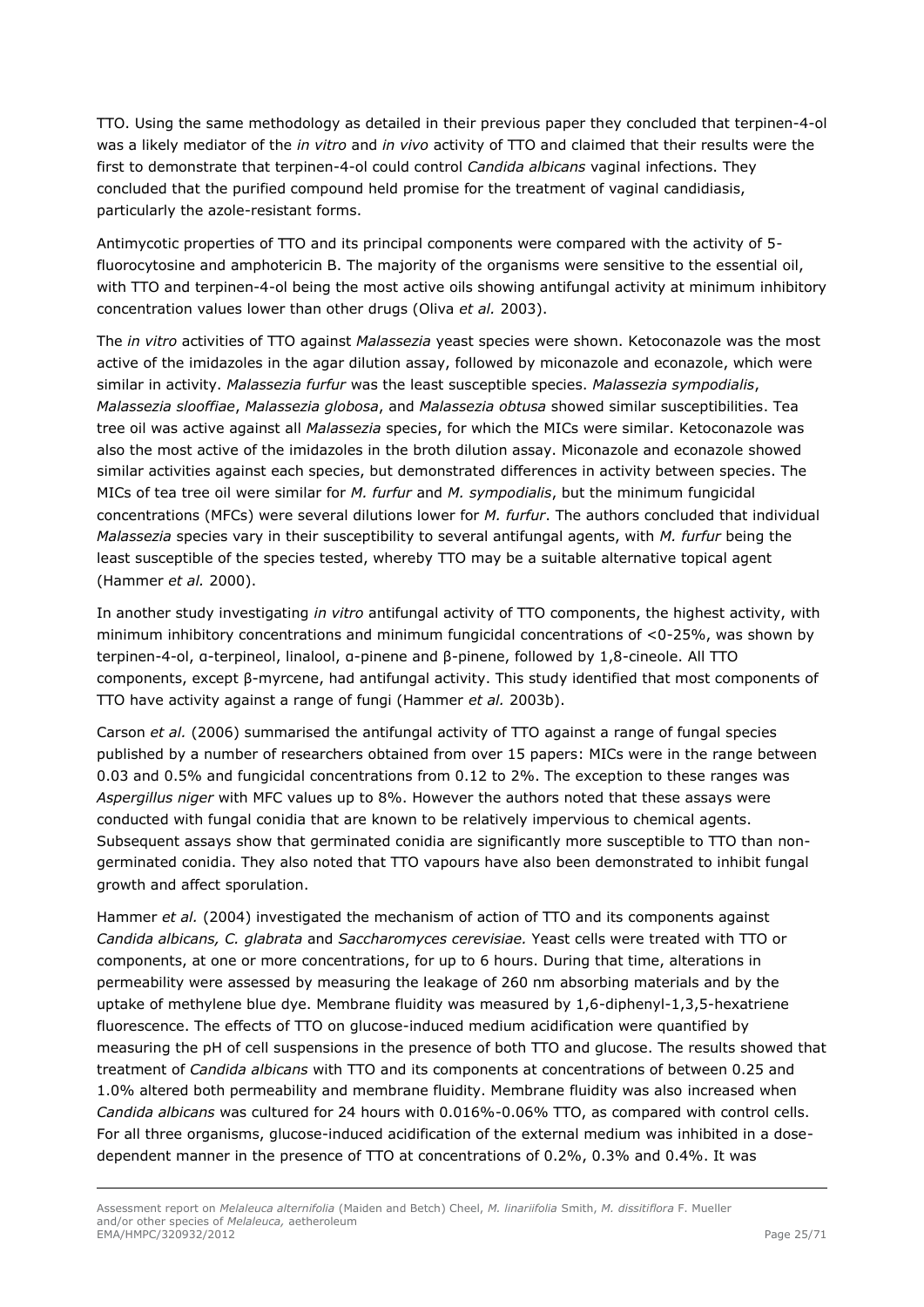concluded that the data from the study supported the hypothesis that TTO and components exert their antifungal actions by altering membrane properties and compromising membrane-associated functions.

### **Antiseptic and disinfectant activity**

Effective skin antisepsis and disinfection are key factors in preventing many healthcare-acquired infections associated with skin microorganisms, particularly *Staphylococcus epidermidis*. The antimicrobial efficacy of chlorhexidine digluconate, a widely used antiseptic in clinical practice, alone and in combination with TTO was studied. Chlorhexidine digluconate exhibited antimicrobial activity against *Staphylococcus epidermidis* in both suspension and biofilm (MIC 2–8 mg/l) as well as TTO (2– 16 g/l), but no synergistic effect was found for combination of chlorhexidine digluconate with TTO (Karpanen *et al.* 2008).

A study was conducted to determine the frequencies at which single-step mutants resistant to TTO and rifampicin occurred amongst the Gram-positive organisms *Staphylococcus aureus*, *Staphylococcus. epidermidis* and *Enterococcus faecalis*. For TTO, resistance frequencies were very low at <10<sup>−</sup><sup>9</sup> . Singlestep mutants resistant to TTO were undetectable at two times the MIC for *Staphylococcus aureus*  RN4220 and derivative mutator strains or at 3× MIC for the remaining *Staphylococcus aureus* strains, including a clinical MRSA isolate. Similarly, no mutants were recovered at 2× MIC for *Staphylococcus. epidermidis* or at 1× MIC for *E. faecalis*. Resistance frequencies determined *in vitro* for rifampicin (8× MIC) ranged from 10<sup>−</sup><sup>7</sup> to 10<sup>−</sup><sup>8</sup> for all isolates, with the exception of the *Staphylococcus aureus* mutator strains, which had slightly higher frequencies. Data suggest that Gram-positive organisms such as *Staphylococcus* spp. and *Enterococcus* spp. have very low frequencies of resistance to TTO (Hammer *et al.* 2008).

An investigation was carried out to determine the effect of Burnaid, a commercial TTO preparation, against *Enterococcus faecalis* ATCC29212, *Staphylococcus aureus* ATCC29213, *Escherichia coli* ATCC25922 and *Pseudomonas aeruginosa* ATCC27853.The organisms were suspended in sterile saline (density of 0.5 McFarland Standard) and inoculated onto horse blood agar (*E. faecalis* and *Staphylococcus aureus*) or Mueller-Hinton agar (*Escherichia coli* and *P. aeruginosa*). 100 µl of Burnaid unsterilized, Burnaid sterilized and the base product (Tinasolve™) were placed in duplicate in wells cut into the agar plates. Sterility and inactivation cultures were also performed on the samples. None of the samples were found to be contaminated with bacteria prior to testing. Only *Staphylococcus aureus* and *Escherichia coli* showed zones of growth inhibition around the Burnaid and Tinasolve. Zones of growth inhibition (22 mm) were similar for the active product (Burnaid) and the base (Tinasolve™). There was no bactericidal activity against *E. faecalis* or *P. aeruginosa*. In view of these findings and literature indicating the cytotoxicity of TTO against human fibroblasts and epithelial cells, it is recommended that this product should not be used on burn wounds (Faoagali *et al.* 1997).

*Assessor's comment: This study suggests not using TTO preparations for the care of burn wounds.*

### **Antiprotozoal activity**

Carson *et al.* (2006) reported that results have been published showing that TTO has antiprotozoal activity. TTO caused a 50% reduction in growth (compared to controls) of the protozoa *Leishmania major* and *Trypanosoma brucei* at concentrations of 403 mg/ml and 0.5 mg/ml, respectively. TTO at high concentration corresponding to 300 mg/ml killed all cells of *Trichomonas vaginalis* and there is also anecdotal *in vivo* evidence that TTO may be effective in treating *T. vaginalis* infections.

# <span id="page-25-0"></span>**3.1.2. Secondary pharmacodynamics**

# **Antitumor activity**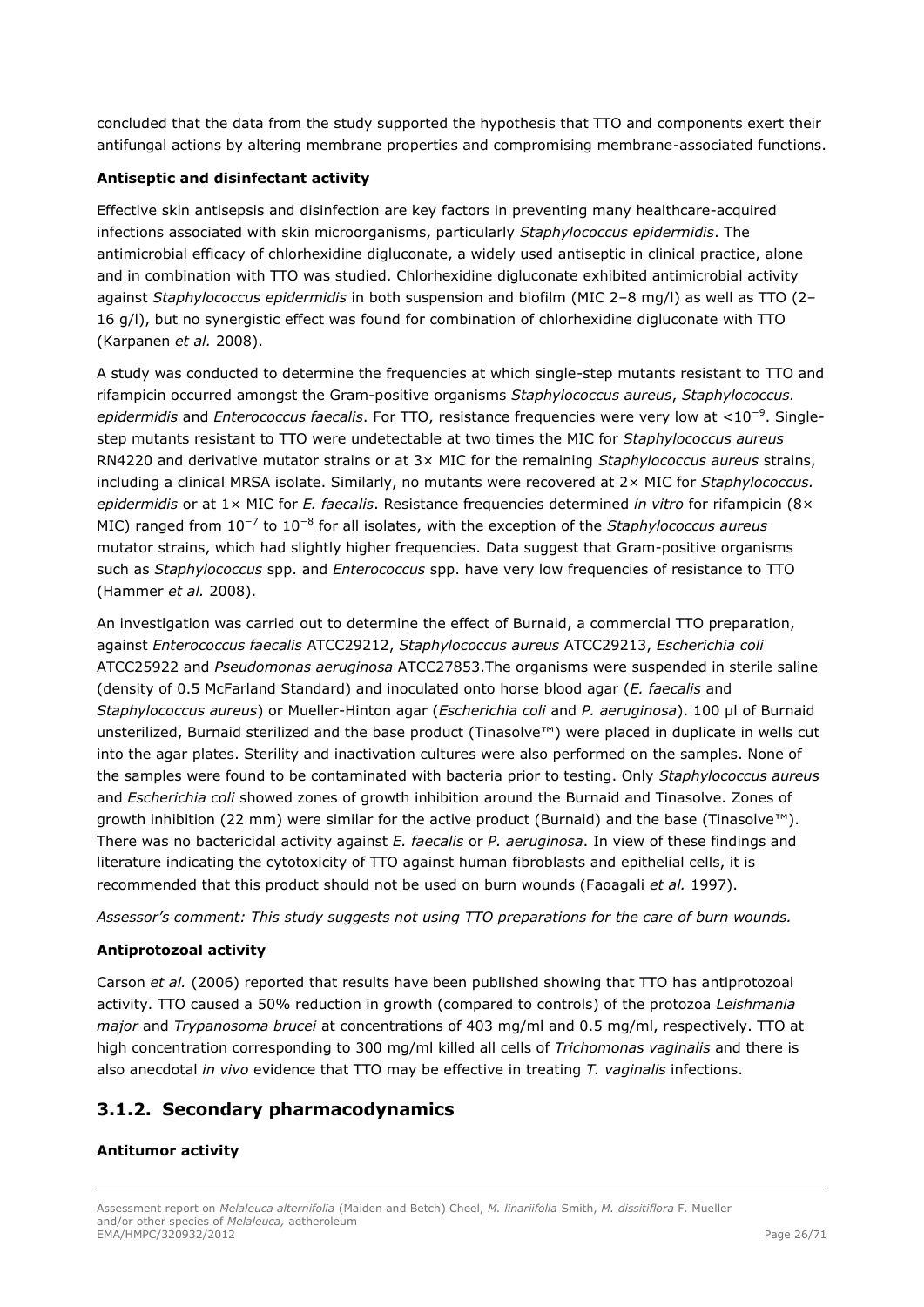The potential anti-tumoral activity of TTO, distilled from *Melaleuca alternifolia*, was analysed against human melanoma M14 WT cells and their drug-resistant counterparts, M14 adriamicin-resistant cells. Both sensitive and resistant cells were grown in the presence of TTO at concentrations ranging from 0.005 to 0.03%. Both TTO and its main active component terpinen-4-ol were able to induce caspasedependent apoptosis of melanoma cells and this effect was more evident in the resistant variant cell population. Freeze-fracturing and scanning electron microscopy analyses suggested that the effect of the crude oil and of the terpinen-4-ol was mediated by their interaction with plasma membrane and subsequent reorganization of membrane lipids. In conclusion, TTO and terpinen-4-ol were able to impair the growth of human M14 melanoma cells and appear to be more effective on their resistant variants, which express high levels of P-glycoprotein in the plasma membrane, overcoming resistance to caspase-dependent apoptosis exerted by P-glycoprotein-positive tumour cells (Calcabrini *et al.*  2004).

Human melanoma cells (M14 WT) grown in the presence of the antitumor drug adriamycin (M14 ADR) express the multidrug transporter P-gp. TTO and terpinen-4-ol proved to be capable of inhibiting the growth of melanoma cells and of overcoming multidrug resistance. The major inhibitory effect was found after treatment with 0.01% terpinen-4-ol. The effect of TTO on melanoma cells appears to be mediated by its interaction with the lipid bilayer of the plasma membrane. The experiments indicate that TTO and its main active component, terpinen-4-ol, can also interfere with the migration and invasion processes of drug-sensitive and drug-resistant melanoma cells (Bozzuto *et al.* 2011).

Liu *et al.* (2009) reported that TTO showed strong *in vitro* cytotoxicity towards human lung cancer cell line (A549), human breast cancer cell line (MCF-7) and human prostate cancer cell line (PC-3) with IC50 values (24 hr incubation) of 0.012%, 0.031% and 0.037%, respectively.

## **Antioxidant activity**

The antioxidant activity of Australian TTO was determined using two different assays. In the 2,2 diphenyl-1-picrylhydrazyl assay, 10 µl/ml crude TTO in methanol had approximately 80% free radical scavenging activity, and in the hexanal/hexanoic acid assay, 200 µl/l crude TTO exhibited 60% inhibitory activity against the oxidation of hexanal to hexanoic acid over 30 days. The results indicate that TTO has an antioxidant activity. Inherent antioxidants, i.e., R-terpinene, R-terpinolene, and γterpinene were separated from crude TTO and identified chromatographically using silica gel open chromatography, C18-high-pressure liquid chromatography, and gas chromatography-mass spectrometry. Their antioxidant activities decreased in the following order in both assays: α-terpinene > α-terpinolene > γ-terpinene (Kim *et al.* 2004).

### **Estrogenic activity**

Following 3 case reports of gynecomastia in prepubertal boys (4, 7, and 10 years old) after repeated topical use of products containing lavender, one of them in combination with TTO, *in vitro* studies on estrogenic and anti-androgenic activity of both essential oils separately were performed. It was shown that they exert *in vitro* apparently dose-related oestrogen-like activity by inducing growth in MCF-7 cells and anti-androgenic effects by increasing luciferase activity in breast-cancer (MDA-kb2) cells in presence of the androgen-receptor agonist dihydrotestosterone (DHT) at 0.1 nM. Other components in the products used by the boys may also possess endocrine-disrupting activity that contributed to the gynecomastia, but those components were not tested because lavender oil was the only one present in all the products and TTO was considered chemically similar (Henley *et al.* 2007).

The estrogenic potential of TTO was confirmed with a similar *in vitro* experimental model. However, the only three constituents of TTO which demonstrated through an *in vitro* dermal penetration study to be able to penetrate human skin to any measurable degree (terpinen-4-ol, α-terpineol and eucalyptol) did not show any estrogenic activity when analysed separately and as mixture in a ratio penetrating the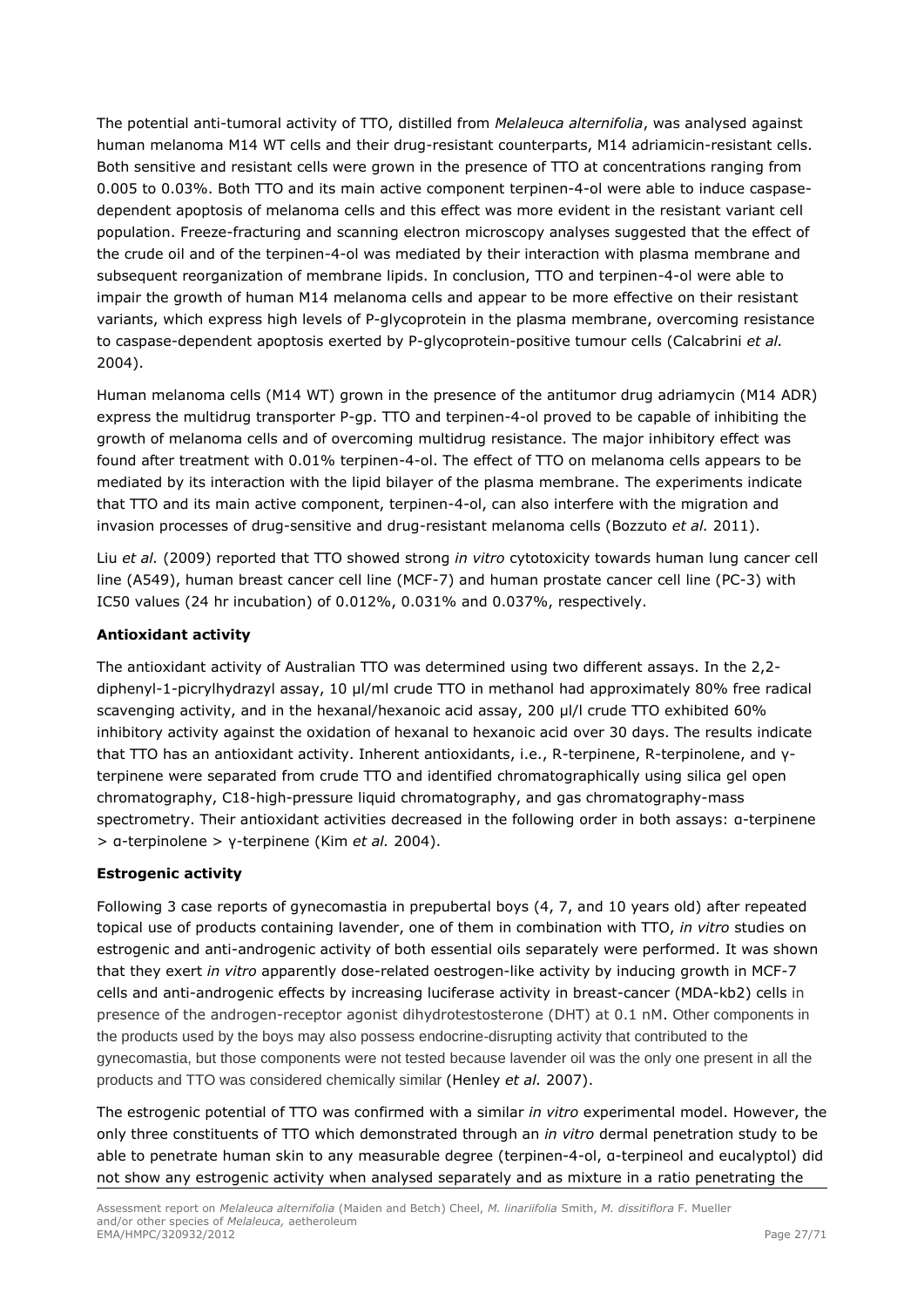skin. It was concluded that the components of TTO which responsible of the estrogenic potential *in vitro* may not be bioavailable (Nielsen 2008).

Also the SCCP in its opinion concluded that the estrogenic potential of TTO shown *in vitro* is not supported by *in vivo* studies to elucidate the relevance of this finding for the *in vivo* situation. Moreover, since the hormonal active ingredients of TTO were shown not to penetrate the skin, the hypothesized correlation of the finding of 3 cases of gynecomastia to the topical use of TTO is considered implausible (SCCP 2008).

# <span id="page-27-0"></span>*3.2. Overview of available pharmacokinetic data regarding the herbal substance(s), herbal preparation(s) and relevant constituents thereof*

TTO contains terpenes, sesquiterpenes, hydrocarbons, and related alcohols. Because of the high lipophilicity of its components it has been postulated that TTO is likely to be rapidly and completely absorbed from the skin and mucous membranes (ESCOP 2009). On the other hand, *in vitro* experiments indicated that, after application of TTO to human epidermal membranes mounted in diffusion cells in the pure form and as a 20% solution in ethanol, only a small proportion of the applied amount (2-4% and 1.1-1.9% respectively) penetrated into or through human epidermis (Cross *et al.* 2008).

The major compound of TTO, terpinen-4-ol, is able to permeate human epidermis. The permeation depends on the applied preparation whereas a semisolid O/W emulsion or an ointment is superior to a cream (Reichling *et al.* 2006). The skin absorption rate of TTO was investigated *in vitro* using diffusion cell permeation experiments with heat separated human epidermis to evaluate the capability of terpinene-4-ol, the main component of the oil, to permeate human skin. Flux values (the absorption rate per unit area,  $\mu$ /cm<sup>2</sup> h) of three different semisolid preparations containing 5% TTO were 0.067 for an oil/water emulsion, 0.051 for white petrolatum and 0.022 for a cream. Apparent permeability constants (Papp cm/s) can be calculated from flux values, taking the applied drug concentration into account. Papp values for the cream (2.74) and pure oil (1.62) were quite comparable, whereas white petrolatum (6.36) and the semi-solid oil/water emulsion (8.41) gave higher values indicating penetration enhancement (Reichling *et al.* 2006).

Considerable research has been done on the metabolism of monoterpenes. After dermal and/or oral absorption, liver P450 mono-oxygenases are involved in biotransformation. Subsequently, 60-80% of absorbed monoterpenes are excreted as glucuronides (Villar *et al.* 1994).

Cal and Krzyaniak (2006), Cal *et al.* (2006) and Cal (2008) studied the penetration behaviour of TTO and pure constituents using a flow-through diffusion cells, human skin preparations and *in vivo* human studies which represented infinitive dose and occlusive application conditions. Application times of 1, 4 or 8 hours. Neat TTO, neat terpene-4-ol and 5% terpene-4-ol (grape seed oil/carbomer hydrogel and o/w emulsion) were tested. After the exposure period, the receptor fluid and skin layers were analysed in the *in vitro* studies and the skin layers in the *in vivo* studies. TTO or pure terpene-4-ol caused a significant increase in the skin accumulation of terpene-4-ol in the hydrophilic skin layers (dermis and epidermis). In contrast to the results of Cross *et al.* (2008) and Reichling *et al.* (2006) which used only epidermis, terpene-4-ol was not detected in the receptor fluid at any stage of the study of Cal *et al.* (2006) which utilised epidermal and dermal layers. TTO or pure terpene-4-ol caused a significant increase in the skin accumulation of terpene-4-ol in the hydrophilic skin layers (dermis and epidermis). These sets of data, accumulation in the skin layers and diffusion into the acceptor fluid, suggest that *in vivo* terpene-4-ol may penetrate into the blood circulation.

*Assessor's comment: In conclusion, the process of terpene penetration into the skin and through the skin can be considered to be strongly dependent on the experimental model used (choice of*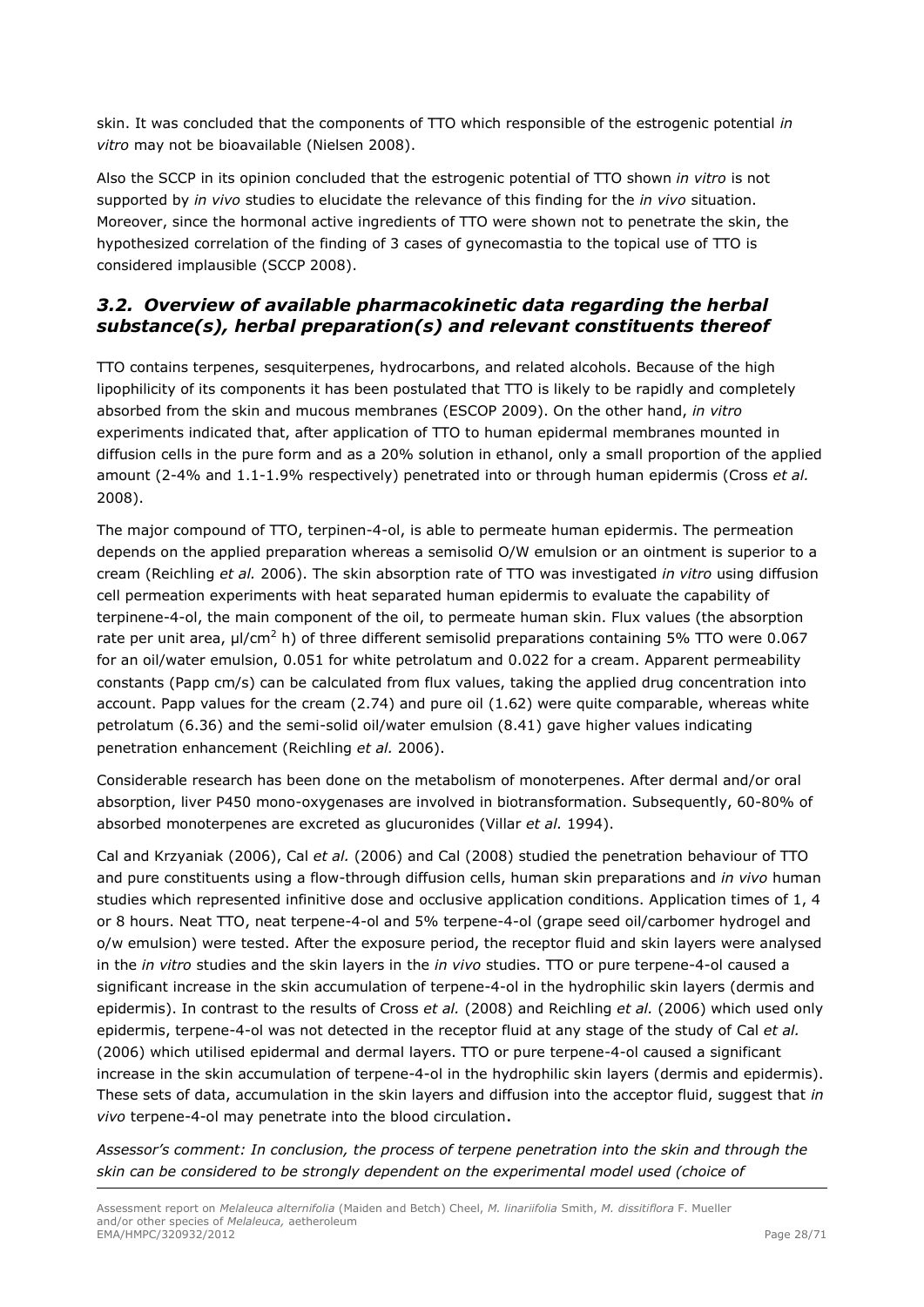*membrane, hydration level and dose) and on the carrier for the penetrating terpene, while in vivo the effect of evaporation – shown to be 98% needs to be considered.*

# <span id="page-28-0"></span>*3.3. Overview of available toxicological data regarding the herbal substance(s)/herbal preparation(s) and constituents thereof*

# <span id="page-28-1"></span>**3.3.1. Single dose toxicity**

The acute oral LD50 in rats has been reported as 1.9-2.6 ml/kg (1.4-2.7 g/ kg of b.w.) (Hammer *et al.* 2006, Carson *et al.* 1998, Halcón & Milkus 2004). Rats receiving 1.5 g/kg or more appeared lethargic and ataxic 72 hours post dose. By day 4 all but one animal at this dose had regained locomotor function (Hammer *et al.* 2006).

No acute inhalation toxicity was evident in response to exposure with  $TTO/ethanol/CO<sub>2</sub>$  in rats, but methodological weaknesses with the study were noted (SCCP, 2008).

Postulated lethal dose for a 3-year-old child was calculated to be 26 ml (Halcón & Milkus 2004).

The dermal LD50 in rabbits is > 5 g/kg (Council of Europe Committee of Experts on Cosmetic Products 2001).

# <span id="page-28-2"></span>**3.3.2. Repeated dose toxicity**

No deaths or toxic effects were reported in a 30 days-skin irritation study in rabbits using a 25% TTO in liquid paraffin other than slight initial irritation (Council of Europe Committee of Experts on Cosmetic Products 2001).

Renal toxicity has been observed in separate studies following oral administration of terperne-4-ol, cineole and cumene (similar to p-cymene). Taking into consideration the typical levels of these components in TTO, a NOEL of 117 mg/kg/day has been theoretically estimated for TTO (Nielsen 2005).

This conclusion could be substantiated by available information on repeated dose systemic toxicity of TTO constituents. Based on repeated-dose toxicity data in literature, the SCCP in 2008 has established NOAEL values in animals of six main components in Tea Tree Oil. These NOAEL's have been summarized in the table below (Norwegian Food Safety Authority (Matthylsyne) 2012):

| Compound            | Max content in $TTO^*$ ) | <b>Established or Estimated</b><br>NOAEL (mg/kg/day) |
|---------------------|--------------------------|------------------------------------------------------|
| Terpinen-4-ol       | $< 30\%$                 | 400                                                  |
| 1,8 Cineole         | < 15%                    | 300                                                  |
| $\alpha$ -Terpinene | 5-13%                    | 60                                                   |
| p-Cymene            | $0.5 - 12%$              | 75                                                   |
| $\alpha$ -Terpineol | 1.5-8%                   | 500                                                  |
| $\alpha$ -Pinene    | $1 - 6%$                 | 250                                                  |

\*) According to the European Pharmacopoeia

Terpinen-4-ol did not induce changes in the morphology or function of the kidneys of male Sprague-Dawley rats following 28 days of repeated oral exposure to 400 mg/kg b.w. and was considered to be non-toxic (Schilcher & Leuschner 1997). Thus the NOAEL after oral exposure may be estimated to be 400 mg/kg.

Cineole given to B6C3F1 mice by gavage for 28 days at doses up to 1200 mg/kg/day did not result in any changes. When given encapsulated at doses corresponding to 600 – 5607 mg/kg/day, some hypertrophy of hepatocytes was seen, but was not considered significant (National Toxicology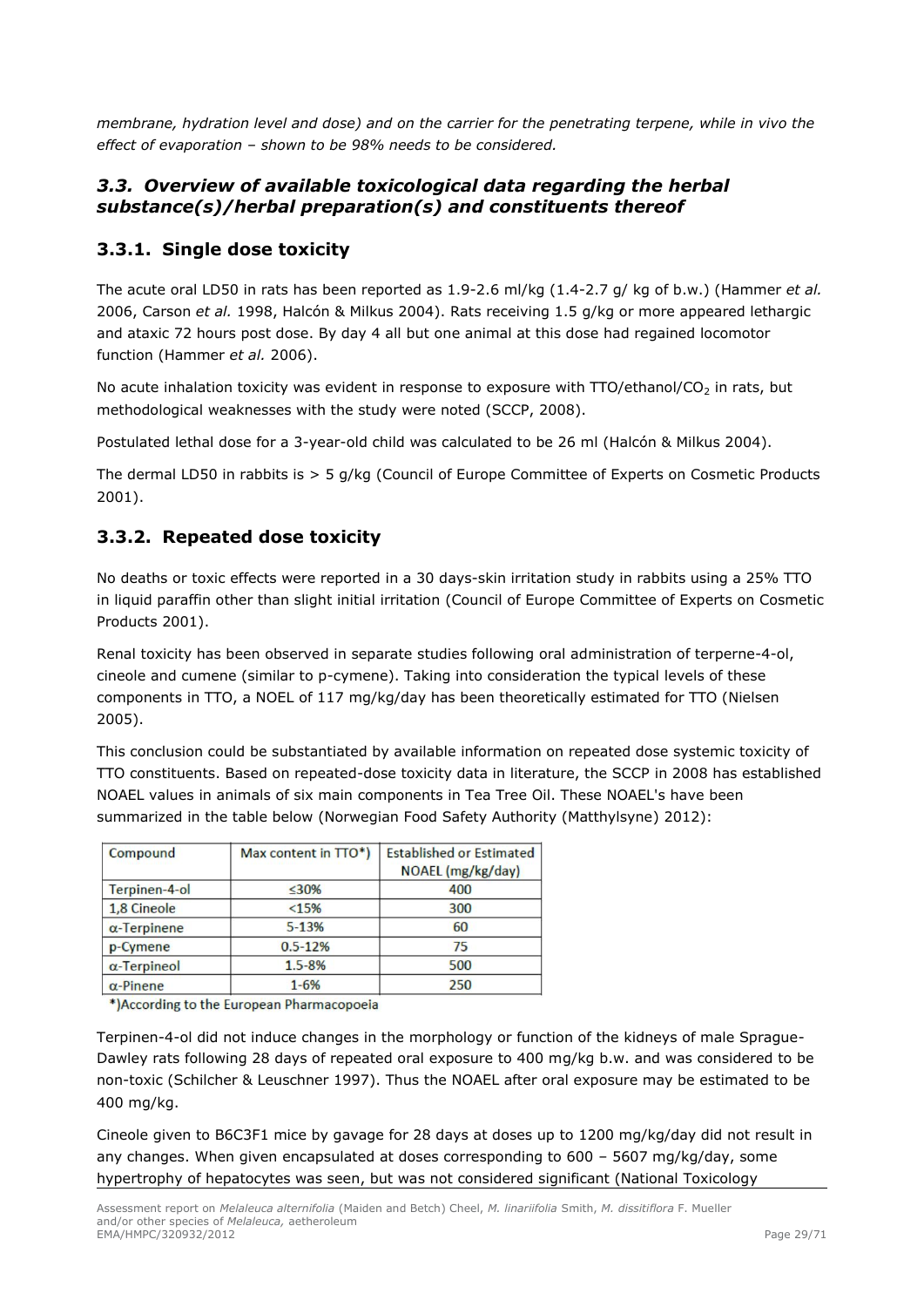Program, cited in De Vincenzi *et al.* 2002). Cineole (8 or 32 mg/kg b.w. was given by gavage to male SPF CFLP mice 6 days per week for 80 weeks. No changes were evident in mice given cineole when compared to control mice (Roe *et al.* 1979). Based on the studies on hepatic and renal toxicity evaluated by BIBRA (British Industrial Biological Research Association), a NOAEL for cineole might be estimated as 300 mg/kg b.w., which is in agreement with the evaluation from the Norwegian Food Control Authorities in 1999 (EFSA 2012).

Based on the available information on repeated dose systemic toxicity of TTO constituents, the SCCP opinion estimated a derived NOAEL for TTO of 117 mg /kg b.w. /day for renal effects (SCCP 2008, Norwegian Food Safety Authority (Matthylsyne) 2012).

Several reports of oral toxicity can be found in the literature. Data indicate that due to its systemic toxicity, TTO should only be used as a topical agent.

General toxicology profile of TTO indicates that severe reactions would be extremely rare if TTO is not ingested (Halcón & Milkus 2004).

# <span id="page-29-0"></span>**3.3.3. Genotoxicity**

TTO produced a negative result in the *in vitro* Ames test (Saller *et al.* 1998). In December 2004 the Scientific Committee on Consumer Products (SCCP) noted that TTO is not mutagenic in the Ames test although they stated that there were insufficient details of the study and the study was deemed inadequate. They further noted that, as TTO has antimicrobial properties, an Ames test would be of limited value (SCCP 2004).

In 2005 Evandri *et al.* evaluated the mutagenic and antimutagenic activity of essential oils TTO and *Lavandula angustifolia* (lavender oil) the bacterial reverse mutation assay in *Salmonella typhimurium*  TA98 and TA100 strains and in *Escherichia coli* WP2 uvrA strain, with and without an extrinsic metabolic activation system. The results showed that neither essential oil had mutagenic activity on the two tested Salmonella strains or on *Escherichia coli*, with or without the metabolic activation system, providing further evidence of the lack of mutagenic potential of TTO.

These results were also supported by a paper published by Fletcher *et al.* (2005) using Salmonella strains TA102, TA100 and TA98 in the Histidine Reversion Assay Ames test: neither TTO nor terpinen-4-ol, one of the major constituents of TTO, induced reverse mutations in any of the tester strains examined with or without metabolic activation, confirming that they are not mutagens.

Two papers were found evaluating the mutagenic potential of TTO components:

Gomes-Carneiro *et al.* (2005) investigated the genotoxicity of β-myrcene, α-terpinene and (+) and (-) α-pinene by the Salmonella/microsome assay (TA100, TA98, TA97a and TA1535 tester strains), using a plate incorporation procedure without and with addition of an extrinsic metabolic activation system (rat liver S9 fraction induced by Aroclor 1254) and concluded that these common constituents of essential oil are not mutagenic in the Ames test.

Hammer *et al.* (2006) in a review noted that the following components were non-mutagenic in the Salmonella/microsome (Ames) test or the *Bacillus subtilis* rec- assay: terpinen-4-ol, α-terpinene, 1,8 cineole, cymene, limonene, α -pinene, β-pinene, linalool and β -myrcene. In contrast, terpineol caused a slight but dose related increase in the number of revertants with the TA102 tester strain both with and without S9 mixture. However, no significant effect was seen in the other three bacterial strains, indicating that terpineol induced a base-pair substitution affecting an A–T base pair.

In tests with mammalian cells (comet assay), γ-terpinene did not increase DNA strand breakage in human lymphocytes at 0.1 mM but did at concentrations starting from 0.2 mM. Cineole, D-(+)-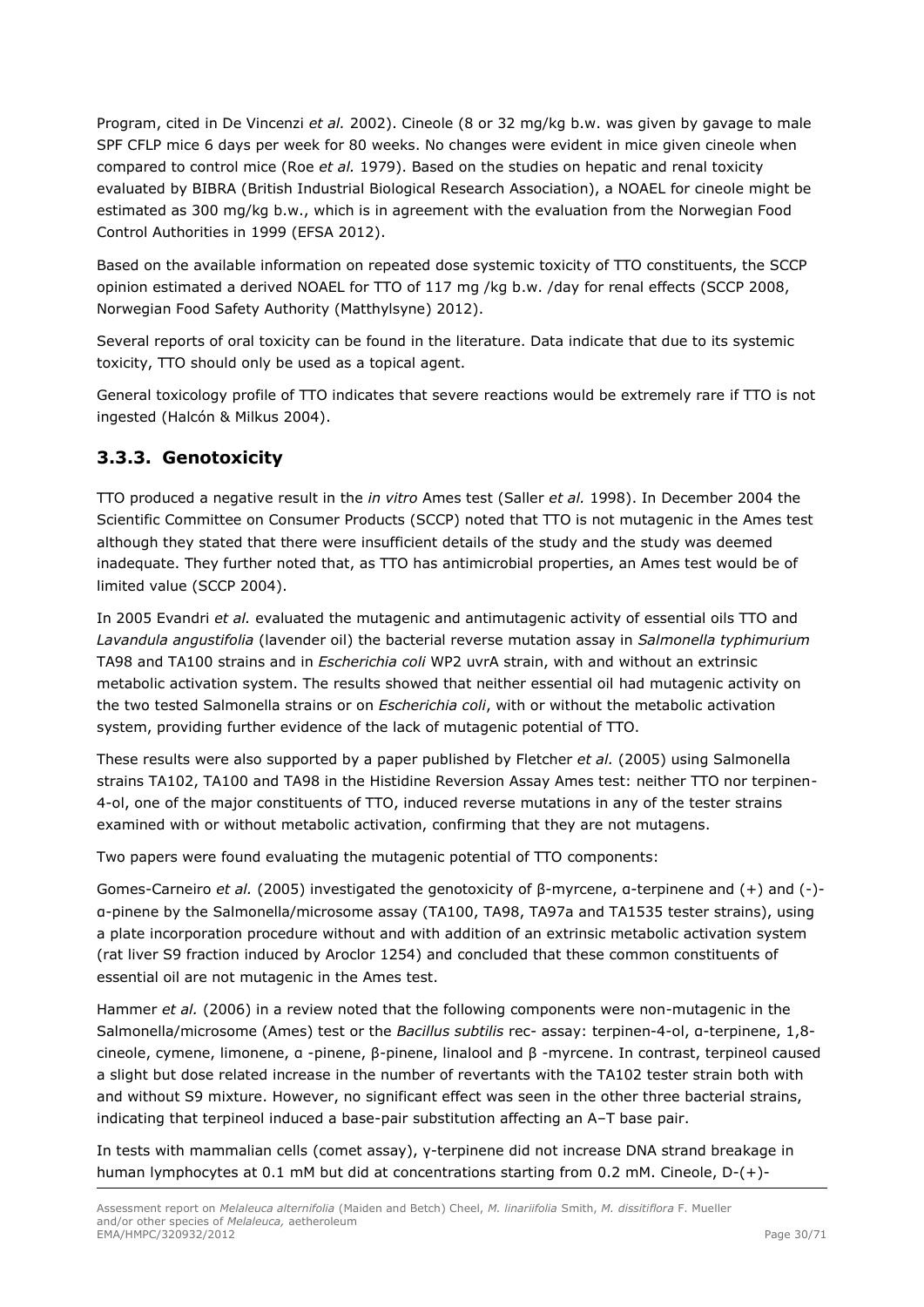limonene, linalool, l-phellandrene and β -pinene at concentrations ranging from 10 to 1000 μM did not increase the frequency of spontaneous sister-chromatid exchanges in Chinese hamster ovary cells. Another study showed linalool to be non-mutagenic using a Chinese hamster fibroblast cell line. βmyrcene did not have mutagenic activity when tested with human lymphocytes and was not genotoxic in bone marrow cells of rats administered β -myrcene orally.

They concluded that, overall, the available data on the mutagenicity of TTO and its individual constituents indicate low mutagenic potential, using both bacterial and mammalian test systems (Hammer *et al.* 2006).

In contrast γ-terpinene was shown to protect lymphocytes against IQ- and MMC-induced DNA damages at concentrations lower than 0.2 mM (Aydin *et al.* 2005)

An *in vivo* Mouse Micronucleus Assay (ICP Firefly Pty Ltd. 2005) was conducted according to OECD Test Guideline No. 474, which was conducted under GL. TTO was administered by gavage at 1000, 1350 and 1750 mg/kg b.w. TTO. There were no increases in the frequency of micronucleated cells in any of the dose groups. There was a statistically significant depression of PCE viability and PCE+NCE ratio (P<0.001) in the high dose group in both sexes when compared with the vehicle control groups at 48 hours. This finding is an indication that there was sufficient exposure of the bone marrow to the test substance to elicit a response. Clinical signs in the high dose group included depressed weight gain, wobbly gait, laboured breathing and rough coat.

TTO in concentrations ranging from 95 μg/ml to 365 μg/ml increased neither the frequencies of micronuclei nor the frequencies of chromosomal aberrations in human lymphocytes. Higher concentrations could not be tested, since at higher concentrations cell viability was significantly reduced. Within that limitation, these results suggest that TTO does not induce chromosome aberration (Pereira *et al*. 2014).

# <span id="page-30-0"></span>**3.3.4. Carcinogenicity**

No available data.

# *Methyleugenol*

The Scientific Committee on Consumer Products in its updated "Opinion on Tea Tree Oil" in 2008 stated that since methyleugenol was reported as a minor constituent of TTO *"the content should be indicated. According to the opinion SCCNFP/0373/00 on methyleugenol in fragrances the content in finished leave-on products should not exceed 0.0002% (2 ppm) and in rinse-off products 0.001% (10 ppm)."* 

This statement follows the EMEA "Public statement on the use of herbal medicinal products containing methyleugenol" (2005) reporting a content of 0.28 to 0.9% of the natural potential carcinogen methyleugenol in TTO. However HMPC has concluded that "the present exposure to methyleugenol resulting from consumption of herbal medicinal products (short time use in adults at recommended posology) does not pose a significant cancer risk."

The Australian TTO industry reports that these levels of methyleugenol refer to *Melaleuca bracteata*, whereas commercial TTO is derived solely from *Melaleuca alternifolia*; analytical surveys conducted by Australian TTO industry show that *Melaleuca alternifolia* contains only trace levels of methyleugenol.

Southwell *et al.* (2011) quantified the traces of methyleugenol previously reported in TTO ranging from less than 0.01% to 0.06% (mean 0.02%).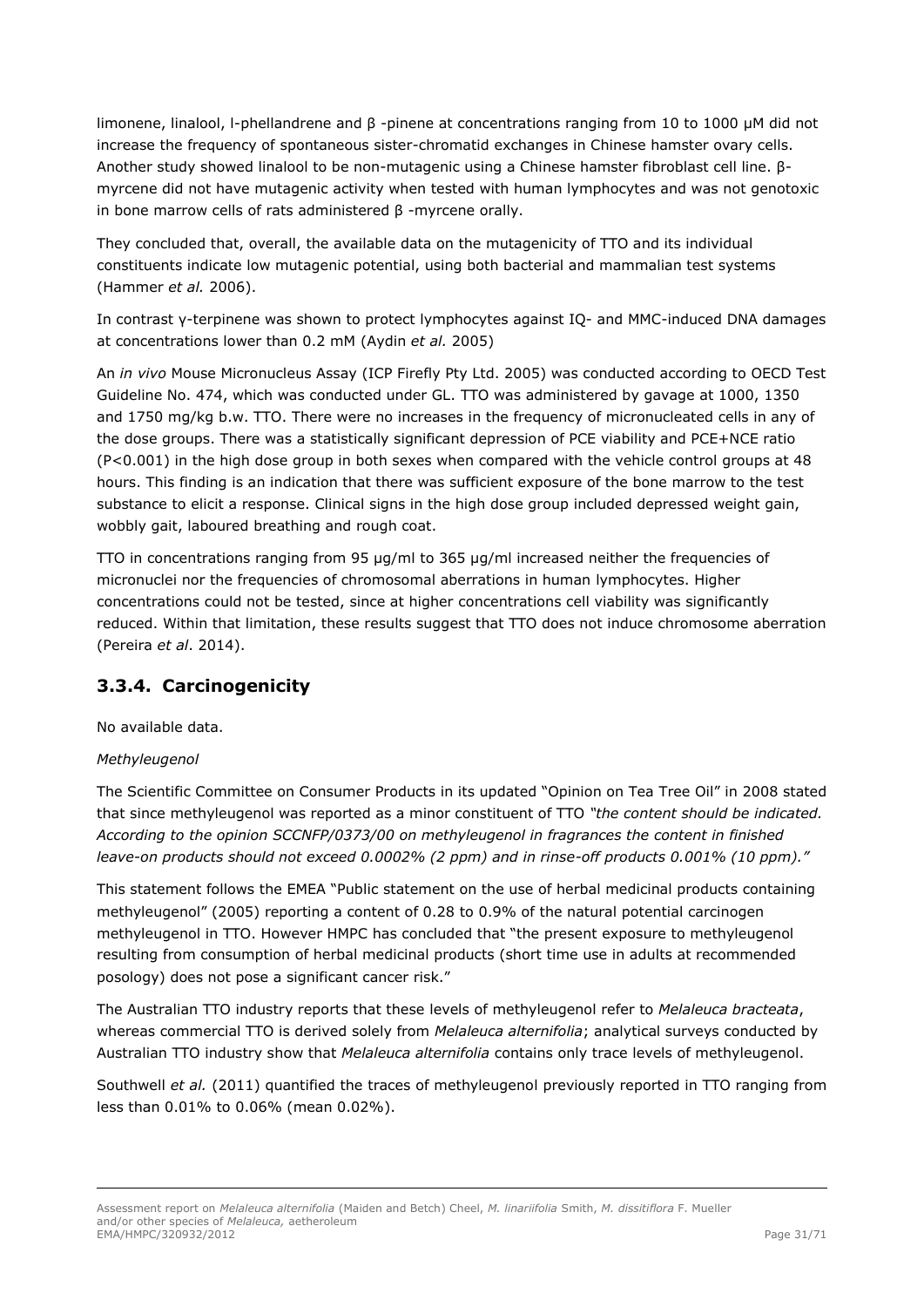# <span id="page-31-0"></span>**3.3.5. Reproductive and developmental toxicity**

No data available on TTO.

However, exposure to α-terpinene (125 or 250 mg/kg b.w.), present at approximately 9% in TTO, for nine consecutive days caused decreased body weight gain in pregnant Wistar rats. The offspring of dams given 60 mg/kg b.w. from day 6 to day 15 of pregnancy had delayed ossification and skeletal malformations. At 30 mg/kg b.w. no effects were seen on either dams or offspring. Effects at doses higher than 60 mg/kg b.w. were accompanied by maternal toxicity. The authors suggested a NOAEL for embryofoetotoxicity of 30 mg/kg b.w. for oral exposure of rats to α-terpinene (Araujo *et al.* 1996). These limited data suggest that TTO is potentially embryofoetotoxic, although only if ingested at relatively high levels (Araujo *et al.* 1996).

Hammer *et al.* (2006), noted that the embryofoetotoxicity of a-terpinene (normally present in TTO at 9%) has been evaluated and found that at oral doses of greater than 60 mg/kg b.w. there was delayed ossification and skeletal malformations in the foetuses and this was accompanied by maternal toxicity. The test material was administered to rats from day 6 to day 15 of gestation. The authors concluded that TTO is potentially embryofoetotoxic although only if orally ingested at relatively high doses.

# <span id="page-31-1"></span>**3.3.6. Local tolerance**

### *Skin irritation*

Two studies were conducted on groups of 3 female rabbits of the New Zealand strain according to the methodology detailed in OECD guideline 404 and were GLP compliant. In the first study TTO (100%) was applied undiluted on 4x4 cm patches. In the second study, dilutions of 75-12.5% TTO were applied for 4 hours with a semi-occlusive patch application followed by a 14 days observation period. The results showed that, in the first study, TTO (100%) was found to be a mild irritant at 60 minutes post exposure, a severe irritant at 24 and 48 hours, a moderate irritant at 72 hours and a mild irritant 7 and 14 days following a 4 hour semi-occlusive patch application on intact skin. At 21 days the skin had returned to normal. In the second study, TTO (75%) was found to be a mild to moderate irritant, TTO (50%) was found to be a minimal irritant. TTO (at 25% and 12.5%) was found to be a non-irritant (SCCP December 2004).

Draize skin irritancy index was found to be 5.0, based on application of 100% TTO to intact and abraded skin of albino rabbits, thus signifying that TTO could cause dermatitis in some users (Halcón & Milkus 2004).

The acute dermal LD<sub>50</sub> in rabbits was recorded as in excess of 5.0 g/kg since this dose resulted in  $2/10$ deaths in rabbits. Furthermore, it was observed at necropsy that neat TTO produced irritant effects and skin abnormalities in rabbits patch tested at this dose for 24 h with occlusion. Pure (100%) TTO applied to the skin of albino rabbits and maintained at 2 g/kg for 24 hours resulted in no signs of toxicity (Halcón & Milkus 2004).

A 30-day dermal irritation test in rabbits using 25% TTO in paraffin on shaved skin did not result in visible signs of irritation. Therefore, TTO should not be used for conditions where skin irritability is already present (e.g. dermatitis) (Halcón & Milkus 2004).

### *Eye irritation*

The primary eye irritation of TTO was also studied in the rabbit (female, Japanese White) under GLP conditions. Two groups of three rabbits were given a single ocular dose (0.1 ml) of TTO (1% or 5% in liquid paraffin). After instillation of the test substance, no abnormal signs in the clinical conditions were observed among the rabbits. Ocular responses using Draize's criteria demonstrated a conjunctival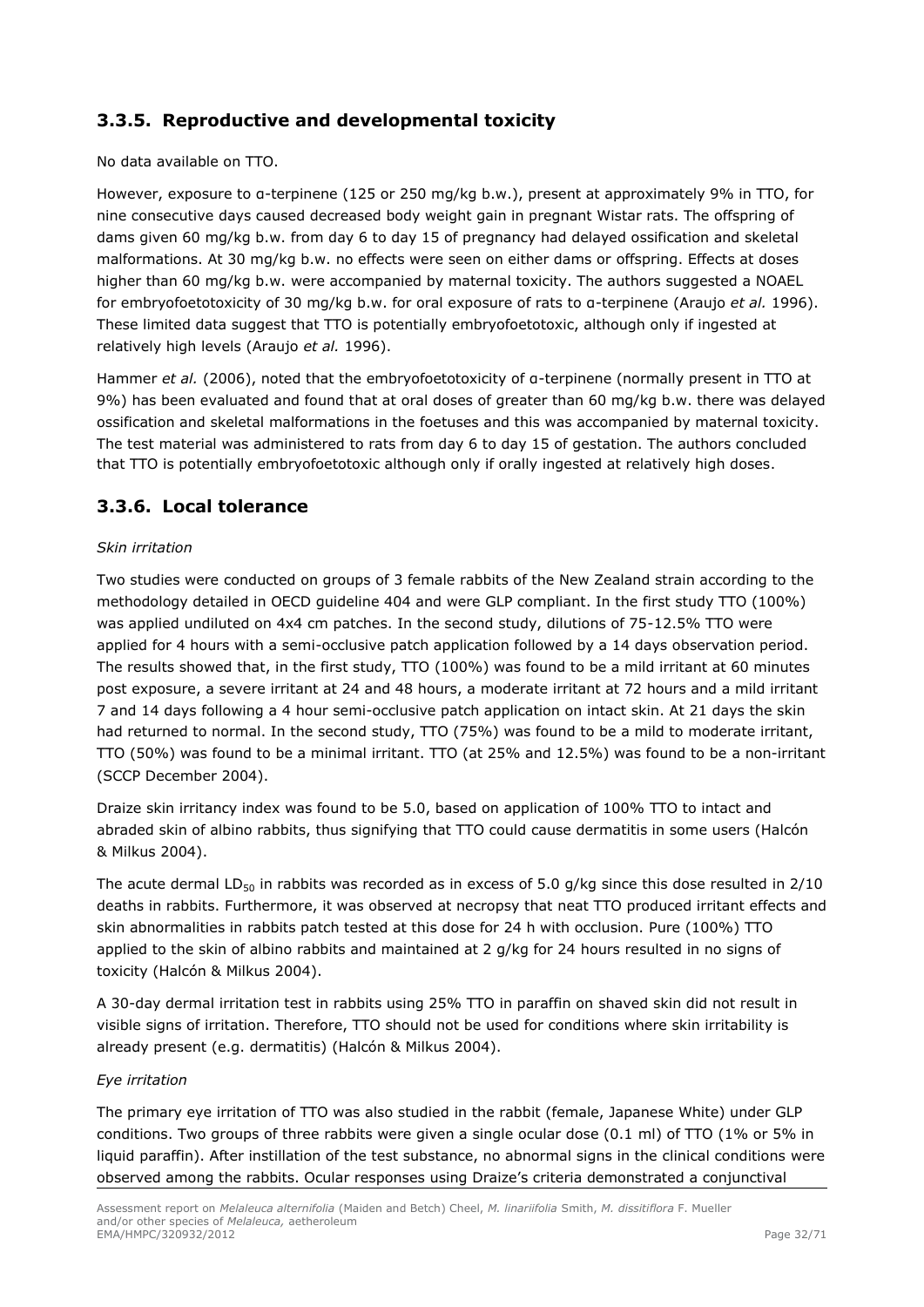discharge lasting for up to six hours following instillation of 1% TTO and conjunctival redness and discharge for up to 24 hours following instillation of 5% TTO. In both groups, the maximal response was observed after one hour. Based on these observations, the author concludes, that both TTO solutions can be classified as "minimally irritating" (SCCP 2008).

#### *Ototoxicity*

TTO was found to produce ototoxicity when applied in the ears of guinea pigs at 100% concentration, but no ototoxicity was found for 2% solutions (Halcón & Milkus 2004).

#### *Skin sensitisation potential*

In order to test the potential of TTO to cause skin sensitisation guinea pigs were pre-treated 2 times via intradermal injections and an epidermal induction application of the oil. Two weeks after the induction application, the animals were tested on one flank with the maximum sub-irritant concentration of the oil. No irritant response was observed (Halcón & Milkus 2004).

A guinea pig maximization assay using the Magnusson and Kligman method (Pharmaceutical Consulting Service 1989) and albino guinea pigs (20 per group) has been conducted with TTO. During the induction phase, two 0.1 ml intradermal injections were given to the animals. One week later, 5% TTO was applied to the skin at the injection site under occlusion for 48 hours. After a two week period, a 30% TTO challenge dose was applied to the skin under occlusion for 48 hours. There was no evidence of sensitisation in this assay. In a published report, TTO of unknown quality was tested in 10 guinea pigs using an adjuvant maximization protocol. The induction concentration was not given. At an elicitation concentration of 30%, 3/10 guinea pigs gave positive reactions at the 48-hour reading. At 10%, no reactions were observed. The main component of TTO, terpinen-4-ol, gave no response when cross-challenged in the reacting animals. These results may indicate that TTO may be a weak skin sensitizer. The disagreement between the two studies cannot be explained, other that it could have been the result of different quality and oxidation state of the TTO tested.

Three samples of TTO were tested in the Mouse Local Lymph Node Assay (LLNA) (RCC Ltd. Study A69041, Study A78682, Study A78816 2006). Two of the samples were non-oxidised, undegraded oil, while the third was a severely oxidised and degraded. The EC3 (calculated concentration of the test substance which elicited a three-fold increase in the Stimulation Index) values of 24.3% and 25.5% were obtained with the two undegraded oil samples, while the EC3 of the degraded oil was 4.4%. There was a clear dose-response in each case. Another sample of undegraded TTO was sent to a different laboratory (MB Research Laboratories 2007) which could perform immunophenotyping of the lymphocytes. An EC3 value of 8.3% was calculated in this LLNA. Similarly the %B cells, %T cells, and B:T ratio indicated a sensitising response. Overall, these results show that undegraded TTO has a weak potential for sensitisation in this assay system. Degraded TTO had 5-times higher potency, but would still be regarded as a moderate sensitizer.

The peroxide value and p-cymene content are particular useful indicators of the age of the oil and the extent of degradation (Southwell 2006). The peroxide value is a measure of available oxygen, i.e. how much one or more components of the oil have absorbed oxygen in the form of peroxide. Therefore, the Peroxide Value is an indicator of the presence of peroxides. Generally, good quality fresh oils will have a peroxide value below 10 µeq  $O<sub>2</sub>$ . Peroxides degrade over time and the degradation products, such as 1,2,4-trihydroxymenthane, may have a high irritation and sensitisation potential. The peroxide value will fall as the peroxides decompose. A very old (>10 years old), decomposed oil could have a low peroxide value. Such an oil will have elevated levels of the decomposition products and potentially elevated p-cymene (16% plus). p-Cymene, occurs naturally in TTO (typically  $0.5 - 8\%$ ).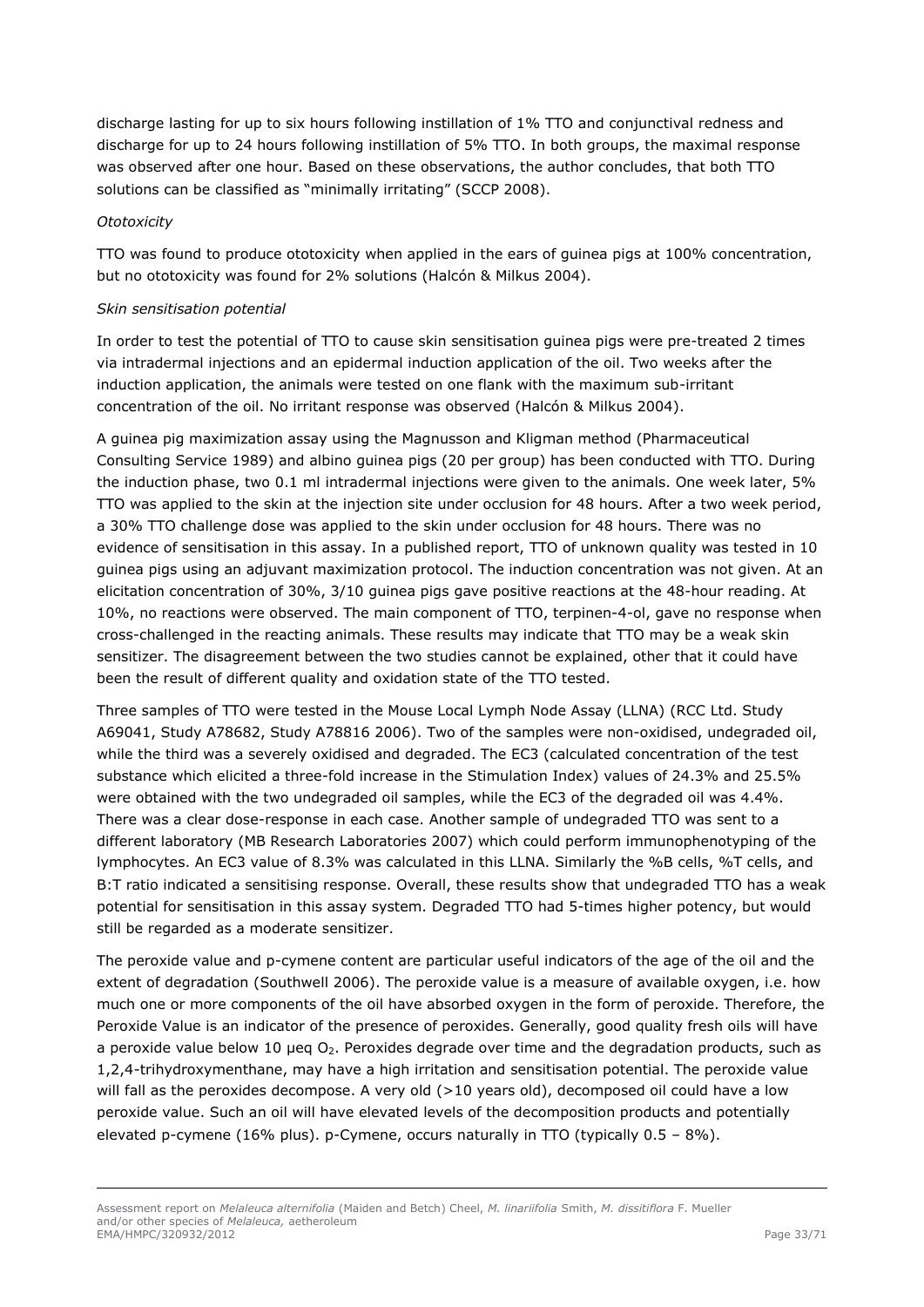Southwell (2006) examined 26 TTO samples and demonstrated that the presence of 1,2,4 trihydroxymenthane in TTO is a rare event and in the cases where this breakdown product was found, the oils were extremely old and severely degraded to the extent where the oils would not be compliant to the ISO Standard. Even in extremely degraded oils, 1,2,4-trihydroxymenthane concentrations were less than 5%. Consequently, although 1,2,4-trihydroxymenthane can be detected by GC and GC/MS in aged TTOs, when concentrations are low  $(<1%)$ , the triol peak can easily be hidden by other 37 oil peaks in the same region and therefore the presence of 1,2,4-trihydroxymenthane is not suitable to check possible degradation of TTO. The use of other degradation products as degradation markers is even more difficult as it has not been possible to consistently and positively identify ascaridole, ascaridole glycol, the keto-epoxide and the di-epoxide that have been tentatively identified in degraded TTOs as well as these products being present in even smaller concentrations than the triol. Furthermore, Southwell also demonstrated a relationship between the levels of p-cymene and 1,2,4 trihydroxymenthane. Thus, Southwell has proposed monitoring the degradation status of TTO by using p-cymene as a reliable marker.

For many years, 1,8-cineole was regarded as an undesirable constituent in TTO due to its reputation as a skin and mucous membrane irritant. However, other studies suggested that this component is not responsible for a large proportion of sensitivity reactions (Carson *et al*. 1998).

Oxidation products are the likely allergens. Since oxidized TTO appears to be a more potent allergen than fresh TTO, human adverse reactions may be minimized by reducing exposure to aged, oxidized oil (Carson & Riley 2001).

## *Phototoxicity*

Although some irritation was observed, undiluted TTO did not produce phototoxic effects on the skin of hairless mice (Carson *et al.* 1998).

# <span id="page-33-0"></span>**3.3.7. Other special studies**

### *Neurotoxicity*

A case report documented TTO poisoning after a single dermal application of 120 ml of undiluted TTO to 3 adult intact female purebred Angora cats, one of which died. The cats were severely infested with fleas, so they were shaved and the oil was applied directly to the cats' skin. The shaving produced no nicks on the skin; however, numerous flea bites were visible. The product used to eliminate fleas was labelled for use as a spot treatment for skin lesions, but a catalogue advertised that it would repel fleas when diluted and used as a dip. All animals exhibited hypothermia, incoordination, dehydration and trembling. The surviving 2 cats recovered after 1-2 days (Bischoff & Guale 1998). Neurotoxicity and death have been observed in cats exposed to very high doses of TTO by the dermal route. However, the possibility that these animals were also exposed by the oral route by licking of the skin and fur of the application area cannot be ruled out.

Villar *et al*. (1994) reported that cases of TTO toxicosis have been reported by American veterinarians to the National Animal Poison Control Centre when the oil was applied on derma of dogs and cats. They noted that, in most cases, the oil was used to treat dermatologic conditions at inappropriate high doses. The typical signs observed were depression, weakness, incoordination and muscle tremors. Treatment of clinical signs and supportive care was sufficient to achieve recovery without sequelae within 2-3 days.

### *Cytotoxicity studies*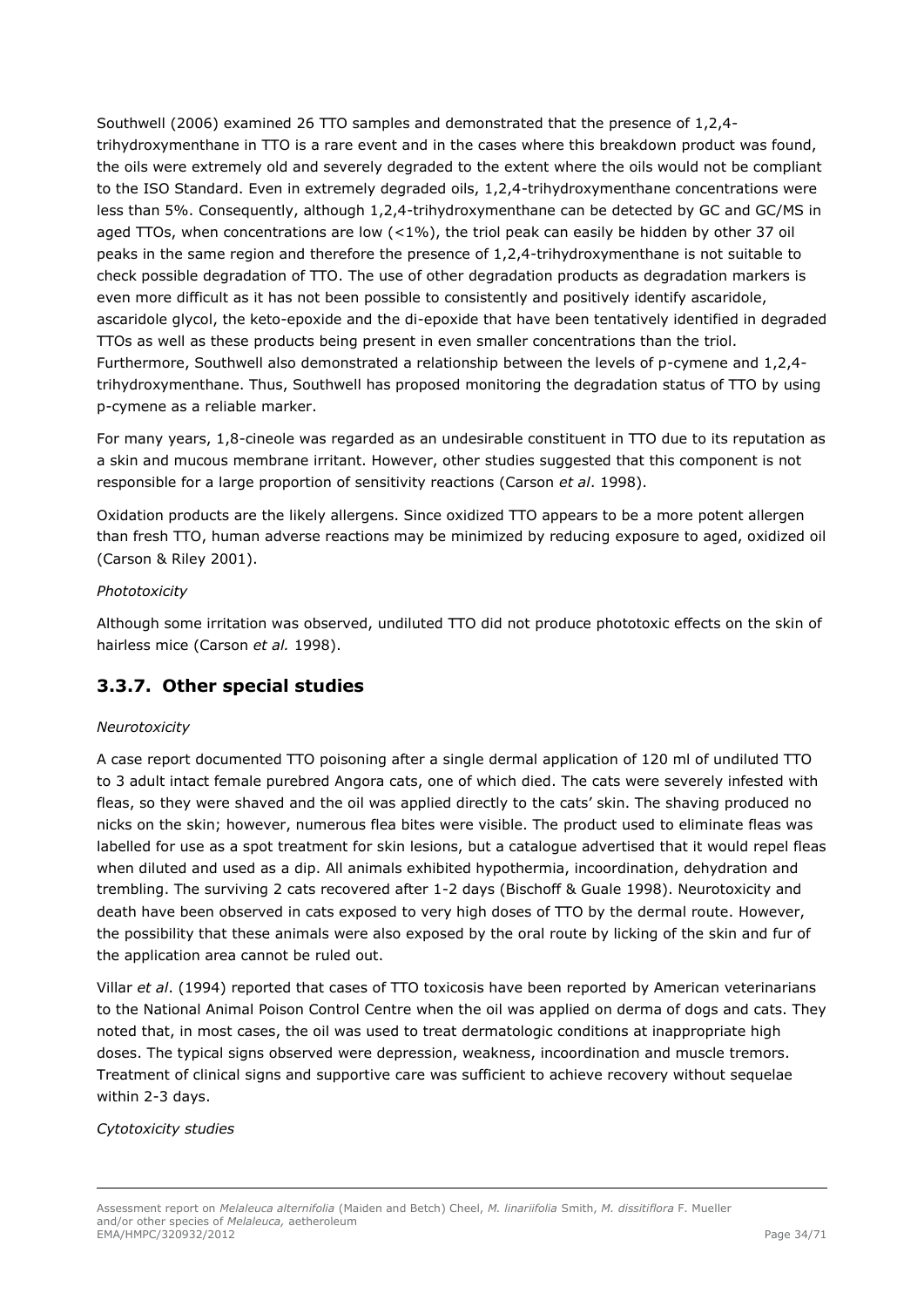TTO and components of TTO was tested on several human cell lines *in vitro*. Cytotoxicity with 100% TTO ranged from 0.02 to 2.8 g/l, with epithelial-like cells being the most robust, and liver-derived cells being the most susceptible. Cytotoxicity for the components of TTO was as follows: 1,8-cineole, from 0.14 to 4.2 g/l; terpinen-4-ol, from 0.06 to 2.7 g/l; α-terpineol, 0.02 to 1.1 g/l. These data suggest that topical use of TTO is suitable, as epithelial cell seem to be the most resistant cells to its potential cytotoxicity (Halcón & Milkus 2004).

# <span id="page-34-0"></span>*3.4. Overall conclusions on non-clinical data*

Studies on TTO demonstrate that adequate doses have broad spectrum antimicrobial activity with little evidence for inducing tolerance and resistance. There is also some evidence of TTO possessing antiinflammatory activity.

The cytotoxic activity towards a range of cancer cell types shown by means of *in vitro* studies is not considered relevant for the purpose of this assessment.

The published pharmacokinetic data on TTO are minimal. *In vitro* skin permeation studies using human skin preparations demonstrate that the extent of penetrating of TTO components is very low, with the more polar terpenen-4-ol and α-terpineol being the only components which penetrate to any appreciable levels. The total penetration of TTO is 2-4% and 7% of applied dose under non-occluded and partly occluded conditions. Under infinite dose, occluded conditions terpenen-4-ol can cumulate within the skin which may act as a reservoir for gradual elimination into the circulation. However, these conditions are not representative of the typical use pattern of TTO. As TTO oil is a semi-volatile substance, the majority of the applied dose rapidly evaporates from the surface of the skin before it has the chance to absorb into the skin.

TTO has been reported to cause mild to moderate skin irritation in rabbit studies. Local lymph node assay (LLNA) studies indicate that TTO has mild skin sensitisation potential. Highly degraded TTO has a greater potential for skin sensitisation due to the presences of oxidation by-products. Proper storage and handling of TTO and its formulated products are needed to avoid the development of these byproducts and reduce the risk of skin irritation and sensitisation in sensitive individuals (Nielsen 2005).

There are no oral repeated dose toxicity studies available for TTO. However, there are no known indications which require oral administration of TTO. The main route of administration is by dermal application. Repeated dose data are available on some of the main components of TTO. Renal toxicity has been observed in separate studies following oral administration of terperne-4-ol, cineole and cumene (similar to p-cymene). Taking into consideration the typical levels of these components in TTO, a NOEL of 117 mg/kg/day has been theoretically estimated for TTO (Nielsen 2005).

TTO was negative in the Ames assay using *Salmonella typhimurium* TA102, TA100 and TA98 examined with or without metabolic activation and not genotoxic in *in vitro* mammalian cells in concentrations ranging from 95 μg/ml to 365 μg/ml (Pereira *et al*. 2014). It did not induce clastogenicity in the *in vivo* mouse micronucleus assay (Fletcher *et al*. 2005).

Available data on the genotoxicity indicate low genotoxic potential of its major constituents, α-terpineol and γ-terpinene, in bacterial or mammalian test systems. α-Terpineol is slightly mutagenic but only in *Salmonella typhimurium* strain TA102. γ -Terpinene is slightly clastogenic. When tested by the comet assay, it induced DNA damage in human lymphocytes at concentrations starting from 0.2 mM (Aydin *et al*. 2005).

The slight genotoxic potential of α-terpineol and γ -terpinene do not seem to lead to a carcinogenic effect, since both compounds are not listed as carcinogens in IARC and NTP databases.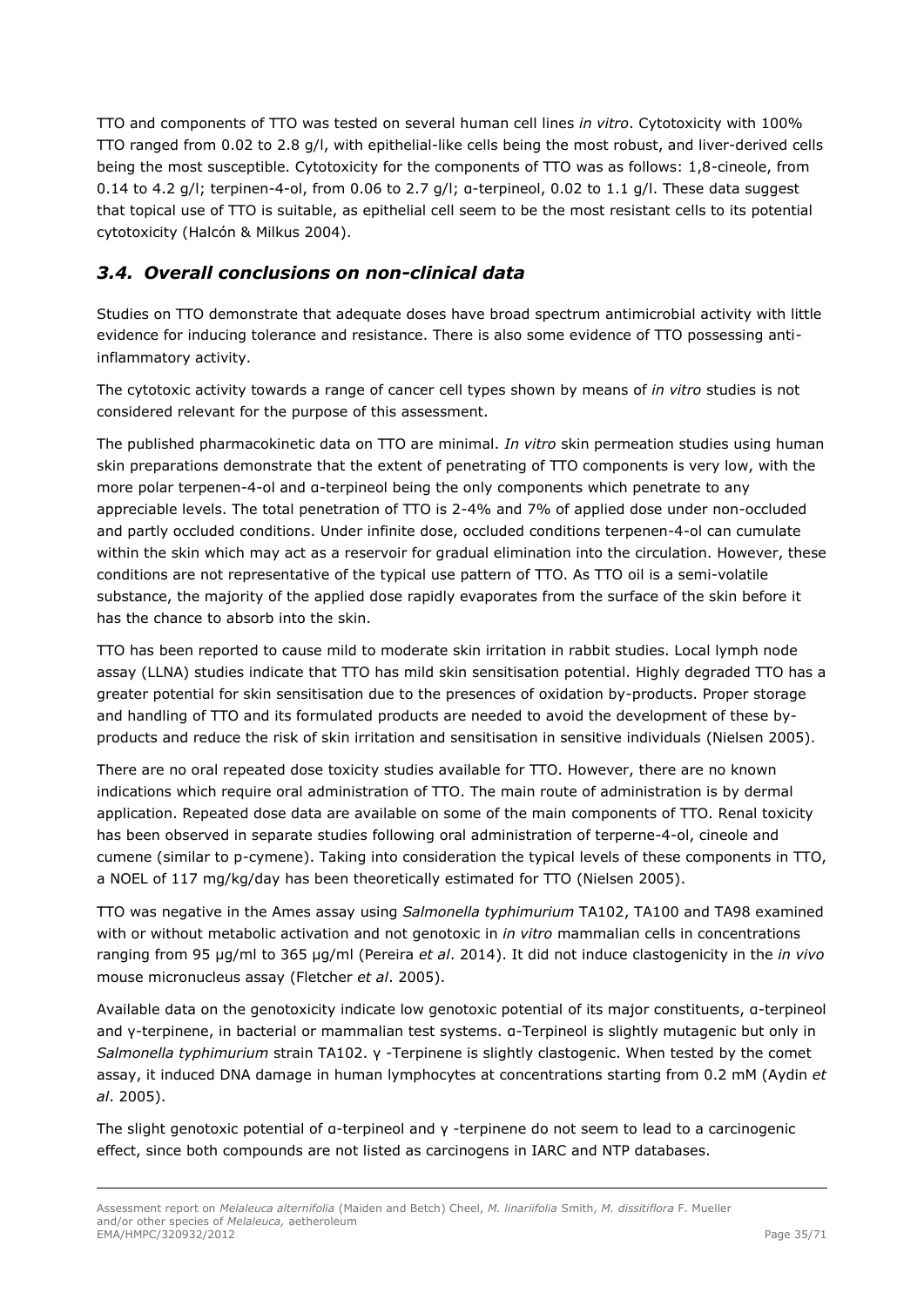There are no experimental data on the mutagenic and clastogenic potential of terpinolene (=  $\delta$ terpinene, cas nr 586-62-9). This seems not to be a concern, since no genotoxic effects have been reported for TTO, which may contain up to 5% terpinolene. In addition, terpinolene is not listed as a carcinogen in IARC and NTP databases.

While TTO contains trace levels of methyleugenol, the typical use pattern in adults, being short-term dermal use is not expected to pose a significant cancer risk (Nielsen 2005).

# <span id="page-35-0"></span>**4. Clinical Data**

# <span id="page-35-1"></span>*4.1. Clinical Pharmacology*

# <span id="page-35-2"></span>**4.1.1. Overview of pharmacodynamic data regarding the herbal substance(s)/preparation(s) including data on relevant constituents**

The mechanisms of antimicrobial action elucidated so far reflect the terpenic hydrocarbon composition and indicate that cytoplasmic membrane integrity is compromised by treatment with TTO or some of its major components. Alterations in eukaryotic cell membranes have also been observed with TTO and terpinen-4-ol treatment (Longbottom *et al.* 2004, Calcabrini *et al.* 2004).

## **Pharmacological studies in humans**

Pharmacological studies conducted in humans have been discussed in the ESCOP Monograph Supplement 2009. Messager *et al.* 2005 reported on the antimicrobial activity of TTO for hand cleansing. Koh *et al.* 2002 and Pearce *et al.* 2005 reported on the anti-allergenic and anti-inflammatory effects of TTO on histamine and nickel-induced skin reactions.

Khalil *et al.* 2004 have also investigated the regulation of wheal and flare by undiluted TTO on histamine-induced skin responses in human skin. 18 subjects had 25 μl of 100% TTO applied topically to the histamine-induced reaction site at 10 minutes and 20 minutes after histamine injection intradermally to the inner forearm skin. One arm of each subject was the study arm and the other arm (randomly allocated) was the control arm with no control oil applied to the reaction site. The TTO significantly reduced both the flare and wheal response at 30 minutes and 50 minutes respectively after histamine injection. No adverse effects were reported.

Canyon & Speare 2007 conducted head lice (*Pediculus humanus* var. *capitis*) avoidance experiments on the arm of the researcher. Circles of skin (2.5 cm in diameter) were marked out and test materials were applied to a test area. These test materials consisted of 100% TTO, a variety of other oils, neem insect repellent, N,N-Diethyl-3-methylbenzamide (DEET) 69.75 g/l (positive control) and KY-Jelly, inert lubricant gel (negative control). After 2 minutes, 15 lice were placed onto each treated area. TTO repelled 55% of head ice from treated area, followed by peppermint oil (34%) and DEET (26%). TTO was most effective at preventing lice from feeding (60%) followed by lavender oil (40%), peppermint (28%) and DEET (23%).

A summary of these studies is presented in **Table 4**.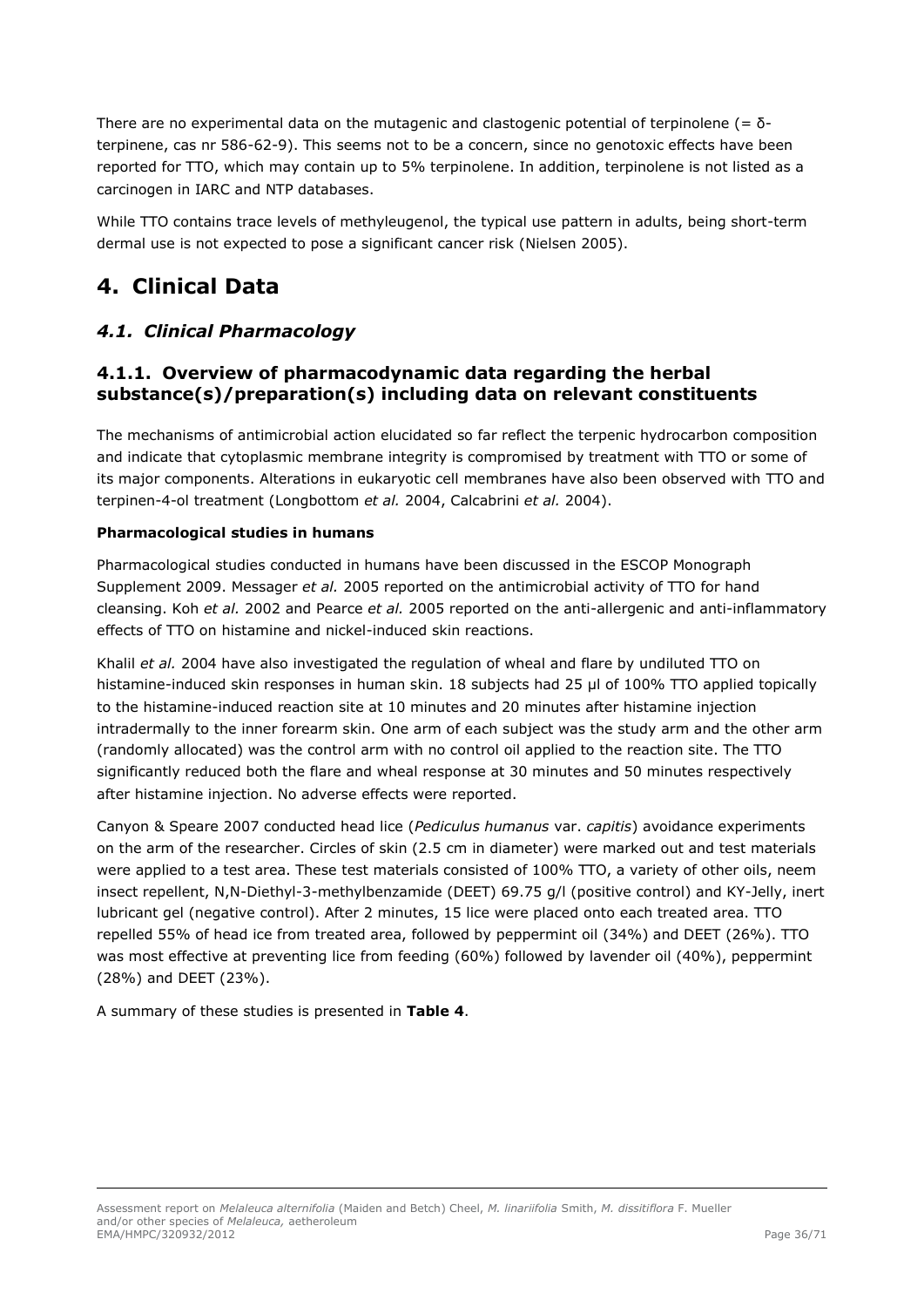#### **Table 4: Pharmacological studies in humans**

| <b>Indication</b>                                                              | <b>Reference</b>           | Method                                                                                                                                                                                                 | <b>Participants</b>                                                                                                                                                                               | Posology                                                                                                                                                                                                                                                                                                                              | <b>Interventions</b>                                                                                                                                                                                                                                            | <b>Outcomes</b>                                                                                                                                                                                                                                                                                                                                                           | <b>Comments</b>                                              |
|--------------------------------------------------------------------------------|----------------------------|--------------------------------------------------------------------------------------------------------------------------------------------------------------------------------------------------------|---------------------------------------------------------------------------------------------------------------------------------------------------------------------------------------------------|---------------------------------------------------------------------------------------------------------------------------------------------------------------------------------------------------------------------------------------------------------------------------------------------------------------------------------------|-----------------------------------------------------------------------------------------------------------------------------------------------------------------------------------------------------------------------------------------------------------------|---------------------------------------------------------------------------------------------------------------------------------------------------------------------------------------------------------------------------------------------------------------------------------------------------------------------------------------------------------------------------|--------------------------------------------------------------|
| Prevention<br>of head lice                                                     | Canyon &<br>Speare<br>2007 | Controlled<br>experiments on<br>researcher's<br>forearms                                                                                                                                               | Researcher                                                                                                                                                                                        | Test materials applied with<br>well-soaked cotton bud                                                                                                                                                                                                                                                                                 | 100% TTO<br>compared to various other oils<br>and neem insect repellent<br>Positive control: N,N-Diethyl-3-<br>methylbenzamide (DEET)<br>69.75 g/l<br>Negative control: KY-Jelly,<br>inert lubricant gel<br>Lice applied to treated area<br>after 2 mins        | TTO repelled 55% of<br>head ice from treated<br>area, followed by<br>peppermint (34%) and<br>DEET (26%).<br>TTO was most effective<br>at preventing lice from<br>feeding (60%) followed<br>by lavender (40%),<br>peppermint (28%) and<br>DEET (23%).<br>Most repellents were<br>not effective at causing<br>lice to leave the treated<br>site or prevent blood<br>feeding |                                                              |
| Reduction of<br>nickel-<br>induced<br>contact<br>hypersensiti<br>vity reaction | Pearce et<br>al. 2005      | 4 arm<br>controlled trial                                                                                                                                                                              | 18 subjects with<br>nickel<br>hypersensitivity<br>(17F/1M; 19-57<br>years); 18 subjects<br>used 100% TTO.<br>7subjects used<br>Macadamia oil.<br>10 subjects used 5%<br>TTO and placebo<br>lotion | 25 µl topical application 3<br>and 5 days after nickel<br>exposure                                                                                                                                                                                                                                                                    | Treatment 1: 100% TTO<br>(complying with ISO4730);<br>Control 1: 100% macadamia<br>oil<br>Treatment 2: 5% TTO lotion<br>Control 2: placebo lotion (no<br>TTO)                                                                                                   | 100% TTO significantly<br>reduced the flare area<br>and erythema index<br>when compared to the<br>nickel-only sites. The<br>other substances had<br>no significant effect.                                                                                                                                                                                                | No adverse<br>skin<br>reactions to<br><b>TTO</b><br>reported |
| Effectivenes<br>s of hand-<br>cleansing                                        | Messager et<br>al. 2005    | Study 1: 3 arm<br>controlled trial:<br>Hygienic skin<br>wash (HSW)<br>and 5% TTO in<br>Tween 80 vs.<br>Soft Soap (SS)<br>control;<br>Study 2: 2 arm<br>controlled trial:<br>Alcoholic<br>hygienic skin | Study 1: 13 subjects<br>(8F/5M; 22-52 yrs):<br>Study 2: 14 subjects<br>(8F/6M; 19-53 yrs)                                                                                                         | Followed 'EN1499 European<br>Hand washing Method'<br>against Escherichia coli: 5<br>ml of SS (control) or<br>treatment antiseptic<br>product poured into cupped<br>hands pre-moistened with<br>tap water, and 6 steps of<br>hand washing procedure<br>performed. Enough water<br>to create lather and hand<br>wash continued for 60s. | Treatments: HSW(5% TTO);<br>AHSW (5% TTO, 10% alcohol);<br>5% TTO; 0.001%(v/v) Tween<br>80 in sterile distilled water;<br>Control: SS recommended by<br>EN1499 (linseed oil; potassium<br>hydroxide; ethanol, sterile<br>distilled water)<br>TTO meets ISO4730; | 5% TTO in Tween 80<br>and AHSW were<br>significantly more active<br>than SS (control);<br>HSW appeared slightly<br>more active than SS<br>(control) but difference<br>not significant. 5% TTO<br>in Tween 80 was<br>significantly more active<br>than HSW.                                                                                                                |                                                              |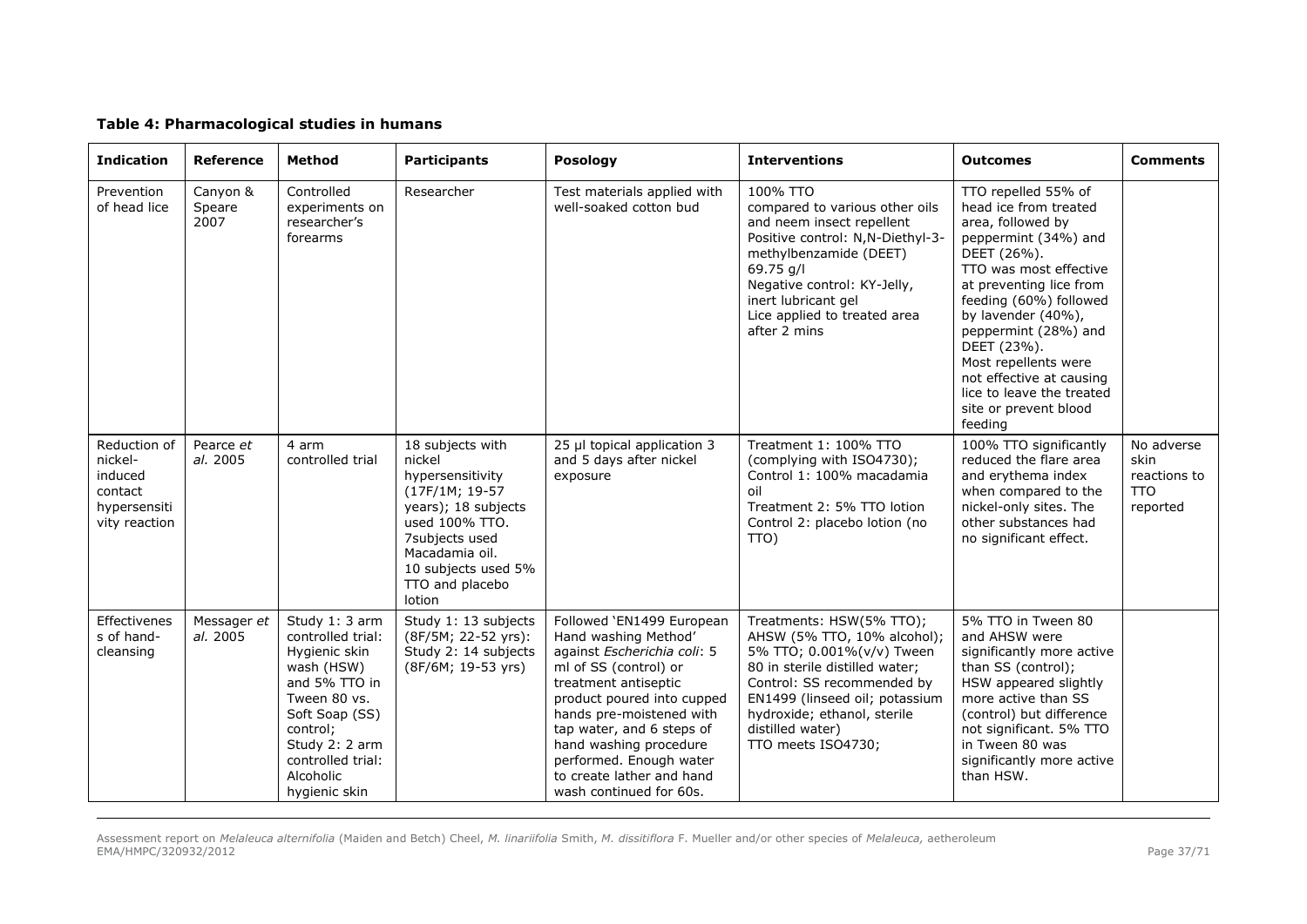| <b>Indication</b>                                                                             | Reference             | <b>Method</b>                                                                                                                                                    | <b>Participants</b>                                                                                                                | <b>Posology</b>                                                                                                  | <b>Interventions</b>                                                           | <b>Outcomes</b>                                                                                                                                                                                                                                                 | <b>Comments</b>       |
|-----------------------------------------------------------------------------------------------|-----------------------|------------------------------------------------------------------------------------------------------------------------------------------------------------------|------------------------------------------------------------------------------------------------------------------------------------|------------------------------------------------------------------------------------------------------------------|--------------------------------------------------------------------------------|-----------------------------------------------------------------------------------------------------------------------------------------------------------------------------------------------------------------------------------------------------------------|-----------------------|
|                                                                                               |                       | wash (AHSW)<br>vs. Soft Soap<br>(SS) control                                                                                                                     |                                                                                                                                    | Hands rinsed under tap<br>water for 15s from distal to<br>proximal with fingertips<br>upright.                   |                                                                                |                                                                                                                                                                                                                                                                 |                       |
| Reduction of<br>wheal and<br>flare<br>associated<br>with<br>histamine<br>induced<br>responses | Khalil et al.<br>2004 | Controlled trial,<br>participants act<br>as own control.<br>Allocation of<br>arms randomly<br>assigned to<br>control or<br>treatment<br>(alternating<br>fashion) | 18 participants<br>(testing 100% TTO)                                                                                              | 25 $\mu$ of TTO applied<br>topically with a pipette to<br>histamine-induced reaction<br>area after 10 and 20mins | Treatment: 100% TTO<br>Control: no treatment                                   | TTO significantly<br>reduced the wheal and<br>flare response.<br>Significant difference in<br>flare observed 30mins<br>from histamine injection<br>and in wheal observed<br>50 mins from histamine<br>injection.                                                | No adverse<br>effects |
| Reduction of<br>histamine<br>induced skin<br>inflammatio<br>n                                 | Koh et al.<br>2002    | Controlled trial,<br>participants act<br>as own control.<br>Allocation of<br>arms randomly<br>assigned to<br>control or<br>treatment<br>(alternating<br>fashion) | 21 participants<br>testing 100% TTO<br>(16F/5M; 23-56)<br>yrs);<br>6 participants testing<br>liquid paraffin<br>(5F/1M; 23-54 yrs) | 25µl of TTO applied<br>topically with a pipette to<br>histamine-induced reaction<br>area after 20mins            | Treatment 1: 100% TTO<br>Treatment 2: liquid paraffin<br>Control: no treatment | Mean weal volume<br>significantly decreased<br>after TTO application<br>(30mins and 60mins)<br>compared to control.<br>Liquid paraffin had no<br>significant effect on<br>weal or flare. No<br>difference in mean flare<br>area between control<br>and $\Pi$ O. | No adverse<br>effects |

TTO – Tea Tree Oil

F – Female

M – Male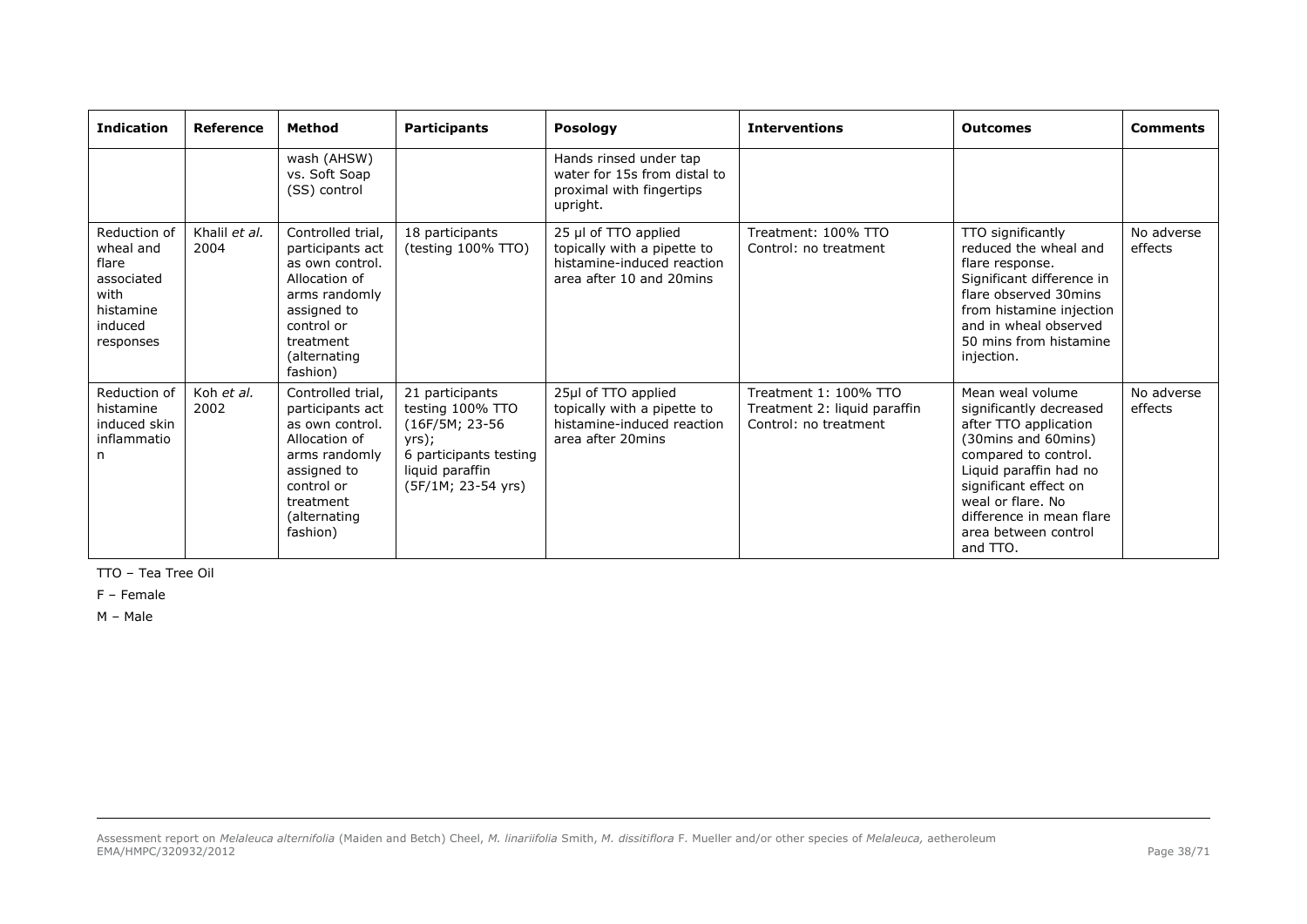# <span id="page-38-0"></span>**4.1.2. Overview of pharmacokinetic data regarding the herbal substance(s)/preparation(s) including data on relevant constituents**

Considerable research has been done on the metabolism of monoterpenes. After rapid dermal and/or oral absorption, liver P450 mono-oxygenases are involved in biotransformation. Subsequently, 60-80% of absorbed monoterpenes are excreted as glucuronides (Villar *et al.* 1994).

Cal and Krzyaniak (2006), Cal *et al.* (2006) and Cal (2008) studied the penetration behaviour of TTO and pure constituents using a flow-through diffusion cells, human skin preparations and *in vivo* human studies which represented infinitive dose and occlusive application conditions. TTO or pure terpene-4-ol caused a significant increase in the skin accumulation of terpene-4-ol in the hydrophilic skin layers (dermis and epidermis).

The process of terpene penetration into the skin and through the skin can be considered to be strongly dependent on the experimental model used (choice of membrane, hydration level and dose) and on the carrier for the penetrating terpene, while *in vivo* the effect of evaporation – shown to be 98% needs to be considered.

Human pharmacokinetic data are not available for tea tree oil. *In vitro* dermal penetration studies using human skin preparations indicate that dermal absorption of TTO components is relatively low, up 2-4% of applied dose and the main components observed to penetrate were terpene-4-ol and αterpineol. As the components of TTO are semi-volatile, the majority of the applied dose evaporates from the surface of the skin (Cross *et al.* 2008).

# <span id="page-38-1"></span>*4.2. Clinical Efficacy*

Clinical trials have been performed to test the efficacy of topical TTO products for a range of conditions including acne, wound healing, mycosis (oral candidiasis, denture stomatitis, onychomycosis, tinea and tinea pedis), protozoan infections, herpes labialis, dandruff, tinea.

# <span id="page-38-2"></span>**4.2.1. Dose response studies**

Not applicable.

# <span id="page-38-3"></span>**4.2.2. Clinical studies (case studies and clinical trials)**

# <span id="page-38-4"></span>*4.2.2.1. Overview*

**Clinical studies on effects of TTO** were conducted for the following indications (presented in 4.2.2.2):

- Acne vulgaris
- Wound healing
- Protozoan infections
- **Mycosis** 
	- Onychomycosis
	- Oropharyngeal candidiasis
	- Denture stomatitis
	- Tinea pedis
	- Various dermatological mycosis
	- *Candida albicans* vaginal infection
- Recurrent herpes labialis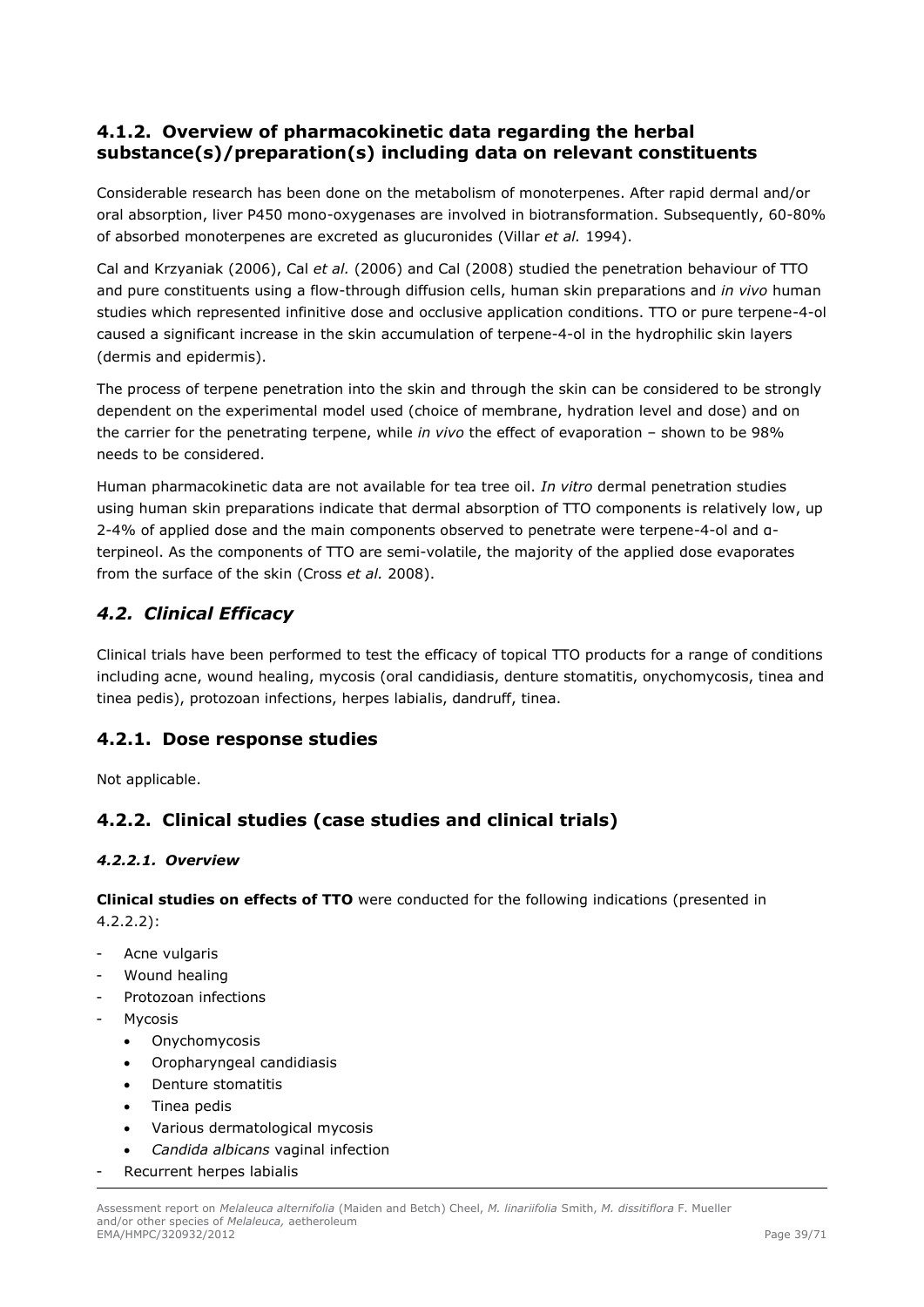- **Halitosis**
- Supragingival plaque
- Minor skin lesions
- **Dandruff**

### **Clinical studies conducted with combinations containing** TTO (presented in 4.4.4.3):

- **Mycosis** 
	- Onychomycosis
- <span id="page-39-0"></span>Pediculosis

## *4.2.2.2. Clinical studies conducted with TTO*

## **Acne vulgaris**

Bassett *et al.* 1990 and Enshaieh *et al.* 2007 conducted randomised controlled trials and reported on the use of TTO for the treatment of mild to moderate acne.

A comparative study of tea-tree oil versus benzoylperoxide in the treatment of acne (Bassett *et al.* 1990).

A single-blind, randomised clinical trial on 124 patients to evaluate the efficacy and skin tolerance of 5% TTO gel in the treatment of mild to moderate acne when compared with 5% benzoyl peroxide lotion was performed. The results of this study showed that both 5% tea-tree oil and 5% benzoyl peroxide had a significant effect in ameliorating the patients' acne by reducing the number of inflamed and non-inflamed lesions (open and closed comedones), although the onset of action in the case of tea-tree oil was slower. Fewer side effects were experienced by patients treated with tea-tree oil (Bassett *et al.* 1990).

The efficacy of 5% topical TTO gel in mild to moderate acne vulgaris: A randomised, double-blind placebo-controlled study (Enshaieh *et al.* 2007).

One study has been conducted on the possible efficacy of TTO in treatment of the acne vulgaris. It was a randomised double-blind clinical trial performed in 60 patients with mild to moderate acne vulgaris. They were randomly divided into two groups and were treated with TTO gel  $5\%$  (n=30) or placebo (n=30). They were followed every 15 days for a period of 45 days. Response to treatment was evaluated by the total acne lesions counting and acne severity index (ASI). The data was analysed statistically using t-test and by SPSS program. There was a significant difference between TTO gel and placebo in the improvement of the total acne lesions counting and also regarding improvement of the ASI. In terms of total acne lesions counting and ASI, TTO gel was 3.55 times and 5.75 times more effective than placebo respectively. Side-effects with both groups were relatively similar and tolerable. The authors concluded that topical 5% TTO is an effective treatment for mild to moderate acne vulgaris (Enshaieh *et al.* 2007).

### *Assessor's Comment: 5% TTO gel showed to ameliorate acne lesions in two studies.*

Feinblatt 1960 reported on the use of TTO for the treatment of furunculosis (boils). Thirty five patients (26 males and 9 females) with furuncles located in various sites (18 in the neck, 8 on the back, 6 in the axilla areas, 1 on the scalp, 4 on the face and forehead, 4 on the forearm, 1 on the calf and 1 on the external ear) many of them at multiple sites were enrolled in the study. Ten patients were given expectant treatment and 25 were treated with TTO painting the surface over the furuncle freely with the oil two or three times daily, after thoroughly cleaning the site. Results showed that, of the 10 untreated controls, five of the boils were finally incised and in five cases the infected site of the furuncle was still apparent after eight days. In the 25 cases treated with TTO, only one boil required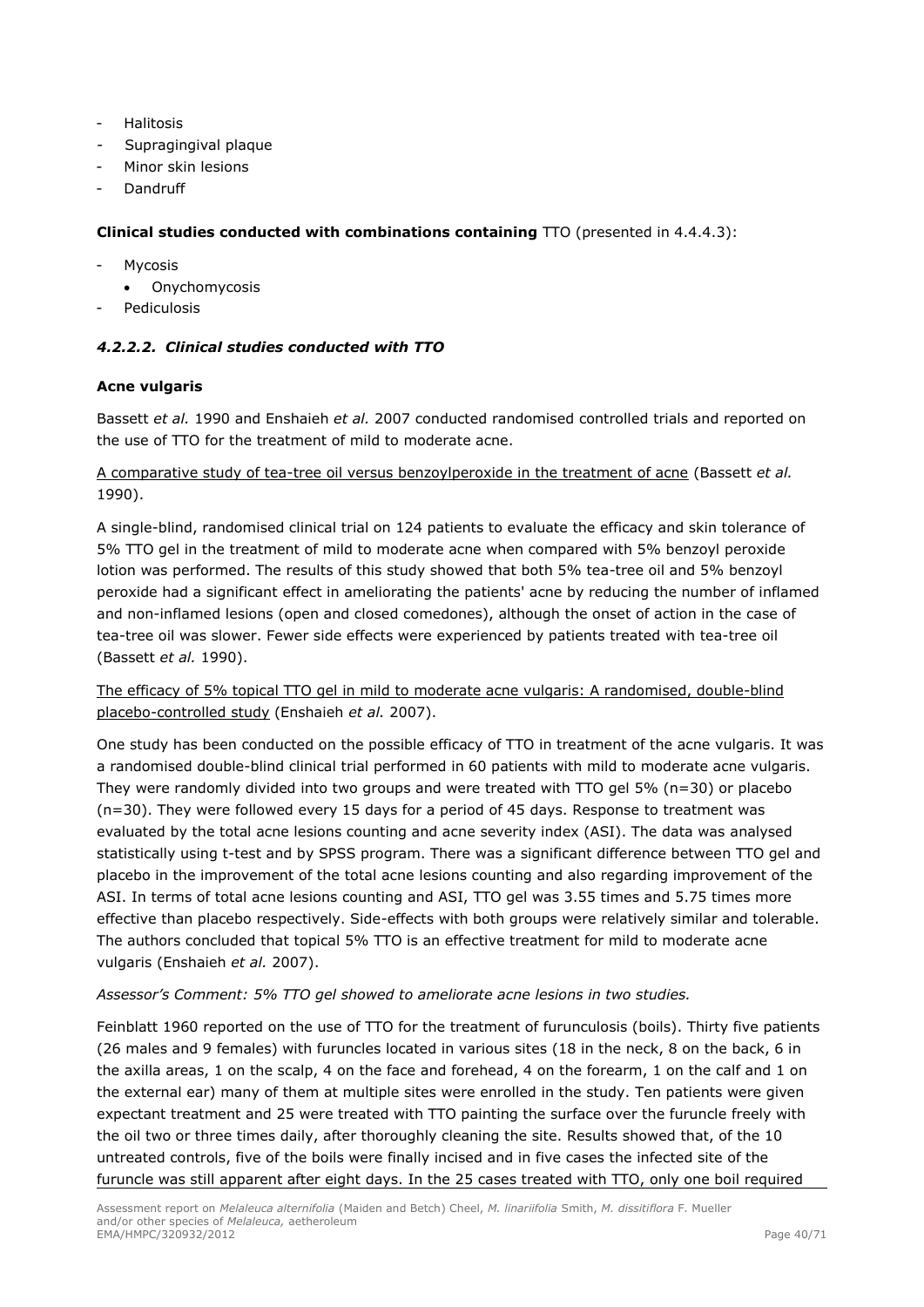incision and in 15 cases the infected site of the furuncle was removed completely in eight days. In six cases the infected site of the furuncle, while still present after eight days, was reduced more than onehalf and in three cases the infected site was reduced less than half in eight days. As to local reactions, three patients complained of slight temporary stinging.

In the same paper Feinblatt (1960) described a typical case report of a male patient aged 40 under treatment for diabetes mellitus, who complained of recurrent boils. TTO was applied directly over a large boil (3 x 3 cm), swollen, reddened and painful boil on his neck two or three times daily after thorough cleansing. There was definite improvement within two days, most of the inflammation had disappeared after four days and the skin healed after eight days with no untoward effects or local reactions. The patient repeated the use of TTO whenever a new boil developed and every time the further boils development aborted. The Author concluded that, due to its high germicidal activity against Staphylococcus aureus and on the basis of rapid healing without scarring achieved in the study, TTO may be used as an alternative option before surgical intervention in furunculosis.

## **Wound healing**

Uncontrolled, open-label, pilot study of TTO solution in the decolonisation of MRSA positive wounds and its influence on wound healing (Carson *et al.* 2010, Edmondson *et al.* 2011).

The primary aim of an uncontrolled case series study was to assess whether a TTO solution used in a wound cleansing procedure could decolonise MRSA from acute and chronic wounds of mixed aetiology. The secondary aim was to determine if the TTO solution influenced wound healing outcomes. The product used was a water-miscible 10% v/v TTO solution. Nineteen participants with wounds suspected of being colonised with MRSA were enrolled in a pilot study. Seven were subsequently shown not to have MRSA and were withdrawn from the study. As many as 11 of the remaining 12 participants were treated with a wash solution of 3.3% TTO manually shaken in water; the solution was applied as part of the wound cleansing regimen at each dressing change. Dressing changes were three times per week or daily as deemed necessary by the study nurse following assessment. One participant withdrew from the study before treatment. No participants were MRSA negative after treatment. After treatment had been implemented, 8 out of the 11 treated wounds had begun to heal and reduced in size as measured by computer planimetry. TTO did not appear to inhibit healing and the majority of wounds reduced in size after treatment.

Two adverse events of pain were reported by participants who experienced pain during the cleansing procedure that may or may not have been because of the irrigation with the TTO solution (Edmondson *et al.* 2011).

*Assessor's comment: this study shows that treatment with TTO can influence positively wound healing through its antimicrobial activity; limit of the study is the small number of participants.* 

# The Effect of Tea Tree Oil (*Melaleuca alternifolia*) on Wound Healing Using a Dressing Model (Chin & Cordell 2013)

A quasi-experimental study with 10 volunteers, who had wounds assumed to be infected with *Staphylococcus aureus,* were carried out to replicate in humans a 2004 *in vitro* study that used the same dressing model over Petri dishes to determine the antimicrobial effects of the fumes of TTO. Four of the 10 patients were used as matched participants to compare wound healing times between conventional treatment alone and conventional treatment plus fumes of TTO. The results demonstrated decreased healing time in all but one of the participants treated with TTO. However the study has several limitations: the small number of patients, whose characteristics were not compared with patients who did not volunteered and whose abscessed lesions were not all cultured to identify the offending micro-organism; moreover the type of antibiotics used concomitantly by the participants was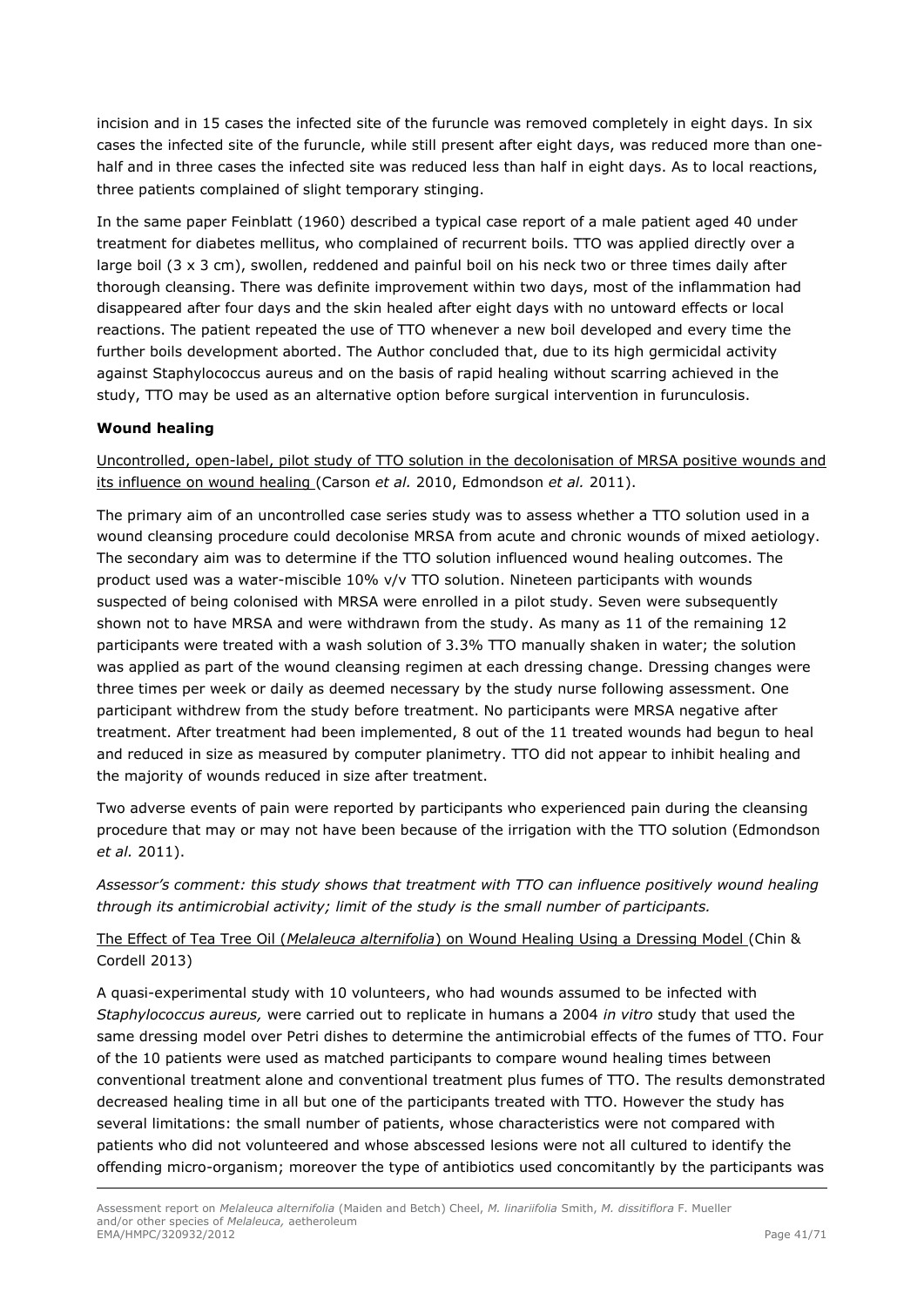not controlled as well as other variables such as the age and the immune system function (Chin & Cordell 2013).

An Integrated Approach to Methicillin-resistant *Staphylococcus aureus* Control in a Rural, Regional-Referral Health care setting (Bowler *et al.* 2010).

A study was performed in a regional-referral hospital, 5 affiliated nursing homes and an outpatient MRSA clinic, in order to identify methods that could be applied in other resource-limited healthcare setting to decrease the prevalence and nosocomial transmission of MRSA.

Residents of the 5 nursing homes were screened for MRSA at baseline and 1 year later to detect the microbial quality improvement. Active surveillance cultures were performed on subsequently admitted nursing home residents, "high-risk" patients admitted to the hospital, and household contacts of clinic patients. The initial phase of decolonization consisted of systemic therapy with minocycline and rifampin and topical therapy with nasal mupirocin ointment and a bath or shower with 5% TTO body wash once per day for 7 days. During the following 5 months only 2% mupirocin nasal ointment two times daily and at least one TTO body wash once per day was applied for the first 5 days of each month. Three separate samples for cultures to document clearance of MRSA colonization were obtained at 1-week intervals 1 month after the completion of decolonization therapy. Samples for follow-up cultures were obtained at month 6 and month 12 after the completion of decolonization therapy. After intervention and follow-up for 12 months or more, the prevalence of MRSA carriage at the nursing homes decreased by 67% (P < 0.001), and 120 (82%) of 147 nursing home residents and 111 (89%) of 125 clinic patients remained culture-negative for MRSA. Twenty-three (24%) of 95 new clinic patients had at least 1 MRSA-positive contact. Mupirocin resistance did not develop. In the hospital, the incidence rate of nosocomial MRSA infection decreased from 0.64 infections per 1,000 patient-days before the interventions to 0.40 infections per 1,000 patient-days 1 year after the interventions and to 0.32 infections per 1,000 patient-days 2 years after the intervention  $(P < 0.01)$ .

The author concluded that the use of active surveillance cultures and decolonization therapy was effective in decreasing the prevalence of asymptomatic carriage, the incidence of nosocomial infection, and the overall prevalence of MRSA. However it has to be noted that the number of patients lost to the follow-up was high (105 out of 272 patients who underwent decolonization in the nursing homes and in the MRSA clinic) (Bowler *et al.* 2010)*.*

#### Chronic Wound Treatment with Topical Tea Tree Oil (Culliton & Halcon 2011)

A case study has been reported on the healing of a chronic lower-extremity wound in an 85-years old and more than 70 years smoker man using on a daily basis an impregnated dressing of 10% TTO in pumpkin seed oil after rinsing the wound. Even though the likelihood of the wound healing was minimal, it is not known whether the wound would have healed without the treatment and the role of pumpkin seed oil in the healing process. The author suggests that this approach could be explored in further studies as a wound treatment of diabetic patients with non-healing foot ulcers (Culliton & Halcon 2011).

#### **Protozoan infections**

A clinical investigation to determine the efficacy and safety of TTO use for vaginal douche and topical application in the treatment of trichomonal vaginitis, *Candida albicans* vaginitis and other vaginal infections was performed. The medication studied was a special emulsified 40% solution of Australian TTO with isopropropyl alcohol 13%. Hundred thirty cases of vaginal infections were investigated: trichomonal vaginitis (n=96), *Candida albicans* vaginitis (n=4), nulliparous cervicitis from *Trichomonas vaginalis* (n=20), chronic endocervicitis (n=10). Australian TTO was found to be highly effective in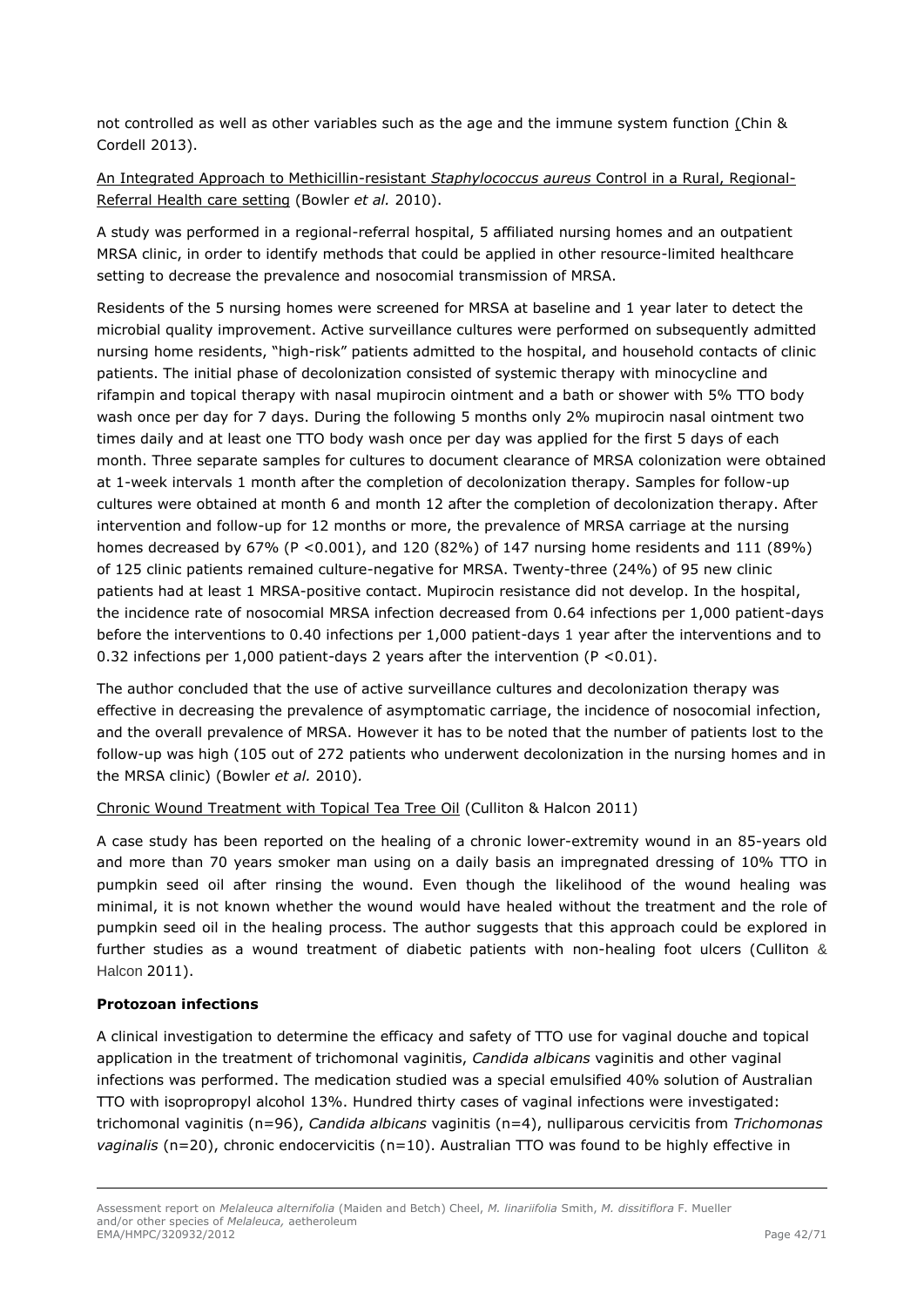treatment of tricomonal vaginitis, *Candida albicans* vaginitis, cervicitis and chronic endocervicitis (Peña 1962).

### **Mycosis**

*Onychomycosis* is a superficial fungal infection that destroys the entire nail unit. It is the most frequent cause of nail disease, ranging from 2% to 13%. Standard treatments include debridement, topical medications, and systemic therapies.

### Comparison of two topical preparations for the treatment of onychomycosis: TTO and clotrimazole (Buck *et al.* 1994).

A double-blind, multicenter, randomised controlled trial was performed at two primary care health and residency training centres and one private podiatrist's office to assess efficacy and tolerability of topical application of 1% clotrimazole solution compared with that of 100% TTO for the treatment of toenail onychomycosis.

The participants included 117 patients with distal subungual onychomycosis proven by culture. Patients received twice-daily application of either 1% clotrimazole solution (n=53) or 100% TTO oil (n=64) for 6 months. Debridement and clinical assessment were performed at 0, 1, 3, and 6 months. Cultures were obtained at 0 and 6 months. Each patient's subjective assessment was also obtained 3 months after the conclusion of therapy. Adverse reactions were erythema, irritation and oedema (7.8% in TTO and 5.7% in clotrimazole group), which cause the dropping out of four (3%) of the initial participants.

The baseline characteristics of the treatment groups did not differ significantly. After 6 months of therapy, the two treatment groups were comparable based on culture cure (clotrimazole =  $11\%$ , TTO  $= 18\%$ ) and clinical assessment documenting partial or full resolution (clotrimazole = 61%, TTO = 60%). Three months later, about one half of each group reported continued improvement or resolution  $(clotrimazole = 55\%; TTO = 56\%).$ 

Topical therapy, including the two preparations presented in this paper, provide improvement in nail appearance and symptomatology. The study shows that use of a topical preparation in conjunction with debridement is an appropriate initial treatment strategy (Buck *et al.* 1994).

## *Assessor's comment: the study shows efficacy of 100% TTO solution comparable to clotrimazole in the treatment of onychomycosis.*

Syed *et al.* 1999 conducted a double blind randomised controlled trial investigating the treatment of onychomycosis. 40 patients were randomly allocated to the Treatment group of 2% butenafine hydrochloride and 5% TTO and 20 patients were randomly allocated to the control group consisting of a TTO cream of unspecified concentration. After 16 weeks of topical application three times daily and covering with an occlusive plastic dressing, 80% in the treatment group were cured and no patients in the control group were cured. TTO in the control cream did not show the expected response and TTO was mixed with butenafine hydrochloride in the treatment group, it is difficult to determine whether the TTO produced any effect in this group. Treatment in the control group was discontinued after 8 weeks so it is possible that the control treatment did not have sufficient time to render its full potency.

*Oropharyngeal candidiasis.* Oropharyngeal candidiasis is the most common opportunistic infection observed in the patients with HIV/AIDS.

Efficacy of *melaleuca* oral solution for the treatment of fluconazole refractory oral candidiasis in AIDS patients (Jandourek *et al.* 1998, Vazquez & Zawawi 2002).

Efficacy of *Melaleuca* oral solution, an USA branded non-prescription commercial mouthwash, in AIDS patients with fluconazole-resistant oropharyngeal *Candida* infections was investigated in two studies.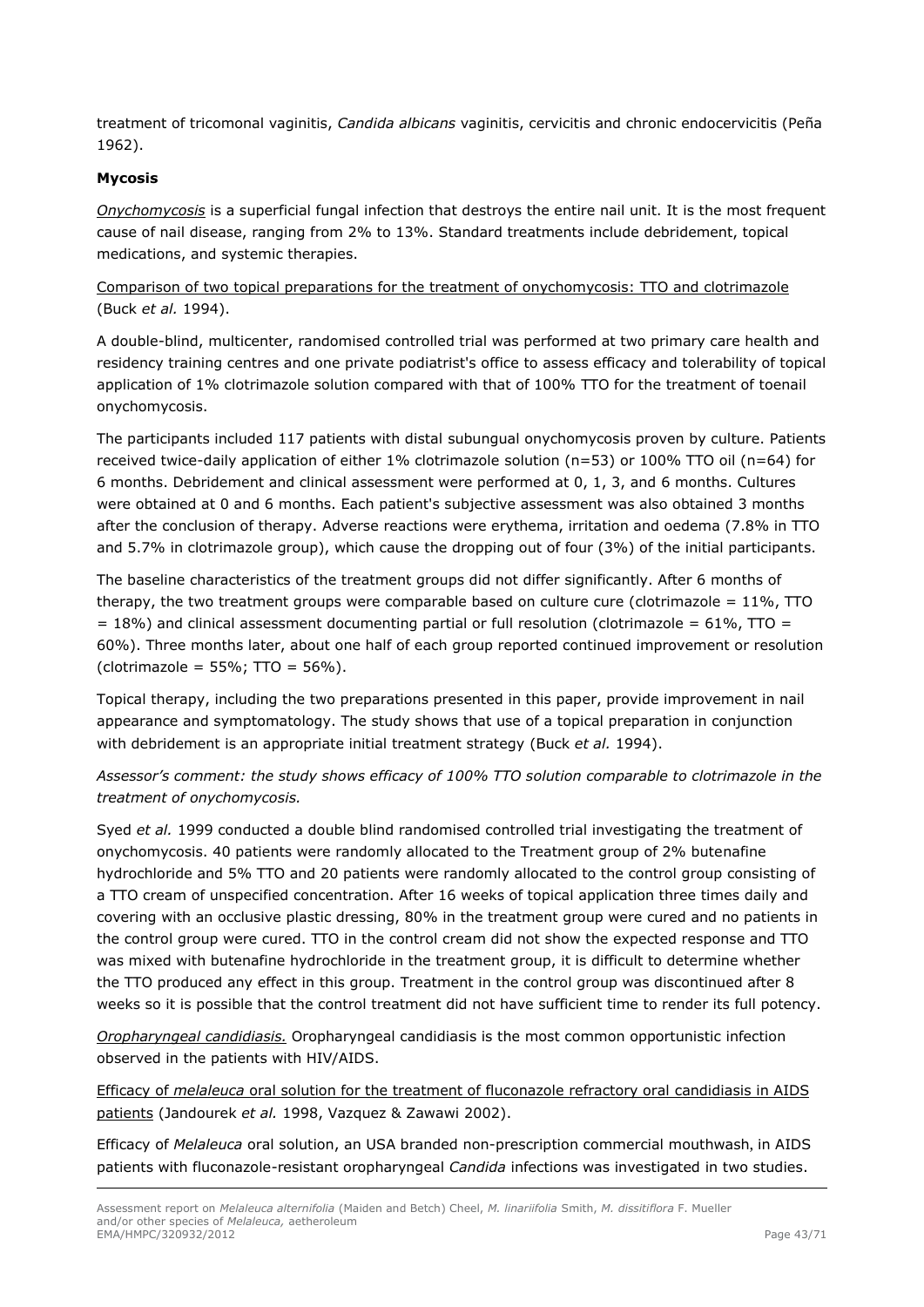A prospective, single centre, open-labelled study was performed on thirteen patients with AIDS and oral candidiasis documented to be clinically refractory to fluconazole, as defined by failure to respond to a minimum of 14 days of > or = 400 mg fluconazole per day. Additionally, patients had in *in vitro* resistance to fluconazole, defined by minimal inhibitory concentrations of  $>$  or = 20  $\mu$ g/ml.

Patients were given 15 ml *Melaleuca* oral solution four times daily to swish and expel for 2-4 weeks.

Resolution of clinical lesions of oral pseudomembranous candidiasis lesions evaluations were performed weekly for 4 weeks and at the end of therapy for clinical signs of oral candidiasis. Quantitative yeast cultures were performed at each evaluation.

A total of 13 patients were entered into the study, 12 were evaluable. At the 2-week evaluation, 7 out of 12 patients had improved, none were cured, and 6 were unchanged. At the 4-week evaluation, 8 out of 12 patients showed a response (2 cured, 6 improved), 4 were non-responders, and 1 had deteriorated. A mycological response was seen in 7 out of 12 patients. A follow-up evaluation 2-4 weeks after therapy was discontinued revealed that there were no clinical relapses in the 2 patients who were cured.

The authors concluded that *melaleuca* oral solution appeared to be effective as an alternative regimen for AIDS patients with oropharyngeal candidiasis refractory to fluconazole (Jandourek *et al.* 1998).

The efficacy of alcohol-based and alcohol-free USA branded non-prescription commercial mouthwashes containing TTO in patients with AIDS and fluconazole-refractory oropharyngeal candidiasis was investigated.

The prospective, single-centre, open-label study was performed in a university-based inner city HIV/AIDS clinic. The study included 27 patients with AIDS and oral candidiasis clinically refractory to fluconazole. Patients were randomised 1:1 to receive either alcohol-based or alcohol-free TTO mouthwash four times daily for 2–4 weeks. Thirteen patients were enrolled into cohort called 1, and treated with 15 ml of an alcohol-based TTO mouthwash 4 times daily for 2 weeks; 14 patients were enrolled into cohort called 2 and treated with 5 ml of an alcohol-free TTO mouthwash 4 times daily for 2 weeks. The different amount of mouthwash used in the two groups was due to need to use an equivalent quantity of TTO because the alcohol-based mouthwash was less concentrated than the nonalcohol-based mouthwash. Additional 2 weeks of therapy were provided for patients who showed clinical improvement but who had not demonstrated a complete clinical response at the end of the initial 2 weeks. The main outcome measure was resolution of clinical lesions of oral candidiasis. Evaluations were performed at 2 and 4 weeks for clinical signs and symptoms of oral candidiasis and quantitative yeast cultures.

All *Candida albicans* isolates showed some degree of in *in vitro* resistance to fluconazole. Overall, using a modified intent-to-treat analysis, 60% of patients demonstrated a clinical response to the TTO mouthwash (7 patients cured and 8 patients clinically improved) at the 4-week evaluation.

The authors concluded that both formulations of the TTO mouthwash appeared to be effective alternative regimens for patients with AIDS suffering from oropharyngeal candidiasis refractory to fluconazole (Vazquez & Zawawi 2002).

*Assessor's comment: These studies show a positive effect of TTO commercial preparations in patients with AIDS affected by oropharyngeal candidiasis. No information on the concentration of TTO in the preparations used in the studies is available. Moreover the studies were conducted on a small number of patients.*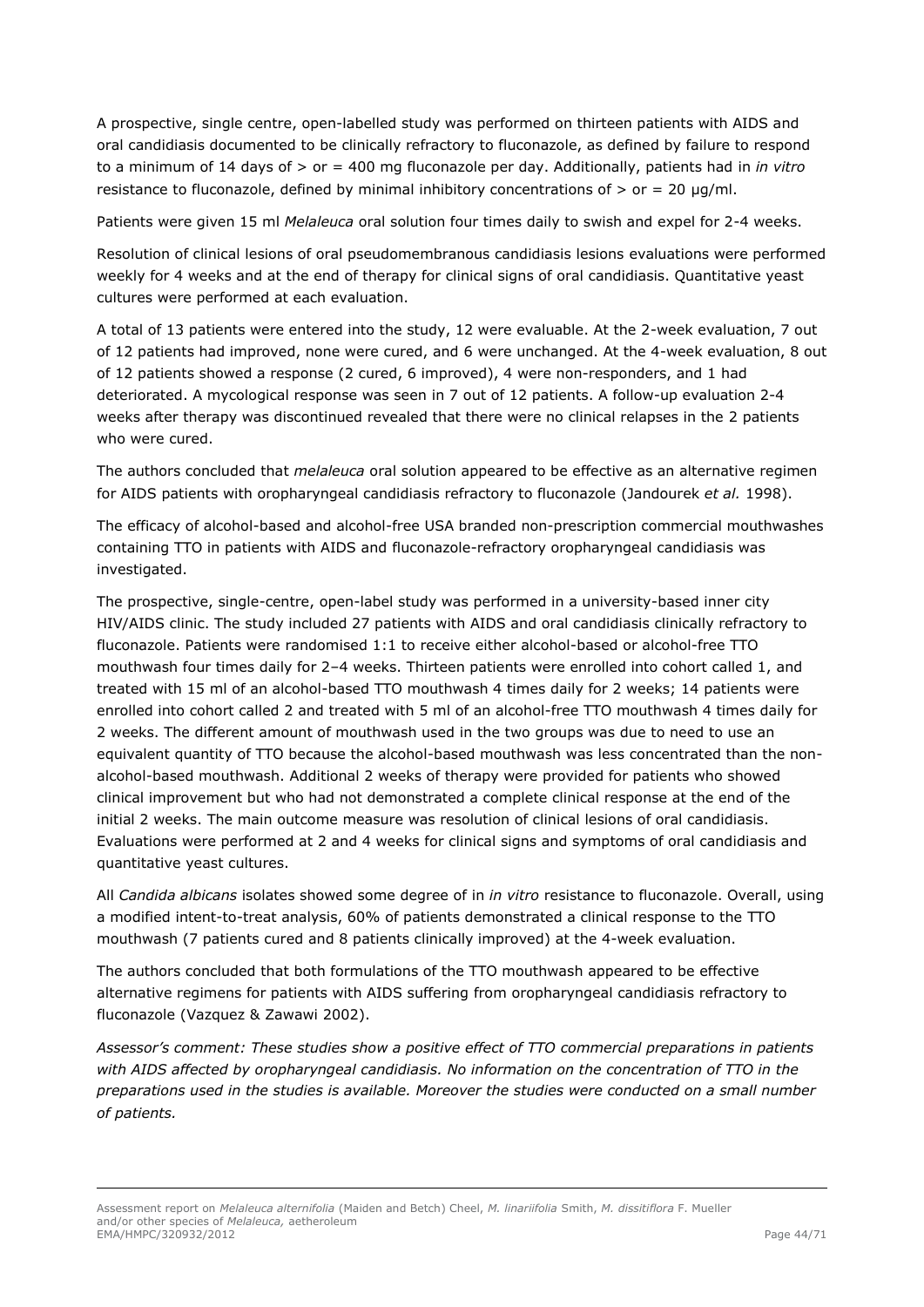### *Denture stomatitis*

# *In vitro* and *in vivo* activity of *Melaleuca alternifolia* mixed with tissue conditioner on *Candida albicans* (Catalán *et al.* 2008)*.*

Denture stomatitis is an inflammatory reaction of the palatal and alveolar mucosa underlying removable dental prostheses. Denture stomatitis is more commonly seen in the maxillary mucosa than in the mandibular mucosa.

A study was performed to identify *in vitro* and *in vivo* activity of TTO mixed with different tissue conditioners on the *Candida albicans* strain. Microbiological tests were used to isolate *Candida albicans* from patients with denture stomatitis. The *in vitro* antifungal activity of TTO against *Candida albicans* was determined when it was applied directly and when it was mixed with tissue conditioners (Fitt, Lynal, Coe-Comfort). For the *in vivo* activity the responses of 27 denture stomatitis patients divided in three arms (each of them with 9 patients) were evaluated over a period of 12 days: the control group received Coe-Comfort tissue conditioner, treatment group 1 received 1 ml TTO mixed with 4 ml Coe-Comfort and treatment 2 group received 2 ml Nystatin mixed with 3 ml Coe-Comfort.

In the *in vitro* study, Coe-Comfort or Fitt conditioners mixed with 1 ml, 20% (v/v) of TTO exhibited a total inhibition of *Candida albicans*. Patients treated with TTO mixed with Coe-Comfort showed a significant decrease in palatal inflammation compared with those treated with Coe-Comfort (P = 0.001). In addition, a significant inhibition of *Candida albicans* growth was observed with TTO mixed with Coe-Comfort compared with only Coe-Comfort ( $P = 0.000004$ ). There was no difference between the treatment arms at day 12. The data did however suggest the decrease in *Candida albicans* was faster with Treatment 1 (TTO) than with Treatment 2 (Nystatin). Conclusions of authors were that TTO mixed with Coe-Comfort tissue conditioner is effective in treating denture stomatitis (Catálan *et al.* 2008).

*Assessor's comment: This study has been conducted on a small number of patients, but suggests that TTO can be useful as an adjuvant in the care of denture stomatitis.*

#### *Treatment of tinea pedis*

Satchell *et al.* 2002a and Tong *et al.* 1992 conducted randomised controlled trials and reported on the use of TTO for the treatment of tinea pedis.

## Treatment of interdigital tinea pedis with 25% and 50% TTO solution: A randomised, placebocontrolled, blinded study (Satchell *et al.* 2002a).

A randomised, controlled, double-blinded study to determine the efficacy and safety of 25% and 50% TTO in the treatment of interdigital tinea pedis was conducted. One hundred and fifty-eight patients with tinea pedis clinically and microscopy suggestive of a dermatophyte infection were randomised to receive either placebo, 25% or 50% TTO mixed in ethanol and polyethylene glycol solution. Patients applied the solution twice daily to affected areas for 4 weeks and were reviewed after 2 and 4 weeks of treatment. There was a marked clinical response seen in 68% of the 50% TTO group and 72% of the 25% TTO group, compared to 39% in the placebo group. Mycological cure was assessed by culture of skin scrapings taken at baseline and after 4 weeks of treatment. The mycological cure rate was 64% in the 50% TTO group and 55% in the 25% TTO group, compared to 31% in the placebo group. Four (3.8%) patients applying TTO (one in the 25% group and three in the 50%) developed moderate to severe dermatitis that improved quickly on stopping the study medication (Satchell *et al.* 2002a).

*Assessor's comment: This randomised, controlled, double-blinded study showing efficacy of 50% and 25% TTO versus placebo in the treatment of interdigital tinea pedis. The study indicates also the potential development of dermatitis during TTO treatment.*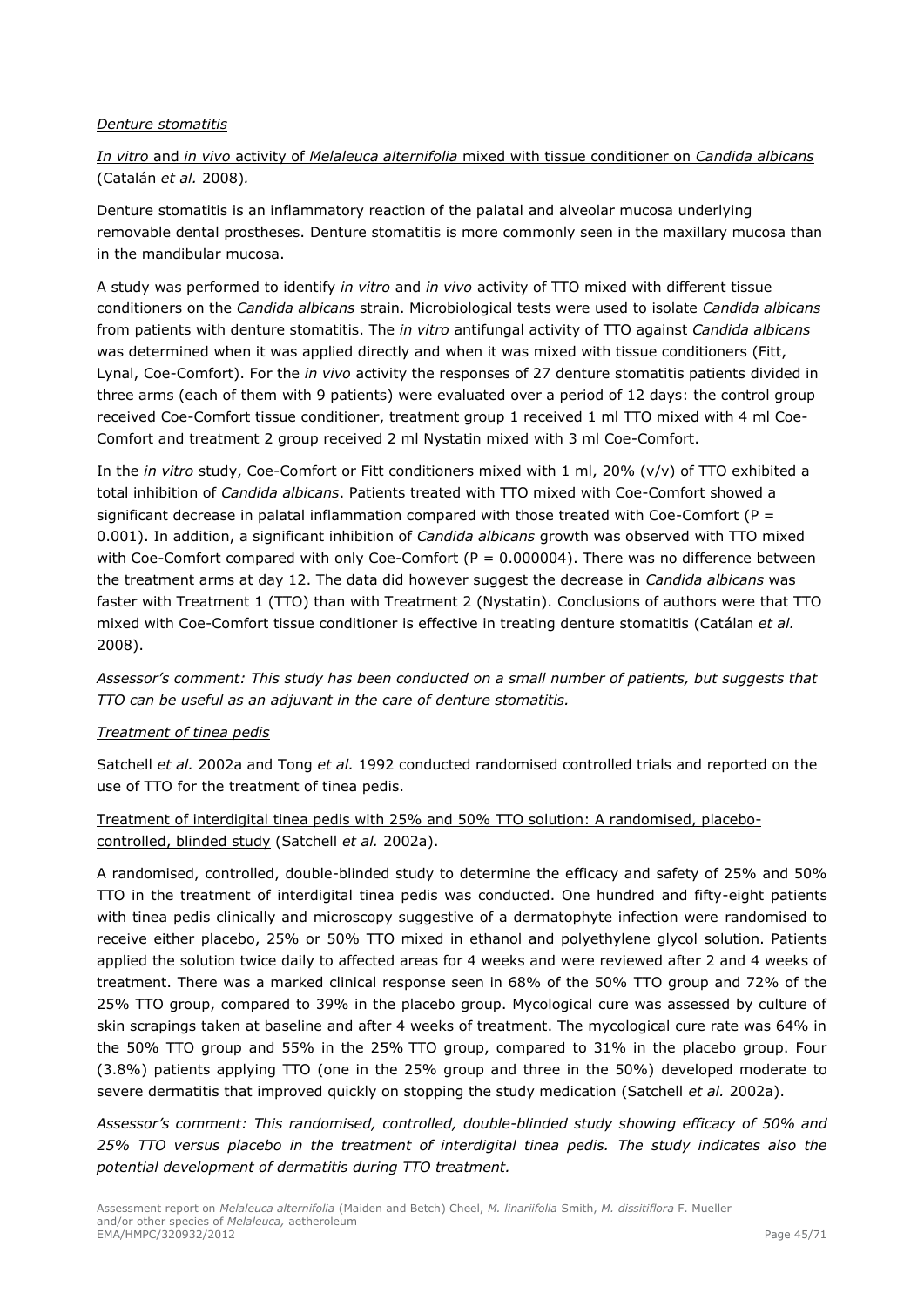### TTO in the treatment of tinea pedis (Tong *et al.* 1992).

One hundred and four patients completed a randomised, double-blind trial to evaluate the efficacy of 10% w/w TTO cream compared with 1% tolnaftate and placebo creams in the treatment of tinea pedis. Significantly more tolnaftate-treated patients (85%) than TTO (30%) and placebo-treated patients (21%) showed conversion to negative culture at the end of therapy ( $p < 0.001$ ); there was no statistically significant difference between TTO and placebo groups. All three groups demonstrated improvement in clinical condition based on the four clinical parameters of scaling, inflammation, itching and burning. The TTO group (24/37) and the tolnaftate group (19/33) showed significant improvement in clinical condition when compared to the placebo group (14/34;  $p = 0.022$  and  $p = 0.018$ respectively). TTO cream (10% w/w) appears to reduce the symptomatology of tinea pedis as effectively as tolnaftate 1% but is no more effective than placebo in achieving a mycological cure (Tong *et al.* 1992).

# *Assessor's comment: This RCT shows efficacy of cream containing 10% TTO in improving symptoms of tinea pedis but without significant effects against the basic cause of pathology.*

## Treatment of vaginal infections of *Candida albicans* with TTO (Belaiche 1985a).

A clinical study with TTO on 28 patients (average age 34), in full oestro-progestinic activity affected by vaginitis caused by *Candida albicans* was carried out*.* One vaginal capsule weighting 2 g and containing 0.2 grams of TTO was administered every night before sleeping for 90 days. Only one woman had felt vaginal burning at the end of the first week and she stopped the treatment. 23 out of 27 patients showed a complete cure with disappearance of burning and white discharge (leucorrhea). 4 of them had to continue the treatment due to the persistence of leucorrhea. Biological examinations showed the disappearance of *Candida albicans* in 21 patients (Belaiche 1985a).

### Treatment of skin infections with TTO (Belaiche 1985b).

A clinical study with TTO was conducted in 27 patients affected by different dermatological disorders with the following results:

- 3 cases of intertrigo infected with *Candida albicans:* application of pure TTO for 6 weeks 2 months showed positive effects.
- 4 cases of angular stomatitis infected with *Candida albicans* and streptococci: twice a day application of TTO was successful in 3 out of 4 patients.
- 2 cases of staphylococcal and streptococcal impetigo in children: twice a day application of TTO caused improvement in 10-15 hours.
- 6 cases of staphylococcal acne: local treatment determined amelioration of the lesions, without a complete healing, acting on the infection and not on the sebaceous glands activity.
- 11 cases of nail infections by *Candida albicans:* treatment with pure TTO twice a day for 3 months, was successful in 8 patients with the first positive result in the first week; no significant improvement in 3 patients.
- 1 case of pytiriasis versicolor [tinea versicolour caused by *Malassezia* and/or *Trichophytum*]: twice a day application of TTO controlled the event after 20 hours (Belaiche 1985b).

### Australian TTO: a natural antiseptic fungicidal agent (Shemesh & Mayo 1991)

A clinical trial with Australian TTO was undertaken for the treatment of various dermatological disorders for six months in 50 patients. Several forms of TTO preparations were used: pure oil (100%), lozenges with 1% TTO plus 2.5 mg ground leaf; and a 5% cream. 50 patients were supplied TTO for a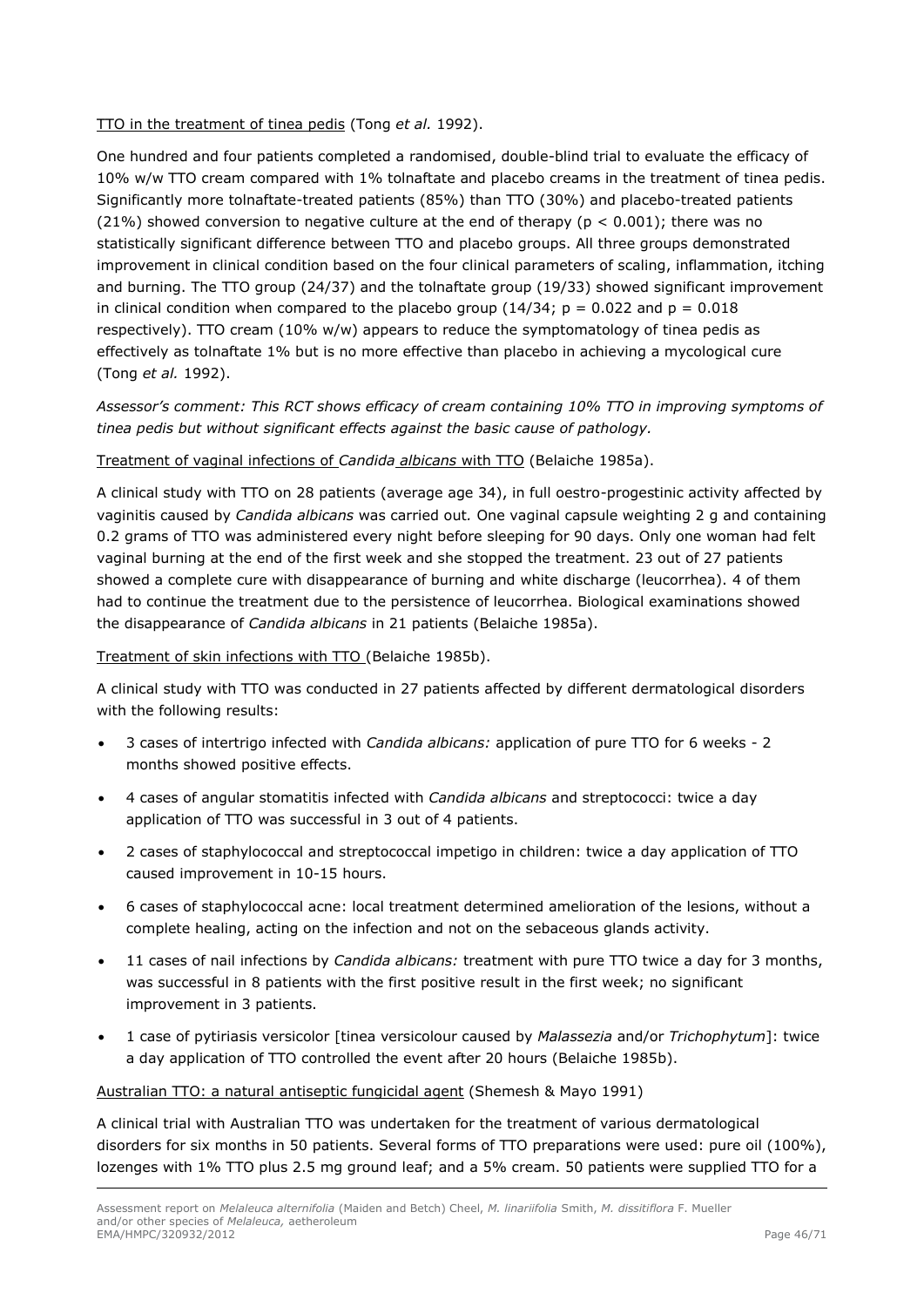period of 1 to 4 weeks, depending on the severity of the condition being treated. All patients who completed treatment were either cured, all showed remarkable improvement in their presenting condition. One patient stopped the treatment after one day because of mild erythematous skin sensitivity to the 100% TTO (Shemesh & Mayo 1991).

### **Recurrent herpes labialis**

# Use of deception to achieve double-blinding in a clinical trial of TTO for the treatment of recurrent herpes labialis (Carson *et al.* 2008).

In a randomised, placebo-controlled trial of TTO for the treatment of recurrent herpes labialis (RHL), or cold sores, deception was used to prevent volunteers from identifying their treatment allocation. Volunteers received placebo ( $n=102$ ) or TTO ( $n=112$ ) ointment in preparation for their next episode of RHL and were told, falsely, that the aroma of the ointments had been changed to prevent identification of the treatment group. At the trial's end, of the volunteers who had used their ointment and presented for treatment assessment (n=100), approximately 50% correctly guessed their treatment allocation (P=0.774). Amongst volunteers that had not presented for treatment assessment (n=114), 12 volunteers did not provide blinding data and 46 did not open their tube. For the 56 volunteers who opened their tube, less than half of those receiving TTO (44.4%) and only a small proportion of those on placebo (17.2%) were able to correctly identify their treatment allocation. Among the volunteers that were not treated, the P-value was 0.083. This study showed that the ethical use of deception may provide effective blinding in challenging circumstances (Carson *et al.* 2008).

### **Halitosis**

Antimicrobial activity of garlic, TTO, and chlorhexidine against oral microorganisms (Groppo *et al.* 2002).

Antimicrobial activities of TTO, garlic, and chlorhexidine solutions against oral microorganisms were compared in a five week study consisting of thirty subjects. The first week was considered baseline. All subjects used a control solution (second week), and were randomly divided into the three groups (third week): G1- 0.12% chlorhexidine in a vehicle solution; G2 - 2.5% solution of a garlic (*Allium sativum* L.) aqueous extract 1:1; and G3 - 0.2% TTO in vehicle solution and 0.5% Tween 80. Dishes containing blood agar and Mitis Salivarius Bacitracin agar (MSB) were inoculated with the subjects' saliva (collected twice a week). Total microorganisms and mutans *streptococci* were counted in blood agar and MSB, respectively.

Chlorhexidine and garlic groups showed antimicrobial activity against mutans streptococci, but not against other oral microorganisms. The TTO group showed antimicrobial activity against mutans *streptococci* and other oral microorganisms. Maintenance of reduced levels of microorganisms was observed only for garlic and TTO during the two consecutive weeks (fourth and fifth). Unpleasant taste (chlorhexidine 40%, TTO 30%, garlic 100%), burning sensation (chlorhexidine 40%, TTO 60%, garlic 100%), bad breath (chlorhexidine 40%, TTO 20%, garlic 90%), and nausea (chlorhexidine 0%, TTO 10%, garlic 30%) were reported. The authors concluded that garlic and TTO might be an alternative to chlorhexidine (Groppo *et al.* 2002).

# **Supragingival plaque**

Clinical and antibacterial effect of tea tree oil – a pilot study (Arweiler *et al.* 2000)

Arweiler *et al.* 2000 reported the results from a pilot, non-randomised study on the effect of TTO on supragingival plaque formation and vitality. The study was performed with eight patients, which after professional tooth cleaning were asked to refrain any mechanical cleaning and to rinse the mouth with placebo (water) for 1 week, with chlorhexidine 0.1% (positive control) in a second and 0.34% TTO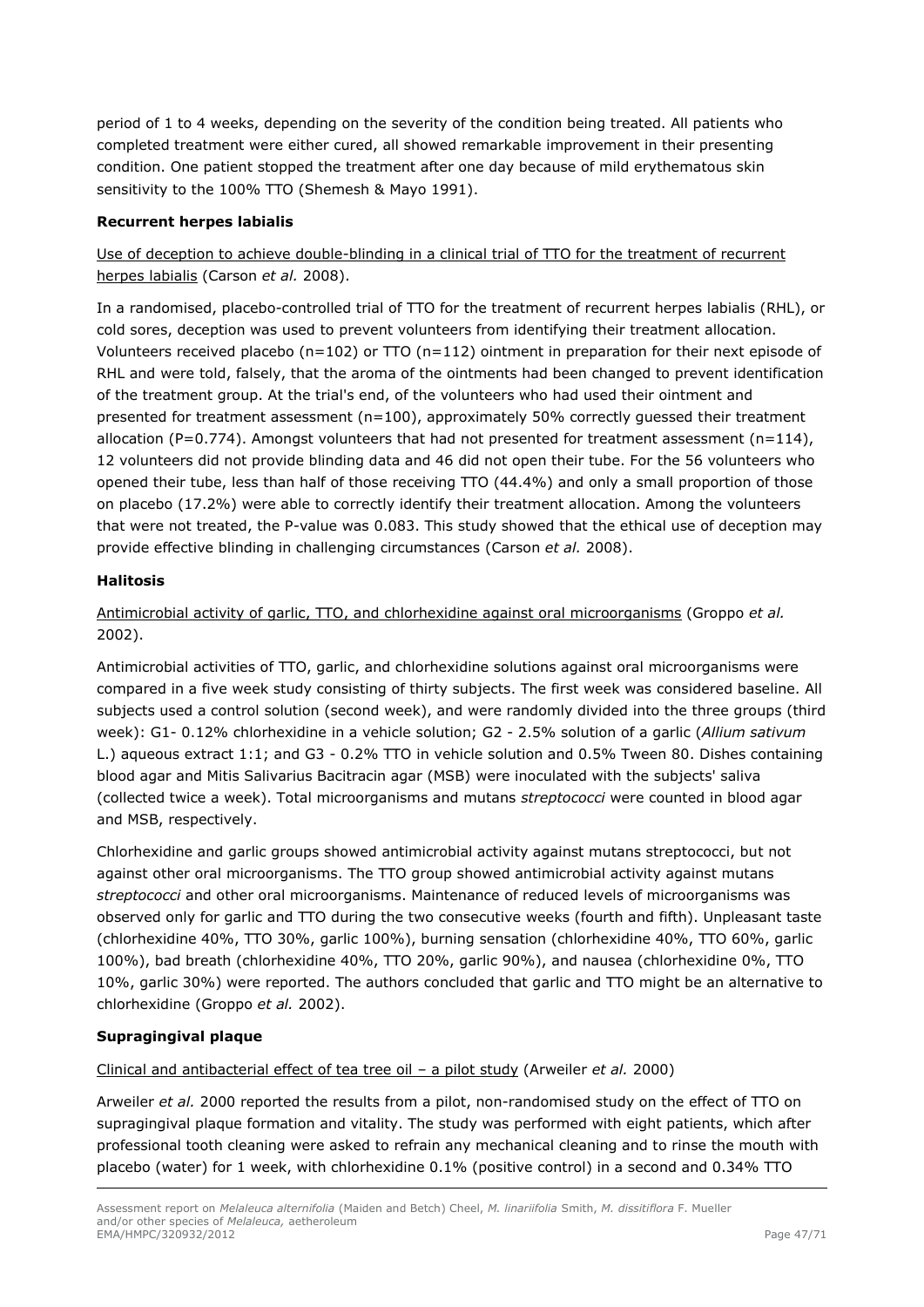water solution with milk as emulsifier in a third test week. Every test week was followed by a 10-day washout in which normal tooth brushing with standard toothpaste was performed. The TTO reduced neither the plaque index nor the plaque area relative to the placebo although there was a reduction in the amount of vital bacteria compared to placebo. Chlorhexidine significantly reduced plaque area and vital bacteria compared to placebo and reduced plaque index.

#### The effects of a tea tree oil-containing gel on plaque and chronic gingivitis (Soukoulis & Hirsch 2004)

The use of TTO for oral conditions such severe gingivitis was studied in a double-blind, longitudinal, non-crossover trial with 49 medically fit non-smokers (24 males and 25 females) aged 18-60 years. Subjects were randomly assigned to three groups and given either 2.5% TTO-gel, 0.2% chlorhexidine gel, or a placebo gel to be applied with a toothbrush twice daily. Treatment effects were assessed using the Gingival Index (GI), Papillary Bleeding Index (PBI) and plaque staining score at four and eight weeks. The TTO group had significant reduction in PBI and GI scores. However, TTO did not reduce plaque scores, which tended to increase over the latter weeks of the study period. The Authors concluded that topical application of TTO gel to inflamed gingival tissue may be useful as an adjuvant of chemotherapeutic periodontal therapy.

#### **Minor skin lesions**

# A randomised, controlled trial of TTO topical preparations versus a standard topical regimen for the clearance of MRSA colonisation (Dryden *et al.* 2004)

Two topical MRSA eradication regimes were compared in hospital patients: a standard treatment included mupirocin 2% nasal ointment, chlorhexidine gluconate 4% soap, silver sulfadiazine 1% cream versus a TTO regimen. The TTO regimen comprised TTO 10% cream applied to the anterior nostrils three times a day for five days; TTO 5% body wash all over the body at least once a day for five days; TTO 10% cream to skin lesions, wounds and ulcers, and also to axillae or groins as an alternative to the body wash. One hundred and fourteen patients received standard treatment and 56 (49%) were cleared of MRSA carriage. One hundred and ten received TTO regimen and 46 (41%) were cleared. There was no significant difference between treatment regimens (Fisher's exact test; P 1/4 0:0286). Mupirocin was significantly more effective at clearing nasal carriage (78%) than TTO cream (47%; P ¼ 0:0001), but TTO treatment was more effective than chlorhexidine or silver sulfadiazine at clearing superficial skin sites and skin lesions. The TTO preparations were effective, safe and well tolerated and could be considered in regimens for eradication of MRSA carriage (Dryden *et al.* 2004).

## *Assessor's comment: this study shows the efficacy of a cream containing TTO 10% to clean skin lesions, wounds and ulcers.*

# TTO as an alternative topical decolonisation agent for methicillin-resistant *Staphylococcus aureus* (Caelli *et al.* 2000)

Clearance of MRSA was also investigated by Caelli *et al.* 2000 who conducted a pilot randomised controlled trial on 30 hospital inpatients aged between 32 and 82 years. Fifteen patients were randomised to the TTO treatment group consisting of 4% TTO nasal ointment and 5% TTO body wash. Fifteen patients were randomised to the standard treatment group consisting of 2% mupirocin nasal ointment and triclosan body wash. The TTO treatment combination appeared to perform better than the standard treatment of mupirocin and triclosan although the difference was not statistically significant.

*Assessor's comment: this is a pilot study with a too small number of patients.*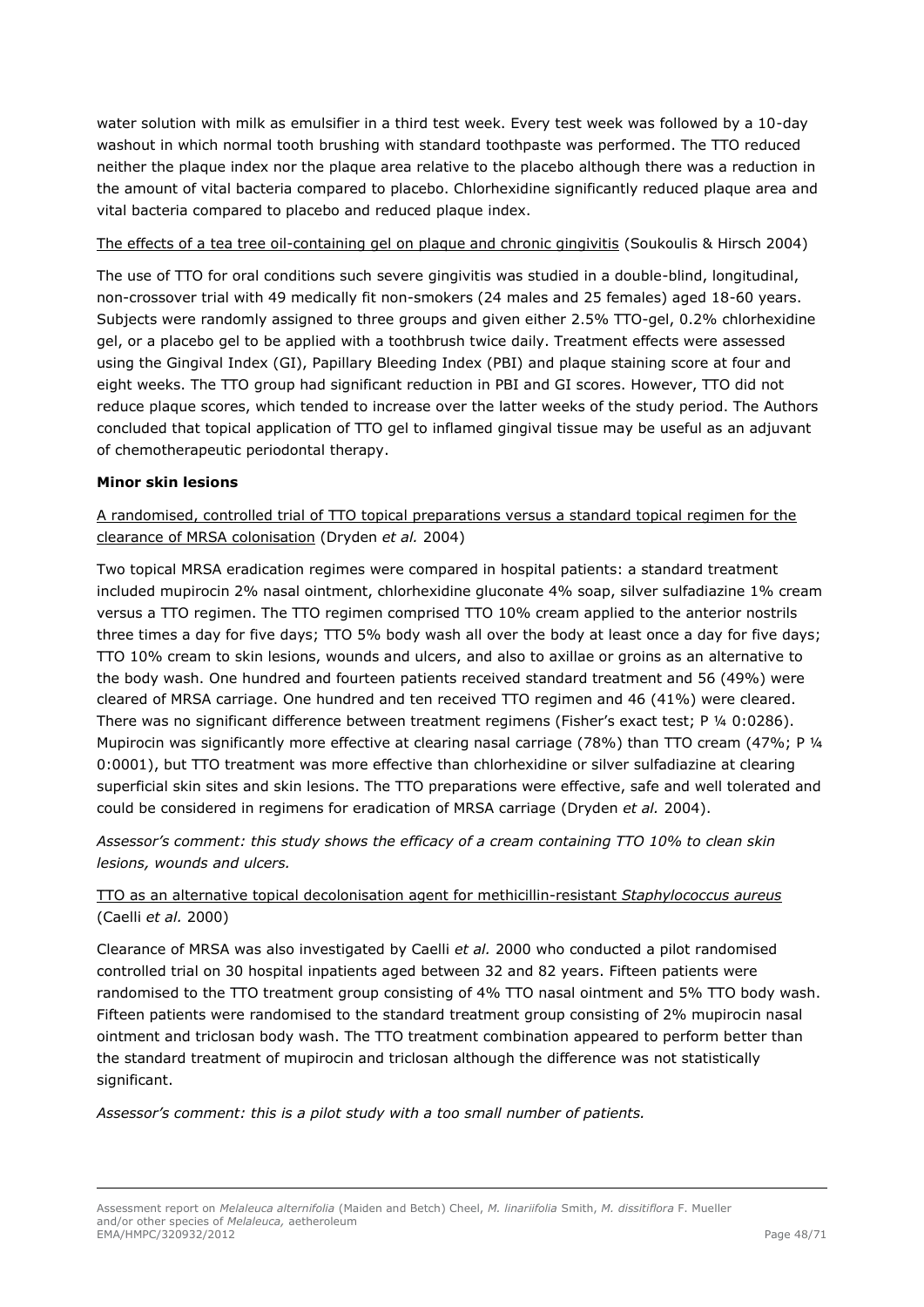## **Dandruff**

Treatment of dandruff with 5% TTO shampoo (Satchell *et al.* 2002b).

The efficacy and tolerability of 5% TTO on mild to moderate dandruff vs. placebo was investigated in a randomised, single-blind, parallel-group study. One hundred twenty-six male and female patients, aged 14 years and older, were randomly assigned to receive either 5% TTO shampoo or placebo, which was used daily for 4 weeks. The dandruff was scored on a quadrant-area-severity scale and by patient self-assessment scores of scaliness, itchiness, and greasiness. The 5% TTO shampoo group showed a 41% improvement in the quadrant-area-severity score compared with 11% in the placebo group (P < 0.001). Statistically significant improvements were also observed in the total area of involvement score, the total severity score, and the itchiness and greasiness components of the patients' self-assessments. The scaliness component of patient self-assessment improved but was not statistically significant. There were no adverse effects. 5% TTO appears effective and well tolerated in the treatment of dandruff (Satchell *et al.* 2002b).

*Assessor's comment: this study shows efficacy and good tolerability of a 5% TTO shampoo in the treatment of dandruff.*

Finally a case study describing a 5-day successful use of vaginal pessaries containing 200 mg of TTO in vegetable basis for the treatment of vaginal discharge typical of anaerobic vaginosis was reported by Blackwell 1991.

#### Clinical Treatment of Ocular Demodecosis by Lid Scrub With Tea Tree Oil (Gao *et al*. 2007)

Gao *et al.* 2007, following an *in vitro* observation that *Demodex* is resistant to a wide range of antiseptic solutions but susceptible to TTO in a dose-dependent manner, reported on the results of a retrospective review of an *in vivo* treatment with TTO of eleven patients with ocular *Demodex.* They found that *Demodex* count dropped to zero for two consecutive visits in less than four weeks in eight patients. Ten out of eleven patients showed different degrees of symptomatic relief and notable reduction of inflammatory signs. A significant visual improvement was noted in six out of twenty-two eyes which was associated with the development of a stable lipid tear film. The TTO lid scrub effectively eradicated ocular *Demodex* and resulted in subjective and objective improvements, which was interpreted a result in understanding , but caused notable irritation in 3 patients. Positive results were interpreted as preliminary results useful in understanding *Demodex* pathogenicity in causing several ocular surface diseases. Retrospective nature and the lack of using a standardized format to grade symptoms as well as randomisation with lid scrub using baby shampoo and small number of patients were recognised as a limitation of the value of this study (Gao *et al.* 2007).

Finally the results of a case study were described by Millar 2008 where 100% TTO was used for the topical treatment of multiple warts, due to human papilloma virus, on the hand of a seven year old girl. Salicylic acid (12%) and lactic acid (4%) was previously used on this condition but only resulted in the temporary removal of the warts and they recurred in greater numbers. After five days treatment with undiluted TTO, all warts were reduced in size. After a further 7 days, there was no evidence of warts and complete reepithelialisation of the area. No recurrence has been reported.

A summary of these studies is presented in Table 5.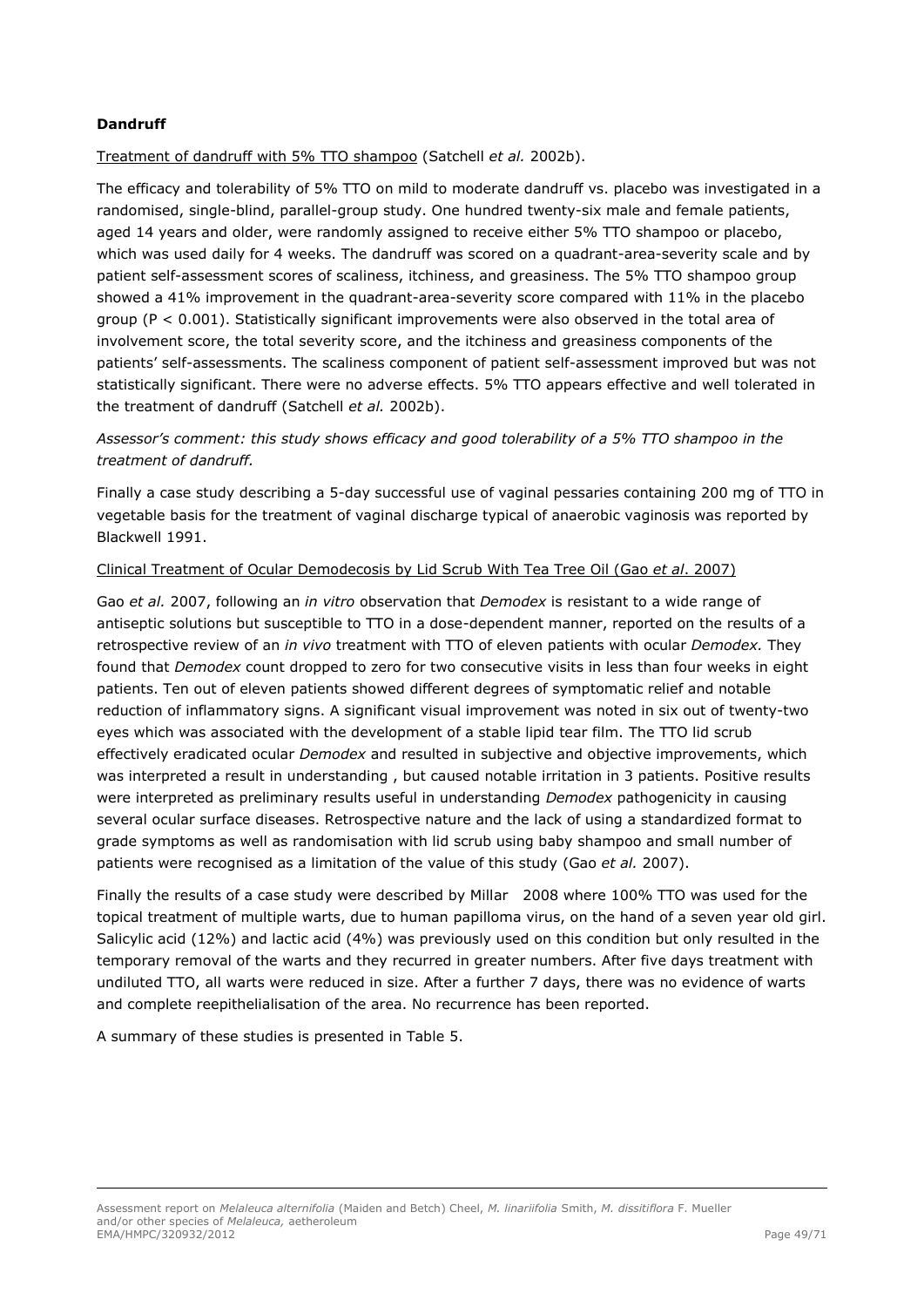#### **Table 5: Clinical studies on humans**

| <b>Indication</b>                                    | Reference               | <b>Method</b>                                                                                      | <b>Participants</b>                                                                                                                                                              | <b>Posology</b>                                                                                                                            | <b>Interventions</b>                                                                                                    | <b>Outcomes</b>                                                                                                                                                                                                                                                                                                                                                                                                                                                                                                                                                                                      | <b>Comments</b>                                                               |
|------------------------------------------------------|-------------------------|----------------------------------------------------------------------------------------------------|----------------------------------------------------------------------------------------------------------------------------------------------------------------------------------|--------------------------------------------------------------------------------------------------------------------------------------------|-------------------------------------------------------------------------------------------------------------------------|------------------------------------------------------------------------------------------------------------------------------------------------------------------------------------------------------------------------------------------------------------------------------------------------------------------------------------------------------------------------------------------------------------------------------------------------------------------------------------------------------------------------------------------------------------------------------------------------------|-------------------------------------------------------------------------------|
| Treatment of<br>mild to<br>moderate<br>acne          | Bassett et<br>al. 1990  | RCT,<br>investigato<br>r blinded                                                                   | 124 patients (119<br>evaluable) with mild to<br>moderate acne;<br>60F/64M; 12-35yrs<br>Treatment: 58 patients<br>Control: 61 patients                                            | Topical application                                                                                                                        | Treatment: 5% TTO<br>gel<br>Control: 5%<br>benzoyl peroxide<br>(BP)                                                     | Both significantly reduced inflamed<br>lesions but BP better than TTO;<br>Treatment with TTO had less scaling,<br>pruritus, dryness; BP better at<br>reducing oiliness; Treatments<br>equivalent for non-inflamed lesions,<br>erythema<br>Adverse reactions:<br>44% in TTO group, 79% in BP group<br>(e.g. dryness, stinging, burning,<br>redness); significantly fewer events in<br>TTO group                                                                                                                                                                                                       | 5% TTO gel<br>showed to<br>ameliorate acne<br>lesions                         |
| Treatment of<br>mild to<br>moderate<br>acne vulgaris | Enshaieh et<br>al. 2007 | Double<br>blind<br>placebo<br>controlled<br>RCT.<br>Randomisa<br>tion by<br>software<br>allocation | 30 patients in each<br>study arm (15-25<br>years) with mild to<br>moderate facial acne<br>vulgaris. No significant<br>difference in<br>characteristics between<br>groups         | Application to<br>affected area twice<br>daily for 20 minutes<br>then washing off<br>with tap water.<br>Continue treatment<br>for 45 days. | Treatment:<br>5% TTO gel<br>Control: vehicle gel<br>placebo.<br>Same colour,<br>texture, pack size,<br>different labels | Significant reduction in total lesion<br>count (TLC) and ASI with Treatment<br>group. Significant difference between<br>Treatment and Control group in<br>improvement in TLC and ASI<br>(Treatment 3.55 times and 5.75 times<br>more effective than Control<br>respectively).<br>Treatment group also had significant<br>reduction in comedones number,<br>papules number and pustules number<br>and was significantly more improved<br>than Control group.<br>Adverse reactions: Side effects similar<br>and tolerable between both groups<br>(minimal pruritus, little burning,<br>minimal scaling | Study<br>insufficient to<br>support the use<br>of 100% TTO in<br>furunculosis |
| Furunculosis                                         | Feinblatt<br>1960       | Case series                                                                                        | 35 patients with<br>furunculosis, three<br>complicated by<br>carbuncles and 3 with<br>diabetes. (9F/26M; 17-<br>57 years)<br>25 treated with TTO<br>and 10 untreated<br>controls | Paint surface freely<br>with $TTO$ 2-3 times<br>daily after<br>thoroughly cleaning<br>the site                                             | Treatment: 100%<br><b>TTO</b><br>Controls: untreated                                                                    | 10 controls - 5 cases had boils finally<br>incised; 5 cases had infection<br>remaining after 8 days.<br>25 treatment - 1 case had boil<br>requiring incision; 15 cases had<br>infected site removed completely in 8<br>days; Remaining cases had infection<br>reduced<br>Adverse reactions: No toxic effects.<br>Three patients complained of slight<br>temporary stinging.                                                                                                                                                                                                                          | Study<br>insufficient to<br>support the use<br>of 100% TTO in<br>furunculosis |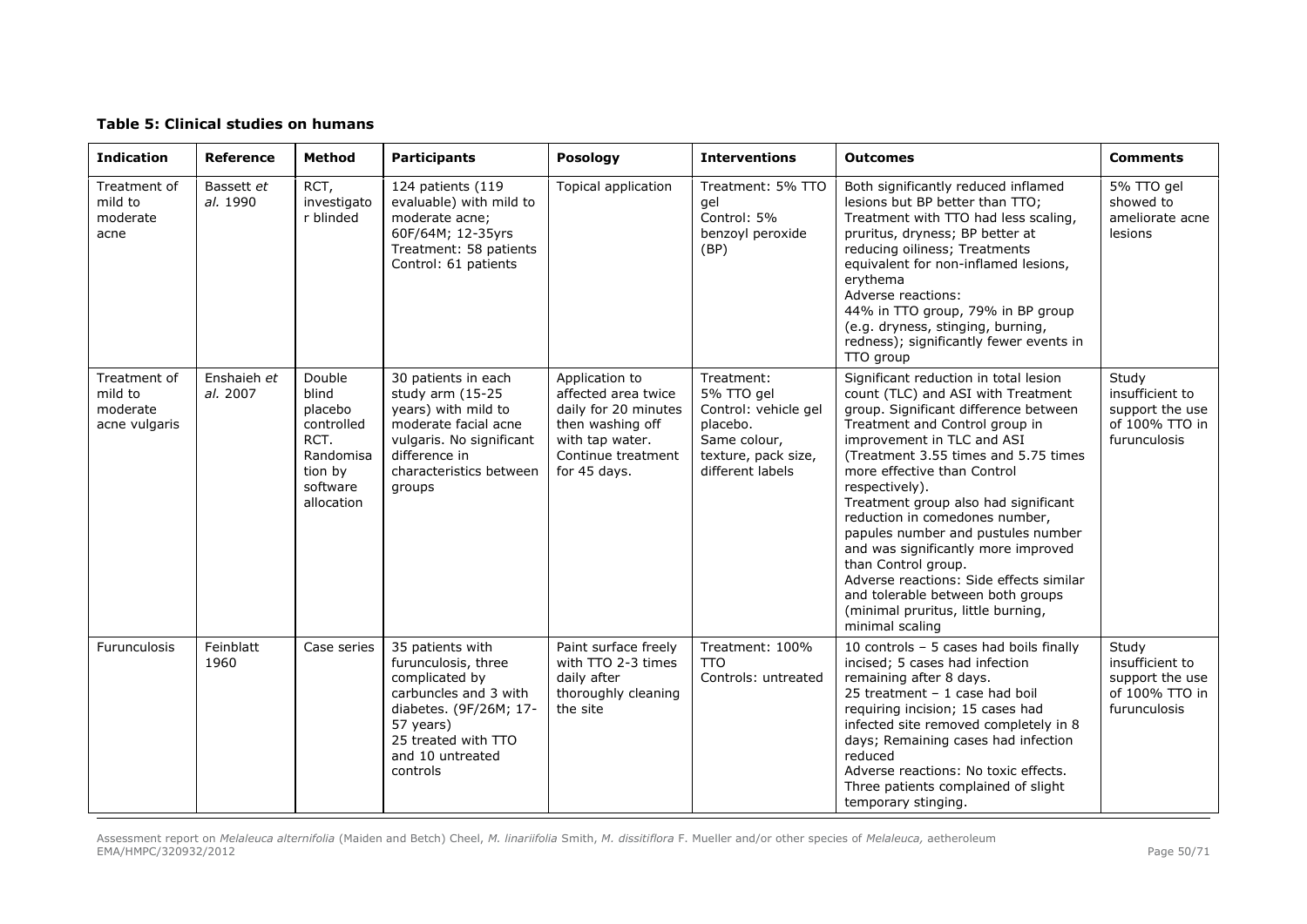| <b>Indication</b>                                                                                 | Reference                | Method                                         | <b>Participants</b>                                                                                                                                                                                                                        | Posology                                                                                                                | <b>Interventions</b>                                                                                                             | <b>Outcomes</b>                                                                                                                                                                                                                                                                                                   | <b>Comments</b>                                                                                                                                                                                                   |
|---------------------------------------------------------------------------------------------------|--------------------------|------------------------------------------------|--------------------------------------------------------------------------------------------------------------------------------------------------------------------------------------------------------------------------------------------|-------------------------------------------------------------------------------------------------------------------------|----------------------------------------------------------------------------------------------------------------------------------|-------------------------------------------------------------------------------------------------------------------------------------------------------------------------------------------------------------------------------------------------------------------------------------------------------------------|-------------------------------------------------------------------------------------------------------------------------------------------------------------------------------------------------------------------|
| Decolonisation<br>of MRSA<br>positive<br>wounds and<br>wound healing                              | Edmondson<br>et al. 2011 | Uncontrolle<br>d open-<br>label pilot<br>study | 11 patients colonised<br>with MRSA                                                                                                                                                                                                         | wound cleaning at<br>each dressing<br>change 3 times a<br>week or daily as<br>deemed necessary                          | Treatment: 3.3%<br>TTO shaken in<br>water                                                                                        | No participant MRSA negative after<br>treatment<br>8 began to heal and reduced in size as<br>measured by computer planimetry<br>Adverse reactions:<br>2 participants experienced pain during<br>cleaning procedure that may or may<br>not have been because of TTO<br>irrigation                                  | 3.3% TTO can<br>influence<br>positively<br>wound healing<br>through its<br>antimicrobial<br>activity. Limit<br>of the study is<br>the small<br>number of<br>participants                                          |
| Resolution of<br>culture-<br>positive<br>toenail<br>onychomycosi<br>s                             | Buck et al.<br>1994      | RCT,<br>double<br>blind,<br>multicenter        | 117 patients with<br>culture-positive<br>onychomycosis; 64<br>TTO group; 53 in<br>comparator group                                                                                                                                         | Both treatments<br>applied to affected<br>nail twice daily for 6<br>months                                              | 100% TTO;<br>1% clotrimazole                                                                                                     | TTO: Full or partial resolution for 60%<br>Clotrimazole: Full or partial resolution<br>for 61%<br>After 6 months of therapy, both<br>treatments comparable and TTO as<br>effective as conventional treatment<br>Adverse reactions: 7.8% in TTO and<br>5.7% in clotrimazole group (erythema,<br>irritation, edema) | Efficacy of<br>100% TTO<br>comparable to<br>clotrimazole in<br>treatment of<br>onychomycosis                                                                                                                      |
| Treatment of<br>onychomycosi<br>s                                                                 | Syed et al.<br>1999      | RCT,<br>double<br>blind                        | 60 patients with fungal<br>infection of large<br>toenail and clinical<br>diagnosis of<br>onychomycosis<br>(21F/39M, 18-80yrs)<br>with clinical diagnosis<br>of onychomycosis<br>Treatment 1: 40<br>patients<br>Treatment 2: 20<br>patients | Three times daily<br>topically apply<br>treatment to large<br>toenail and cover<br>with occlusive<br>plastic dressing.  | Treatment 1: 2%<br>butenafine<br>hydrochloride with<br>5% TTO cream<br>Treatment 2: TTO<br>unspecified<br>concentration<br>cream | Treatment 1: 80% cured<br>Treatment 2: 0% cured<br>Significant difference at 36 weeks<br>Adverse reactions: 10% in Treatment 1<br>group had mild inflammation.                                                                                                                                                    | The response to<br>treatment 2 is<br>unexpected and<br>perhaps 8<br>weeks<br>treatment<br>period is<br>insufficient. The<br>concentration<br>of TTO in the<br>control<br>(Treatment 2)<br>cream is<br>unspecified |
| Treatment of<br>fluconazole-<br>refractory oral<br>candidiasis in<br>patients with<br><b>AIDS</b> | Jandourek et<br>al. 1998 | Prospectiv<br>e open-<br>labelled              | 13 patients (12<br>evaluable) with AIDS<br>and fluconazole-<br>refractory oral<br>candidiasis                                                                                                                                              | 15 ml mouthwash 4<br>times daily.<br>Solution swished in<br>mouth for 30-60s<br>then expelled with<br>no rinsing for 30 | Branded non-<br>prescription TTO<br>mouth wash<br>preparation                                                                    | Clinical response rate of 67% after 4<br>weeks (cure in 2 patients,<br>improvement in 6 patients, no<br>response in 4 patients, 1 deterioration)<br>Adverse reactions:<br>No serious adverse events. 8/12                                                                                                         | 4 patients were<br>non-compliant<br>with study<br>regimen or did<br>not attend<br>scheduled visits                                                                                                                |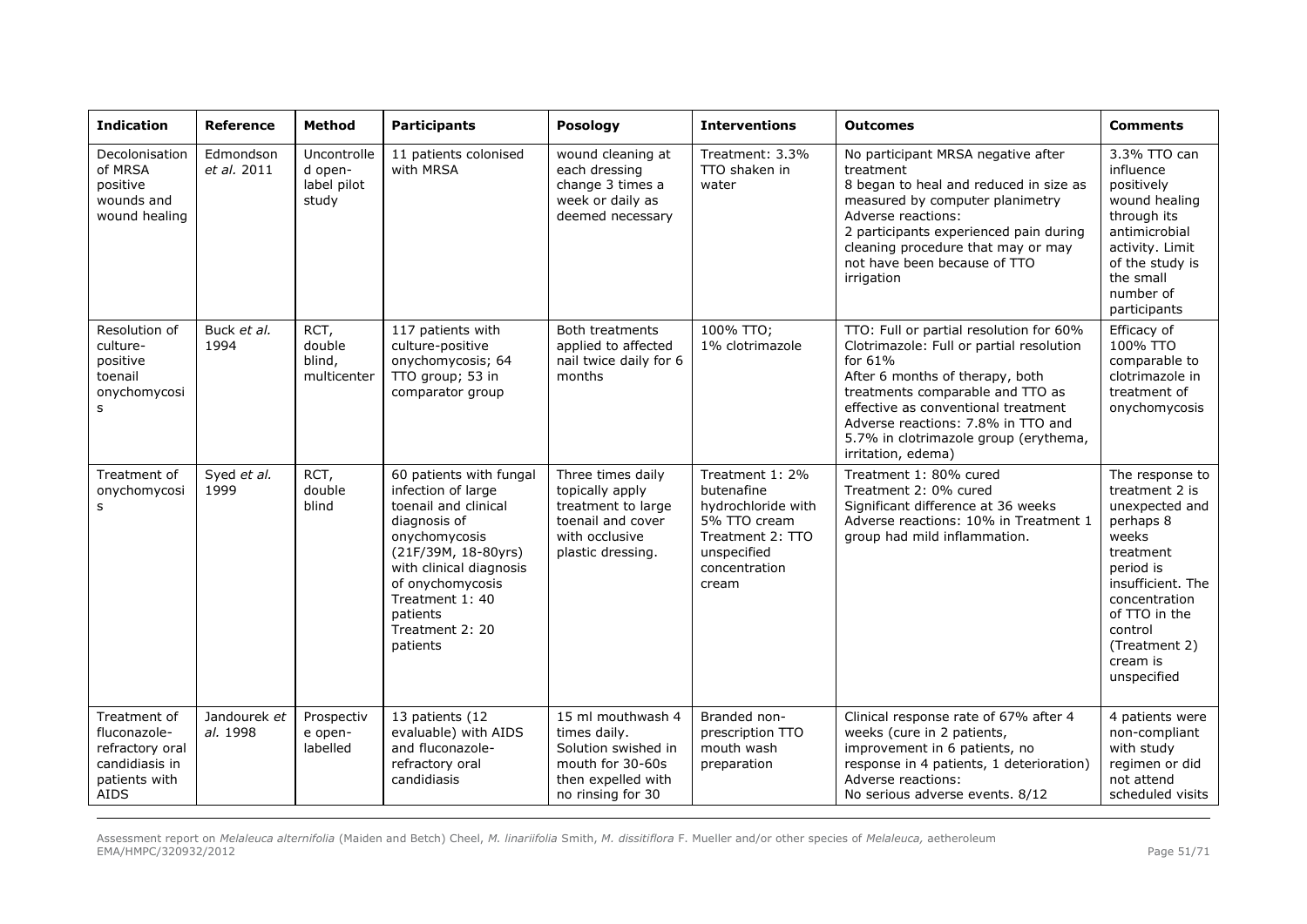| <b>Indication</b>                                                                                                                                              | Reference                | Method                                                                                                                       | <b>Participants</b>                                                                                                                                                                     | Posology                                                                                                                                                                                                                                                      | <b>Interventions</b>                                                                                                                                                          | <b>Outcomes</b>                                                                                                                                                                                                                                                                                                                                                                                                                                         | <b>Comments</b>                                                                                                                     |
|----------------------------------------------------------------------------------------------------------------------------------------------------------------|--------------------------|------------------------------------------------------------------------------------------------------------------------------|-----------------------------------------------------------------------------------------------------------------------------------------------------------------------------------------|---------------------------------------------------------------------------------------------------------------------------------------------------------------------------------------------------------------------------------------------------------------|-------------------------------------------------------------------------------------------------------------------------------------------------------------------------------|---------------------------------------------------------------------------------------------------------------------------------------------------------------------------------------------------------------------------------------------------------------------------------------------------------------------------------------------------------------------------------------------------------------------------------------------------------|-------------------------------------------------------------------------------------------------------------------------------------|
|                                                                                                                                                                |                          |                                                                                                                              |                                                                                                                                                                                         | mins                                                                                                                                                                                                                                                          |                                                                                                                                                                               | patients reported mild to moderate oral<br>burning when solution in contact with<br>mucosa, primarily in first week.                                                                                                                                                                                                                                                                                                                                    | No information<br>on the con-<br>centration of<br>TTO in the<br>preparation<br>used. Small<br>number of<br>patients.                |
| Treatment of<br>fluconazole-<br>refractory<br>oropharyngeal<br>candidiasis<br>(OPC) in<br>patients with<br><b>AIDS</b>                                         | Vazquez et<br>al. 2002   | Single<br>centre,<br>open-label<br>prospectiv<br>e trial:<br>Patients<br>randomly<br>assigned<br>to two<br>treatment<br>arms | 27 patients with AIDS<br>and fluconazole-<br>refractory OPC<br>Treatment 1: 13<br>patients (12 evaluated)<br>Treatment 2: 14<br>patients (13 evaluated)                                 | Treatment 1: 15 ml<br>of solution 4 times<br>daily for 14 days;<br>Treatment 2: 5 ml<br>of solution 4 times<br>daily for 14 days<br>Solution swished in<br>mouth for 30-60s<br>then expelled with<br>no rinsing for 30<br>mins                                | Treatment 1:<br>Branded non-<br>prescription alcohol<br>based TTO oral<br>solution<br>Treatment 2:<br>Branded non-<br>prescription non-<br>alcohol based TTO<br>oral solution | 7 patients clinically cured and 8<br>patients improved after 28 days of<br>treatment. Six patients unchanged but<br>stable. Two patients deteriorated.<br>Overall clinical response of 60% after 4<br>weeks.                                                                                                                                                                                                                                            | No information<br>on the<br>concentration<br>of TTO in the<br>preparations<br>used. Small<br>number of<br>patients.                 |
| Treatment of<br>denture<br>stomatitis<br>(Type II -<br>diffuse<br>inflammation<br>with<br>generalized<br>hyperemia of<br>the denture-<br>supporting<br>tissue) | Catalán et<br>al. 2008   | 3 arm<br>controlled<br>study (9<br>participant<br>$\mathbf{s}$<br>randomise<br>d to each)                                    | 27 non-smoking, non-<br>diabetic, non-<br>hytertense, not on<br>antibiotics, exhibiting<br>clinical evidence of DS<br>Type II (26 W/1M, 50<br>to 77 yrs)                                | Intervention placed<br>on maxillary<br>prosthesis which<br>was placed<br>intraorally. Patient<br>slept with condi-<br>tioned prosthesis<br>and cleaned the<br>denture using only<br>cold water rinse.<br>Reapplication to<br>prosthesis at day 4<br>and day 8 | Control: Coe-<br>Comfort (CC) tissue<br>conditioner<br>Treatment 1:<br>TTO 1 ml mixed<br>with 4 ml CC<br>Treatment 2:<br>Nystatin 2 ml mixed<br>with 3 ml CC                  | Examination on day 12 showed similar<br>clinical healing for both treatment<br>groups (8 out of 9).<br>Both treatment groups showed a<br>statistically significant improvement in<br>palatal inflammation and inhibition of<br>Candida albicans compared to control<br>but no difference between the<br>treatment arms at day 12, however the<br>data suggest the decrease in Candida<br>albicans was faster with Treatment 1<br>than with Treatment 2. | Small number<br>of patients                                                                                                         |
| Treatment of<br>tinea pedis                                                                                                                                    | Satchell et<br>al. 2002a | RCT double<br>blind, 3<br>arm study                                                                                          | 158 patients enrolled<br>(137 evaluated;<br>54F/104M; 17-83 yrs<br>with culture-positive<br>tinea pedis; 54 in<br>treatment 1 group, 51<br>in treatment 2 group,<br>53 in placebo group | Apply solution to<br>affected areas twice<br>daily for 4 weeks                                                                                                                                                                                                | Treatment 1: 25%<br>TTO in placebo base<br>Treatment 2: 50%<br>TTO in placebo<br>base;<br>Placebo (20%<br>ethanol, 80%<br>polyethylene glycol)                                | Effective cure (mycological cure and<br>marked clinical response) was<br>significantly improved for both TTO<br>treatments compared to placebo (48%<br>of Treatment 1 group, 50% of<br>Treatment 2 group, 13% of placebo).<br>Both TTO treatments had significantly<br>better mycological cure rate and<br>improved clinical score than placebo                                                                                                         | The study<br>supports<br>efficacy of 50%<br>and 25% TTO<br>versus placebo<br>in the<br>treatment of<br>interdigital<br>tinea pedis. |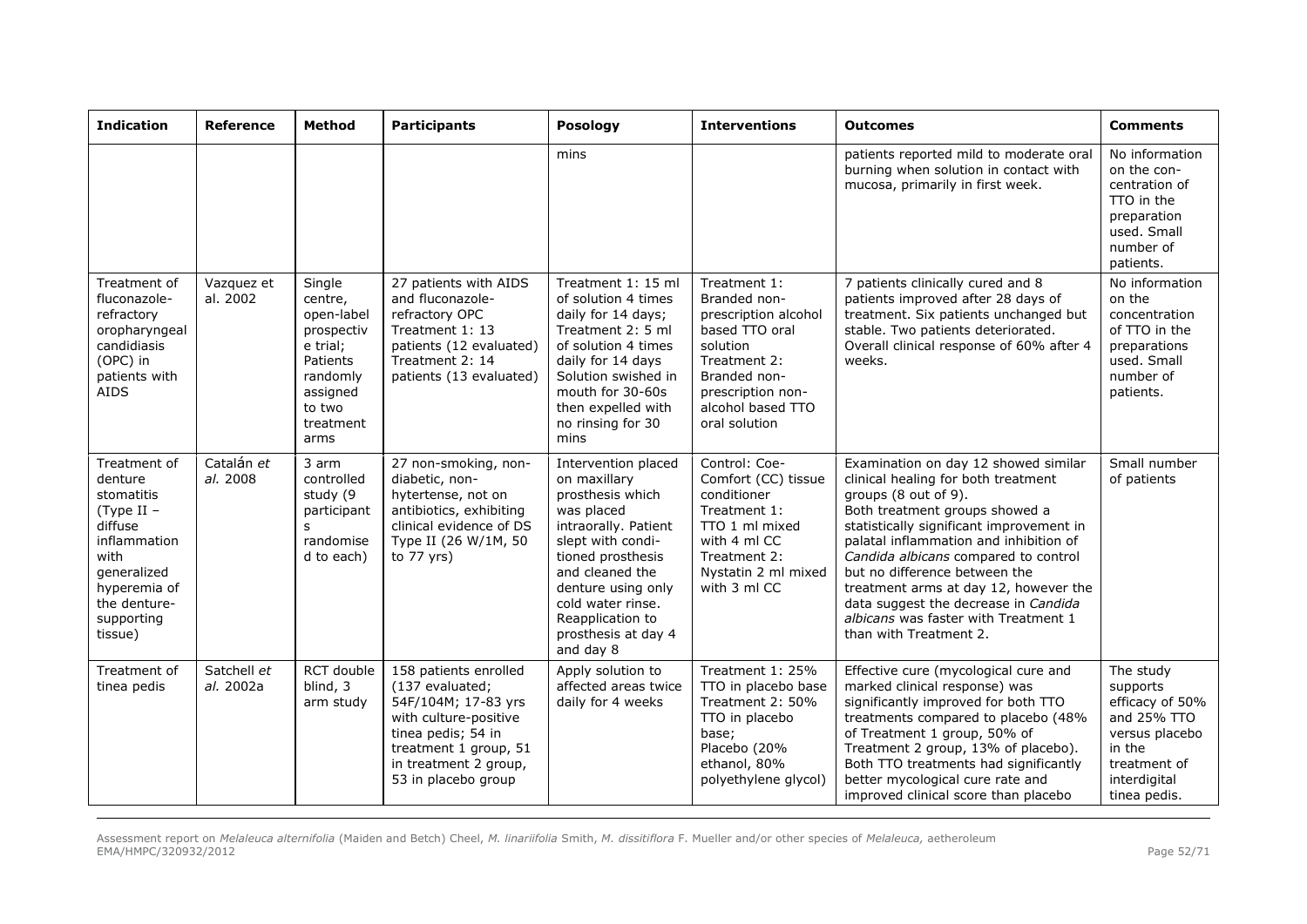| <b>Indication</b>           | Reference           | Method                                  | <b>Participants</b>                                                                                                                                                                                                                                                                                                     | Posology                                                                                                                                                                                                     | <b>Interventions</b>                                                                                  | <b>Outcomes</b>                                                                                                                                                                                                                                                                                                                                                                                                                                                                                                                                                                                                                                                                       | <b>Comments</b>                                                                                                                                                                                          |
|-----------------------------|---------------------|-----------------------------------------|-------------------------------------------------------------------------------------------------------------------------------------------------------------------------------------------------------------------------------------------------------------------------------------------------------------------------|--------------------------------------------------------------------------------------------------------------------------------------------------------------------------------------------------------------|-------------------------------------------------------------------------------------------------------|---------------------------------------------------------------------------------------------------------------------------------------------------------------------------------------------------------------------------------------------------------------------------------------------------------------------------------------------------------------------------------------------------------------------------------------------------------------------------------------------------------------------------------------------------------------------------------------------------------------------------------------------------------------------------------------|----------------------------------------------------------------------------------------------------------------------------------------------------------------------------------------------------------|
|                             |                     |                                         |                                                                                                                                                                                                                                                                                                                         |                                                                                                                                                                                                              |                                                                                                       | Adverse reactions:<br>One patient in Treatment 1 group and<br>3 patients in Treatment 2 group<br>reported moderate to severe<br>dermatitis. Mild stinging reported in<br>two patients in Treatment 1 group and<br>placebo group. No serious adverse<br>events.                                                                                                                                                                                                                                                                                                                                                                                                                        | Potential<br>development of<br>dermatitis<br>during TTO<br>treatment.                                                                                                                                    |
| Treatment of<br>tinea pedis | Tong et al.<br>1992 | RCT,<br>double<br>blind, 3<br>arm study | 121 patients (104<br>evaluable) with<br>clinically diagnosed<br>tinea pedis; 16-65yrs;<br>25F/79M<br>37 in treatment 1<br>group, 33 in treatment<br>2 group, 34 in placebo<br>group                                                                                                                                     | Apply cream<br>topically twice daily<br>for four weeks                                                                                                                                                       | Treatment1: 10%<br>TTO in sorbolene;<br>Treatment 2: 1%<br>tolnaftate;<br>Placebo group:<br>sorbolene | Clinical efficacy (reduction of signs and<br>symptoms - scaling, inflammation,<br>itching, burning) improved significantly<br>for both Treatments compared to<br>placebo.<br>Mycological efficacy for Treatment 2<br>was significantly better than Treatment<br>1 and placebo. Mycological cure and<br>clinical improvement in 46%<br>(Treatment 2), 22% (Treatment 1),<br>9% (placebo). For this combined<br>measure, Treatment 2 significantly<br>better than placebo but no significant<br>difference between Treatment 1 and<br>Treatment 2.<br>Adverse reactions: No adverse events.<br>Skin tolerance excellent. One patient in<br>Treatment 2 group reported mild<br>erythema. | The study<br>supports<br>efficacy of<br>cream<br>containing 10%<br>TTO in<br>improving<br>symptoms of<br>tinea pedis but<br>with no<br>significant<br>effects against<br>the basic cause<br>of pathology |
| Various skin<br>infections  | Belaiche<br>1985b   | Case series                             | 3 cases of intertrigo<br>infected with Candida<br>albicans;<br>4 cases of angular<br>stomatitis infected with<br>Candida albicans and<br>Streptococci;<br>2 cases of<br>staphylococcal and<br>streptococcal impetigo<br>in children;<br>6 cases of<br>staphylococcal acne;<br>11 cases of nail<br>infections by Candida | Topical application<br>for 6 weeks - 2<br>months<br>twice a day<br>application<br>twice a day<br>application<br>local treatment<br>twice a day<br>application for 3<br>months,<br>twice a day<br>application | 100% TTO                                                                                              | positive effects<br>successful in 3 out of 4 patients<br>improvement in 10-15 hours<br>amelioration of the lesions, without a<br>complete healing, acting on the<br>infection and not on the sebaceous<br>glands activity successful in 8 patients<br>with the first positive result in the first<br>week; no significant improvement in 3<br>patients.<br>event controlled after 20 hours                                                                                                                                                                                                                                                                                            |                                                                                                                                                                                                          |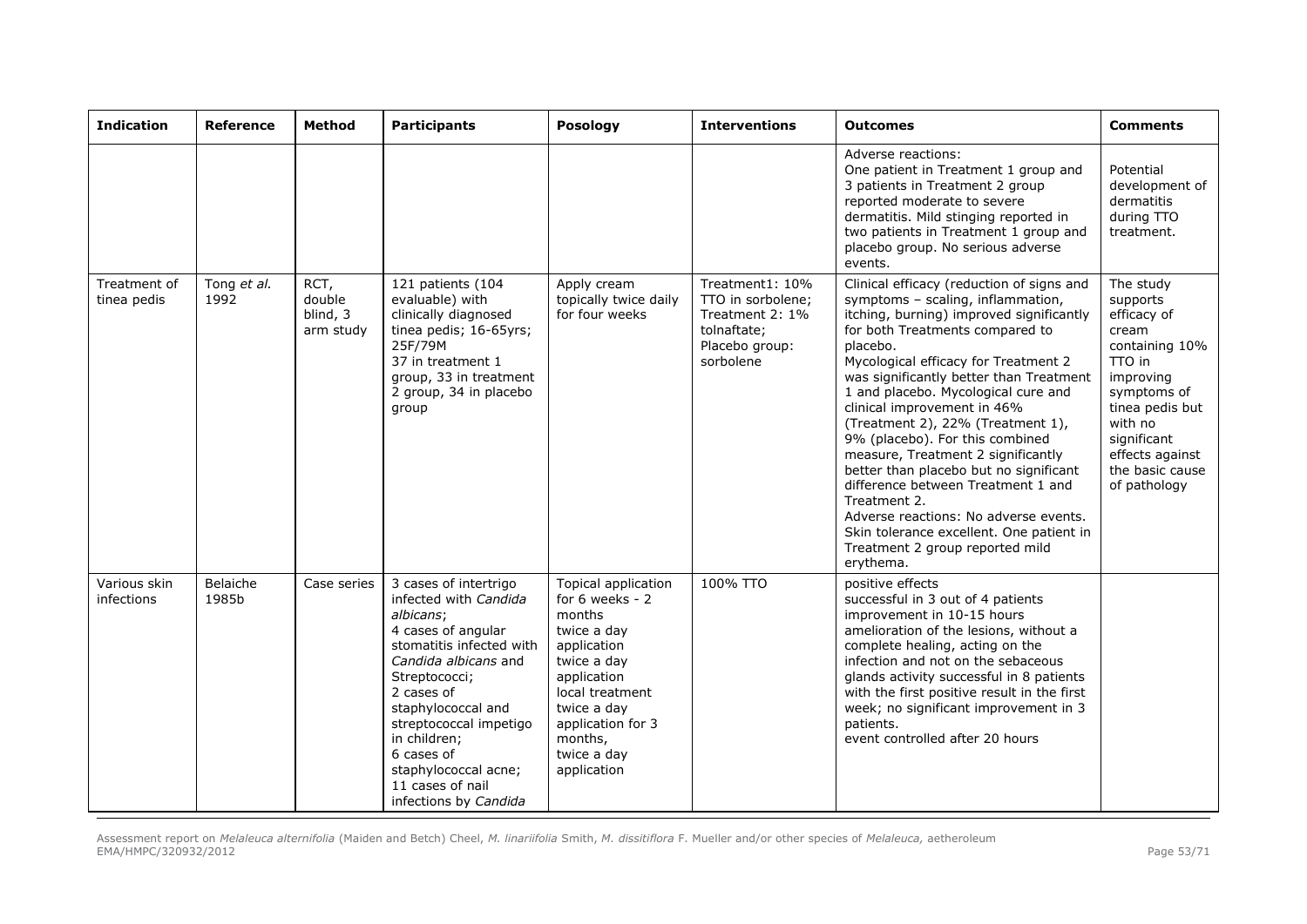| <b>Indication</b>                                                               | Reference                  | Method                                                                       | <b>Participants</b>                                                                                                                                                                                                                                                 | Posology                                                                                                                                                                                                                      | <b>Interventions</b>                                                                                                                                                                                                                               | <b>Outcomes</b>                                                                                                                                                                                                                                                                                                                                                                                                                             | <b>Comments</b> |
|---------------------------------------------------------------------------------|----------------------------|------------------------------------------------------------------------------|---------------------------------------------------------------------------------------------------------------------------------------------------------------------------------------------------------------------------------------------------------------------|-------------------------------------------------------------------------------------------------------------------------------------------------------------------------------------------------------------------------------|----------------------------------------------------------------------------------------------------------------------------------------------------------------------------------------------------------------------------------------------------|---------------------------------------------------------------------------------------------------------------------------------------------------------------------------------------------------------------------------------------------------------------------------------------------------------------------------------------------------------------------------------------------------------------------------------------------|-----------------|
|                                                                                 |                            |                                                                              | albicans;<br>1 case of pityriasis<br>versicolor [tinea<br>versicolour caused by<br>the yeasts Malassezia<br>and/or Trichophytum                                                                                                                                     |                                                                                                                                                                                                                               |                                                                                                                                                                                                                                                    |                                                                                                                                                                                                                                                                                                                                                                                                                                             |                 |
| Various skin<br>conditions                                                      | Shemesh &<br>Mayo,<br>1991 | Case series                                                                  | 50 patients, with<br>various skin conditions:<br>Mild facial and back<br>acne, thrush, skin<br>rashes, dermatitis,<br>eczema, infected<br>pustules, oral canker<br>sores (aphthous<br>stomatitis), herpes<br>simplex, tinea cruris,<br>tinea pedis, tinea<br>barbae | 1 to 4 weeks<br>treatment<br>depending on the<br>severity                                                                                                                                                                     | Treatment: 100%<br>TTO; Lozenges with<br>$1\%$ TTO + 2.5 mg<br>ground leaf;<br>5% TTO cream                                                                                                                                                        | Substantial improvement of the<br>conditions.<br>Adverse reactions:<br>One patient stopped treatment due to<br>mild erythematous skin sensitivity to<br>100% TTO.                                                                                                                                                                                                                                                                           |                 |
| Treatment of<br>recurrent<br>herpes labialis<br>(RHL / cold<br>sores)           | Carson et al.<br>2001      | Randomise<br>d placebo-<br>controlled.<br>investigato<br>r blinded<br>trial; | 20 patients (18<br>evaluated) with self-<br>reported history of<br>RHL. 9 in each arm.<br>18-70 years.                                                                                                                                                              | Applied gel 5 times<br>daily                                                                                                                                                                                                  | Receive either 6%<br>TTO in aqueous gel<br>base or placebo gel                                                                                                                                                                                     | The median time to re-epithelialization<br>after treatment with TTO was 9 days<br>compared with 12.5 days after<br>placebo. 8/9 patients in TTO group<br>compared to 6 in placebo group<br>commenced treatment at vesicle stage<br>and beyond<br>Adverse reactions:<br>1 patient in TTO did not develop RHL<br>and was withdrawn due to unspecified<br>adverse event.                                                                       |                 |
| Halitosis<br>(Antimicrobial<br>activity<br>against oral<br>micro-<br>organisms) | Groppo et al.<br>2002      | Randomise<br>d three-<br>arms<br>controlled                                  | 30 subjects randomly<br>divided into the three<br>groups G1, G2 and G3.                                                                                                                                                                                             | Week 1: no<br>treatment or<br>standard dentifrice<br>Week 2: 1 min<br>mouthwashes 30<br>mins after the last<br>toothbrushing of<br>the day using 10 ml<br>of control solution<br>and standard<br>dentifrice.<br>Week 3: 1 min | Week 1: baseline<br>Week 2: control<br>solution (vehicle<br>solution: distilled<br>water, 5%<br>spearmint essence<br>and 2% sorbitol)<br>Week 3: G1- 0.12%<br>chlorhexidine in a<br>vehicle solution; G2<br>- 2.5% solution of a<br>garlic (Allium | G1 and G2 showed antimicrobial<br>activity against mutans streptococci,<br>but not against other oral micro-<br>organisms.<br>TTO group showed antimicrobial<br>activity against mutans streptococci<br>and other oral microorganisms.<br>Maintenance of reduced levels of<br>micro-organisms was observed only for<br>garlic and TTO during the two<br>consecutive weeks $(4^{th}$ and $5^{th})$ .<br>Unpleasant taste (chlorhexidine 40%, |                 |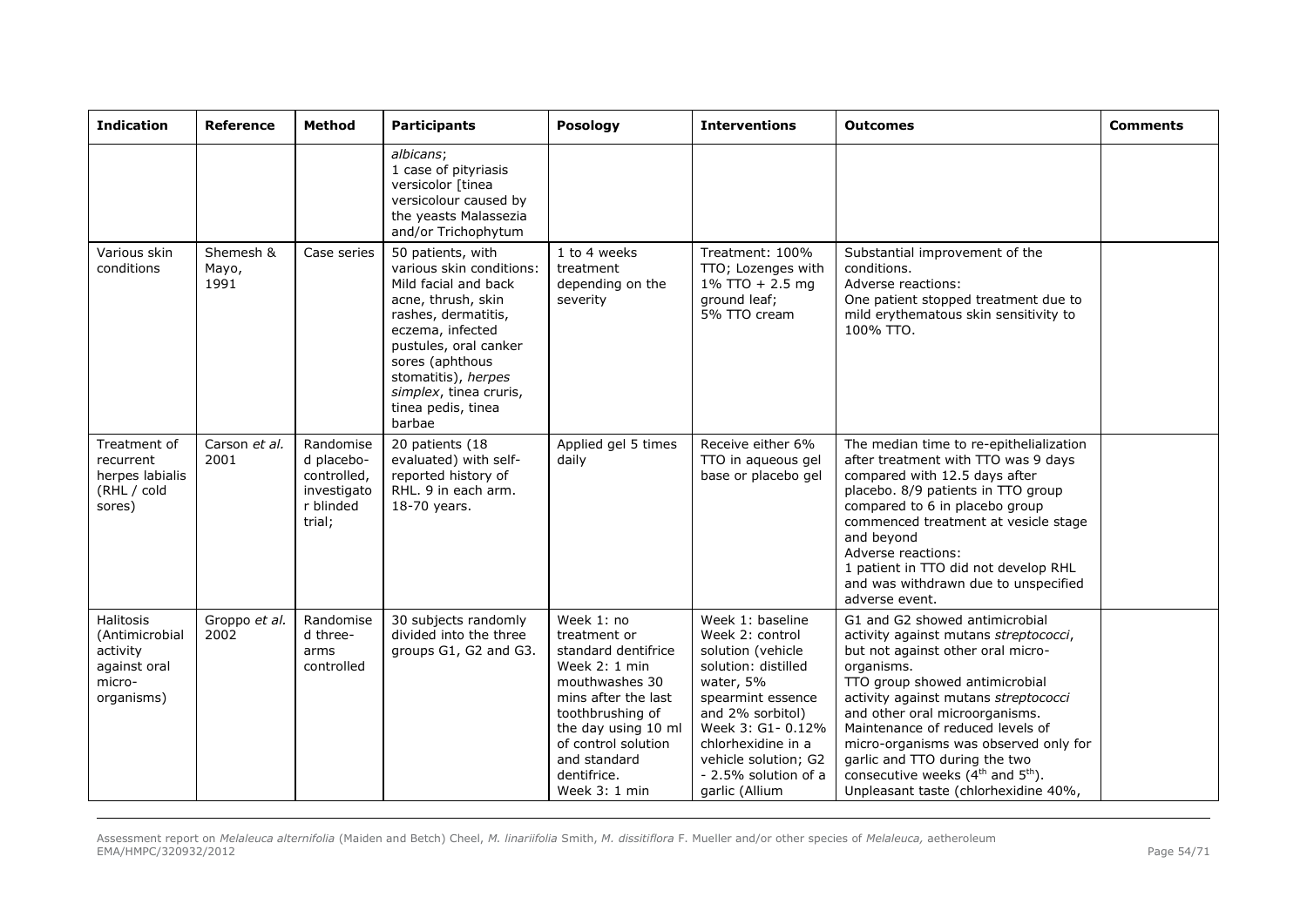| <b>Indication</b>                                | Reference                  | Method                                                                                                        | <b>Participants</b>                                                                                                                         | Posology                                                                                                                                                                                                                                                                    | <b>Interventions</b>                                                                                                                                                     | <b>Outcomes</b>                                                                                                                                                                                                                                                                                                                                                                                                              | <b>Comments</b>                                                                                                                                         |
|--------------------------------------------------|----------------------------|---------------------------------------------------------------------------------------------------------------|---------------------------------------------------------------------------------------------------------------------------------------------|-----------------------------------------------------------------------------------------------------------------------------------------------------------------------------------------------------------------------------------------------------------------------------|--------------------------------------------------------------------------------------------------------------------------------------------------------------------------|------------------------------------------------------------------------------------------------------------------------------------------------------------------------------------------------------------------------------------------------------------------------------------------------------------------------------------------------------------------------------------------------------------------------------|---------------------------------------------------------------------------------------------------------------------------------------------------------|
|                                                  |                            |                                                                                                               |                                                                                                                                             | mouthwashes for 7<br>days using 10 ml of<br>one of the<br>treatment solutions<br>(G1, G2 and G3) 30<br>mins after the last<br>tooth brushing of<br>the day.<br>Week $4$ and $5:$<br>treatment<br>discontinued                                                               | sativum L.)<br>aqueous extract<br>1:1; and G3-0.2%<br>TTO in vehicle<br>solution and 0.5%<br>Tween 80, Receive<br>either 6% TTO in<br>aqueous gel base or<br>placebo gel | TTO 30%, garlic 100%), burning<br>sensation (chlorhexidine 40%, TTO<br>60%, garlic 100%), bad breath<br>(chlorhexidine 40%, TTO 20%, garlic<br>90%), and nausea (chlorhexidine 0%,<br>TTO 10%, garlic 30%) were reported.                                                                                                                                                                                                    |                                                                                                                                                         |
| Prevention of<br>dental plaque<br>growth         | Arweiler et<br>al. 2000    | Three arm<br>cross over<br>study,<br>non-<br>randomise<br>d                                                   | 8 subjects 23-34 years                                                                                                                      | Rinse twice daily for<br>2 minutes with<br>15 ml of solution<br>using no<br>mechanical<br>brushing warm<br>water                                                                                                                                                            | Week 1: water<br>(placebo)<br>Week 2: 0.1%<br>Chlorhexidine<br>(positive control)<br>Week 3: 0.34%<br>TTO dispersed in<br>milk and diluted<br>with water                 | TTO reduced neither the plaque index<br>nor the plaque area relative to the<br>placebo, although reduction of vital<br>bacteria compared to placebo.<br>Chlorhexidine significantly reduced<br>plaque area<br>Adverse reactions: All subjects<br>complained about intensive and<br>unpleasant taste of TTO. Study may<br>have dropped off particularly as in 3rd<br>week patients had to mix the TTO<br>solution themselves. | No significant<br>efficacy of TTO<br>was detected<br>on the amount<br>of vital bacteria<br>although there<br>was a reduction<br>compared to<br>placebo. |
| Effect on<br>plaque and<br>chronic<br>gingivitis | Soukoulis &<br>Hirsch 2004 | 3 arm,<br>double-<br>blind,<br>longitudina<br>I, non-<br>cross-over<br>study. Gels<br>randomly<br>distributed | 58 subjects recruited<br>with 49 subjects<br>evaluated (24F/25M;<br>18-60 years) with<br>moderate to severe<br>gingivitis, non-<br>smokers. | For 8 weeks, gel<br>applied along entire<br>length of<br>toothbrush and<br>twice daily used as<br>dentifrice in contact<br>with gingival tissues<br>adjacent to teeth<br>for min of 2 mins.<br>No rinsing, eating,<br>drinking for 30 mins<br>following gel<br>application. | Treatment: 2.5%<br>TTO gel<br>Positive control:<br>0.2% chlorhexidine<br>ael<br>Negative control:<br>Placebo gel                                                         | TTO had significant reduction in<br>Papillary Bleeding Index (PBI) and<br>Gingival Index (GI) but did not reduce<br>plaque scores which tended to increase<br>towards end of study<br>No adverse reactions                                                                                                                                                                                                                   |                                                                                                                                                         |
| Clearance of<br><b>MRSA</b><br>colonisation      | Dryden et al.<br>2004      | Randomise<br>d<br>controlled<br>trial;<br>Balanced                                                            | 236 colonised with<br>MRSA (224 evaluable)<br>Standard treatment:<br>114 patients<br>TTO treatment: 110                                     | Nasal application 3<br>times per day for 5<br>days;<br>Body wash applied<br>all over body at                                                                                                                                                                                | Standard<br>treatment:<br>Mupirocin 2% to<br>anterior nares;<br>chlorhexidine                                                                                            | No significant difference between<br>treatments for clearing MRSA.<br>Mupirocin significantly more effective<br>at clearing nasal carriage. TTO more<br>effective at clearing superficial skin                                                                                                                                                                                                                               |                                                                                                                                                         |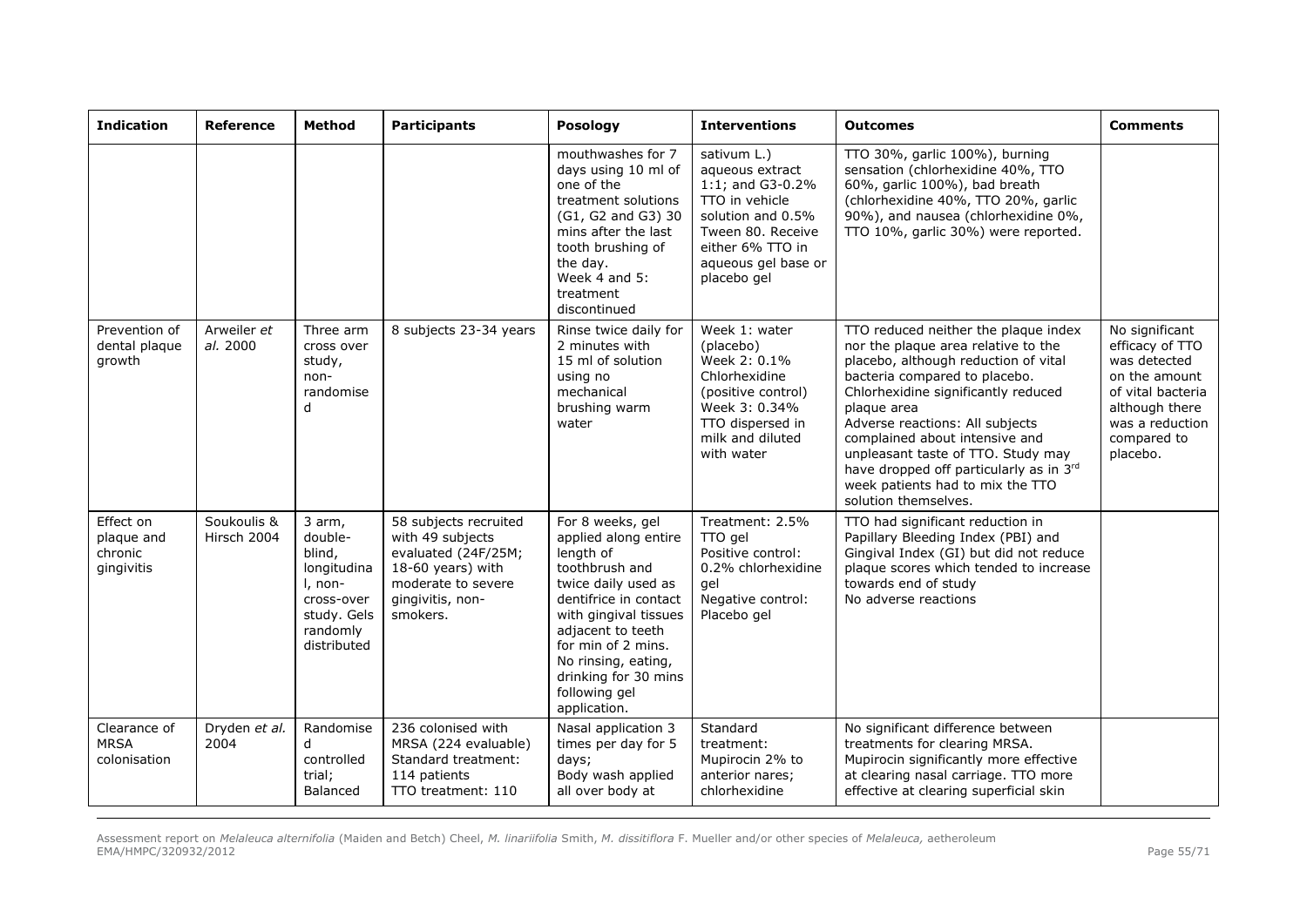| <b>Indication</b>                               | <b>Reference</b>         | Method                                            | <b>Participants</b>                                                                                                  | Posology                                                                                                             | <b>Interventions</b>                                                                                                                                                                                                                                                                                                             | <b>Outcomes</b>                                                                                                                                                                                                                                                                                                                                                      | <b>Comments</b>                             |
|-------------------------------------------------|--------------------------|---------------------------------------------------|----------------------------------------------------------------------------------------------------------------------|----------------------------------------------------------------------------------------------------------------------|----------------------------------------------------------------------------------------------------------------------------------------------------------------------------------------------------------------------------------------------------------------------------------------------------------------------------------|----------------------------------------------------------------------------------------------------------------------------------------------------------------------------------------------------------------------------------------------------------------------------------------------------------------------------------------------------------------------|---------------------------------------------|
|                                                 |                          | randomisat<br>ion using<br>software<br>allocation | patients                                                                                                             | least once per day<br>for 5 days;<br>Application to skin<br>lesions, wounds and<br>ulcers once per day<br>for 5 days | gluconate 4% soap<br>over body; silver<br>sulfadiazine 1%<br>cream to skin<br>lesions, wounds, leg<br>ulcers.<br>TTO Treatment:<br>10% TTO cream to<br>anterior nares; 5%<br>TTO body wash<br>over body; 10%<br>TTO cream to skin<br>lesions, wounds, leg<br>ulcers and as<br>alternative to body<br>wash for axillae,<br>groins | sites and skin lesions.<br>TTO preparations were safe and well<br>tolerated.                                                                                                                                                                                                                                                                                         |                                             |
| Clearance of<br>colonised or<br>infected MRSA   | Caelli et al.<br>2000    | Randomize<br>d,<br>controlled<br>pilot study      | 30 hospital inpatients<br>colonised or infected<br>with MRSA (15 in each<br>study arm; 32-82<br>years for TTO group) | Minimum three<br>days treatment                                                                                      | 4% TTO nasal<br>ointment + 5% TTO<br>body wash vs.<br>Standard<br>treatment: 2%<br>mupirocin nasal<br>$ointment +$<br>triclosan body wash                                                                                                                                                                                        | TTO; 33% cleared, 20% chronic, 47%<br>incomplete; for standard treatment<br>13% cleared, 53% chronic, 33%<br>incomplete (not significant)<br>Adverse reactions:<br>No adverse events. Mild swelling of<br>nasal mucosa to acute burning<br>reported for TTO nasal ointment<br>(number not reported). One patient in<br>standard treatment reported skin<br>tightness | Pilot study.<br>Small number<br>of patients |
| Treatment of<br>mild to<br>moderate<br>dandruff | Satchell et<br>al. 2002b | RCT,<br>investigato<br>r blinded                  | 126 patients with mild<br>to moderate dandruff<br>$( > 14 \text{ yrs})$ ; 63 TTO<br>group, 62 placebo<br>group       | For 4 weeks, wash<br>hair daily, leaving<br>shampoo in for 3<br>mins before rinsing                                  | 5% TTO shampoo;<br>placebo shampoo                                                                                                                                                                                                                                                                                               | Whole scalp lesion score significantly<br>improved in TTO group (41.2%)<br>compared to placebo group (11.2%).<br>Total area of involvement score, total<br>severity score and itchiness and<br>greasiness had statistically significant<br>improvement in TTO group compared<br>to placebo.                                                                          |                                             |
| Treatment of<br>ocular<br>Demodex               | Gao et al.<br>2007       | Case series                                       | 11 patients (6F/6M:<br>$60.2 \pm 11.6$ yrs) with<br>ocular Demodex not<br>using topical or<br>systemic anti-         | Weekly lid scrub: 3<br>times a cotton tip<br>wetted in 50% TTO<br>to scrub lash roots<br>from one end to             | Weekly lid scrub:<br>50% TTO diluted<br>with mineral oil<br>Daily lid scrub:<br>0.5 ml TTO                                                                                                                                                                                                                                       | Demodex count dropped to zero for 2<br>consecutive visits in less than 4 weeks<br>in 8 patients. 10/11 patients showed<br>different degrees of symptomatic relief<br>and notable reduction of inflammatory                                                                                                                                                           | Small number<br>of patients                 |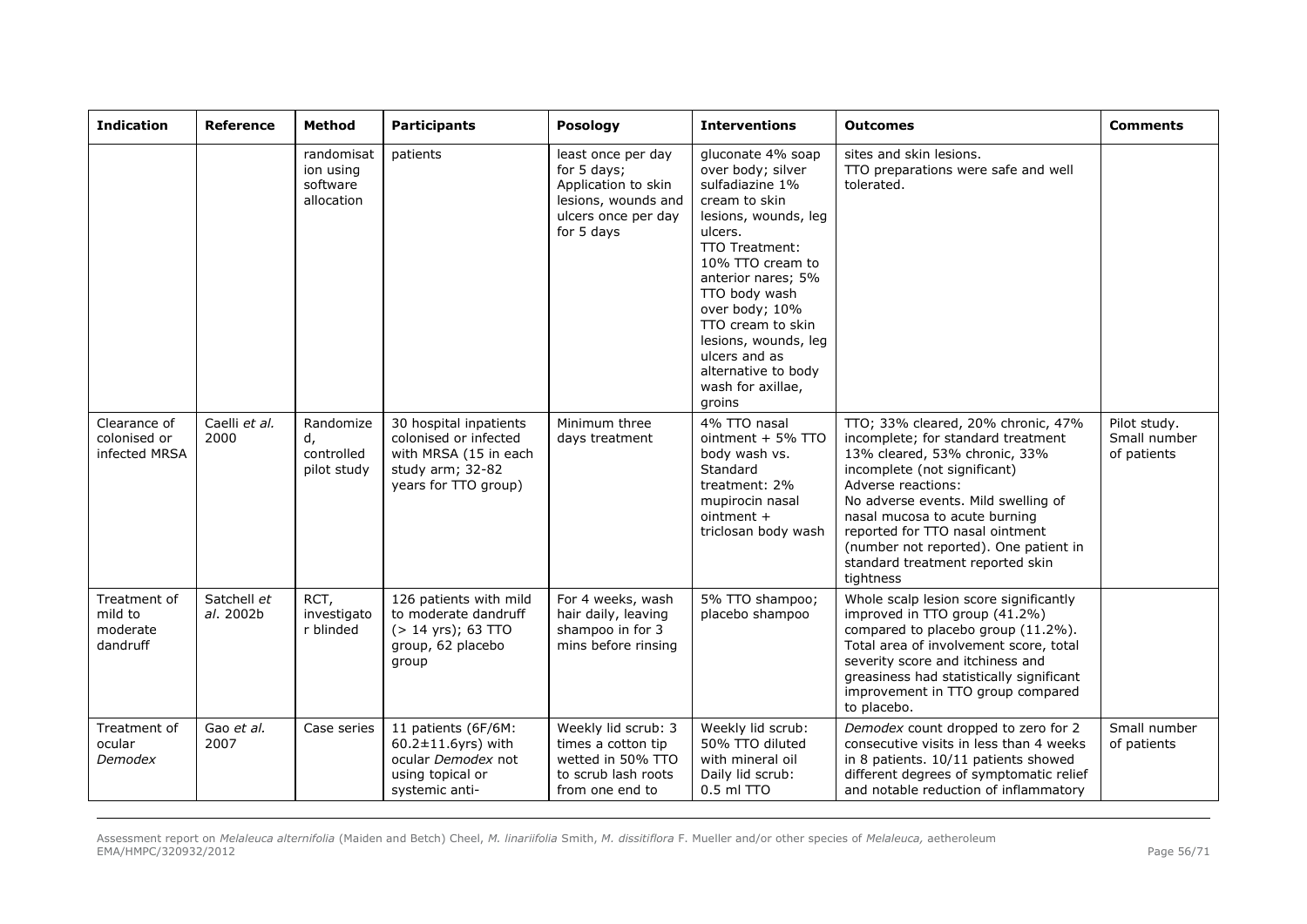| <b>Indication</b>                                                            | <b>Reference</b>   | Method                    | <b>Participants</b>                                                                                                                                             | Posology                                                                                                                                                                                                                                                                                                                                               | <b>Interventions</b>                                            | <b>Outcomes</b>                                                                                                                                                                                                                                                                                                                                                                          | <b>Comments</b> |
|------------------------------------------------------------------------------|--------------------|---------------------------|-----------------------------------------------------------------------------------------------------------------------------------------------------------------|--------------------------------------------------------------------------------------------------------------------------------------------------------------------------------------------------------------------------------------------------------------------------------------------------------------------------------------------------------|-----------------------------------------------------------------|------------------------------------------------------------------------------------------------------------------------------------------------------------------------------------------------------------------------------------------------------------------------------------------------------------------------------------------------------------------------------------------|-----------------|
|                                                                              |                    |                           | inflammatory and<br>antibacterial<br>medications before TTO<br>scrub.                                                                                           | other as 1 stroke. 6<br>strokes applied. Dry<br>cotton tip used to<br>remove excess 5<br>mins later.<br>Reapplication after<br>5 mins.<br>Daily lid scrub:<br>With eyes closed,<br>lids massaged with<br>TTO shampoo and<br>water for 3-5<br>minutes, medium<br>pressure then<br>rinsed with water.<br>Twice daily for 1<br>month, then once<br>daily. | shampoo mixed<br>with tap water<br>(Kato Sales,<br>Florida).    | signs. Significant visual improvement<br>in 6 of 22 eyes was associated with<br>stable lipid tear film<br>Adverse reactions: The weekly office<br>lid scrub with 50% TTO resulted in mild<br>irritation in 6 patients and moderate<br>irritation in 3 patients. Patients'<br>symptoms were relieved, ocular<br>surface inflammation resolved and lipid<br>tears film stability improved. |                 |
| Treatment of<br>various<br>gynaecological<br>conditions                      | Peña<br>1962       | Open,<br>uncontrolle<br>d | 96 trichomonal<br>vaginitis,<br>4 Candida albicans<br>vaginitis,<br>20 nulliparous cervicitis<br>from Trichomonas<br>vaginalis,<br>10 chronic<br>endocervicitis | vaginal canal<br>washed for 30 sec<br>then tampon left in<br>place for 24 hours -<br>weekly treatment                                                                                                                                                                                                                                                  | Treatment: TTO<br>40% in solution                               | Cured and healed cervicitis in<br>10 patients after 4 weekly treatments<br>Effective concentration found to be<br>20% solution of TTO<br>Adverse reactions: No irritation, mild<br>drying effect.                                                                                                                                                                                        |                 |
| Treatment of<br>vaginal<br>discharge<br>typical of<br>anaerobic<br>vaginosis | Blackwell<br>19912 | Case study                | 40 year old woman                                                                                                                                               | 5 day application in<br>form of TTO vaginal<br>pessaries                                                                                                                                                                                                                                                                                               | Vaginal pessary<br>containing TTO<br>in a vegetable oil<br>base | Vaginal secretions normal                                                                                                                                                                                                                                                                                                                                                                |                 |
| Vaginal<br>infections<br>associated<br>with Candida<br>albicans              | Belaiche<br>1985a  | Open, non-<br>controlled  |                                                                                                                                                                 | 90 days daily<br>application in form<br>of a TTO vaginal<br>capsule every night<br>before sleeping;                                                                                                                                                                                                                                                    | Vaginal capsule<br>containing TTO<br>0.2 g                      | 23 out of 27 patients showed a<br>complete cure. Remaining patients had<br>moderate improvement of discharge.<br>Candida albicans disappeared in 21<br>patients, 4 of them had to continue the<br>treatment due to the persistence of<br>leucorrhea. Biological examinations<br>showed the disappearance of Candida                                                                      |                 |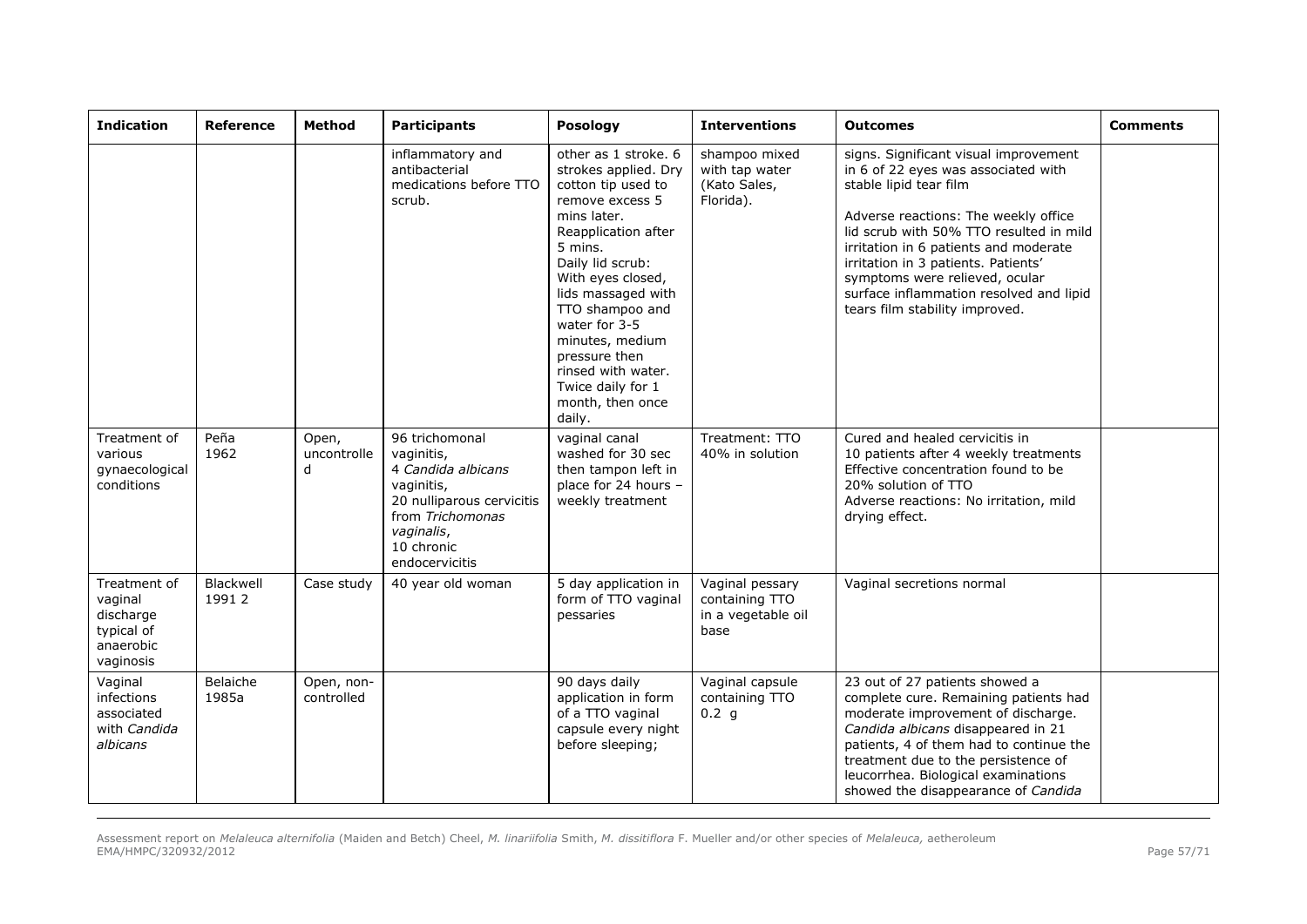| <b>Indication</b>                  | Reference              | Method     | <b>Participants</b> | <b>Posology</b>                                                                                                             | <b>Interventions</b>                                                                                                                                                                  | <b>Outcomes</b>                                                                                                                                          | <b>Comments</b> |
|------------------------------------|------------------------|------------|---------------------|-----------------------------------------------------------------------------------------------------------------------------|---------------------------------------------------------------------------------------------------------------------------------------------------------------------------------------|----------------------------------------------------------------------------------------------------------------------------------------------------------|-----------------|
|                                    |                        |            |                     |                                                                                                                             |                                                                                                                                                                                       | albicans in 21 patients.<br>Adverse reactions: One out of 28<br>patients experienced vaginal burning<br>sensation and withdrew from study.               |                 |
| Treatment of<br>warts on<br>finger | Millar &<br>Moore 2008 | Case study | Seven yr old girl   | TTO applied with<br>sterile cotton wool<br>swabs to each<br>lesion, each<br>evening after<br>bathing and prior to<br>sleep. | 100% TTO.<br>Previously used<br>salicylic acid<br>$(12\%w/w)$ and<br>lactic acid (4%<br>w/w) resulting in<br>temporary removal<br>of warts but they<br>recurred in greater<br>numbers | After 5 days, all warts reduced in size.<br>After a further 7 days, no evidence of<br>warts and complete re-epithelialisation.<br>No recurrence to date. |                 |

TTO – Tea Tree Oil, RCT – Randomised Controlled Trial, F – female, M – male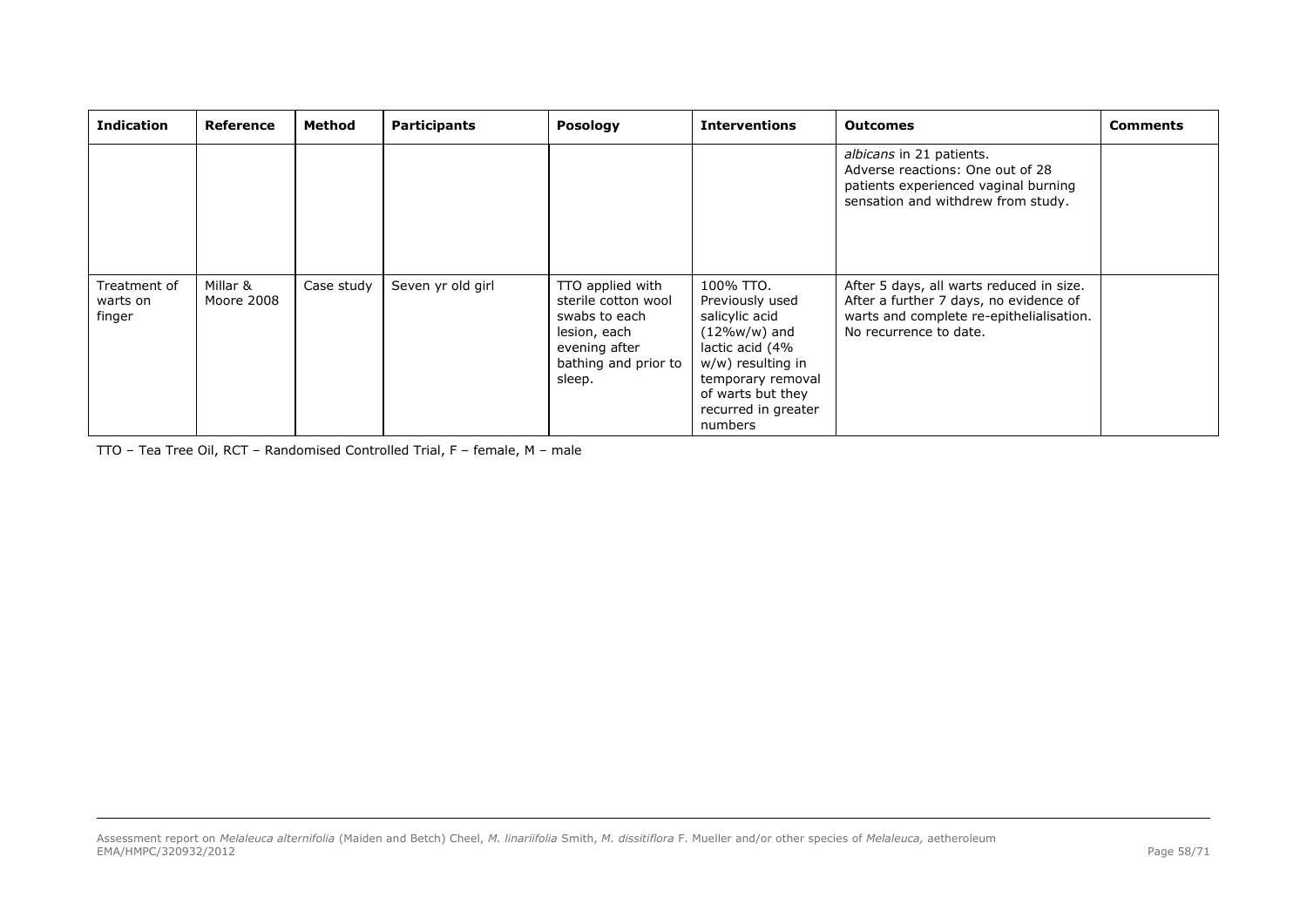# <span id="page-58-0"></span>*4.2.2.3. Clinical studies conducted with combinations containing TTO*

### **Mycosis**

### Treatment of toenail onychomycosis with 2% butenafine and 5% TTO in cream

The objective of a randomised, double-blind, placebo-controlled study was to examine the clinical efficacy and tolerability of 2% butenafine hydrochloride and 5% TTO incorporated in a cream to manage toenail onychomycosis in a cohort. Sixty outpatients (39 M, 21 F) aged 18–80 years (mean 29.6) with 6–36 months duration of disease were randomised to two groups (40 and 20), active and placebo. Patients were shown how to apply the trial medication at home three times a day topically for 7 days. After 16 weeks, 80% of patients using medicated cream were cured, as opposed to none in the placebo group. Four patients in the active treatment group experienced subjective mild inflammation without discontinuing treatment. During follow-up, no relapse occurred in cured patients and no improvement was seen in medication-resistant and placebo participants (Syed *et al*. 1999).

*Assessor's comment: this is randomised, double-blind, placebo-controlled study showing efficacy of a combination of TTO (5%) with 2% butenafine hydrochloride incorporated in a cream in management of toenail onychomycosis.*

#### **Halitosis**

## Reduction of Mouth Malodour and Volatile Sulphur Compounds in Intensive Care Patients using an Essential Oil Mouthwash

A study was carried out to explore the effect of an essential oil solution on levels of malodour and production of volatile sulphur compounds (VSC) in patients nursed in intensive care unit. Thirty two patients received 3 min of oral cleaning using an essential oil solution (mixture of TTO, peppermint, *Mentha piperita* and lemon, *Citrus limon*) on the first day, and benzydamine hydrochloride on the second day. Two trained nurses measured the level of malodour with a 10 cm visual analogue scale (VAS) and VSC with a Halimeter before (Pre), 5 min after (Post I) and 1 h following treatment (Post II). The level of oral malodour was significantly different following the essential oil session, and differed significantly between two sessions at Post I ( $p < 0.005$ ) and Post II ( $p < 0.001$ ). Differences between the two sessions were significant (benzydamine hydrochloride,  $p < 0.001$ ; essential oil,  $p < 0.001$ ) in the level of VSC and significantly lower in the essential oil session than benzydamine hydrochloride at the Post II ( $p < 0.05$ ). These findings suggest that mouth care using an essential oil mixture of diluted TTO, peppermint and lemon may be an effective method to reduce malodour and VSC in intensive care unit patients (Hur *et al*. 2007).

*Assessor's comment: These studies suggests that TTO, alone or in combination, probably due to its antimicrobial activity against oral microorganisms, can be useful to fight halitosis.* 

#### A Clinical Study: *Melaleuca*, Manuka, *Calendula* and Green Tea Mouth Rinse

A mouthwash (IND 61,164) containing essential oils and extracts from four plant species (*Melaleuca alternifolia*, *Leptospermum scoparium*, *Calendula officinalis* and *Camellia sinensis*) was tested. The study aimed to evaluate the safety, palatability and preliminary efficacy of the rinse. Fifteen subjects completed the Phase I safety study. Seventeen subjects completed the Phase II randomised placebocontrolled study. Plaque was collected, gingival and plaque indices were recorded (baseline, 6 weeks, and 12 weeks). The relative abundance of two periodontal pathogens (*Actinobacillus actinomycetemcomitans*, *Tanerella forsythensis*) was determined utilizing digoxigenin-labelled DNA probes. ANCOVA was used at the  $p = 0.05$  level of significance. Two subjects reported a minor adverse event. One subject withdrew from the study. Several subjects objected to the taste of the test rinse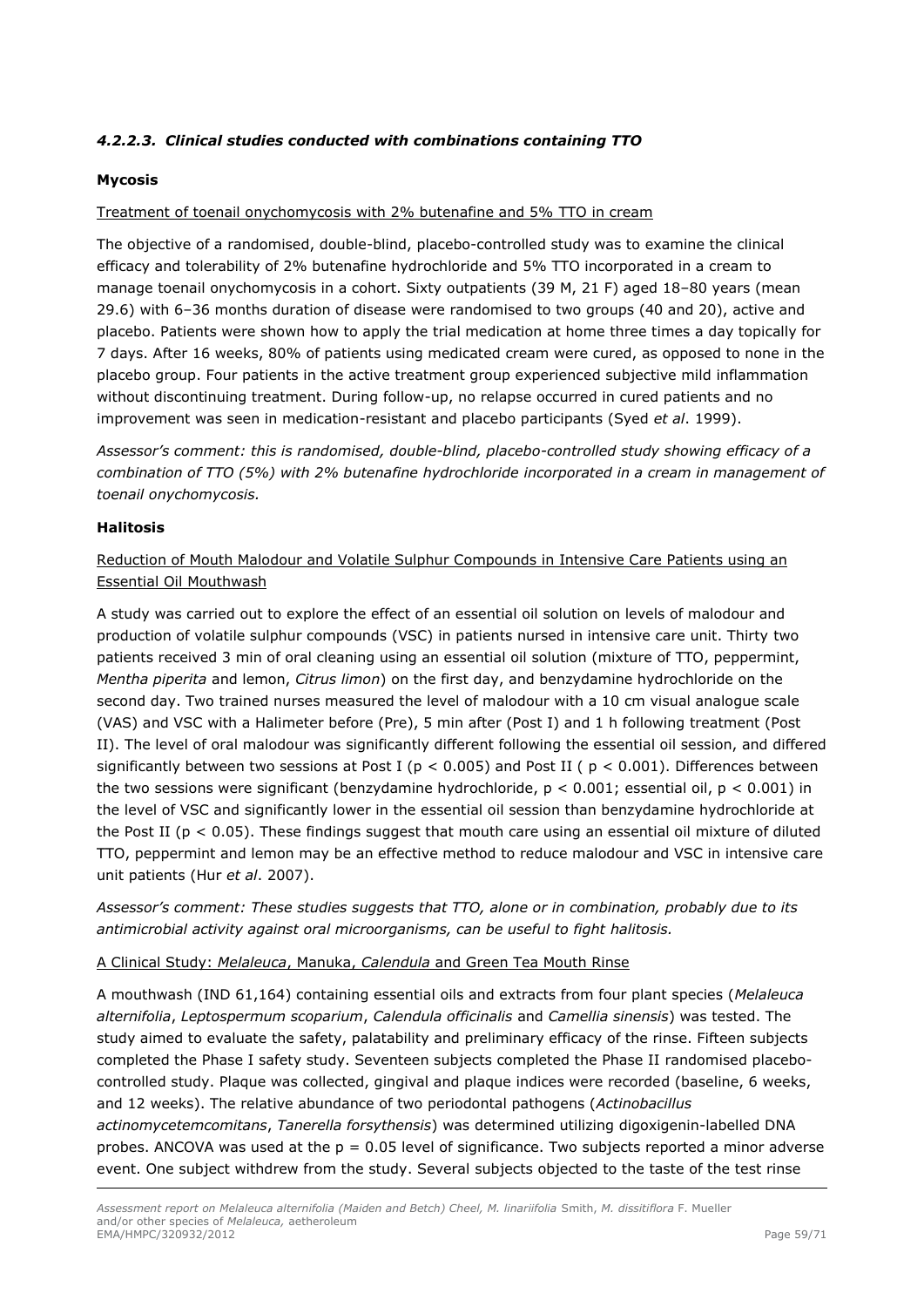but continued treatment. Differences between gingival index, plaque index or relative abundance of either bacterial species did not reach statistical significance when comparing nine placebo subjects with eight test rinse subjects. Subjects exposed to the test rinse experienced no abnormal oral lesions, altered vital signs, changes in liver, kidney, or bone marrow function. The authors concluded that larger scale studies would be necessary to determine the efficacy and oral health benefits of the test rinse (Lauten *et al*. 2005).

*Assessor's comment: a preliminary study on a small number of patients showing positive effects of mouth rinse containing TTO in combination with Manuka, Calendula and Green Tea.*

## **Pediculosis**

An ex vivo, assessor blind, randomised, parallel group, comparative efficacy trial of the ovicidal activity of three pediculicides after a single application - TTO and lavender oil, eucalyptus oil and lemon TTO, and a "suffocation" pediculicide

Components to the clinical efficacy of pediculicides are: (i) efficacy against the crawling stages (lousicidal efficacy); and (ii) efficacy against the eggs (ovicidal efficacy). Lousicidal efficacy and ovicidal efficacy are confounded in clinical trials. A trial was specially designed to rank the clinical ovicidal efficacy of pediculicides. Eggs were collected, pre-treatment and post-treatment, from subjects with different types of hair, different coloured hair and hair of different length.

Subjects with at least 20 live eggs of *Pediculus capitis* (head lice) were randomised to one of three treatment-groups: a TTO and lavender oil pediculicide (TTO/LO); an eucalyptus oil and lemon TTO pediculicide (EO/LTTO); or a "suffocation" pediculicide. Pre-treatment: 10 to 22 live eggs were taken from the head by cutting the single hair with the live egg attached, before the treatment (total of 1,062 eggs). Treatment: The subjects then received a single treatment of one of the three pediculicides, according to the manufacturers' instructions. Post-treatment: 10 to 41 treated live eggs were taken from the head by cutting the single hair with the egg attached (total of 1,183 eggs). Eggs were incubated for 14 days. The proportion of eggs that had hatched after 14 days in the pretreatment group was compared with the proportion of eggs that hatched in the post-treatment group. The primary outcome measure was % ovicidal efficacy for each of the three pediculicides.

Seven hundred twenty two subjects were examined for the presence of eggs of head lice. Ninety two of these subjects were recruited and randomly assigned to: the "suffocation" pediculicide ( $n = 31$ ); the  $TTO/LO$  (n = 31); and the EO/LTTO (n = 30 subjects). The group treated with EO/LTTO had an ovicidal efficacy of 3.3% (SD 16%) whereas the group treated with TTO/LO had an ovicidal efficacy of 44.4% (SD 23%) and the group treated with the "suffocation" pediculicide had an ovicidal efficacy of 68.3% (SD 38%).

Ovicidal efficacy varied substantially among treatments, from 3.3% to 68.3%. The "suffocation" pediculicide (68.3% efficacy against eggs) and the TTO/LO (44.4% efficacy against eggs) were significantly more ovicidal than EO/LTTO (3.3%) (P < 0.0001). The "suffocation" pediculicide and TTO/LO are also highly efficacious against the crawling-stages. Thus, the "suffocation" pediculicide and TTO/LO should be recommended as first line treatments (Barker & Altman 2011).

*Assessor's comment: this study shows the efficacy of a combination of TTO with lavender oil as pediculicide.*

# <span id="page-59-0"></span>*4.3. Clinical studies in special populations (e.g. elderly and children)*

No significant study has been performed in special populations.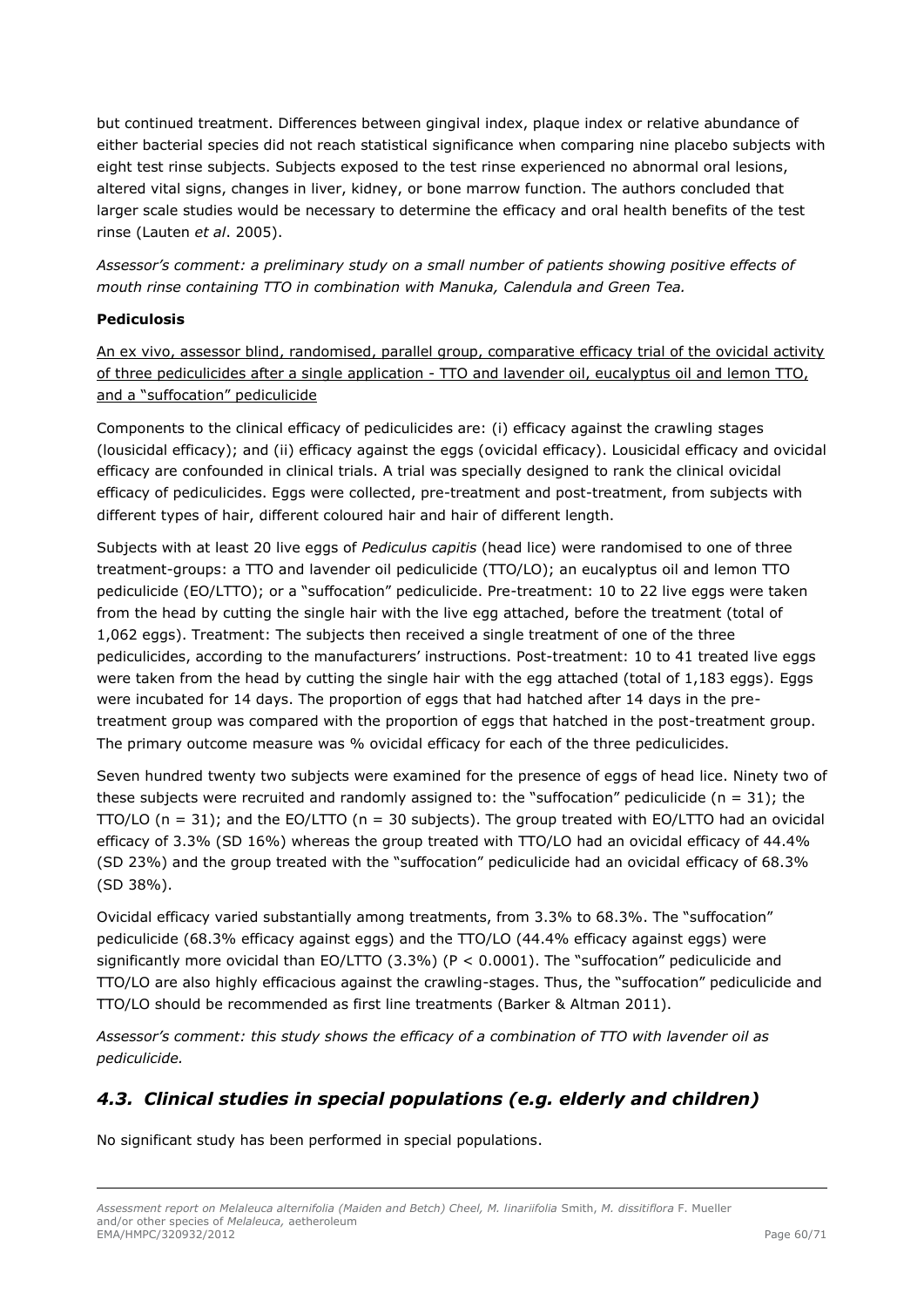# **Combination of Essential Oil of Melaleuca alternifolia and Iodine in the treatment of Molluscum Contagiosum in children.**

A randomized double blinded placebo controlled three arm study, with intention to treat analysis, was performed in children for the treatment of molluscum contagiosum viral infection, which is a common benign childhood condition and is increasingly found as a sexual transmitted disease in adults. Fiftythree children (mean age 6.3+5.1 years) were randomised and treated with twice a day topical application of either a combination of 75% V/V TTO, canola oil and organically bound iodine in a proprietary formulation (TTO-I – 19 patients), TTO an canola oil in the same proportion (18 patients), or the same organically bound iodine alone in a vehicle of canola oil as control (I - 16 patients). The concentration of iodine both in the control preparation and in the TTO-I was 35 µmolar. The treatment consisted in the application of 4 µl medication on each molluscum lesion twice a day for 30 days or until all lesions had resolved, if this required less than 30 days, and was considered successful if lesions completely cleared or were reduced in number by greater than 90%. Forty-eight children were available for follow up at the end of 30 days, being lost 2 children in both the I and TTO group and 1 in the TTO-I group. Best results were shown in the TTO-I group were 11 children had total resolution and 5 had a reduction in the number of lesions greater than 90% with a total of 16 patients meeting the study criteria for the treatment success. In the TTO group 3 patients met the criteria and only 1 in the I group. Since adverse effect were limited to a small amount of redness around the base of some lesions, with no discontinued treatment due to adverse reaction, results of the study suggest a synergistic safe use of TTO and organically bound iodine in the treatment of molluscum contagiosum (Markum & Baillie 2012).

# <span id="page-60-0"></span>*4.4. Overall conclusions on clinical pharmacology and efficacy*

TTO has been widely investigated in several clinical studies, which showed its efficacy as an antiseptic in various conditions.

Two RCT conducted in different countries support the ability of a 5% TTO gel to ameliorate lesions in the treatment of mild to moderate acne vulgaris (Enshaieh *et al*. 2007, Bassett *et al*. 1990). Another study conducted by Feinblatt (1960) is insufficient to show the efficacy of 100% TTO for the treatment of furunculosis (boils) despite the positive findings.

Clinical trials support the efficacy versus placebo of 50% and 25% TTO solutions in the treatment of interdigital tinea pedis (Satchell *et al*. 2002a) and the traditional use of a cream containing 10% TTO to improve symptoms of tinea pedis, but with no significant effects against the basic cause of the pathology (Tong *et al*. 1992).

A RCT showed that 100% TTO has an effect comparable to that of clotrimazole for the treatment of onychomycosis (Buck *et al*. 1994). Another RCT (Syed *et al*. 1999) did not show effects of TTO in onychomycosis, but information are lacking on the TTO concentration of the cream used in the study.

The use of TTO for the reduction of yeast and fungal infections was studied in various clinical trials conducted by different investigators, but in some studies information on the TTO content of the preparation used is not provided (Jandourek *et al*. 1998, Vazquez & Zawawi 2002) and in the other studies the number of patients or the study design cannot be considered supportive for the wellestablished use (Catalán *et al*. 2008, Belaiche 1985a, Belaiche 1985b).

Two RCT (Dryden 2004, Caelli *et al*. 2000) and one open controlled pilot study (Enshaieh *et al*. 2007, Bassett *et al*. 1990) conducted by different investigators showed that different concentrations (3.3- 10%) of TTO may influence positively wound healing through its antimicrobial activity and clearance of MRSA.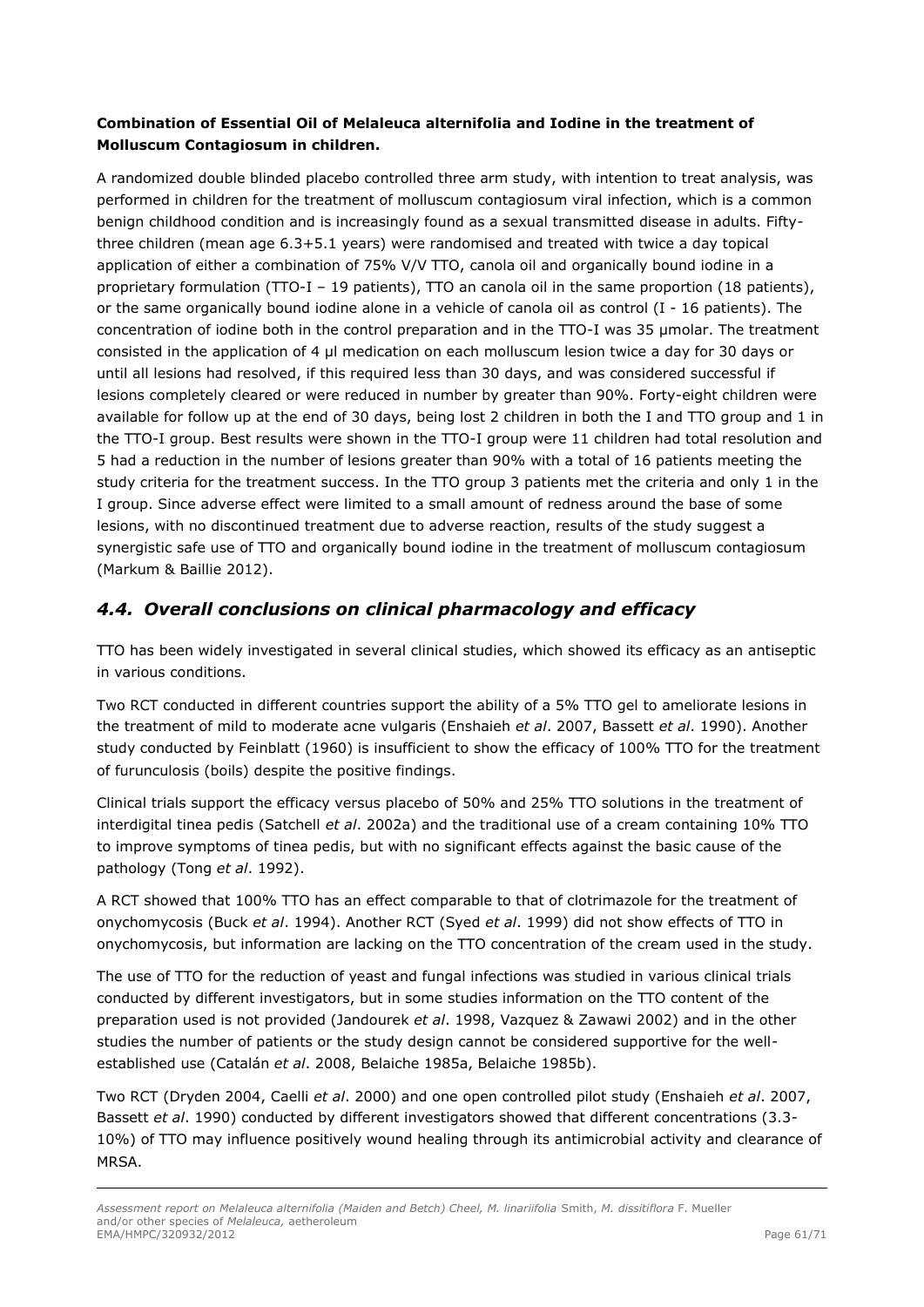Clinical studies for the relief of the symptoms associated with a variety of oral cavity diseases or for the prevention of dental plaque growth support the use and antimicrobial activity of various TTO preparations (TTO commercial oral solutions, 6% TTO in aqueous gel, 0.34% TTO dispersed in milk and diluted with water, 2.5% TTO gel) but they were performed in a too small number of patients or showed no significant results (Jandourek *et al*. 1998, Vazquez & Zawawi 2002, Catálan *et al*. 2008, Groppo *et al*. 2002, Arweiler *et al*. 2000, Soukoulis & Hirsch 2004).

The clinical study on the use of TTO for the treatment of ocular *Demodex* (Gao *et al*. 2007) provides an interesting hypotesis for further investigation.

Clinical investigations on the use in vaginitis, cervicitis and endocervicitis gives only a very low level of evidence, insufficient to support the use of any formulation tested (Peña 1962, Blackwell 1991, Belaiche 1985a).

# <span id="page-61-0"></span>**5. Clinical Safety/Pharmacovigilance**

# <span id="page-61-1"></span>*5.1. Overview of toxicological/safety data from clinical trials in humans*

Most of the clinical studies in which skin irritations and allergies were demonstrated utilized 1% TTO preparations thus indicating that commonly used topical concentrations are likely to elicit allergic responses in susceptible individuals. Because of demonstrated systemic toxic effects, TTO should never be used internally. In 2005, Nielsen reviewed the reported toxicity of TTO and its major components and derived an estimated NOAEL for whole TTO of 330 mg/kg b.w. based on component data with a worst case scenario of 117 mg/kg b.w. (Nielsen 2005).

# **Skin Irritation**

In a recent review, Hammer *et al.* (2006) reported the results of a number of publications on human patch testing with TTO. The results of these studies are summarised in the **Table 6**. Undiluted TTO has been reported to cause skin irritation in a small proportion of subjects (generally <5%). The irritation potential of TTO may be related to the age of the oil, with aged oils (presumably containing higher levels of peroxides and degradation products such as ascaridol) displaying a greater incidence of irritation.

| <b>Test substance</b>                                                                                                                                                                             | No of subjects | <b>Results</b>                                                                                                                                                                                                                                                                                       | Study                                   |
|---------------------------------------------------------------------------------------------------------------------------------------------------------------------------------------------------|----------------|------------------------------------------------------------------------------------------------------------------------------------------------------------------------------------------------------------------------------------------------------------------------------------------------------|-----------------------------------------|
| Ten different samples of<br>undiluted TTO applied under<br>occlusive conditions for 48<br>hours.                                                                                                  | 219            | The prevalence of marked irritancy to<br>100% TTO ranged from 2.4% to 4.3%.<br>Any level of irritancy (mild and marked)<br>ranged from 7.2 to 10.1%.                                                                                                                                                 | Greig et al. 1999                       |
| Undiluted TTO and 25% TTO in<br>cream, 25% TTO in ointment,<br>25% TTO in gel, 5% TTO in<br>cream and 5% $TTO + 5%$<br>synergist in cream. Applied<br>under occlusive conditions for<br>48 hours. | 311            | Subjects were treated daily for a three<br>week period during the induction phase<br>of a sensitisation study. Mean irritancy<br>score of 0.25 for undiluted TTO. The<br>incidence of irritation with undiluted TTO<br>was 5.5%. Formulations containing 25%<br>or lower of TTO were non-irritating. | Altman 1991<br>Aspres & Freeman<br>2003 |

### **Table 6: Skin irritation potential of TTO in humans**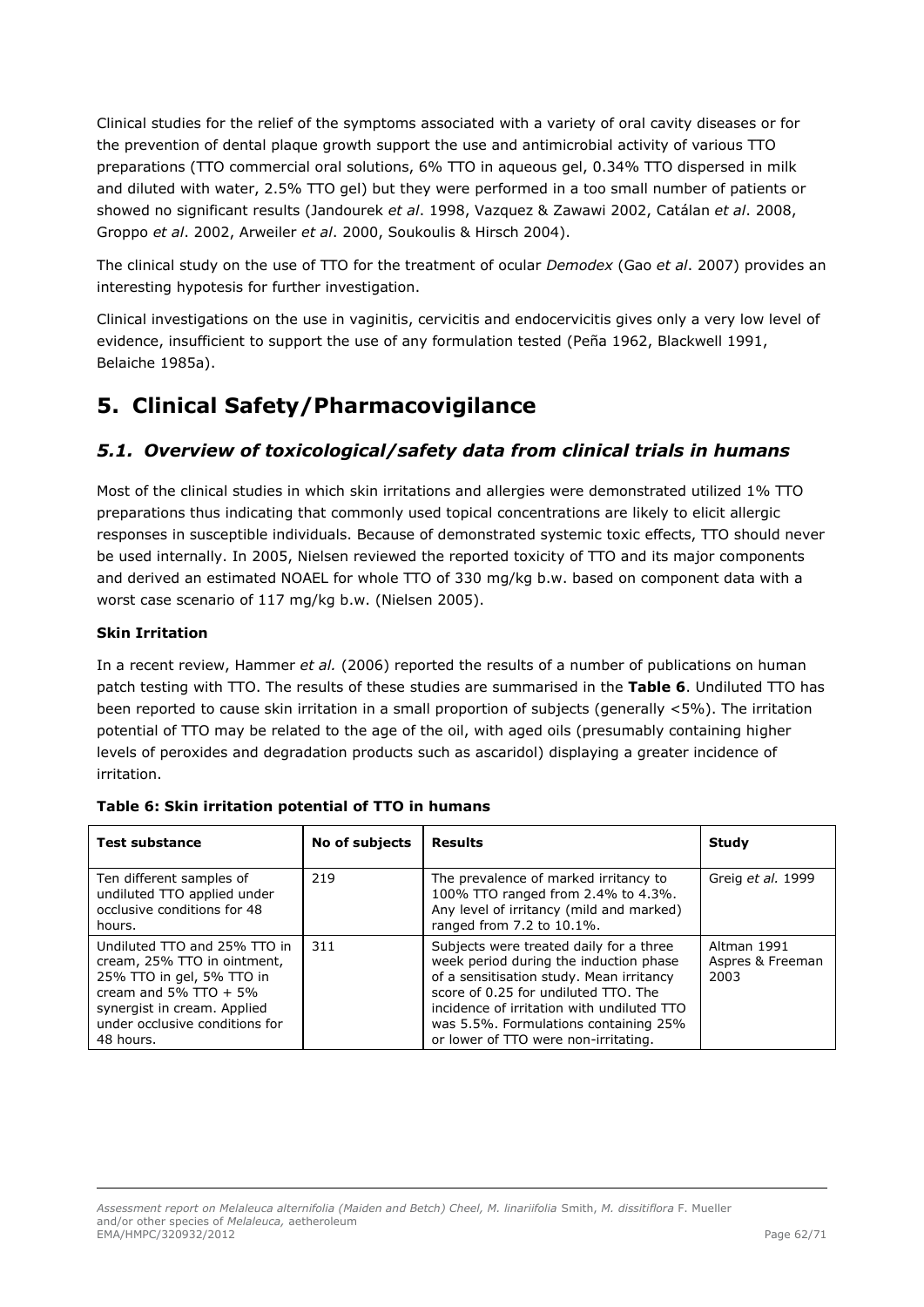| <b>Test substance</b>                                                                                                                           | <b>No of subjects</b> | <b>Results</b>                                                                                                                                                                                                                                                                                                                                     | Study             |
|-------------------------------------------------------------------------------------------------------------------------------------------------|-----------------------|----------------------------------------------------------------------------------------------------------------------------------------------------------------------------------------------------------------------------------------------------------------------------------------------------------------------------------------------------|-------------------|
| TTO at $10\%$ (in pet.) and $5\%$<br>in a commercial lotion and 4<br>other formulations. Applied<br>under occlusive conditions for<br>48 hours. | 217                   | 10% TTO (in pet.) did not cause<br>irritation. The 5% lotion caused irritation<br>in 44 subjects (20%). The 4 formulations<br>tested on 160 subjects caused 5 weak<br>reactions (3.1%). All test samples<br>contained the same source of TTO. The<br>other components in the formulation<br>influence the incidence and severity of<br>irritation. | Veien et al. 2004 |

## **Sensitisation**

Greig *et al.* (2002) investigated the allergic reaction threshold using occluded patch testing in eight subjects previously confirmed to be sensitised to TTO. The reaction threshold concentrations for TTO were highly variable and were found to occur at 0.5% in one subject, while still being somewhat doubtful at 10% in one other subject. The lowest concentration able to induce a level 1-3 response in the other volunteers fell between these: 1% (one person), 2% (three people) and 5% (two people). In the same subjects, 11 individual components of TTO were also tested. The TTO components that caused reactions in pre-sensitised individuals were p-cymene, terpinolene, α-terpinene and γterpinene. The authors commented that they had concerns that the oil samples may have become oxidised within the duration of the study.

## **Elicitation**

The elicitation studies generally demonstrate that the threshold for elicitation of allergic reactions in subjects sensitised to tea tree are >2% in the majority of sensitised subjects. Friedman & Moss (1985) suggested that when induction conditions are severe then the elicitation threshold is low. When induction occurs under mild conditions (as is the case with TTO) much higher exposures are required to elicit an allergic reaction and allergic reaction may not occur as long as exposure remains low.

### **Induction**

A test on human volunteers using a low dose but highly maximized conditions failed to produce sensitisation reactions. A Kligman Human Maximization test was conducted on 1% TTO in petrolatum in 22 healthy male and female volunteers. The test material was applied under occlusion to the same site on the volar forearm of all subjects for 5 alternate-day 48-hour periods. The patch site was pretreated for 24 hours with 5% aqueous SLS under occlusion for the initial patch only. Following a 10-14 day rest period, a challenge patch of the test material was applied to a fresh site for a 48-hour period under occlusion. Prior to challenge, 5% SLS was applied to the test site for 30 minutes under occlusion on the left side of the back whereas the test materials were applied without SLS treatment on the right side. A fifth site challenged with petrolatum served as a control (RIFM 1802).

### *Clinical Diagnostic Studies*

Two cases of contact dermatitis associated with the application of TTO have been reported by Apted (1991). The use of a vehicle and other aspects of the patch testing were not discussed however, positive patch tests were apparently obtained.

A TTO hand-wash was provided for staff in the intensive care unit of a major hospital. A 45-year-old nurse developed raised red lesions at sites of contact within 5 min of application. This reaction occurred on 3 separate occasions, the lesions persisting for at least 36 h. Previously, she had regularly used a shampoo containing TTO at home without adverse effects. Patch testing was performed (using IQ chambers) on 3 separate occasions over several months, firstly on the outer upper arm and then on the upper back. There was no response to 10 different samples of 10% TTO tested at 10%. When the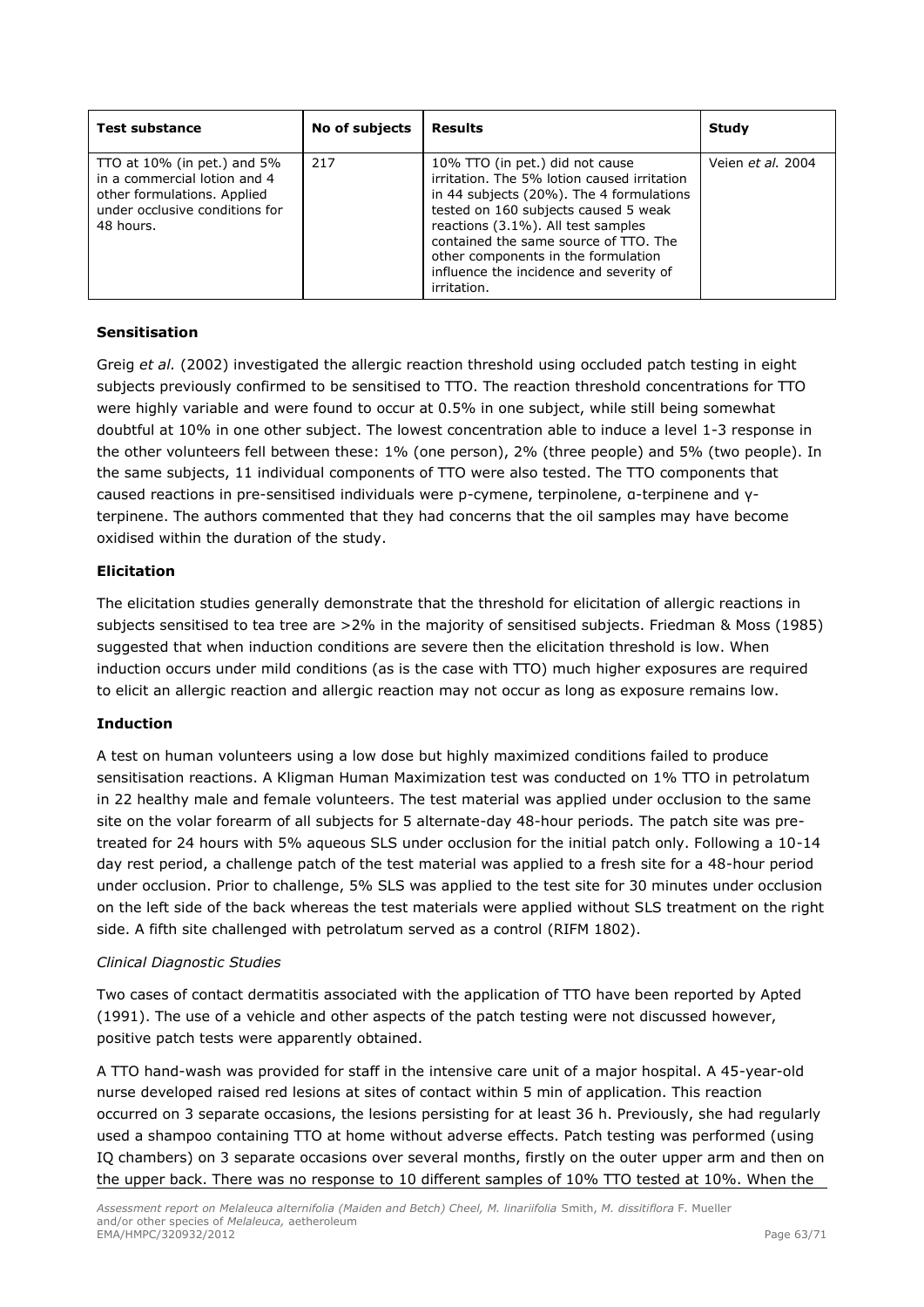TTO used in the manufacture of the handwash was tested at the concentration in the product (3%) there was no reaction. When tested at 100% however, the 10 samples of TTO produced reactions on 2 occasions. Mild erythema and pruritus also occurred with 6 of the 10 oils on 1 occasion and with 4 on the other. On the 2nd occasion, one oil caused erythema and oedema. She also gave vesicular responses to 3 metals (potassium dichromate, cobalt chloride, and nickel sulfate) (Greig *et al.* 1999).

Two professional aroma therapists with suspected allergic contact dermatitis after having handled a variety of essential oils in the course of their work were patch tested with a total of 60 and 22 oils, respectively. Occluded patches with the oils including TTO at 2% diluted in white petrolatum, were applied for 48 hours. In one of these patients a positive  $(++)$  reaction was observed to this oil. It is not clear how many other oils produced positive reactions in this patient (Dharmagunawardena *et al.* 2002).

A 46-yr-old man applied pure TTO to a superficial abrasion on his left leg. Within a few days, the treated area became red and itchy. Applications of TTO were stopped, but the eruption became generalized, with urticarial plaques and atypical targets. A skin biopsy from a target-like lesion showed a spongiotic dermatitis. The patient then developed dermatitis under an Elastoplast® dressing used on the biopsy site. The lesions cleared with oral prednisone. Five months later, patch tests were done with the North American standard series and with TTO, hydroabietyl alcohol, abietic acid and turpentine peroxides. The patient was also tested to a drop of his own, old TTO. At day 4, the patient reacted to both TTO samples, with a stronger reaction to his own than to the fresh preparation. Positive reactions to colophony, hydroabietyl alcohol and Balsam of Peru were also noted (Khanna *et al.* 2000).

Open and closed tests on TTO at different concentrations in water were conducted on a 74-year-old man after the occurrence of blistering dermatitis from the use of a TTO containing wart paint. The patient reacted to a concentration of 1% at the closed site and at 100% at the open site. No effects were seen in 50 controls at 1% or 5% (Bhushan & Beck 1997).

A 64 year old woman with severe eczema of the ears, neck and upper chest following the use of Earex® ear drops was patch tested with the European standard, preservatives, cosmetics and the hairdressing series as well as her own products including Earex® ear drops which was positive. Further testing to the ingredients of Earex drops was conducted including 5% TTO to which she reacted. No further details provided (Stevenson & Finch 2003).

Tests were conducted on a 33-year-old woman after the occurrence of dermatitis from the use of undiluted TTO. Finn chambers and Scanpor tape were used. Reactions were assessed day 3. A positive reaction was observed (Selvaag *et al.* 1994).

In a study on the frequency of sensitisation to TTO in consecutive patients, patch tests were conducted in 10 dermatological departments. TTO gave positive reactions in 16/794 patients when tested at 5% in diethylphthalate. Of these 16 reacting patients, 12/16 pts had used TTO in the past, mainly as a treatment for herpes simplex, eczema and onychomycosis. 4/16 subjects denied any contact to TTO. 7/16 subjects also showed a positive patch test to oil of turpentine at 10% in petrolatum (Treudler *et al.* 2000).

A crystalline compound was isolated from oxidized TTO identified as 1,2,4-trihydroxymenthane by mass spectroscopy. Fifteen patients sensitive to TTO were tested epicutaneously with seven typical constituents of and two degradation products of TTO. Positive effects, 1,2,4-trihydroxymenthane was shown to be an important allergen as well as ascaridol, another degradation product of TTO. Besides 1,2,4-trihydroxymenthane and ascaridol, alpha-phellandrene, alpha-terpinene, and terpinolene were found to give positive reactions as well. The authors noted that TTO kept under practical daily conditions undergoes photo-oxidation within a short time, leading to the formation of peroxides and subsequently to the generation of degradation products. Compounds like ascaridol and 1,2,4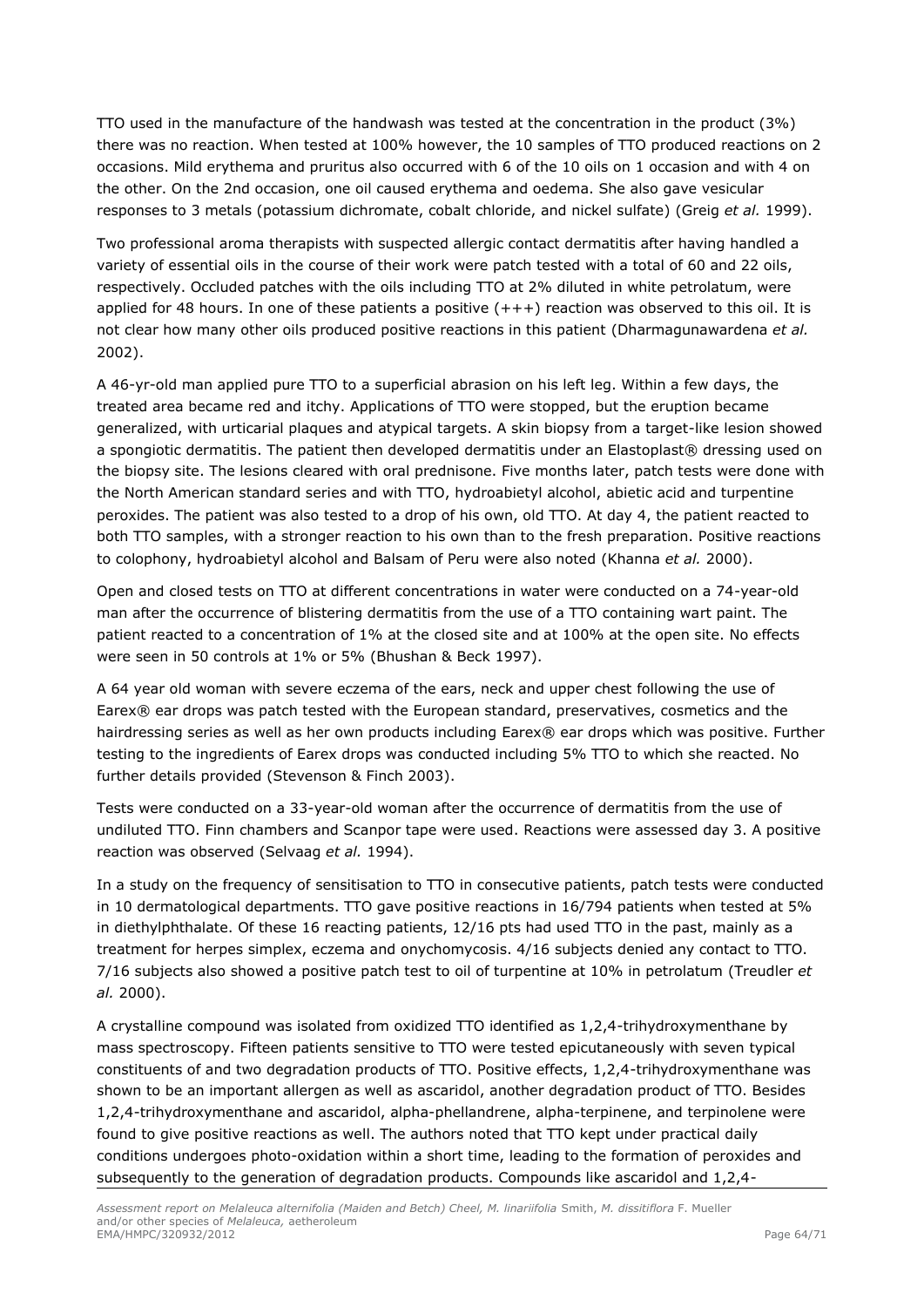trihydroxymenthane are formed. These degradation products are moderate to strong sensitizers and must be considered responsible for the induction of contact allergy developing in individuals having treated themselves with TTO (Harkenthal *et al.* 2000).

Seven male and female patients who had become sensitised to TTO were examined during a 3-year period in an outpatient dermatology clinic. They had been treating pre-existing skin conditions, which included foot fungus, dog scratches, "pimples" of the legs, insect bites and hand rashes. All patients initially had an eczematous dermatitis consisting of ill-defined plaques of erythema, oedema and scaling. In 3 patients vesciculation was also present. The patients were patch tested on their upper backs with Finn Chambers to a 1% solution TTO and solutions of 11 constituent compounds. The application time was 48 hours. Reactions were assessed at 50 hours. Control patches of ethanol, olive oil and a blank Finn Chamber were also applied. A total of 20 control patients with unrelated dermatoses were patch tested to the 1% TTO solution and 10 control patients were patch tested to solutions of 11 constituent compounds. 7 control patients were patch tested to the higher concentrations of the constituent compounds. The patch test vehicle was ethyl alcohol in all cases. All seven patients reacted to TTO at 1%. No effects were seen in 20 control subjects. Positive reactions were also seen with d-limonene, α-terpinene, aromadendrene, terpinen-4-ol, α-phellandrene, pcymene, α-pinene and terpinolene (Knight & Hausen 1994).

#### *Human Patch Tests*

There are several human patch test studies with TTO reported in the literature. These have been summarised in **Table 7**. In total, patch tests have identified 151 subjects with positive reactions to TTO among 9367 subjects. The rate of allergic reactions varies from one study to another and is between 0.6% and 2.4% (mean 1.6%). The incidence and strength of the reactions was generally higher with oxidised TTO samples. Rutherford *et al.* (2007) concluded that oxidised TTO has a sensitising capacity three times stronger than fresh TTO. This is consistent with the finding of Hausen (Hausen *et al* 1999, Hausen 2004) and the relatively high rate of positive reactions observed in patch testing of a deliberately oxidised TTO sample (Coutts *et al.* 2002).

Nielsen (2005) concluded that the prevalence of positive findings following exposure of pre-sensitised dermatological patients in the clinical studies to TTO is generally around 0.4%-0.6% (Hammer *et al.* 2006). Thus, TTO has only a weak sensitising potential among pre-sensitised people, though the present known number may be an overestimate due to problems with aged TTO (unknown peroxide levels) and selection bias in some clinical studies.

While patch testing remains a useful diagnostic tool used by Dermatologists, it has some well recognised limitations. In most studies the researchers neglect to demonstrate clinical relevance of any positive patch testing results (Lachapelle 1997). Rutherford *et al.* (2007) observed positive patch tests with TTO in 41 out of 2320 patients. However when the patients were questioned regarding prior exposure to TTO products, only 17 out of 41 reactions were of possible clinical relevance, but none could be demonstrated to have probable or definite relevance. In other words, out of the 41 patients giving a positive patch test to TTO, 24 subjects had no identified prior exposure to TTO.

False positives in the patch tests are not uncommon. False positives can occur as a result of irritancy rather than a true allergic response, particularly as TTO can cause skin irritation both in animals (Beckmann & Ippen 1998) and humans (Aspres & Freeman 2003). Similarly, false positives may result from cross-reactions where patients react to a substance which is not the substance which initially induced the allergic state. TTO is an essential oil with components that are also found in other natural substances. The phenomenon of "excited skin syndrome" has also been suggested to contribute to false positives (Maibach In Ring & Burg 1981). This phenomenon occurs when a subject shows multiple positive patch tests which cannot be reproduced when the subject is retested.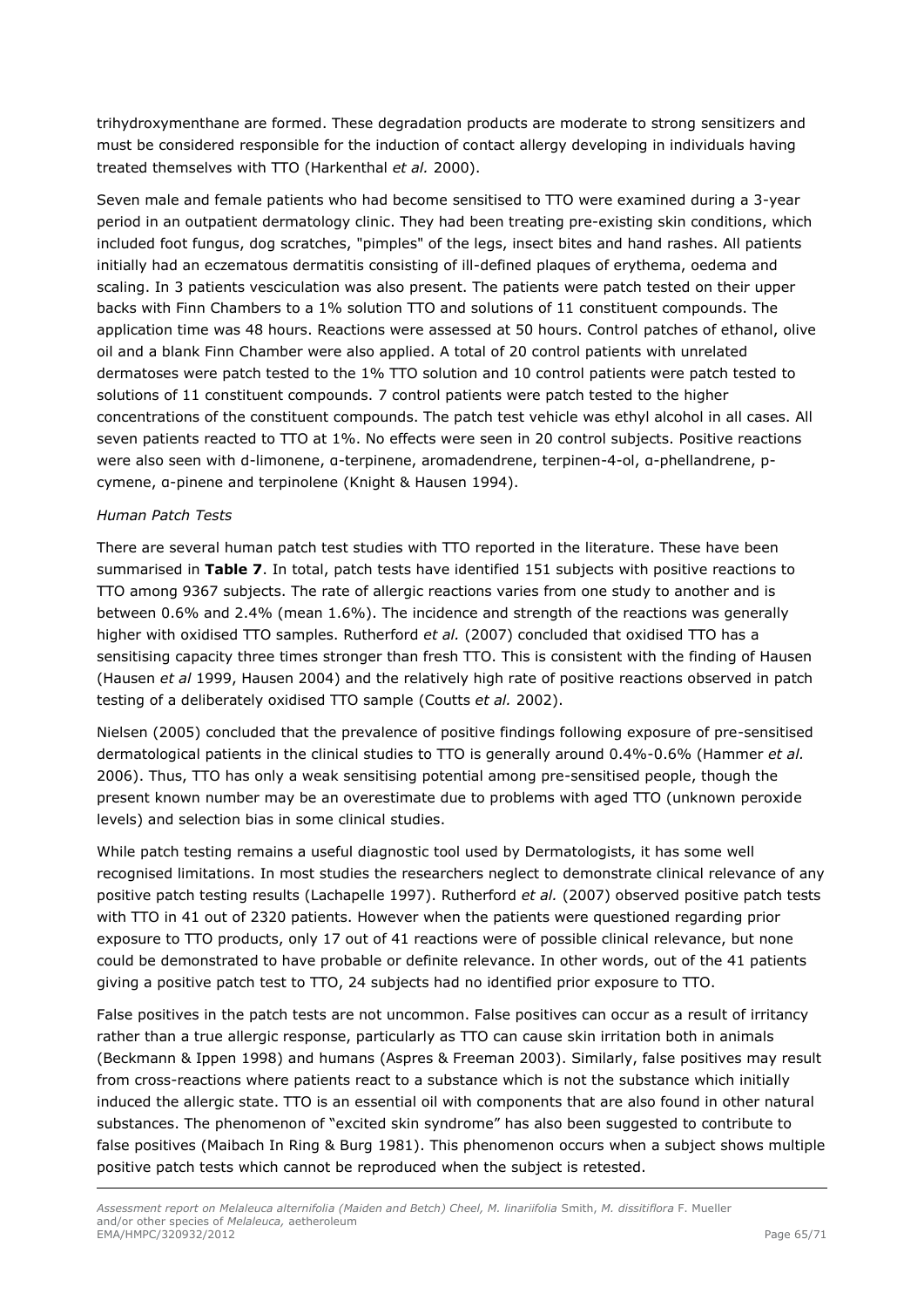It should also be noted that many of the Dermatological units obtain their samples of TTO from Chemotechnique Diagnostics have confirmed that their oil has been deliberately oxidised.

| <b>Test substance</b>                                                                                                                        | <b>Number</b><br>of<br>subjects | <b>Results</b>                                                                                                                                                                                                                                                                                                                                    | <b>Study</b>                          |
|----------------------------------------------------------------------------------------------------------------------------------------------|---------------------------------|---------------------------------------------------------------------------------------------------------------------------------------------------------------------------------------------------------------------------------------------------------------------------------------------------------------------------------------------------|---------------------------------------|
| Products containing TTO<br>were tested concentrated<br>or diluted                                                                            | 1216                            | Seven patients (0.6%) with an allergic contact<br>dermatitis due to TTO were identified. Two of<br>them also exhibited delayed type IV<br>hypersensitivity towards fragrance-mix or<br>colophony                                                                                                                                                  | Fritz et al. 2001                     |
| TTO formulations ranging<br>from 5 to 100%                                                                                                   | 28                              | 21-day RIPT resulted in 3 subjects (11%)<br>showing allergic reactions to mixtures<br>containing oxidised oils                                                                                                                                                                                                                                    | Southwell et al. 1997                 |
| Undiluted TTO and 25%<br>TTO in cream, 25% TTO in<br>ointment, 25% TTO in gel,<br>5% TTO in cream and 5%<br>$TTO + 5%$ synergist in<br>cream | 311                             | Three (1%) subjects were sensitised to TTO.                                                                                                                                                                                                                                                                                                       | Aspres & Freeman 2003                 |
| Ten different samples of<br>undiluted TTO.                                                                                                   | 219                             | Five subjects (2.3%) exhibited confirmed<br>sensitisation reactions.                                                                                                                                                                                                                                                                              | Greig et al. 1999                     |
| Undiluted TTO, and 5%,<br>1% and 0.1% of TTO in<br>petrolatum<br>Stabilised by<br>microencapsulation                                         | 725                             | Six subjects (0.8%) gave a definite reaction<br>with undiluted TTO. Another 37 subjects<br>presented equivocal to minimal reactions.<br>Serial dilutions were positive until 1%<br>concentration (one subject). There were no<br>reactions at 0.1% concentration. The authors<br>concluded that the sensitisation potential to<br>TTO was "poor". | Lisi et al. 2000                      |
| Undiluted TTO which was<br>deliberately oxidised                                                                                             | 550                             | Thirteen (2.4%) subjects with 4 considered of<br>relevance and 5 with possible relevance.                                                                                                                                                                                                                                                         | Coutts et al. 2002<br>(Abstract only) |

**Table 7: Summary of human patch test studies** 

TTO may be regarded as only a weak allergen, where it has any sensitising potential. Thus, normal inuse exposure may induce a sub-clinical allergic state which will not be elicited under normal exposure conditions but may become apparent only under occlusive patch test conditions. This is supported by the absence of any clearly documented epidemic of consumer complaints associated with TTO containing cosmetic products. This hypothesis has been proposed to explain some of the allergic responses seen in clinical studies for some fragrance ingredients (Hostynek & Maibach 2004). Furthermore, the relatively high volatility of TTO and the low dermal penetration may also explain the difference in the result obtained with diagnostic patch testing, where the dermal penetration is expected to be increased due to occlusion, and the lack of consumer complaints as demonstrated by company data.

# <span id="page-65-0"></span>*5.2. Patient exposure*

Aside from market presence and data from studies (see section 4), there are no concrete data concerning patient exposure.

# <span id="page-65-1"></span>*5.3. Adverse events and serious adverse events and deaths*

According to the data provided by ATTIA Ltd., since record keeping commenced in 1987, 23 adverse events for TTO have been recorded in Australia, corresponding to 0.8 incidents per year. As the estimated sale from 1987 is 25 million unit of bottle containing 100% TTO, the incidence appear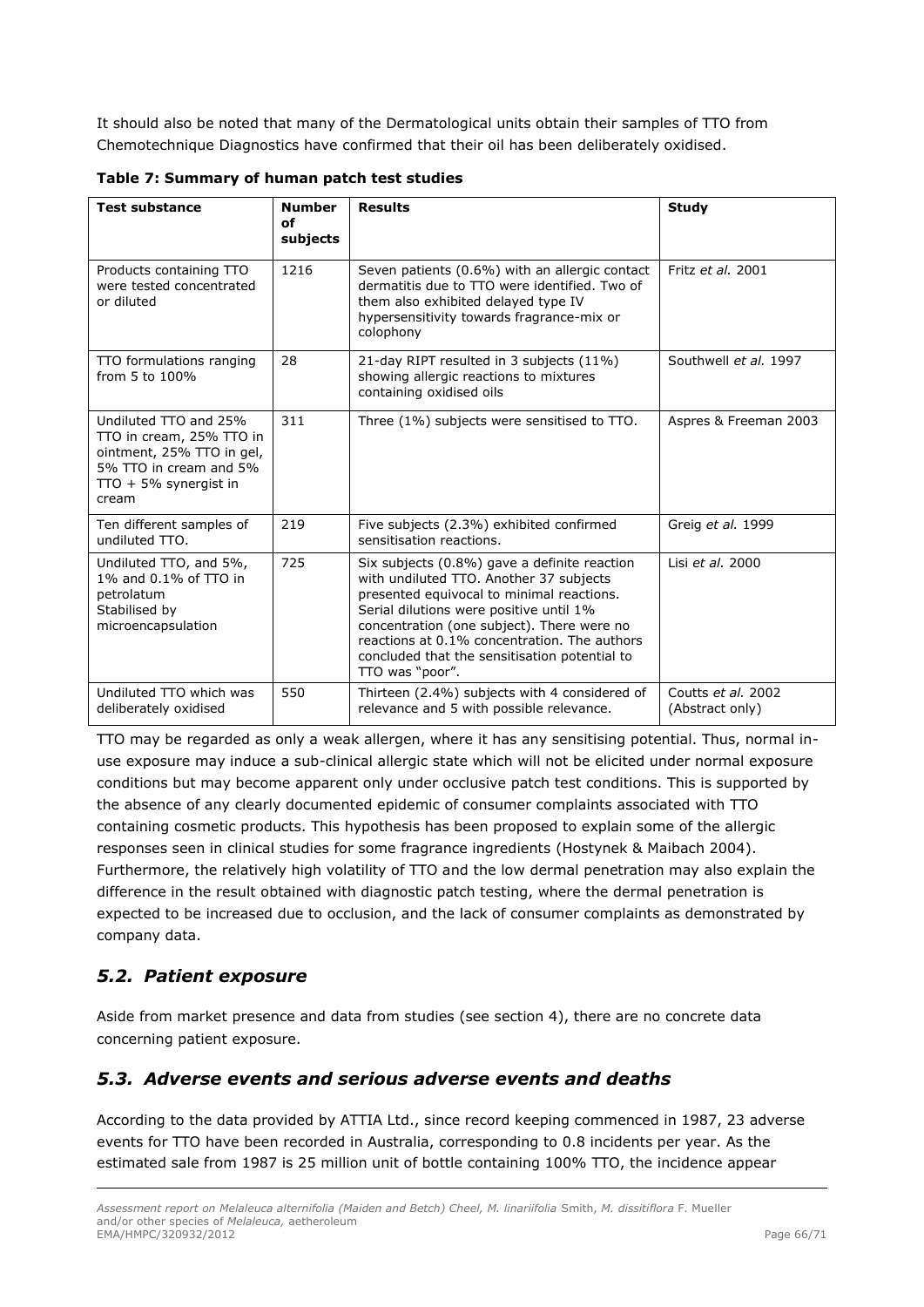extremely low. Of the 23 events reported, 6 are of identified 100% TTO, 10 product are related to formulated product of less than 100% concentration of TTO, 7 are unidentified, no concentration is reported, but TTO is 'suspected'.

#### *Cutaneous and mucosal reactions*

Adverse skin reactions like smarting pain, itch, and allergic reactions have been reported. The frequency is not known (Swedish leaflet).

Burn-like skin reactions have been reported in Denmark. The frequency is rare (<1/1000).

It is likely that the irritation potential of tea tree oil may be related to the age of the oil, with aged oils (presumably containing higher levels of peroxides and degradation products such as ascaridol) displaying a greater incidence of irritation (Australian Government – Rural Industries Research and Development Corporation 2007).

#### *Allergic reactions*

Allergic skin reactions reported in Denmark are not common ( $\geq 1/1.000$  and  $\lt 1/100$ ). Forty-six cases of allergic contact dermatitis with the use of TTO have been reported in the literature from 1991 to 2004, mostly limited to mild symptoms, such as erythema and pruritus, or eczematous plaque in the area of application; however bullous and erythema multiforme-like reactions have also been reported and, in one particular case of a 18 year female patient, linear Immunoglobulin A (IgA) disease appears to have been precipitated (Perrett *et al.* 2003, Crawford *et al.* 2004). Manifestation and location depend on the site of the application, duration of exposure and severity of the host immunological response (Crawford *et al*. 2004).

For example Varma *et al.* reported a case of vaginal application of TTO and lavender oil in a patient with concurrent severe eczema (Halcón & Milkus 2004). Bhushan & Beck (1997) reported a case of blistering dermatitis where a wart paint containing TTO had been used for a period of 4 months. The man had a positive patch test to 1% TTO, while 50 controls were negative on testing with 1% and 5% aqueous tea tree solutions. The case patient was treated with topical corticosteroids and recovered with no known sequelae (Halcón & Milkus 2004).

At the Skin and Cancer Foundation (Sydney, NSW, Australia), three of 28 normal volunteers tested strongly positive to patch testing with 25% TTO. Following further patch testing with TTO constituents, all three patients reacted strongly to two preparations containing sesquiterpenoid fractions of the oil, which supports the indication that sesquiterpenes hydrocarbons may be potent allergens and that the allergenic fraction may be reduced by removal of sesquiterpenes by fractionation and selection of genotypes with lower sesquiterpene contents. These adverse skin reactions were classified as allergic reactions rather than irritant, because erithema with market dermal oedema and itching appeared in the absence of the epidermal reaction usually seen in an irritant patch test reaction, where scaling and wrinkling of epidermis is evident (Rubel *et al.* 1998). Due to the widespread use of TTO, especially in Australia, prevalence rate for allergic contact dermatitis reactions are difficult to estimate and it seems that in Australia the prevalence is higher than in other Countries, such as for instance United States, due to the previous exposure to TTO (Crawford *et al*. 2004).

In the evaluation of patients with allergy to TTO it should be considered that they could have been exposed to several other essential oils with common chemical constituents known to be sensitizers (Crawford *et al*. 2004). Moreover, whereas fresh TTO seems to possess only a weak sensitizing potential, it is well known that oxidized constituents of TTO increase their ability to act as allergens (Harkenthal *et al*. 2000, Carson & Riley 2001, Norwegian Food Safety Authority 2012).In ten separate human patch test studies involving almost 9400 people, an average of 1.6 per cent of people showed some allergic reaction to TTO. It is known, however, that in several of the patch test studies degraded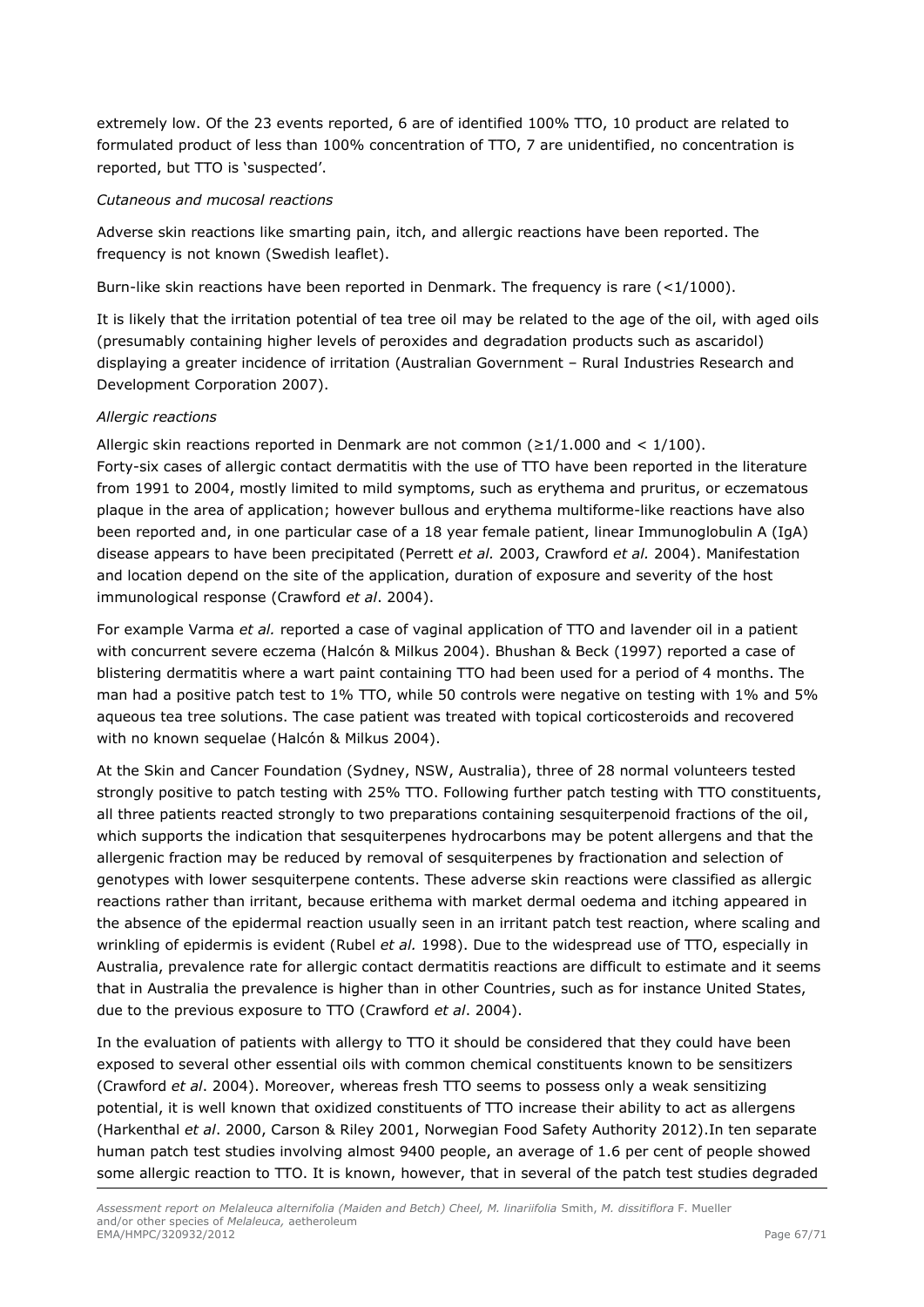tea tree oil was used to test for sensitisation. The incidence of sensitisation in the patch test studies may therefore be an overestimate due to peroxides and their degradation products in the oils tested (Australian Government – Rural Industries Research and Development Corporation 2007).

The studies generally have demonstrated that the TTO concentration at which an allergic response may be elicited is greater than 2% in the majority of sensitised subjects. Data collected by six companies that supply TTO products shows that the incidence of adverse reports is dependent on the concentration of oil, with most of the reports occurring with undiluted TTO. Overall, with records from more than 10 years covering 38 million products – many of which were full strength or high concentration tea tree oil, the incidence of adverse events reported for all tea tree oil-containing products is low (0.0016%) (Australian Government – Rural Industries Research and Development Corporation 2007.

## *Acute intoxications*

Several cases of human TTO poisoning have been reported, mostly involving the ingestion of modest volumes (N 10-25 ml) of oil. In two cases, ingestion of TTO resulted in what appeared to be systemic contact dermatitis (Carson & Riley 1998).

It has been reported the case of a patient comatose for the first 12 h and then semi-conscious for the following 36 h after ingestion of approximately half a cup of TTO. Other cases reported that two children who ingested less than 10 ml TTO became ataxic and drowsy or disorientated. Both were treated supportively and recovered fully without further complications (Carson & Riley 1998).

Ingestion of significant quantities of TTO has been described in a 17-month-old male who ingested less than 10 ml of the pure oil (100%) and developed ataxia and drowsiness (Halcón & Milkus 2004).

Accidental poisonings following TTO ingestion demonstrate that at relatively high doses, TTO causes Central Nervous System depression and muscle weakness (Jacobs & Hornfeldt 1994, Del Beccaro 1995, Morris *et al.* 2003, Elliott 1993, Villar *et al.* 1994, Seawright 1993). However, these symptoms had generally resolved within 36 hours.

The 29th Annual Report of the American Association of Poison Control Centers ' National Poison Data System (NPDS) analyzed the data obtained in the year 2011 from 57-seven participating centres (PC) serving the entire population of the 50 states, American Samoa, the District of Columbia, Federated States of Micronesia, Guam, Puerto Rico, and the US Virgin Islands. Among 1,376 TTO exposure cases, no or minor outcome was reported in most cases, minor outcome in 192 cases, major in 5 cases and no death. In 30 cases exposures were intentional with adverse reactions in 37 cases (Bronstein *et al*. 2012)

# <span id="page-67-0"></span>*5.4. Laboratory findings*

No data available.

# <span id="page-67-1"></span>*5.5. Safety in special populations and situations*

*In vitro* pharmacological interactions between TTO and conventional antimicrobials (ciprofloxacin⁄amphotericin B) when used in combination were investigated. Interactions of TTO when combined with ciprofloxacin against *Staphylococcus aureus* indicate mainly antagonistic profiles. The interactions of TTO with amphotericin B indicate mainly antagonistic profiles when tested against *Candida albicans*. The authors concluded that the predominant antagonistic interactions noted, suggest that therapies with TTO should be used with caution when combined with antibiotics (van Vuuren *et al.* 2009).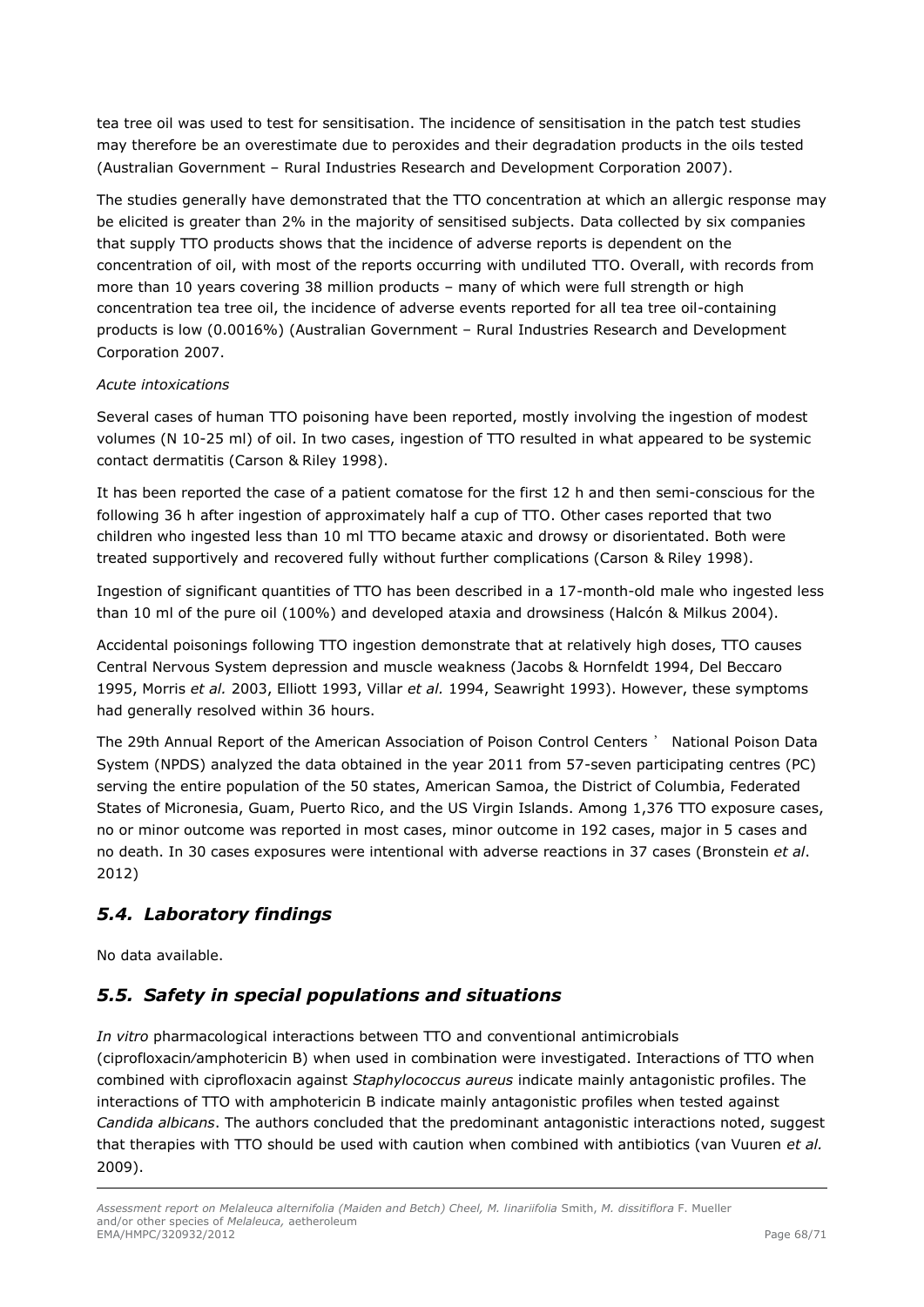Safety related to the use in pregnancy and lactation is unknown and therefore the use is not to be recommended.

# <span id="page-68-0"></span>**5.5.1. Use in children and adolescents**

The use in children under 12 years of age has not been established due to lack of adequate data.

# <span id="page-68-1"></span>**5.5.2. Contraindications**

Hypersensitivity to the active substance or to colophony as TTO cross-reacts with colophony (Norwegian Food Safety Authority 2012).

# <span id="page-68-2"></span>**5.5.3. Special Warnings and precautions for use**

Not to be used orally or as inhalation. Not to be used in eyes or in ears.

Not to be swallowed in case of use as a gargle or mouth wash.

If a rash develops discontinue use.

If fever or signs of exacerbating skin infection are observed, a doctor or a qualified health care practitioner should be consulted.

In cases of severe acne or for the eradication of fungal infection a doctor or a qualified healthcare practitioner shall be consulted.

If symptoms worsen during the use of the medicinal product, a doctor or a qualified health care practitioner should be consulted.

# <span id="page-68-3"></span>**5.5.4. Drug interactions and other forms of interaction**

None reported

# <span id="page-68-4"></span>**5.5.5. Fertility, pregnancy and lactation**

No fertility data available.

Safety during pregnancy and lactation has not been established. In the absence of sufficient data, the use during pregnancy and lactation is not recommended.

# <span id="page-68-5"></span>**5.5.6. Overdose**

None reported for the cutaneous use.

Accidental ingestion may cause central nervous system depression and muscle weakness. However, in adults these symptoms generally resolve within 36 hours (See "*Acute intoxications"* in section 5.3)

If ingestion occurs, the patient should be monitored and standard supportive treatment applied as required.

In children, ingestion of tea tree oil is a medical emergency requiring immediate hospital treatment and respiratory support.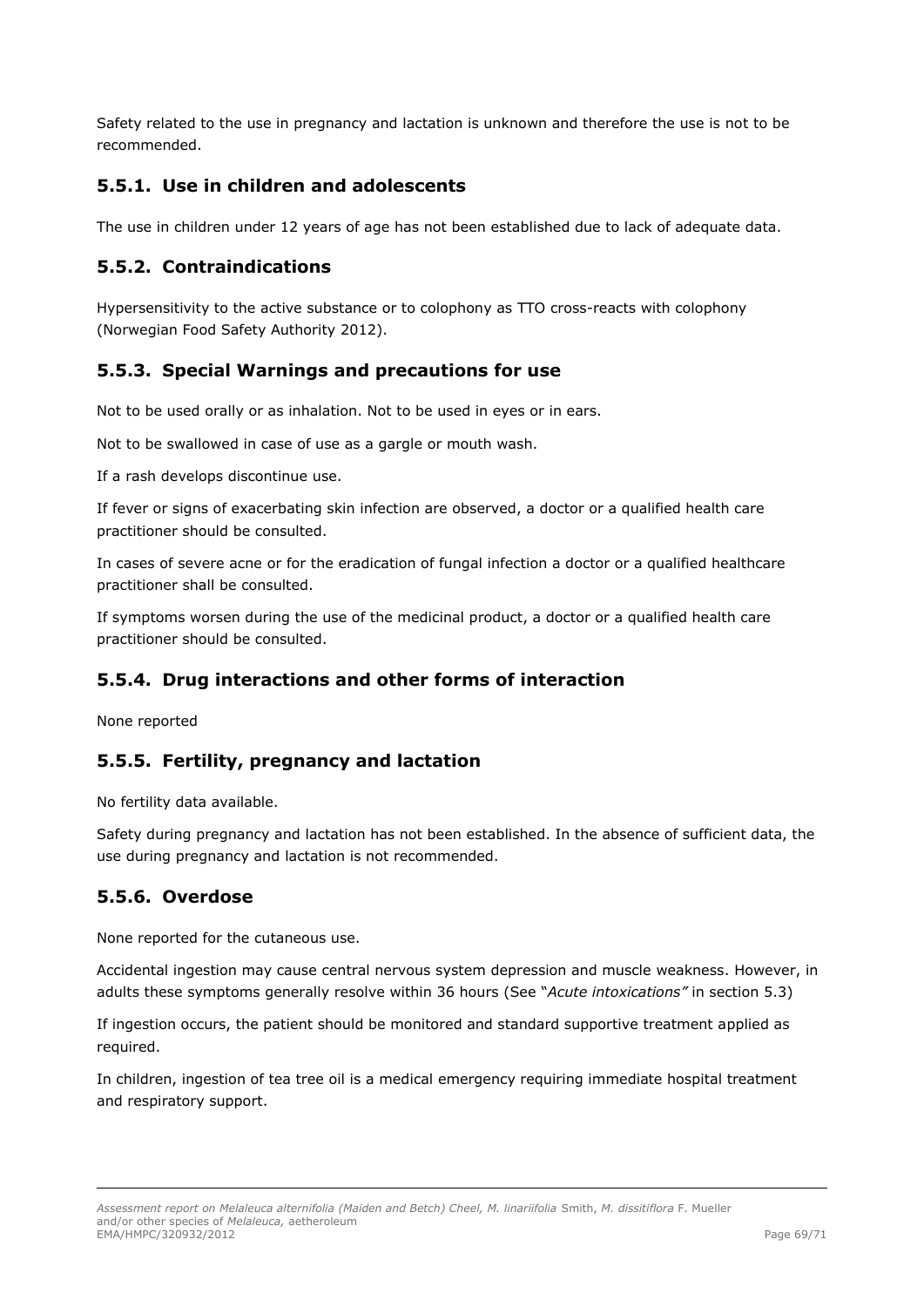# <span id="page-69-0"></span>**5.5.7. Effects on ability to drive or operate machinery or impairment of mental ability**

No studies on the effect on the ability to drive and use machines have been performed.

# <span id="page-69-1"></span>**5.5.8. Safety in other special situations**

Previous exposure to TTO or to several other essential oils with common chemical constituents known to be sensitizers may increase the possibility of allergic contact dermatitis reactions (Crawford *et al*. 2004).

Whereas fresh TTO seems to possess only a weak sensitizing potential, oxidized constituents of TTO increase their ability to act as allergens and as irritating agents (Harkenthal *et al*. 2000, Carson & Riley 2001, Norwegian Food Safety Authority 2012, Australian Government – Rural Industries Research and Development Corporation 2007). See also section *Allergic reactions in 5.3* Adverse events and serious adverse events and deaths.

# <span id="page-69-2"></span>*5.6. Overall conclusions on clinical safety*

Clinical studies and traditional use show that short-term use (not more than 1 month) of diluted TTO on skin or mucosa is safe, but it is not suitable to be used in the eye or ear.

Reported adverse events were minor and mostly limited to local irritation. A case of blistering dermatitis has been reported with a wart paint containing TTO used for a period of 4 months.

There is some evidence that 100% TTO can cause allergic reactions in some patients. The rate of allergic reactions reported in the literature in various patch testing studies ranges between 0.6% and 2.4% (mean 1.6%). The incidence and strength of the reactions is generally higher with oxidised TTO samples. Proper storage and handling of TTO and its formulated products are needed to avoid the development of these by-products and reduce the risk of skin irritation and sensitisation in sensitive individuals.

Oral use results in poisoning. Accidental ingestion of 10-25 ml, demonstrates that at these relatively high doses, TTO causes Central Nervous System depression and muscle weakness. However, these symptoms had generally resolved within 36 hours.

TTO was not genotoxic in *in vivo* mouse micronucleus test (up to 1750 mg/kg). Ames test data are incomplete.

Tests on reproductive toxicity and on carcinogenicity have not been performed.

# <span id="page-69-3"></span>**6. Overall conclusions**

Despite several studies show that the antiseptic properties of TTO in various conditions no herbal medicinal product used in clinical trials with positive outcome is currently authorised in Europe for a least 10 years and therefore the "well-established medicinal use" cannot be supported. However results of clinical studies reinforce the plausibility of the traditional uses of TTO preparations.

TTO has been used as a traditional medicine for more than 30 years in Europe and worldwide, particularly in Australia for a number of indications. Some of them are supported by pharmacological or clinical data which confirm the antibacterial activity, antifungal activity, antiviral activity and antiprotozoal activity under controlled conditions. TTO has a broad spectrum antimicrobial activity with little evidence for inducing tolerance and resistance. TTO products are a useful addition to the range of